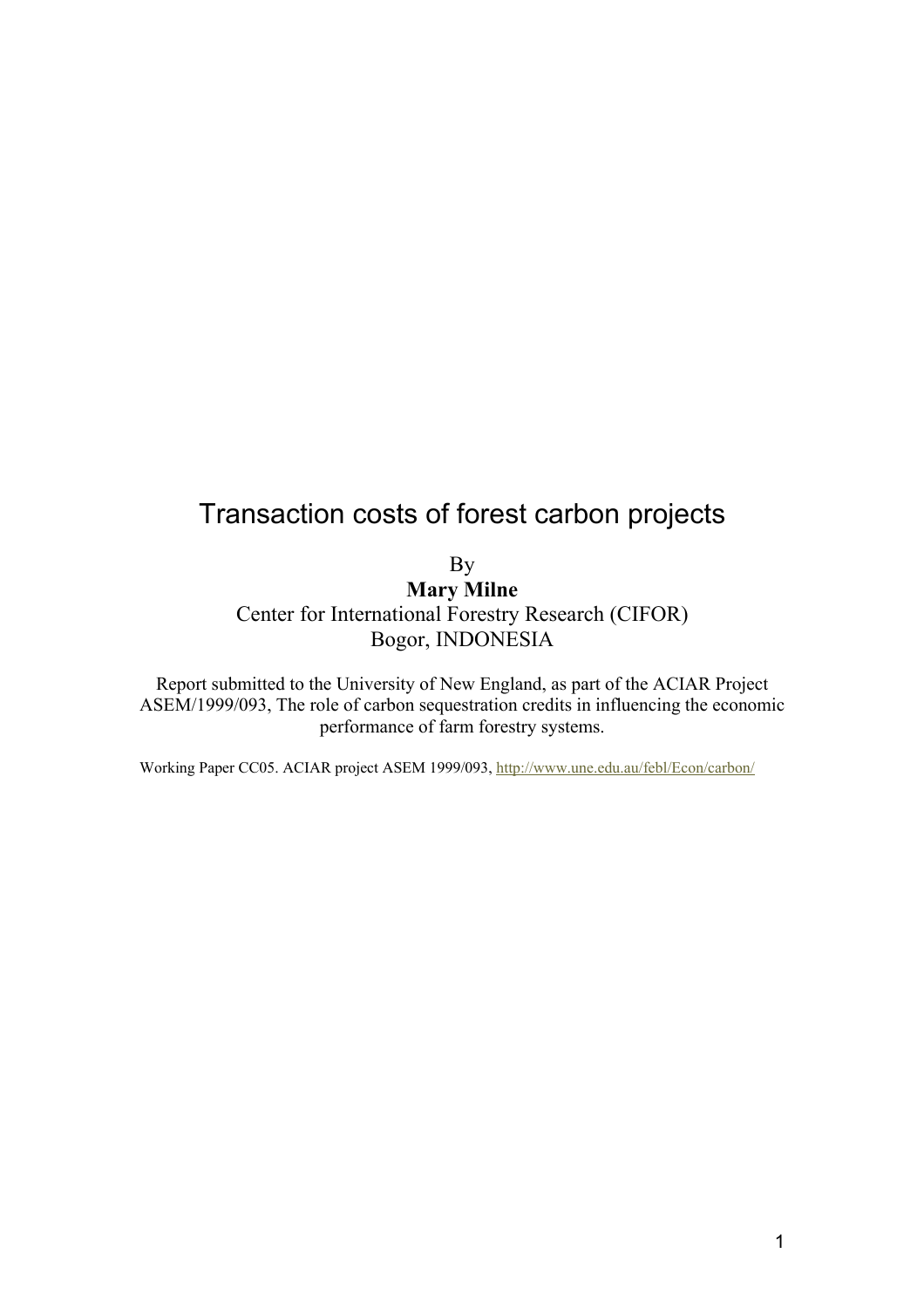# Table of Contents

| 1 |     |                                                                           | <b>Introduction</b>                                                                                                                                                                                                            | 6         |  |  |  |  |  |
|---|-----|---------------------------------------------------------------------------|--------------------------------------------------------------------------------------------------------------------------------------------------------------------------------------------------------------------------------|-----------|--|--|--|--|--|
| 2 |     |                                                                           | <b>Methodology</b>                                                                                                                                                                                                             | 6         |  |  |  |  |  |
| 3 |     | Review of transaction costs of setting up carbon-sequestration projects 7 |                                                                                                                                                                                                                                |           |  |  |  |  |  |
|   |     |                                                                           |                                                                                                                                                                                                                                |           |  |  |  |  |  |
|   | 3.2 |                                                                           | Identification of transaction costs in the project cycle________________________8                                                                                                                                              |           |  |  |  |  |  |
|   | 3.3 | Review of studies on the size of transaction costs<br>10                  |                                                                                                                                                                                                                                |           |  |  |  |  |  |
|   |     |                                                                           |                                                                                                                                                                                                                                |           |  |  |  |  |  |
|   | 3.4 |                                                                           |                                                                                                                                                                                                                                | <b>10</b> |  |  |  |  |  |
|   |     |                                                                           | 3.5 Forest projects 13                                                                                                                                                                                                         |           |  |  |  |  |  |
| 4 |     |                                                                           |                                                                                                                                                                                                                                |           |  |  |  |  |  |
|   | 4.1 |                                                                           |                                                                                                                                                                                                                                |           |  |  |  |  |  |
|   | 4.2 |                                                                           |                                                                                                                                                                                                                                |           |  |  |  |  |  |
|   |     |                                                                           |                                                                                                                                                                                                                                | 18        |  |  |  |  |  |
|   |     |                                                                           |                                                                                                                                                                                                                                | <b>20</b> |  |  |  |  |  |
|   |     | 4.4.1                                                                     |                                                                                                                                                                                                                                | 23        |  |  |  |  |  |
|   |     | 4.4.2                                                                     |                                                                                                                                                                                                                                | 23        |  |  |  |  |  |
|   |     | 4.4.3                                                                     |                                                                                                                                                                                                                                | 23        |  |  |  |  |  |
|   |     | 4.4.4                                                                     | Pre-validation                                                                                                                                                                                                                 | 23        |  |  |  |  |  |
|   |     | 4.4.5                                                                     | Contract negotiation and approval<br><u>Leader and</u> and approval                                                                                                                                                            | 24        |  |  |  |  |  |
|   |     | 4.4.6<br>4.4.7                                                            |                                                                                                                                                                                                                                | 24<br>25  |  |  |  |  |  |
|   |     | 4.4.8                                                                     |                                                                                                                                                                                                                                | 25        |  |  |  |  |  |
|   |     | 4.4.9                                                                     | Enforcement<br>Insurance                                                                                                                                                                                                       | 26        |  |  |  |  |  |
|   |     | 4.4.10                                                                    | Internal verification<br><u> 1989 - Johann Stoff, Amerikaansk politiker (d. 1989)</u>                                                                                                                                          | 26        |  |  |  |  |  |
|   |     | 4.4.11                                                                    | Certification and sale of credits                                                                                                                                                                                              | 26        |  |  |  |  |  |
|   |     | 4.4.12                                                                    |                                                                                                                                                                                                                                | 27        |  |  |  |  |  |
|   |     | 4.4.13                                                                    | Factors influencing the size of transaction costs ______________________________                                                                                                                                               | 27        |  |  |  |  |  |
|   |     |                                                                           |                                                                                                                                                                                                                                | 28        |  |  |  |  |  |
|   |     |                                                                           |                                                                                                                                                                                                                                | 30        |  |  |  |  |  |
|   |     |                                                                           | 4.5.3 Search Constant Constant Constant Constant Constant Constant Constant Constant Constant Constant Constant Constant Constant Constant Constant Constant Constant Constant Constant Constant Constant Constant Constant Co | 30<br>31  |  |  |  |  |  |
|   |     |                                                                           | 4.5.5 Validation                                                                                                                                                                                                               | 31        |  |  |  |  |  |
|   |     | 4.5.6                                                                     | Validation<br>Project implementation                                                                                                                                                                                           | 31        |  |  |  |  |  |
|   |     | 4.5.7                                                                     |                                                                                                                                                                                                                                | 32        |  |  |  |  |  |
|   |     | 4.5.8                                                                     | Enforcement of contracts                                                                                                                                                                                                       | 32        |  |  |  |  |  |
|   |     | 4.5.9                                                                     | Insurance                                                                                                                                                                                                                      | 32        |  |  |  |  |  |
|   |     | 4.5.10                                                                    | Verification 33                                                                                                                                                                                                                |           |  |  |  |  |  |
|   |     | 4.5.11                                                                    | Registration and administration of carbon credit sales                                                                                                                                                                         | 33        |  |  |  |  |  |
|   |     | 4.5.12<br>4.5.13                                                          |                                                                                                                                                                                                                                | 34<br>34  |  |  |  |  |  |
|   |     |                                                                           | Reduction of transaction costs                                                                                                                                                                                                 |           |  |  |  |  |  |
|   |     |                                                                           |                                                                                                                                                                                                                                | 35        |  |  |  |  |  |
|   |     | 4.6.2<br>4.6.3                                                            | Design of the Program<br>Search costs for Program partners                                                                                                                                                                     | 35<br>36  |  |  |  |  |  |
|   |     | 4.6.4                                                                     |                                                                                                                                                                                                                                | 36        |  |  |  |  |  |
|   |     | 4.6.5                                                                     |                                                                                                                                                                                                                                | 37        |  |  |  |  |  |
|   |     | 4.6.6                                                                     | Information and search costs for donors                                                                                                                                                                                        | 37        |  |  |  |  |  |
|   |     | 4.6.7                                                                     |                                                                                                                                                                                                                                | 37        |  |  |  |  |  |
|   |     | 4.6.8                                                                     |                                                                                                                                                                                                                                | 38        |  |  |  |  |  |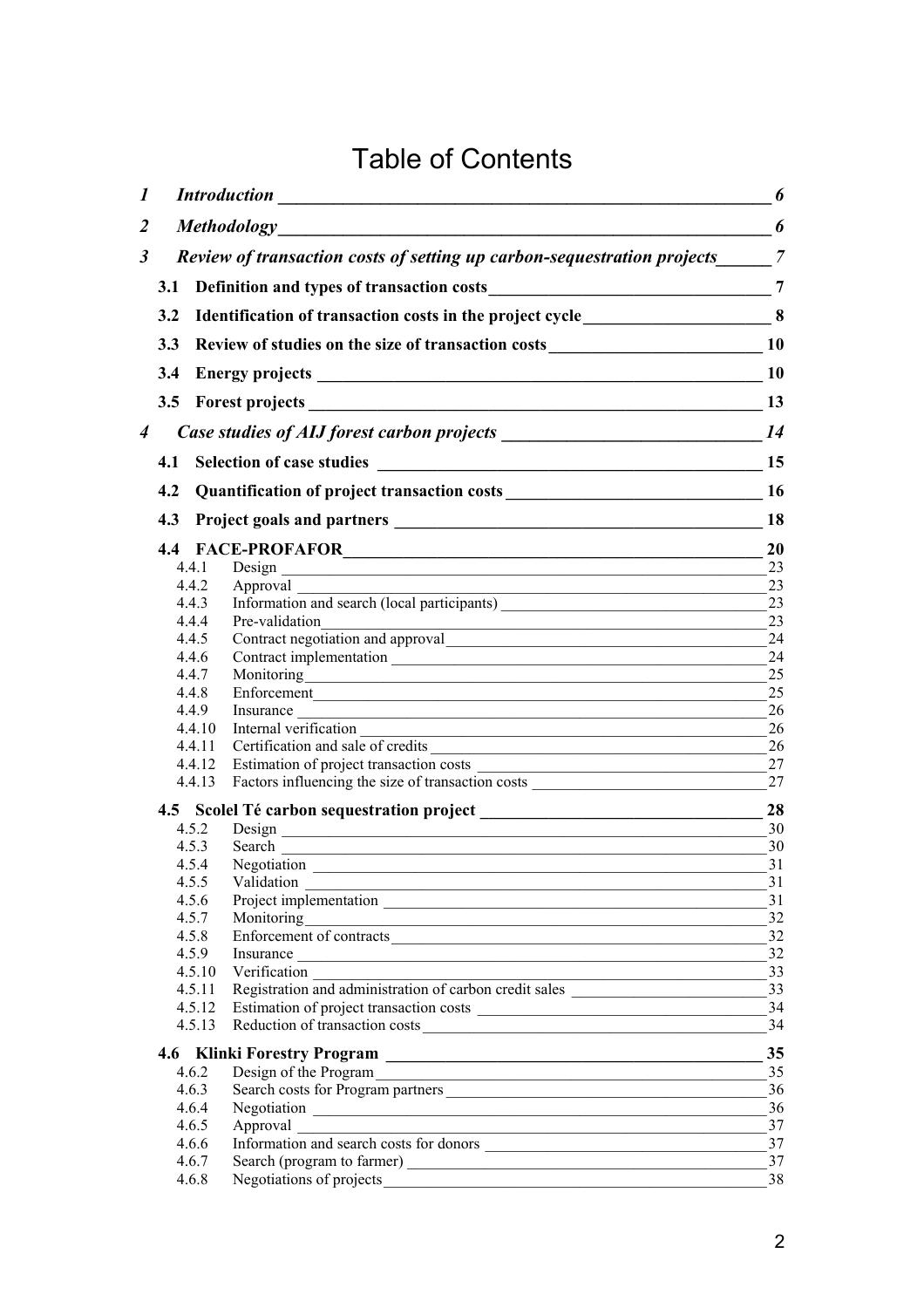| 7 |                |                                                                                                                                                         | 69       |
|---|----------------|---------------------------------------------------------------------------------------------------------------------------------------------------------|----------|
|   |                |                                                                                                                                                         |          |
| 6 |                |                                                                                                                                                         | 68       |
|   | 5.2.11         |                                                                                                                                                         | 66       |
|   | 5.2.10         | <u> 1989 - Johann Stein, marwolaethau a bhann an t-Amhain ann an t-Amhain an t-Amhain an t-Amhain an t-Amhain an </u><br>Verification and certification | 66       |
|   | 5.2.9          | Enforcement<br>Insurance                                                                                                                                | 64<br>65 |
|   | 5.2.7<br>5.2.8 |                                                                                                                                                         | 64       |
|   | 5.2.6          |                                                                                                                                                         | 63       |
|   | 5.2.5          |                                                                                                                                                         | 63       |
|   | 5.2.4          |                                                                                                                                                         | 63       |
|   | 5.2.3          | Design<br><u> 1989 - Johann Barn, fransk politik (d. 1989)</u>                                                                                          | 61       |
|   | 5.2.2          |                                                                                                                                                         |          |
|   |                |                                                                                                                                                         | 58       |
|   | 5.1            | Institutional capacity and policy environment __________________________________                                                                        | 57       |
| 5 |                |                                                                                                                                                         | 57       |
|   |                |                                                                                                                                                         |          |
|   | 4.10           |                                                                                                                                                         | 55       |
|   |                |                                                                                                                                                         | 54       |
|   | 4.9.6          |                                                                                                                                                         | 54       |
|   | 4.9.5          | Enforcement<br><u> 1989 - Johann John Stone, markin film yn y brenin y brenin y brenin y brenin y brenin y brenin y brenin y br</u>                     | 54       |
|   | 4.9.4          |                                                                                                                                                         | 54       |
|   | 4.9.3          |                                                                                                                                                         | 54       |
|   | 4.9.2          |                                                                                                                                                         |          |
|   | 4.9.1          |                                                                                                                                                         | 53       |
|   |                |                                                                                                                                                         | 53       |
|   |                |                                                                                                                                                         | 51       |
|   |                | 4.8.10 Certification of CERS and of sale of credits ____________________________                                                                        | 51       |
|   | 4.8.9          | External verification<br><u> 1989 - Johann John Stone, mars eta bat eta bat eta bat eta bat eta bat eta bat eta bat eta bat eta bat eta b</u>           | 51       |
|   | 4.8.8          | Insurance                                                                                                                                               | 51       |
|   | 4.8.7          | Enforcement                                                                                                                                             | 50       |
|   | 4.8.6          |                                                                                                                                                         | 50       |
|   | 4.8.5          |                                                                                                                                                         | 49       |
|   | 4.8.4          |                                                                                                                                                         | 49       |
|   | 4.8.3          |                                                                                                                                                         | 49       |
|   | 4.8.1<br>4.8.2 |                                                                                                                                                         | 48<br>49 |
|   |                | 4.8 SIF Carbon Sequestration Project<br><u>1888</u>                                                                                                     | 48       |
|   |                |                                                                                                                                                         |          |
|   | 4.7.8          |                                                                                                                                                         | 47       |
|   | 4.7.7          | Certification of CERS and of sale of credits ___________________________________                                                                        | 46       |
|   | 4.7.6          | <u> 1989 - Johann John Stoff, fransk politik (f. 1989)</u><br>Verification of emission reductions                                                       | 46       |
|   | 4.7.5          | Enforcement                                                                                                                                             | 46       |
|   | 4.7.4          | Implementation of contracts                                                                                                                             | 46       |
|   | 4.7.3          | Design<br><u> 1989 - Johann Barn, fransk politik (d. 1989)</u>                                                                                          | 45       |
|   | 4.7.1<br>4.7.2 |                                                                                                                                                         | 45<br>45 |
|   |                | 4.7 Costa Rica/Norway Reforestation and Forest Conservation Project                                                                                     | 44       |
|   |                |                                                                                                                                                         |          |
|   |                | 4.6.17 Estimates of transaction costs <b>contained</b> and the set of transaction costs                                                                 | 42       |
|   | 4.6.16         | 4.6.15 Reporting to donors<br>Verification and certification                                                                                            | 41       |
|   | 4.6.14         | Insurance                                                                                                                                               | 41<br>41 |
|   | 4.6.13         | Enforcement                                                                                                                                             | 41       |
|   | 4.6.12         |                                                                                                                                                         | 40       |
|   | 4.6.11         | Technical assistance                                                                                                                                    | 40       |
|   | 4.6.10         |                                                                                                                                                         | 39       |
|   | 4.6.9          |                                                                                                                                                         | 39       |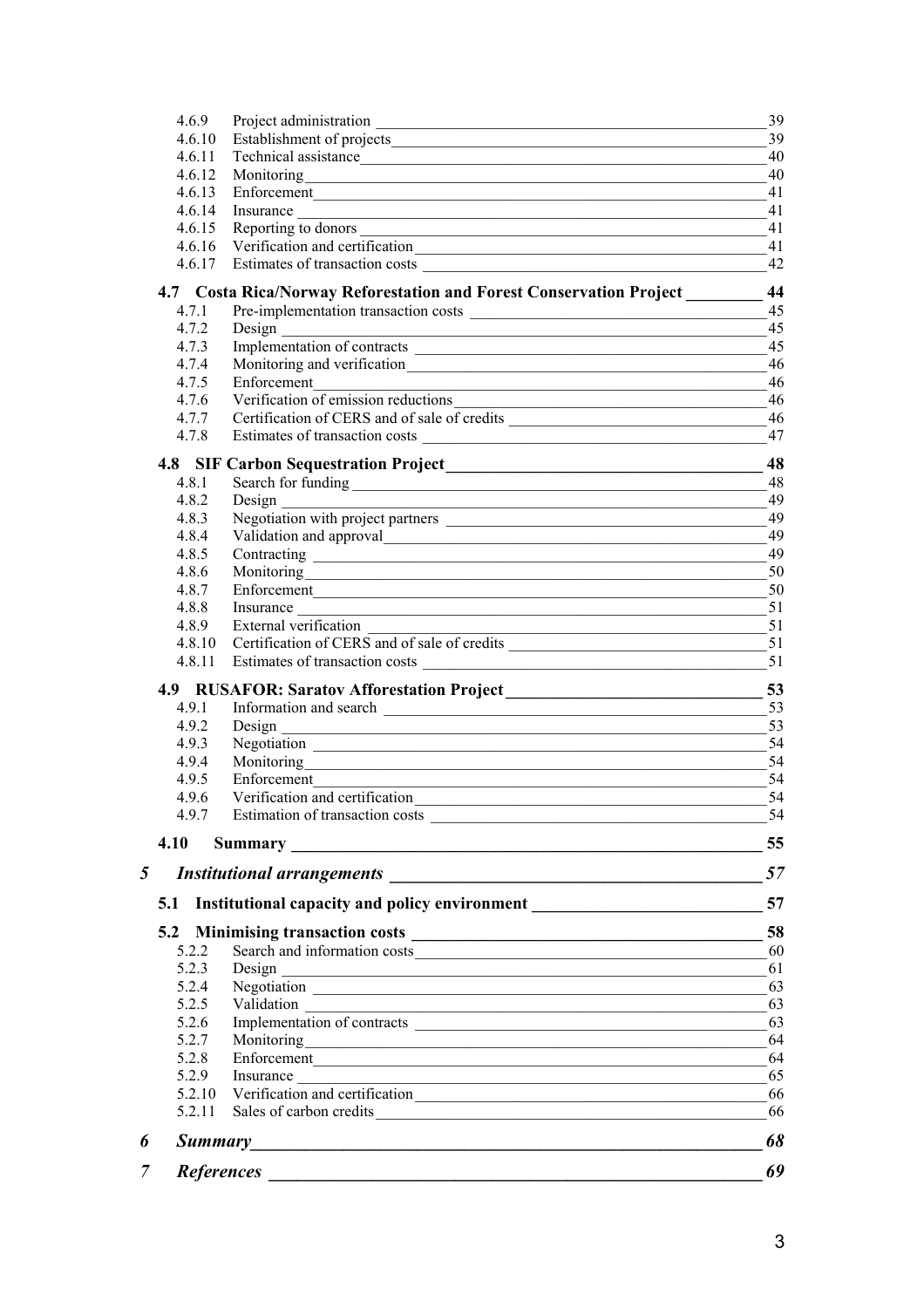| Appendix 1: Studies on the estimation of project transaction costs | 74 |
|--------------------------------------------------------------------|----|
| <i>Appendix 2: Pre-implementation steps for PCF projects</i>       |    |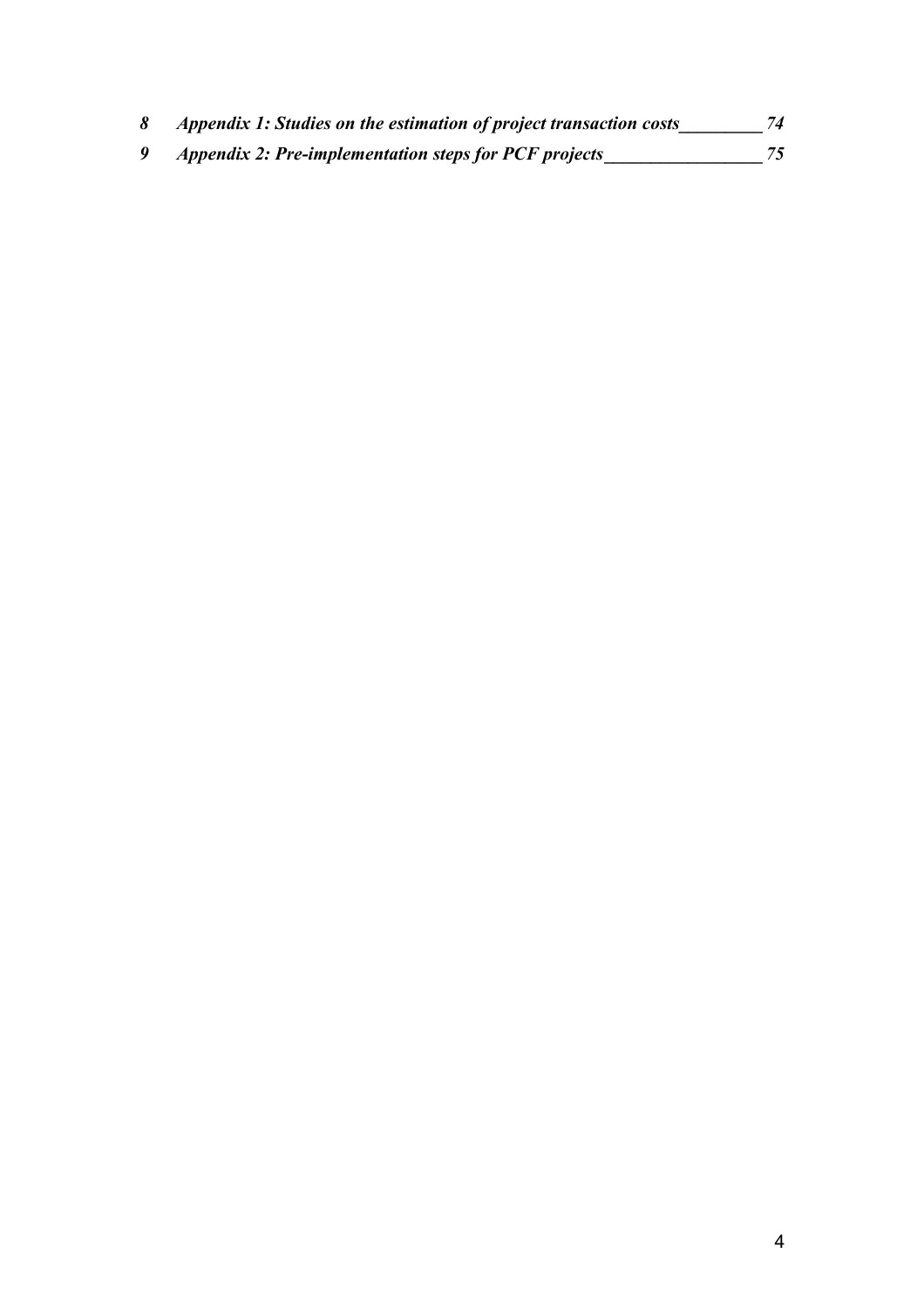## Acknowledgements

I would like to thank project managers Luis Fernando Jara, Herster Barres, and Gus Hellier who kindly agreed to participate in a phone survey on the transaction costs of their respective projects. Thanks also must go to Susan Subak and Michelle Golodetz who both reviewed project case studies and to Oscar Cacho who reviewed the entire document and provided invaluable comments throughout the duration of the study.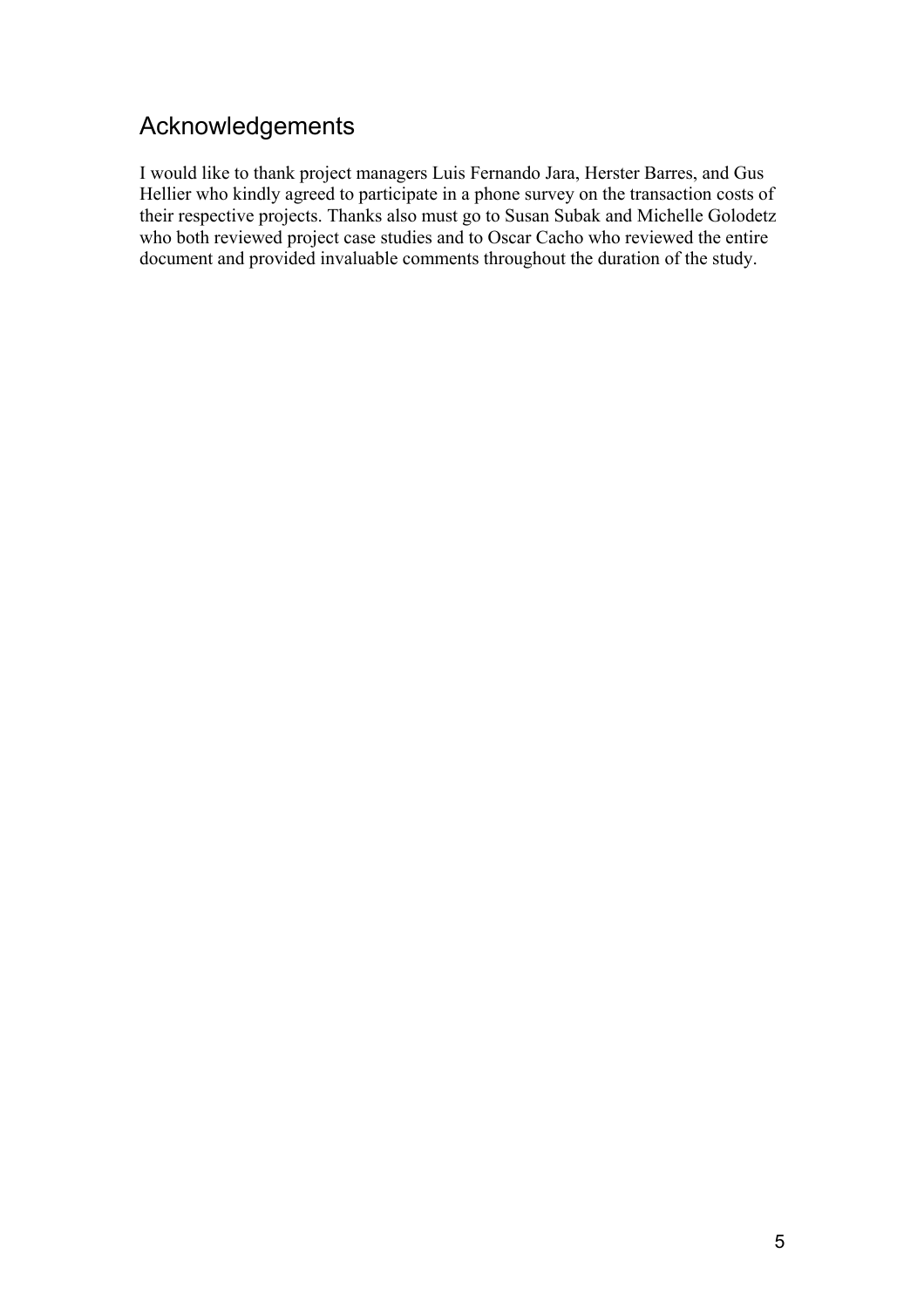## 1 Introduction

To date, research on transaction costs of carbon markets has focused on energy projects and international emissions trading (IET). Limited analysis has been performed on the transaction costs of forest carbon projects, especially regarding the viability of small-scale ventures. Most studies suggest that transaction costs for carbon projects, especially small scale, have been significantly high. Research is therefore needed to determine: (i) the nature and size of the transaction costs, (ii) the stakeholders affected by those costs, and (iii) ways of reducing them through policy or institutional mechanisms.

In this study, the existing literature on transaction costs of carbon projects is reviewed and categories of transaction costs are identified. A number of Activities Implemented Jointly (AIJ) forest carbon projects are selected, and analysed based on the groupings of transaction costs made in section one. In section three, ways to reduce the identified transaction costs for projects and the carbon market, through institutional mechanisms are discussed

## 2 Methodology

In reviewing the transaction cost literature on carbon projects, a web search was carried out to obtain publications and large amounts of 'grey' literature. Where necessary, authors were contacted directly for clarification of findings.

To obtain the actual and expected transaction costs of existing forest carbon projects, a written survey was sent to 11 AIJ forest carbon project teams. A number of the selected projects were found to be no longer operational and for those that were, the concept of transaction costs was not fully understood by way of a written survey. As a result a number of the project managers were interviewed by telephone and, where possible, quantitative estimates of time expended in project activities and financial cost incurred were obtained.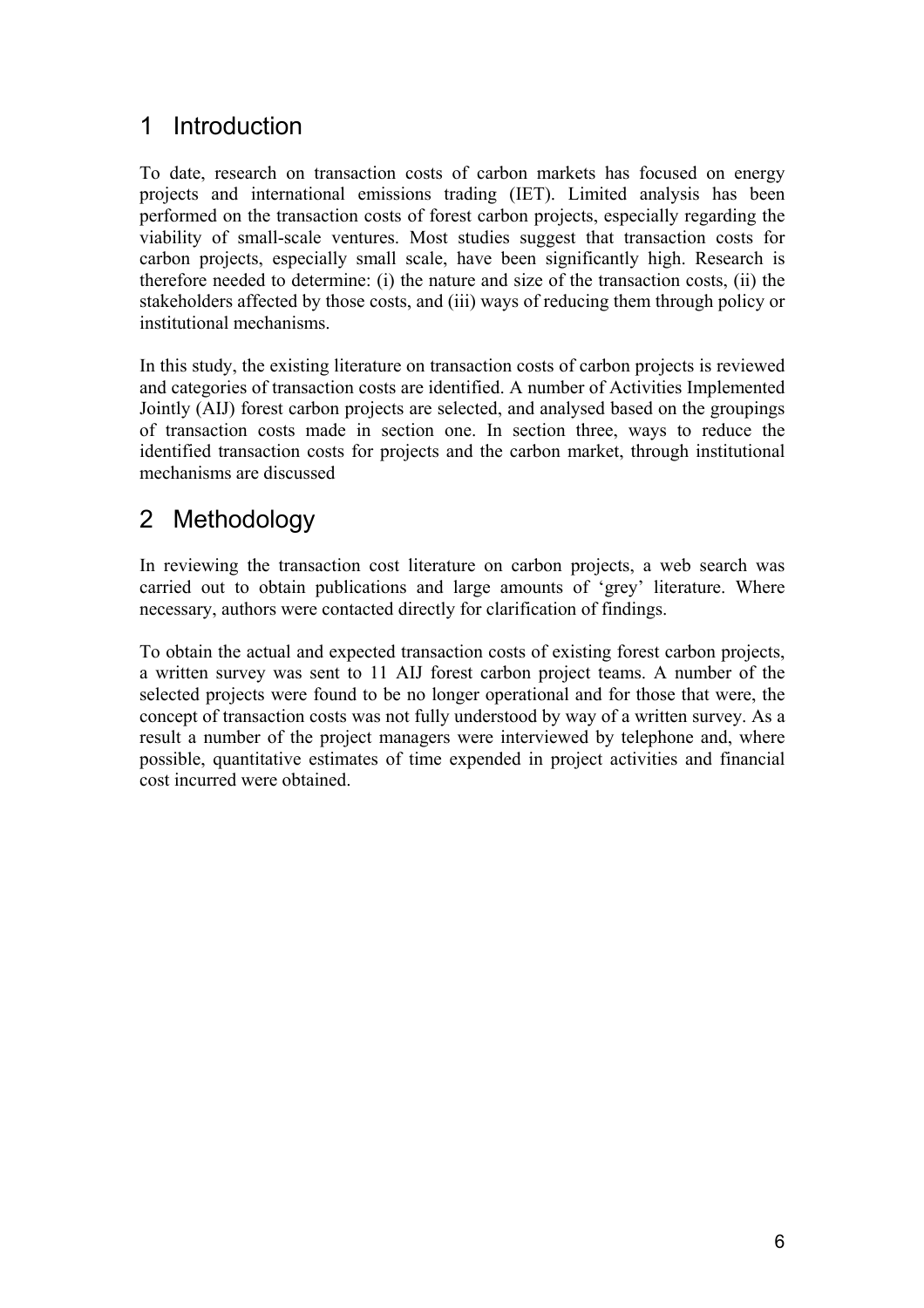## 3 Review of transaction costs of setting up carbonsequestration projects

### 3.1 Definition and types of transaction costs

Transaction costs refer to the time, effort, and resources needed to search out, initiate, negotiate, and complete a deal (Lile, Powell, and Toman 1999). Transaction costs (i.e. the costs of doing business) increase the costs of the transaction for participants thereby reducing the gains from economic exchange and the size of the market (Dudek and Wiener 1996).

The transaction costs associated with trading most commodities are largely limited to certifying the quality of the commodity offered for sale and matching sellers with buyers at the market price. For project-based instruments such as climate-change mitigation projects, there are pre-implementation requirements that substantially increase transaction costs:

Identifying a number of partners for project establishment and implementation; project financers, investors, developers, managers and producers of the carbon. An organisation may take on more than one of these functions, but at least two parties need to be matched,

Baselines need to be established against which emission reductions can be measured. The calculations must provide proof that the emission reductions are incremental (or "additional") to those that would have occurred in the absence of the project, and

Each project will require monitoring and verification and eventually a certification regime to confirm that anticipated savings are achieved (www.ciionline.org/busserv/climatechange/industry4.htm).

In classifying transaction costs for carbon projects, a number of taxonomies have been developed. In broad terms they have been defined in terms of establishment/development costs and on going/implementation costs. In economic terms they are referred to in terms of fixed and variable costs. Stavins (1995) made three groupings: search and information (which included project development and marketing) costs; bargaining and decision costs; and monitoring and enforcement costs. Dudek and Wiener (1996) comprehensively divided transaction costs of emissions projects into six categories: (1) search (2) negotiation, (3) approval, (4) monitoring, (5) enforcement, and (6) insurance. Each type of cost is briefly described below.

**Search costs** were defined as the costs of identifying and finding interested partners to the transaction (Dudek and Wiener 1996). They include the price for information services, promotional and brokerage costs and the delay experienced by stakeholders in finding a suitable partner(s) (JIQ 1996).

**Negotiation costs** were defined as costs involved in coming to an agreement between partners. These costs arise as interested partners meet to discuss details of the project proposal, obligations, assignment of benefits, time schedules, site visits, as well as the hiring of lawyers to draw up contracts (Dudek and Wiener 1996; JIQ 1996).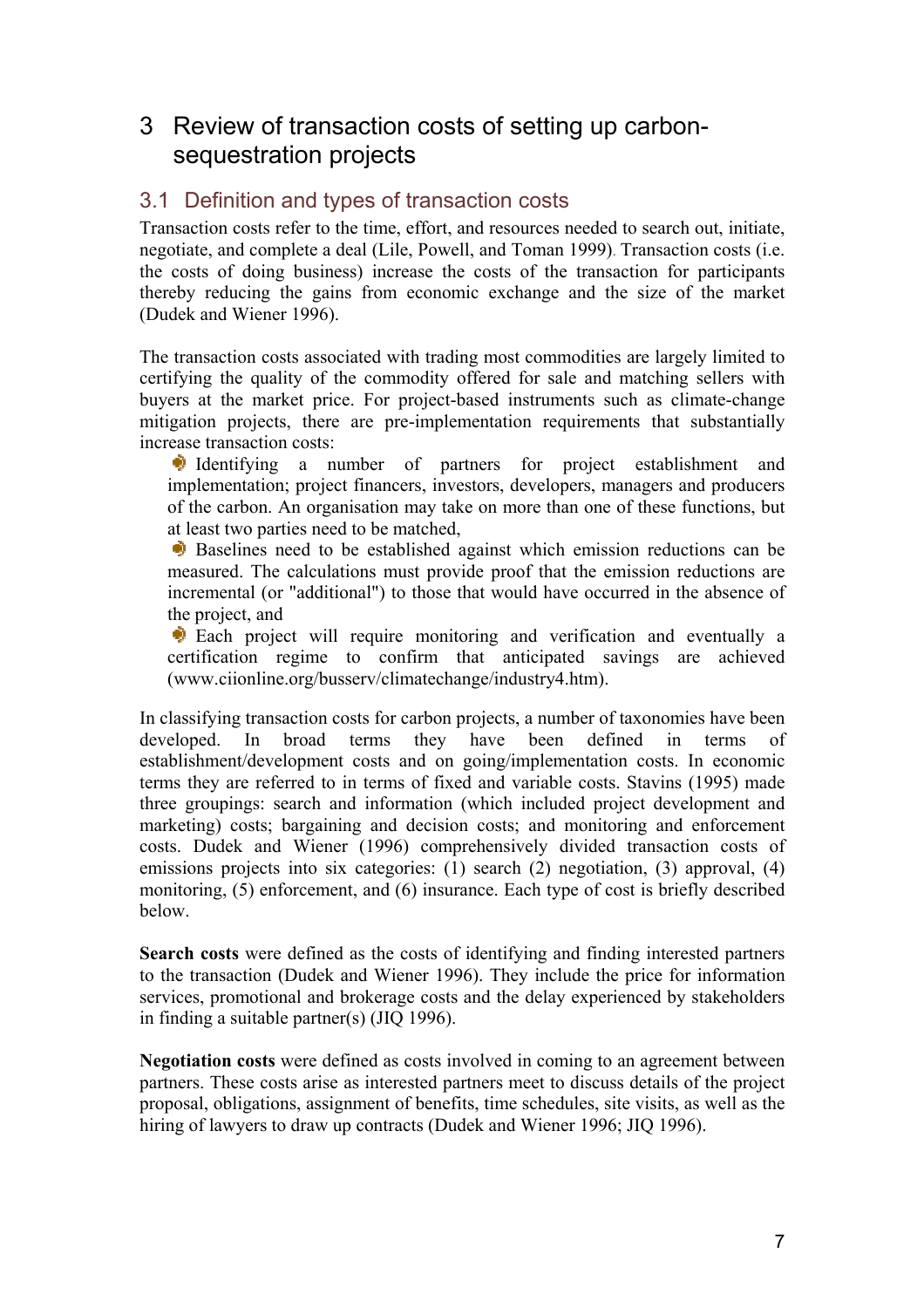**Approval costs** include time delays incurred after submission of project designs for host country and Annex 1 country government endorsement. Depending on how the Clean Development Mechanism (CDM) is eventually designed it may also involve approval and registration costs at the international level. The approval costs were highlighted as a major transaction cost by investors (Lile *et al.* 1998).

**Monitoring costs** were defined as the costs necessary to ensure that participants are fulfilling their obligations, and to measure the actual greenhouse gases (GHG) abatement. They include technical expertise, training, collecting and analyzing data, and reporting.

The choice of monitoring techniques will influence the level of transaction costs for the project mangers. At this stage the monitoring options are:

- 1. Modeling
- 2. Remote sensing suited to national level
- 3. Field inventories permanent plots and ground truthing, biomass surveys or destructive sampling.

Field inventories are generally more precise and accurate than modeling and would allow for the inclusion of communities in monitoring activities to ensure longevity of the project (Vine *et al.* 1999). However field inventories with community involvement are likely to carry higher transaction costs, particularly in the establishment phase.

The overall monitoring costs will essentially be dependent on availability of existing information, duration of the project, resources available, size of the project area and frequency of monitoring (Vine *et al.* 1999).

**Enforcement costs** were defined as the costs of ensuring that all parties comply with the terms of contracts or agreement. This may take the form of litigation or administrative proceedings (Dudek and Wiener 1996).

**Insurance costs** are the costs entailed by partners in reducing or compensating for the risk of project failure through natural causes (eg fire) or failure of a partner to meet their obligations.

#### 3.2 Identification of transaction costs in the project cycle

For this study, the transaction costs of carbon projects have been grouped into 10 categories based on the general AIJ guidelines/CDM project cycle model (see Table 1). This incorporates the categories defined by Dudek and Wiener (1996), along with an additional four cost groupings; design, project implementation, verification and certification of the carbon.

**Design costs** include the development of monitoring techniques and verification protocols, methods for baseline and project scenario measurements, feasibility studies to ensure positive social and environmental benefits result from the project.

**Implementation costs** incorporate hiring staff and consultants, capacity building/training project staff, selection of local contracts/site, transportation to sites, community meetings, technical, management plans, legalising leases/ registration of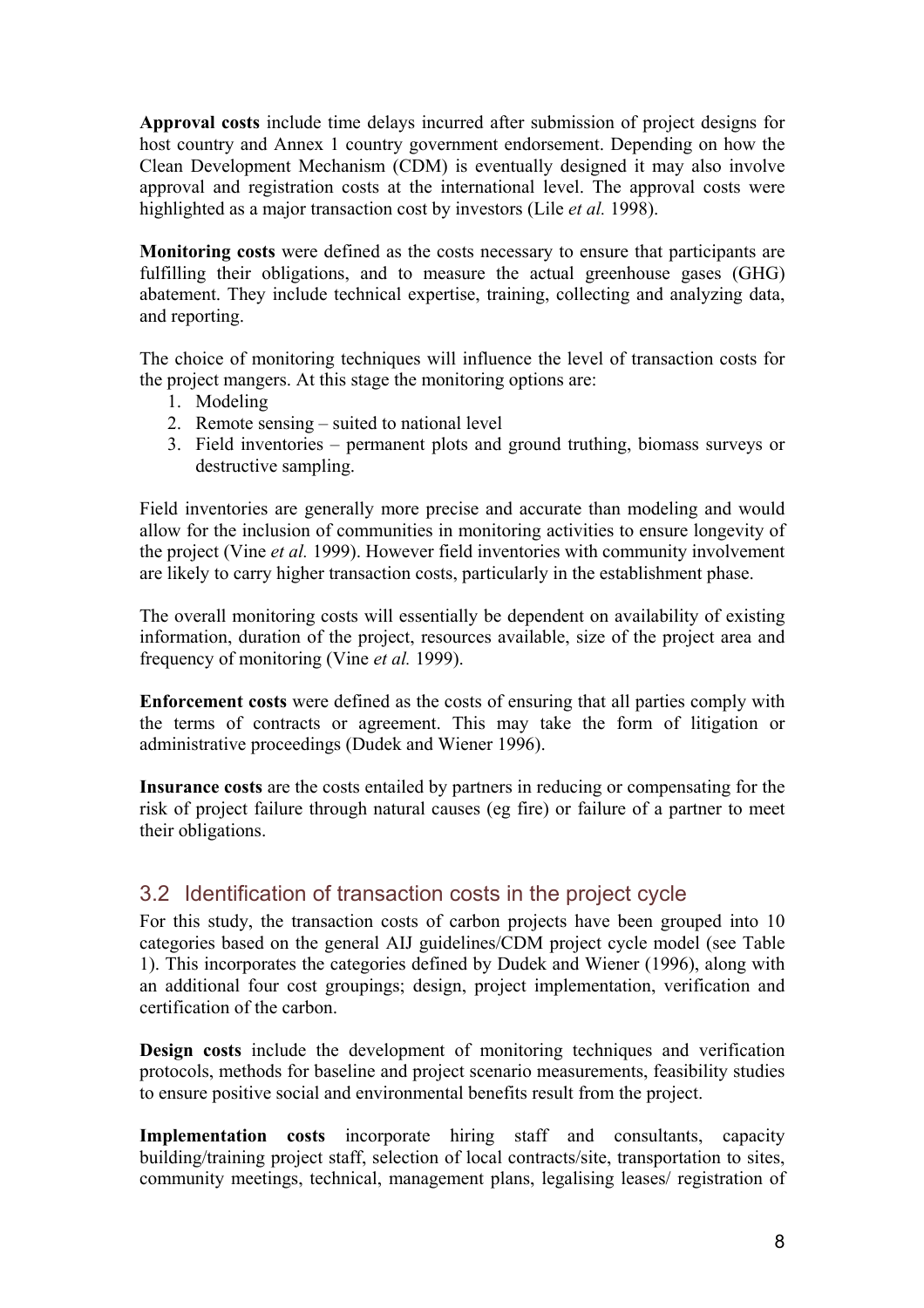land, distribution of funds/subsidy to beneficiaries, distribution of planting material and other inputs.

**Verification and certification** of the carbon are required to prove to investors that the estimated levels of carbon have been sequestered and can be traded.

The transaction costs outlined above are incurred by a number of stakeholders. In the case of AIJ and CDM-type carbon projects they can involve any combination of the following:

 International regulators (CDMs Executive Board, CDM agencies, United States Implemented Jointly Initiatives(USIJI)

International and national investors

Annex 1 governments and host national, provincial and local governments

**Project developers and operators (e.g international and national Non-**Governmental Organisations (NGOs))

Capacity builders (development agencies, NGOs and private  ${\rm sector}^1$ )

**D** Landholders

Verifiers and certifiers

Carbon credit brokers

#### **Table 1: CDM project cycle**

 $\overline{a}$ 

| <b>Parties</b>                         |
|----------------------------------------|
| Project developers/financers/producers |
| Project developer                      |
| Project developers, lawyers, producers |
| Host and Annex 1 country governments,  |
| Operational entities (OEs)             |
| Project managers, landholders, NGOs    |
| Landholders, project managers          |
| Project managers, lawyers              |
| <b>OEs</b>                             |
| <b>OEs</b>                             |
| <b>OEs</b>                             |
|                                        |
|                                        |

Information, search, negotiation, implementation transaction costs may be incurred twice; in the establishment of the carbon project and again in the setting up and implementation of individual contracts under the project.

 $1$  EcoSecurities Ltd has experience in capacity building in two major areas: awareness raising and policy development; and the integration of climate change issues into existing institutional systems and technical capabilities. EcoSecurities has been providing advice on the projectbased mechanisms to host and Annex 1 governments as well as UN agencies. Workshops have focused on the operational issues of baseline determination in the industrial, energy and forestry sectors and on project cycle and institutional issues.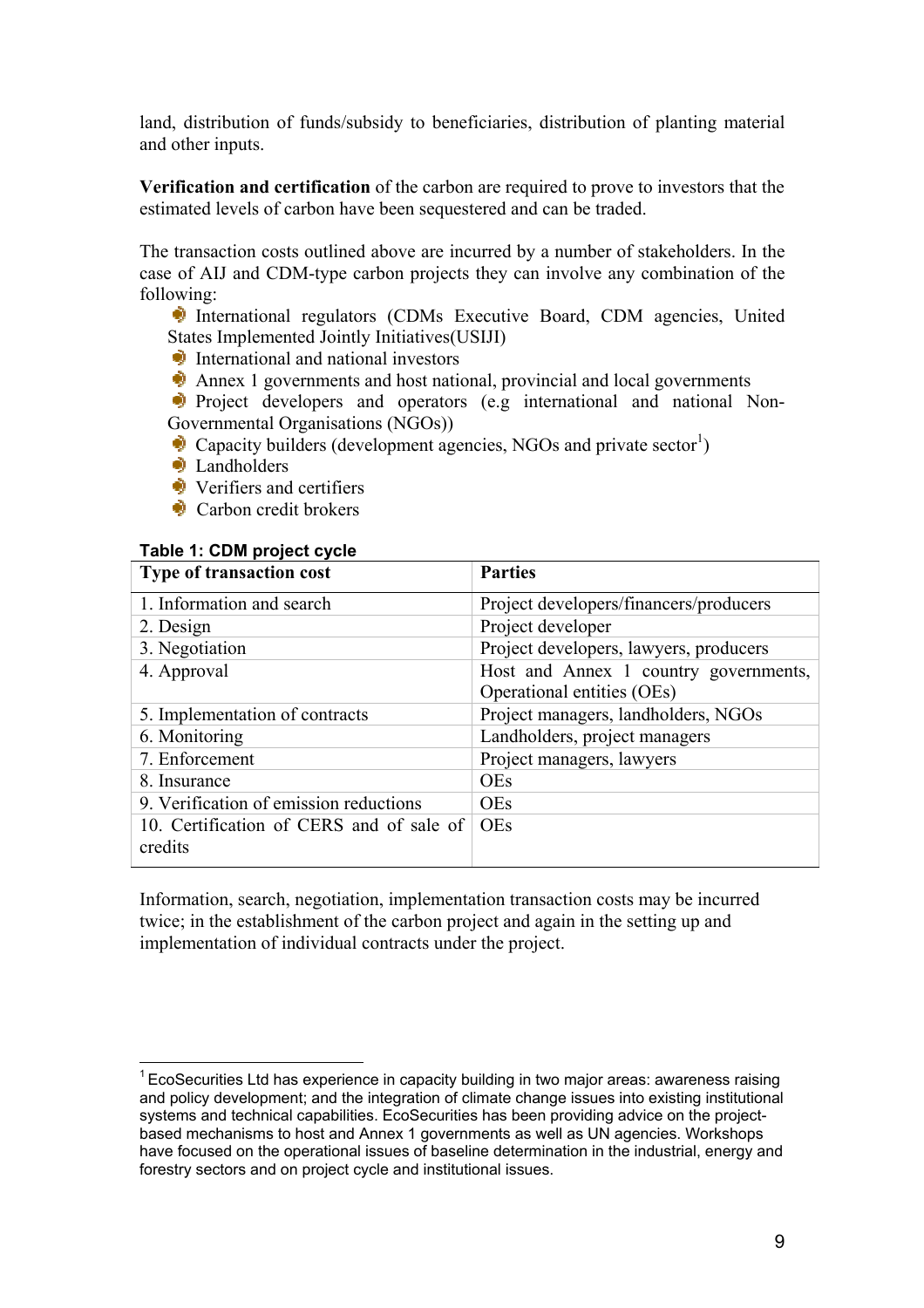### 3.3 Review of studies on the size of transaction costs

Limited research has been carried out on comparing transaction costs between IET, energy projects and forestry projects, to provide an overview of the cost efficiency of the different mechanisms. Project-by-project transactions, the method currently in place, significantly raises the transaction cost of investment in CDM-type projects as compared to the cost of mitigation through other means such as carbon trading. In particular, the project-by-project approach has presented project developers with considerable transaction costs for design, preparation, and defense of baselines (Lazarus *et al.* 2001). The Nordic Council found that the transaction costs for bilateral project-by-project deals are 7% to 30% of the total project cost compared with an average of 8% for Global Environmental Fund (GEF) projects (IEA 1997). Woerdman (2001) considered the transaction costs between IET and projects under the CDM and Joint Implementation (JI) and presented a contrasting argument suggesting that IET may actually have higher transaction costs than CDM and JI projects. He argued that the so-called economists' view that JI and CDM projects produce higher transaction costs because advance approval is required before each trade (verification) is flawed because of the assumption that trading takes place in a perfect world. He also suggested that the current high project transaction costs were only temporary and would fall once procedures and methodologies for establishing, reporting and monitoring baselines were standardized.

The following section is a review of estimated transaction costs for energy projects and forestry projects. Comparable analysis of transaction costs was limited for two reasons. Firstly, authors focused on different types of transaction costs and/or did not define them explicitly (Woerdman 2001). Secondly, the size of the transaction costs for projects were reported in a number of ways; actual amount, percentage of initial investment, percentage of total investment, percentage of total costs, and per ton of estimated carbon sequestered. For comparative purposes, and given that the market is for carbon, we attempted to express transaction costs in terms of tC, where possible.

#### 3.4 Energy projects

A number of studies have been carried out on the transaction costs of existing and simulated AIJ and CDM-type energy projects. These studies are presented below in chronological order. Most studies have considered both the pre-implementation and the implementation costs of the carbon-project cycle. Many have focused on the correlation between project size and transaction costs and shown that there is some degree of positive correlation, given that the pre-implementation costs are fixed for all sized projects (Carrington 2000, Soffe 2000). The estimates vary greatly depending on the type of project, size, location and definition used for transaction costs (see Appendix 1).

JI transaction costs for the five bilateral Nordic energy projects in the Eastern European region were estimated at 12% to 19% of the total costs of the project. This figure consisted of 3% for the project preparation and feasibility study, 8% for administration costs, and between 1% and 8% for the JI acceptance procedure. The latter part included the costs of JI applications, crediting, monitoring and verification. For the smaller and more complex industry projects, the transaction costs were between 15% and 30% of the total costs (JIQ 1997).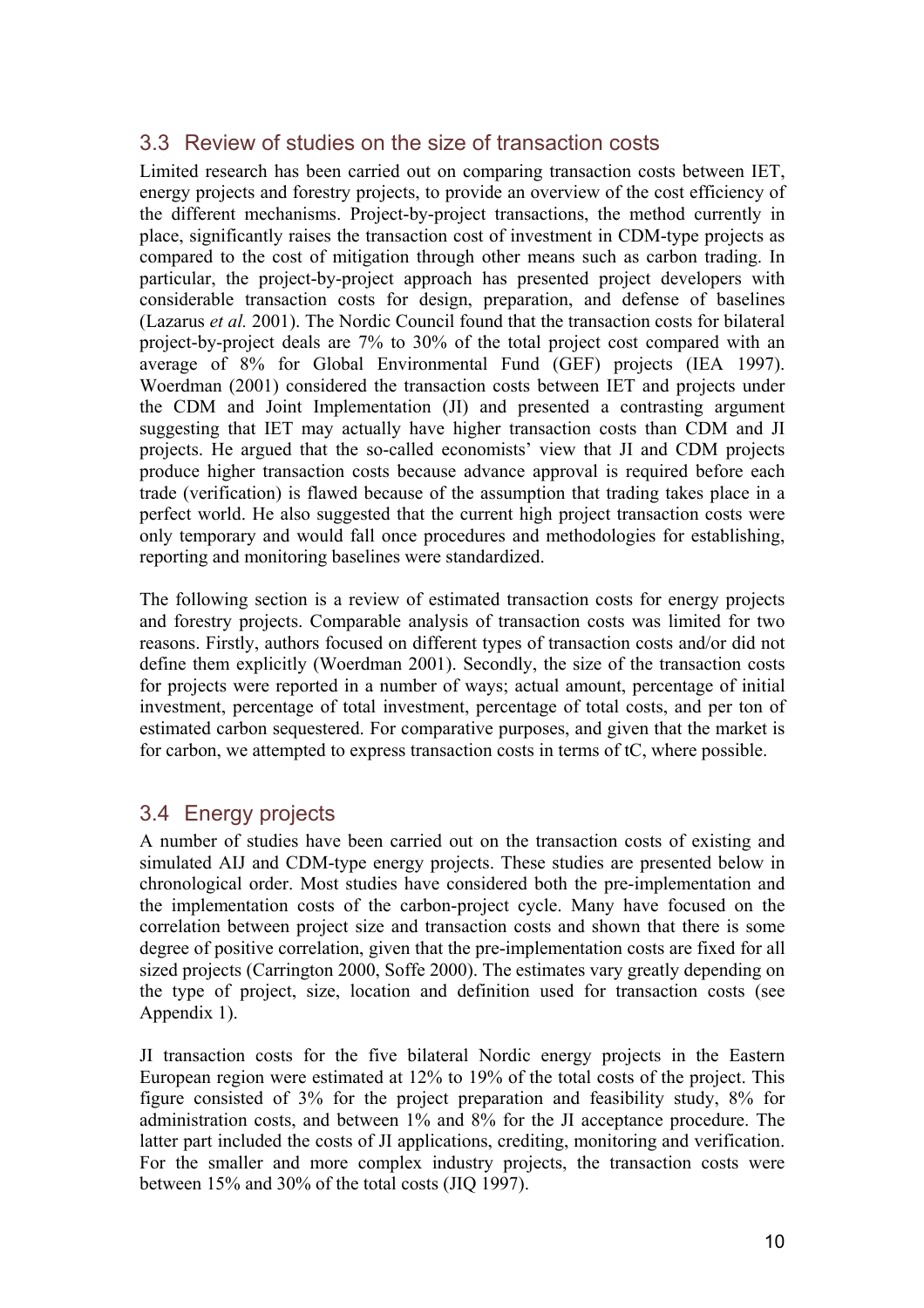The Nordic Council considered the likely impacts of more detailed JI project reporting. On the one hand, it would increase the reliability of the estimates and reduce uncertainty for investors with respect to the amount of carbon sequestered. On the other hand, transaction costs would increase as a result of the stricter reporting guidelines in terms of baseline determination, monitoring and verification.

The Nordic Environment Finance Corporation supports the establishment of a more uniform international criteria for measuring the mitigation effects of the projects in order to minimize transaction costs and maintain JI's cost-effectiveness potential (JIQ 1997).

Dudek and Wiener (1996) reviewed the transaction costs of a number of JI-type projects. They identified search, information, negotiation, monitoring and appraisal costs in terms of financial costs and time required. Atkeson (1997) drew on the results from Dudek and Wiener's study and compiled a set of transaction cost estimates for the same JI projects. There were a number of discrepancies between the two sets of figures, likely to have resulted from the anecdotal way in which they were presented by Dudek and Wiener (1996).

Lile, Powell, and Toman (1998) looked at early USIJI projects and discovered that the major transaction for project developers was in securing USIJI project approval and host country acceptance. A number of actual and interested private-sector partners under the USIJI program considered that the USIJI project review process would result in high quality projects but that it would be too costly and time consuming to consider investing in. In some cases, the approval process was delayed by the bureaucracy and lack of technical capacity in the host country.

Carrington (2000) modeled transaction costs for typical large and small-scale energy projects based on the CDM project cycle. Three different arrangements were considered for the undertaking of validation, verification and certification of the projects: (1) hiring a single OE for all activities, (2) hiring an OE for validation in the pre-implementation phase and a second OE for the verification and certification of the projects, and (3) separate OEs for each activity. The costs were also calculated at both national and international consultancy rates. The results showed that additional OEs in the project cycle would increase the transaction costs for the project developer, based on the assumption that additional OEs would require extra time to familiarise themselves with the project, than if one OE was used throughout the whole project cycle. Transaction costs were given in absolute costs as well as in terms of percent of total capital expenditure. Given that the transaction costs involved in the preimplementation phase tend to be independent of project size (public consultation, project design, and approval), the transaction costs as a percent of total capital expenditure were much higher for the small-scale projects.

Soffe (2000) provided transaction costs estimates for small and large JI electricity generation projects, according to the CDM project cycle. Pre-operational transaction costs were divided into feasibility assessment, monitoring and verification planning, registration, validation and legal work. These costs were estimated at between US\$57,000 and US\$90,000. Sensitivity tests were carried out to determine the projects' financial viability under different cost and price scenarios. Setting a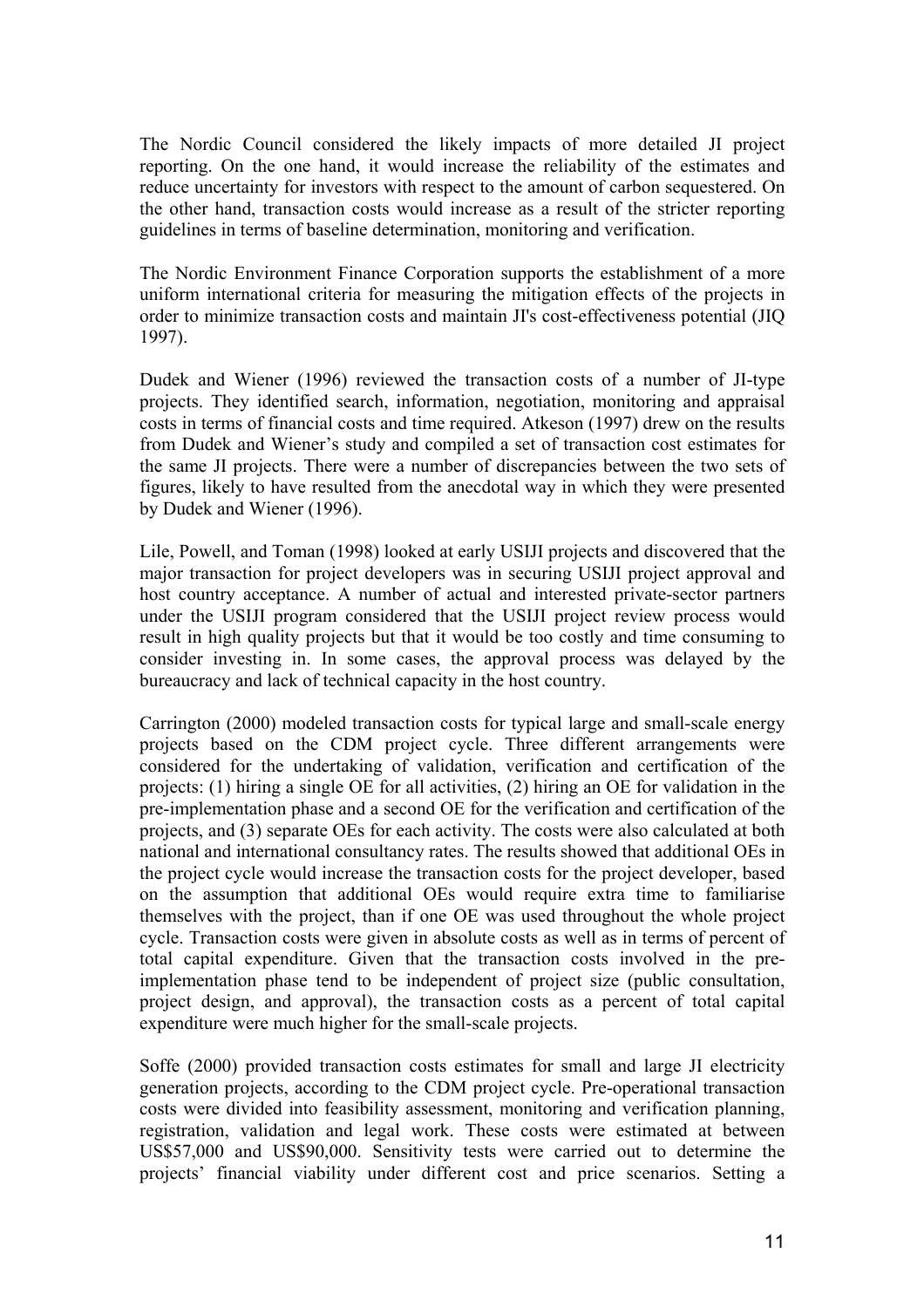transaction cost threshold of 10% to 12% of Net Present Value (NPV) of revenue and conservative up-front cost estimates, they found that small-scale projects would need to sell carbon credits for at least  $\text{US}\$6/\text{tCO}_2$  to be viable.

The most comprehensive estimates of pre-implementation transaction costs are provided by Prototype Carbon Fund (PCF) (see Appendix 2). The World Bank established the PCF in January 2000 to carry out the necessary steps for a number of projects to meet CDM approval. They estimated the transaction costs for the establishment of small projects to be between US\$200,000 and US\$400,000. Small projects were classified as costing between US\$8 to US\$10 million and producing less than US\$2 million of emission reductions. For most developing countries, CDM opportunities are in projects of this size (PCF 2000).

Stronzik (2001) reviewed the transaction costs of a number of studies in order to provide transaction cost estimates on JI and CDM-type projects (PCF 2000, Carrington 2000, Soffe 2000). In calculating the pre-implementation transaction costs for the PCF projects, Stronzik estimated that the negotiation costs represented 60 to 80% of the transaction costs. Negotiation costs were also the most significant transaction cost for the electricity generation projects (Carrington 2000). Where possible Stronzik expressed the transaction costs in terms of costs per tC. In all cases, except for two small-scale wind projects (Carrington 2000), the project transaction costs were below US\$2.50/tC. For the small-scale projects the transaction costs were above US\$80/tC.

Stronzik (2001) also calculated the transaction costs of a number of AIJ energy projects, based on data from the UNFCCC website. Using the same data source, we calculated the total costs and transaction costs for forest carbon projects and it was found that energy projects were not necessarily a lower cost option (see Table 2). The total costs of forest carbon projects ranged between US\$1/tC to US\$235/tC but with eight out of the 10 projects costing less than US\$15/tC. The transaction-cost component of the total costs was significantly smaller for the forest projects than the energy projects. However, the classification of transaction costs for the energy projects was not available.

#### **Table 2: Comparison of transaction costs between AIJ energy and forestry projects**

|         | AIJ Energy projects in Central and<br>Eastern Europe <sup>a</sup><br>(US\$/tC) | AIJ Forest carbon projects <sup>b</sup><br>(US\$/tC) |
|---------|--------------------------------------------------------------------------------|------------------------------------------------------|
| Average | 120                                                                            |                                                      |
| Median  | 80                                                                             | 0.85                                                 |

Stronzik (2001); b. http://unfccc.int/program/aij/aijproj.html. \*NB for both sets of projects, an outlier was removed from the sample to calculate the average costs per ton.

Sutter (2001) considered the size of transaction costs in regard to the viability of small-scale CDM-type projects. The transaction costs of the proposed CDM procedures were simulated resulting in pre-implementation costs of US\$200,000 and implementation costs of US\$25,000. To improve the viability of small-scale projects, recommendations were made to standardize the measurement of the baseline, simplify monitoring and verification procedures and bundle projects. The suggestion to bundle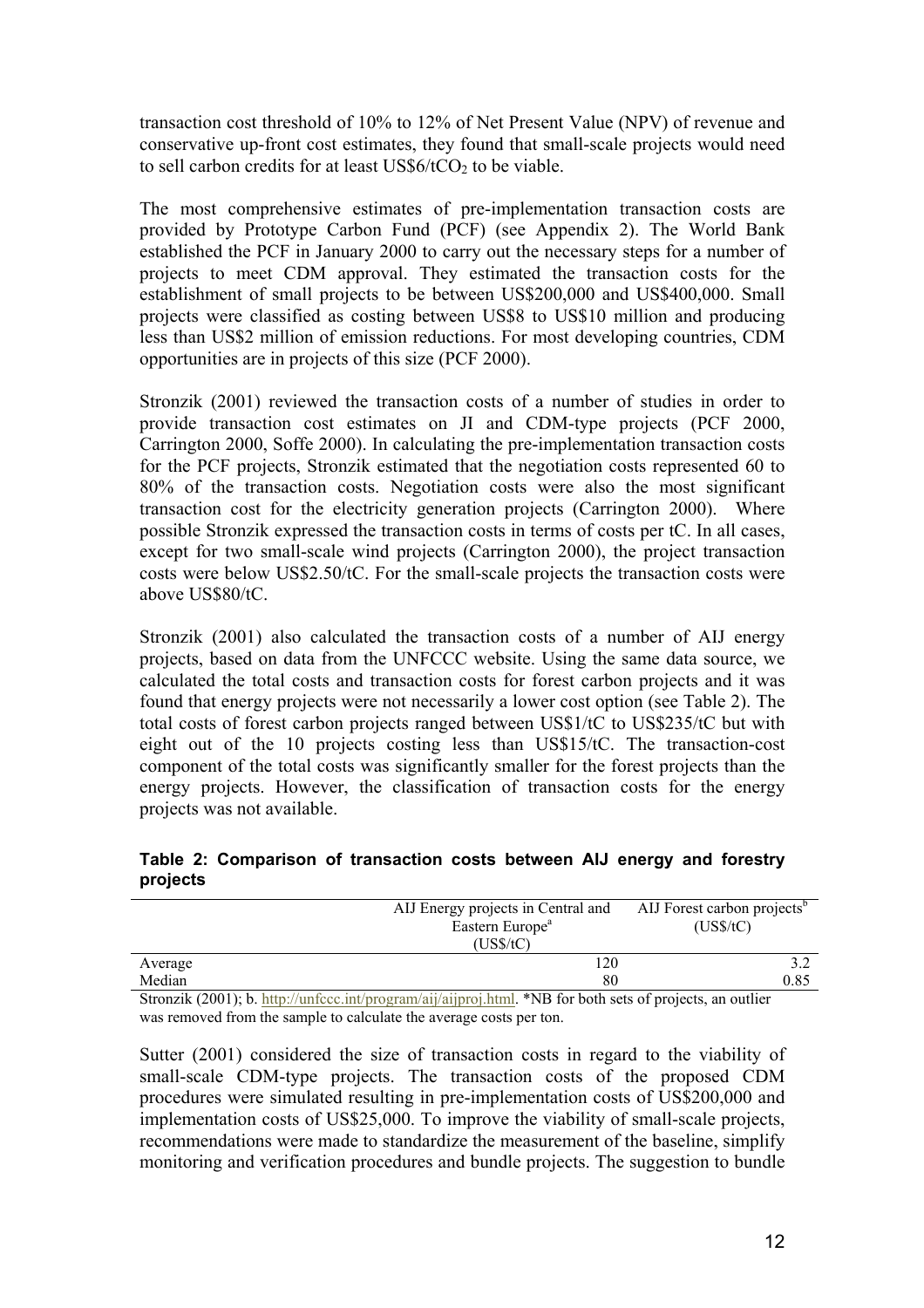projects may entice more investors into the market but it would not reduce the preimplementation costs required for the establishment of each project.

## 3.5 Forest projects

Two studies have been carried out to calculate the size of the incentive that would induce farmers to convert their land to plantations for carbon sequestration (Tomich *et al.* 2002 and Benitez *et al.* 2001). Tomich *et al.* (2002) estimated the 'farmgate' or 'forestgate' direct payments for carbon sequestration that would be necessary to shift Indonesian smallholders' incentives from privately-profitable but less carbon-rich systems to land use systems that store more carbon. Transaction costs from the trading of carbon credits by the smallholder communities were not accounted for; but instead a maximum level of transaction costs at which the farmer would still convert his/her land to provide the environmental service was estimated.

The second study was a benefit-cost analysis of the carbon sequestration potential of afforestation projects and secondary forests in NW-Ecuador and Patagonia, Argentina. Best sites were located for reforestation and natural regeneration of secondary forest and tree plantation in terms of both carbon sequestration and returns to individual. Transaction costs were incorporated into the analysis and considered to be mainly certification costs born by the landowners, calculated at US\$0.5/ha/yr and US\$0.5/ CER (Certified Emissions Reductions) (Olschewski pers. com.). Transaction costs were calculated at US\$60 to US\$80 per hectare (ha) for projects with 20-year rotation cycles (Benitez *et al.* 2001).

In this review, it is evident that research on the transaction costs of carbon forest projects has been limited. Hence, the following section provides qualitative and quantitative data on the transaction costs of five AIJ carbon forest projects.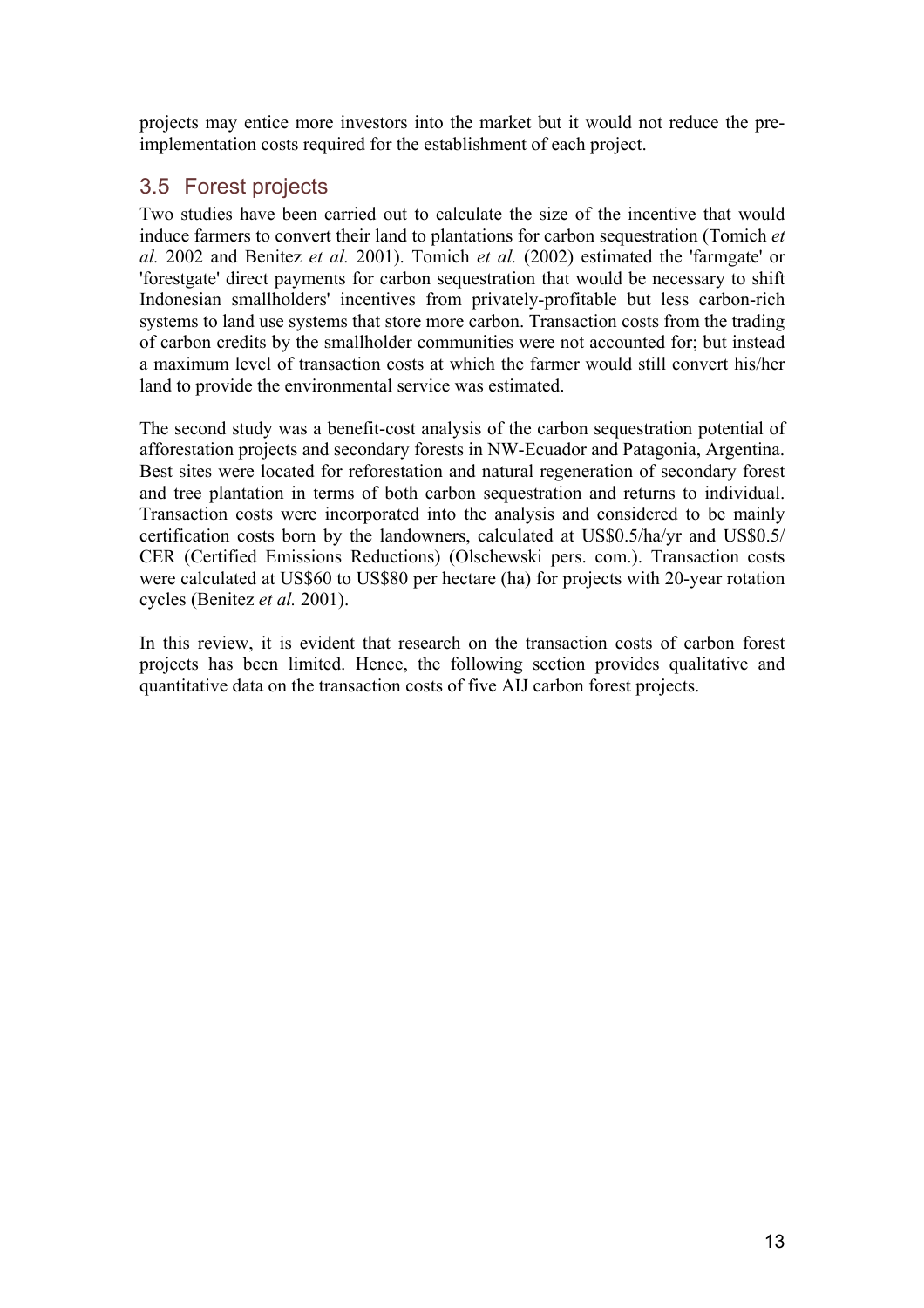## 4 Case studies of AIJ forest carbon projects

AIJ projects were designed as pilot projects to provide lessons for future carbon projects. As a result they have incurred unavoidably high transaction and learning costs for all partners, particularly as the international carbon market is not yet fully operational and uncertainty continues regarding the rules and regulations of the CDM.

High transaction costs also seem inherent in the AIJ and CDM processes. The bilateral arrangements under the current AIJ structure significantly raise the preimplementation transaction costs of forest carbon projects. At the beginning of each project, developers have allocated significant resources to determine and test the methods for baselines, establishment of monitoring systems, verification and, in the case of CDM projects, identifying criteria and methods of assessing environmental and sustainable development. These establishment costs have been exacerbated by the lack of clarity on definition of baselines and standardisation of AIJ and CDM procedures. To date, standard categories of duration<sup>2</sup> and quality of offsets have not been created. Although these transaction costs are likely to decrease over time as carbon markets develop and processes and procedures are standardized and simplified, the current uncertainty and risk of investment in forest carbon projects has constrained the size of the carbon-project market (Frumhoff *et al.* 1998 and Michaelowa 1995).

There have been considerable delays in the establishment and implementation of approved AIJ projects, predominantly because of funding constraints. This is not surprising given that a carbon market is not yet operational and there is still great uncertainty regarding baselines, permanence, leakage etc. However, it raises the issue of the need for substantial funding, especially to initiate these projects. Lack of establishment and ongoing funding will inevitably lead to higher search costs for each project. In terms of lessons for the CDM and JI, engaging the private sector in CDM project activities at the outset will be crucial to the successful implementation of JI and CDM projects.

Community-based projects carry potentially higher transaction costs. For CDM approval, carbon projects must provide evidence that the projects will contribute to the sustainability goals of the host country. Hence, project developers will need to assess the potential local benefits resulting from the project. In the case of community projects, the sustainable benefits will not just be financial benefits. Consideration must also be given to the impact of the project on factors such as social cohesion, risk, and land tenure (SGS and ECCM 2002). More complex and therefore more costly feasibility studies might therefore be required.

Community-based projects will tend to have higher information and search costs, especially where the project developers meet with the landowners to identify their needs and priorities and formulate land-management strategies. Landholder participation in the pre-implementation phase is not a requirement for the approval of AIJ/CDM carbon projects, so some project developers may choose not to invest their time in collaboration, thereby reducing their transaction costs in this period. However,

 2 During the AIJ Pilot Phase, projects have been conducted for a variety of time frames from 20 years to 99 years. This lack of definition has caused uncertainty for all parties involved (http://www.grida.no/climate/ipcc/land\_use/267.htm).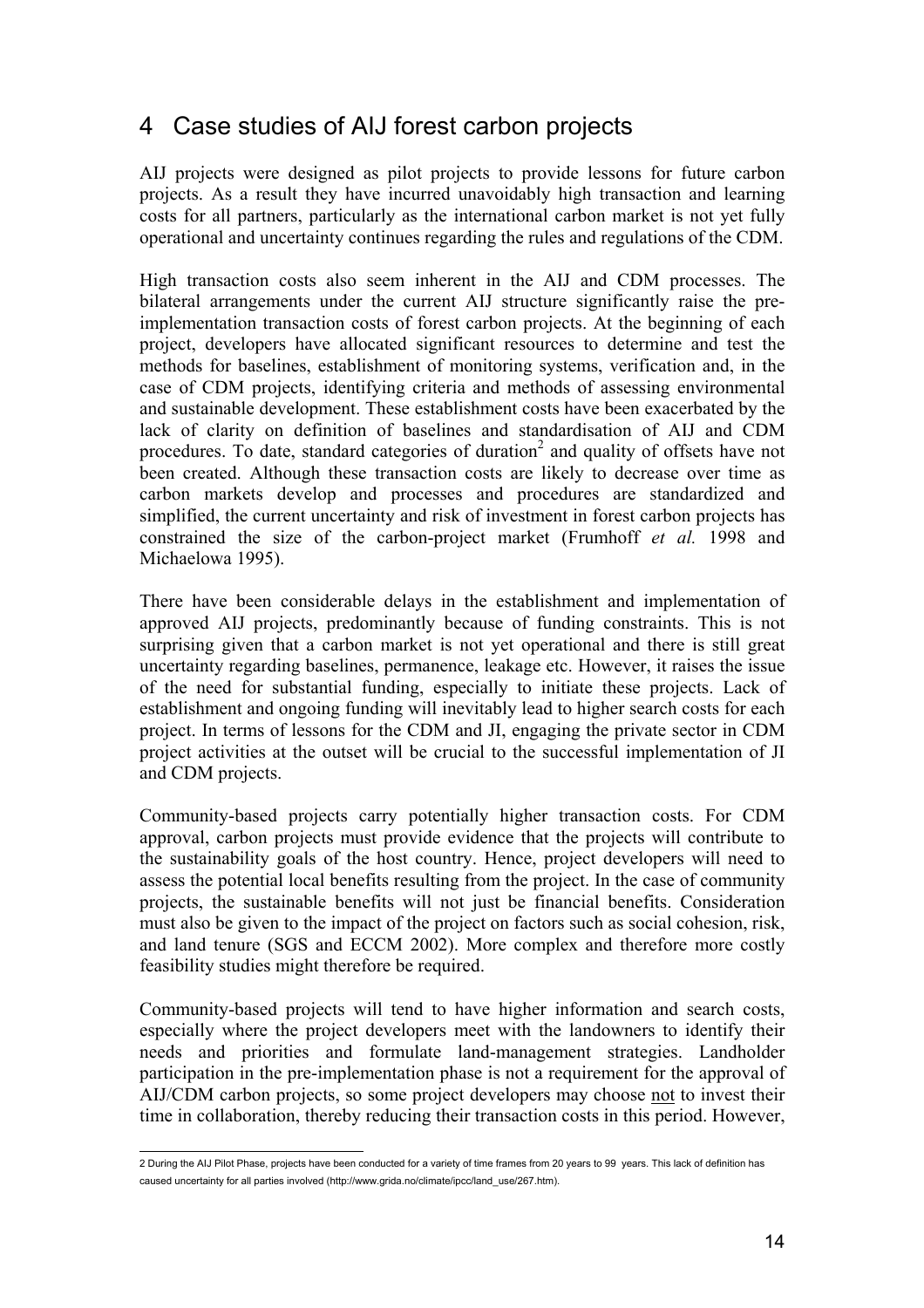lessons learned from outgrower schemes, social forestry projects and integrated conservation and development projects suggests that the involvement of communities from the start of the project cycle will increase the likelihood of a sustainable project, in terms of meeting the objectives of both the project and the landholder (Nawir and Calderon 2001; Wells and Brandon 1992; and Brandon *et al.* 1998).

Transaction costs in the implementation phase are expected to be higher for smallscale projects involving large numbers of smallholders or communities, than for projects with a few large-scale operators (Smith *et al.* 2002). A more participatory and transparent process is likely to increase the number of meetings required within the community and with the project developers thereby increasing transaction costs. If the small-scale farmers and/or communities are dispersed, the transaction costs are likely to be even higher for the project managers. This could reduce the attractiveness of small-scale projects to investors, especially under bilateral arrangements.

In the following section, the transaction costs of a selected number of AIJ forest carbon projects are discussed. Although the current market (or lack of market) conditions may not be representative of the future CDM, the processes required to establish and implement an AIJ project are likely to be similar to a CDM project.

#### 4.1 Selection of case studies

For the case-study analysis of transaction costs of forest carbon projects, all AIJ reforestation and afforestation projects approved by the UNFCCC were initially selected. Of the 11 projects, eight are located in Latin America, one in Asia and two in the Russian Federation. Organisations from the USA are the main Annex 1 partners, with Australia, Norway and the Netherlands each involved in a project.

The AIJ projects are at varying stages of the project cycle. PROFAFOR and Scolel Té are already trading emission reductions whilst the Commercial Reforestation in the Chiriqui Province project and the Reforestation project in Vologda have been approved and mutually agreed to, but are not yet operational. For the case-study analysis, it was decided that projects that were not yet operational would not be included. As a consequence, the sample was reduced to six projects (see Table 3). Projects in this sample range from 1,000 ha to a targeted 75,000 ha, with total costs estimated at between US\$146,000 (Rusafor) and US\$21 million (SIF). It is interesting to note that under the Rusafor and Virilla projects, about the same size area is to be planted, but the Virilla project, which involves payments to private landholders, will cost 30 times more than Rusafor, which is reforesting state land.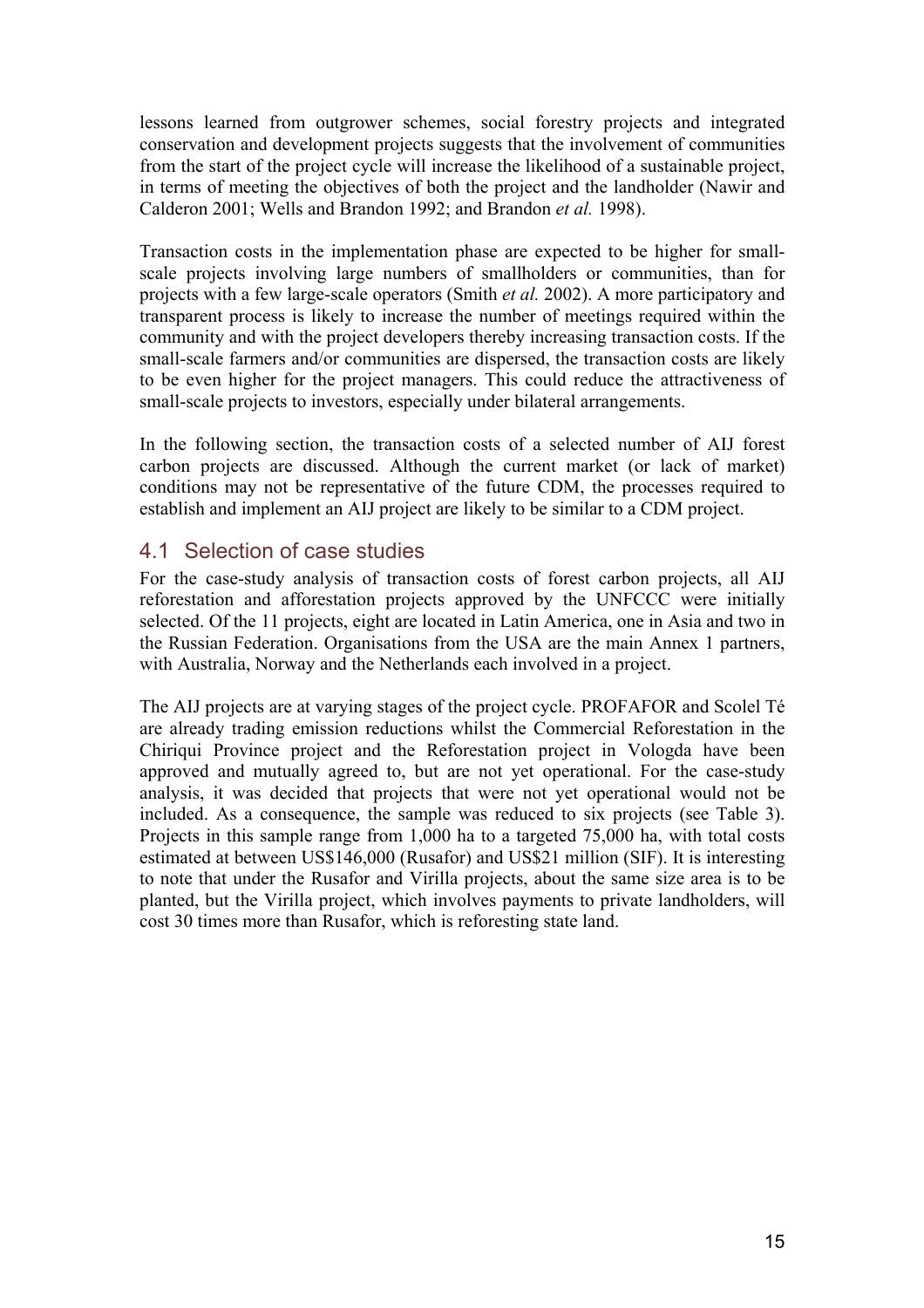|                                                                     | <b>PROFAFOR</b>                                           | <b>Scolel Té</b>                                                            | <b>SIF</b>                                         | Virilla                                            | Klinki                                        | <b>Rusafor</b>                                      |
|---------------------------------------------------------------------|-----------------------------------------------------------|-----------------------------------------------------------------------------|----------------------------------------------------|----------------------------------------------------|-----------------------------------------------|-----------------------------------------------------|
| Country                                                             | Ecuador                                                   | Mexico                                                                      | Chile                                              | Costa Rica                                         | Costa Rica                                    | Russia                                              |
| Land under project                                                  | Degraded and Degraded,<br>Andean<br>highlands<br>(>2800m) | fallow land in pasture, maize,<br>and fallow in<br>highland and<br>lowlands | Marginal<br>agricultural<br>land and<br>pastures   | Pastures                                           | Pastures and Marginal<br>marginal<br>farmland | agricultural<br>land and<br>burned forest<br>stands |
| Landholders                                                         | Communities<br>and<br>individuals                         | Individuals<br>from<br>indigenous<br>communities                            | Individuals<br>with small-<br>medium<br>sized land | Individuals<br>with small-<br>medium<br>sized land | Individuals<br>with $10-$<br>100 ha           | <b>State</b>                                        |
| Duration (yr)                                                       | $25 - 100$                                                | $25 - 100$ <sup>e, d</sup>                                                  | 51 <sup>h</sup>                                    | $25^{\mathrm{i}}$                                  | $25g - 46f$                                   | $55^{\mathrm{j}}$                                   |
| Target reforested Area<br>(ha)<br>Area planted by 2001              | $75,000^{\text{ a}}$                                      | 2,000 <sup>d</sup>                                                          | 7,000 <sup>h</sup>                                 | $1,000^{\mathrm{i}}$                               | $6,000$ <sup>f</sup>                          | 900 <sup>k</sup>                                    |
| (ha)<br>Projected additional                                        | $22,500^{\mathrm{b}}$                                     | 500 <sup>e</sup>                                                            | $\boldsymbol{0}$                                   | 131 <sup>i</sup>                                   | 48 <sup>g</sup>                               | 1,000 <sup>1</sup>                                  |
| $CO2$ sequestered (kt)                                              | $35,000^{\text{ a}}$                                      | 1,210 <sup>d</sup>                                                          | 1,414                                              | 848                                                | $7,216$ <sup>f</sup>                          | $290^{\rm j}$                                       |
| Carbon equivalent (kt)                                              | 9,537                                                     | 330                                                                         | 385 <sup>h</sup>                                   | $231^{\rm i}$                                      | 1,966                                         | 79                                                  |
| Average Carbon/ha $\frac{3}{yr}$<br>(kt)<br><b>Approved Project</b> | 5.09                                                      | 5.50                                                                        | 1.07                                               | 9.24                                               | 7.12                                          | 1.6                                                 |
| development costs<br>(000)                                          | N/a                                                       | 381 <sup>d</sup>                                                            | 440 <sup>h</sup>                                   | N/a                                                | 200 <sup>f</sup>                              | 11.50                                               |
| Approved project<br>implementation costs<br>(000)                   | $8,810^{\circ}$                                           | $3,600^{4}$ <sup>e</sup>                                                    | 18,760h                                            | $3,395$ <sup>i</sup>                               | $10,663$ <sup>f</sup>                         | 135                                                 |
| Price of carbon (\$/tC)                                             | $15 - 20$                                                 | 13                                                                          | N/a                                                | 10                                                 | N/a                                           | N/a                                                 |

#### **Table 3: Selected AIJ afforestation and reforestation projects**

(a) Verweij & Emmer (1998); (b) Milne *et al.* (2001); (c) FACE (2001); (d) UNFCCC (1997); (e) Hellier pers. com. (2002); (f) UNFCCC (1998); (g) Barres pers. com. (2002); (h) UNFCCC (2001); (i) UNFCCC (2000); (j) Golub *et al*. (1999); (k) UNFCCC (1996); (l) IEA (1998).

## 4.2 Quantification of project transaction costs

The transaction-cost data for the selected projects were taken from the AIJ reports submitted to the UNFCCC and from personal communication with the project personnel. Since the first AIJ reports were submitted to the UNFCCC before the start of the project, they are only indicative of expected transaction costs. The reports provide estimates of development and implementation costs and the amount of expected funding to be received for the project. The estimates for number of hectares to be planted and additional carbon sequestered are based on the approved, but not necessarily guaranteed, funding. To date, a number of projects have not met their planting targets and/or varied the length of their contracts. For example, Scolel Té and PROFAFOR have increased the duration of their contracts with farmers from about 25 years to 100 years. The initial data would therefore need to be adjusted

 $\overline{a}$  $3$ The estimated number of hectares at the start of the project is used, rather than the actual ha to date.

 $4$  This figure is based on an estimate of the administrative costs and payments to farmers and the average number of tC sold each year.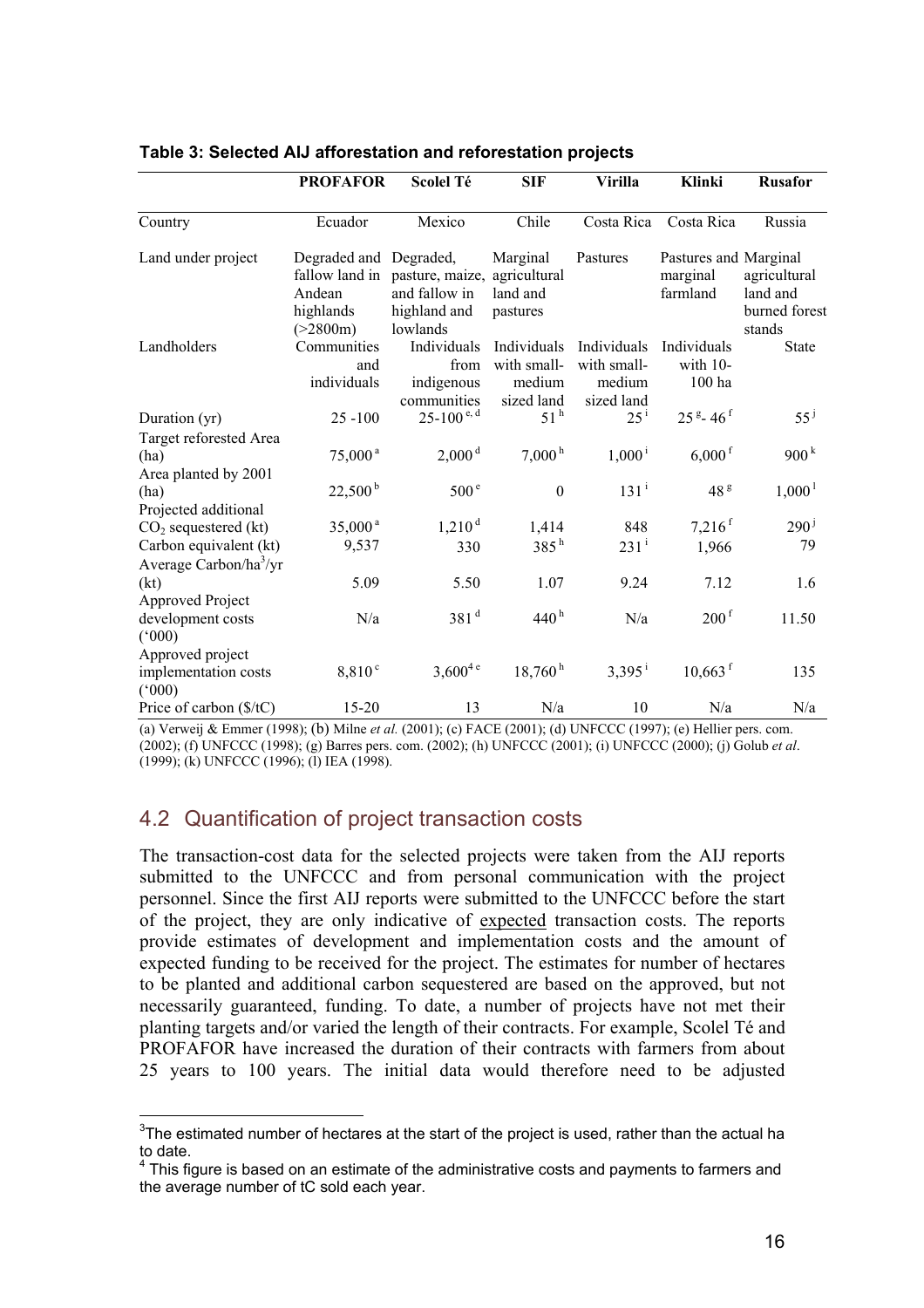accordingly, to provide more realistic estimates of the tons of carbon sequestered and project costs over the life of the project.

Project developers are not required to submit reports to the UNFCCC, and (voluntary) project details and calculations are not reviewed by the UNFCCC. Care should therefore be taken in interpreting these figures. Nevertheless, given the lack of available and accessible data on each of the projects, the reports submitted to the UNFCCC serve as useful starting point in considering the expected transaction costs of projects.

There is no standardized framework for reporting the costs of AIJ projects, and hence a great deal of variation exists in the types of costs reported. Since the provision of information is voluntary, some projects have not provided a complete set of costs, leading to a number of data gaps, which limit the extent to which cross project comparisons can be made. Only four of the sampled projects provided both development and implementation costs; Klinki, SIF, Rusafor and Vologda. In the case of Scolel Té, we received implementation data from the project directly. Transaction costs as a percent of total costs ranged from 6% to 45%. No correlation between project size and transaction costs was evident from the small sample of projects.

|                           | <b>Total cost</b> | <b>Transaction costs</b> | <b>TC</b> ÷total cost | $TC \div tC$ |
|---------------------------|-------------------|--------------------------|-----------------------|--------------|
| Project                   | (500)             | (000)                    | $(\%)$                | (USS)        |
| <b>SIF</b>                | 19160.0           | 1140.0                   | 6                     | 2.96         |
| Klinki                    | 28557.5           | 4552.7                   | 16                    | 2.32         |
| Scolel Té                 | 3980.8            | 1302.0                   | 33                    | 1.08         |
| <b>RUSAFOR</b><br>Vologda | 146.0<br>1375.6   | 66.0<br>132.6            | 45<br>10              | 0.84<br>0.57 |

|  | Table 4: Transaction costs of selected AIJ projects |  |  |  |  |
|--|-----------------------------------------------------|--|--|--|--|
|--|-----------------------------------------------------|--|--|--|--|

From the sampled AIJ projects, six reported the project development costs and five provided one to three itemized costs. In four out of the five cases, all the listed development cost could be classified as transaction costs. In terms of total development transaction costs, the costs ranged between US\$0.18/tC and US\$2.18/tC (see Table 5).

| Table 5: Development costs and transaction costs for selected AIJ projects |  |
|----------------------------------------------------------------------------|--|
|----------------------------------------------------------------------------|--|

|                           | <b>Total</b><br>development<br>cost |               |        | Development TC (US\$ '000)    |      | $TC \div$<br>Development<br>costs | <b>Development Development</b><br>TС<br>÷<br>$\mathbf{t} \mathbf{C}$ |
|---------------------------|-------------------------------------|---------------|--------|-------------------------------|------|-----------------------------------|----------------------------------------------------------------------|
| Project                   | <b>'000 US\$</b>                    | <b>Search</b> | Design | <b>Negotiation</b> validation | Pre- | $\frac{6}{6}$                     | US\$                                                                 |
| Scolel Té                 | 380.8                               | 82            |        |                               | 20   | 27                                | 0.31                                                                 |
| Klinki<br><b>SIF</b>      | 242.4<br>840.0                      |               | 21.6   | 2.64                          | 840  | 100<br>100                        | 1.02<br>2.18                                                         |
| Vologda<br><b>RUSAFOR</b> | 43.0<br>31.5                        |               |        | 31.5                          | 43   | 100<br>100                        | 0.18<br>0.39                                                         |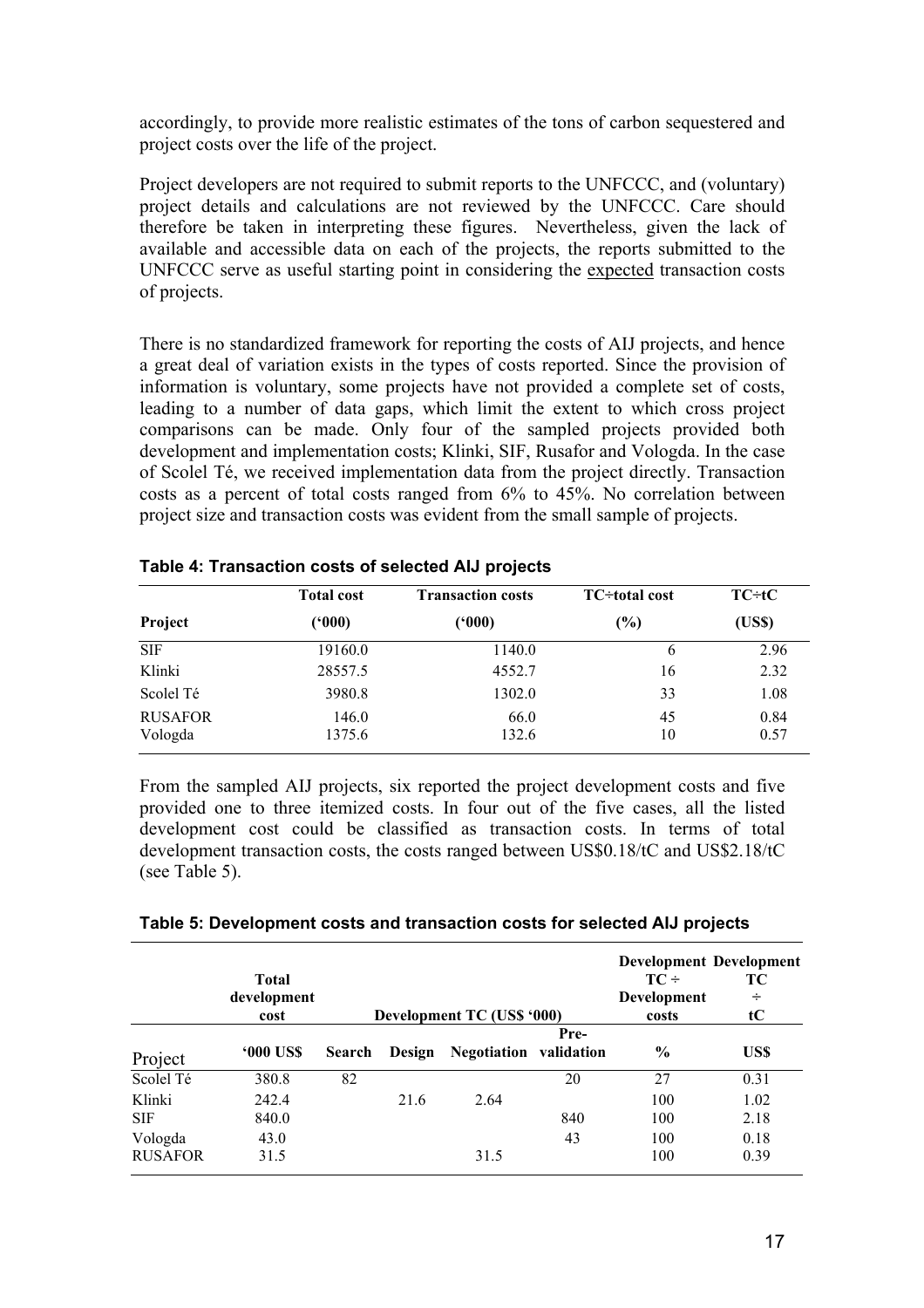Seven of the surveyed projects reported their expected implementation costs and six provided itemized costs. Most projects reported monitoring costs. The implementation transaction costs as a proportion of total implementation costs was low. All estimates were below 30% and four of the six projects were below 10%.

|                 | <b>Total</b><br>Impl.<br><b>Costs</b> |       |                        | <b>Implementation TC (US\$ '000)</b> |                            | Implem.<br>$TC^+$<br>Implem.<br>costs | Implem. TC<br>÷<br>tC |
|-----------------|---------------------------------------|-------|------------------------|--------------------------------------|----------------------------|---------------------------------------|-----------------------|
| Project         | US\$<br>600                           |       | <b>Admin</b> Contracts | <b>Monitoring</b>                    | Verific.<br>&<br>certific. | $\frac{0}{0}$                         | US\$                  |
| Klinki          | 28,533                                |       |                        | 29                                   |                            | 16                                    | 2.30                  |
| <b>RUSAFOR</b>  | 115                                   |       |                        | 31                                   | 3.5                        | 24                                    | 0.43                  |
| Rio Bravo       | 4,478                                 |       | 60                     | 150                                  | 140                        | 8                                     | 0.21                  |
| Vologda         | 1,333                                 |       |                        | 90                                   |                            | 7                                     | 0.38                  |
| Scolel Té       | 3,600                                 | 1,200 |                        |                                      |                            | 30                                    | 3.64                  |
| <b>SIF</b>      | 18,320                                |       |                        | 300                                  |                            | 2                                     | 0.36                  |
| <b>PROFAFOR</b> | 9,921                                 |       |                        | 550                                  | 324                        | 11                                    | 0.12                  |

#### **Table 6: Implementation costs and transaction costs for selected AIJ projects**

Sources: Benitez et al. (2001)

Estimates of actual project transaction costs were obtained through interviews with a limited number of project managers. Most information collected has been qualitative and is described in the following section, where individual case studies are described. Since the study did not involve site visits, the transaction costs reported are the costs incurred mostly by the project, and were not verified. Only in the case of PROFAFOR we were able to include some examples of landholder transaction costs, based on some previous fieldwork by the author (Milne *et al.* 2000).

#### 4.3 Project goals and partners

AIJ projects have been initiated for different reasons, thereby influencing the size of the transaction costs and the burden of transaction costs by different parties. The CDM stipulates that projects must provide sustainable development benefits for the host country. As a result, a number of pro-community development groups have seen climate change projects as a mechanism to improve the livelihoods of local people, such as in the Scolel Té case. These projects therefore tend to have a stronger focus on local capacity building, to ensure real benefits are received by local people. Their initial transaction costs are higher, but it is hoped that this will result in sustainable projects, in terms of both carbon sequestered and livelihood benefits. Where AIJ projects have been viewed predominantly as a vehicle by which Annex 1 countries can offset their carbon emissions at a lower cost than in their own countries, efforts have been made to minimise transaction costs between landholders and the project managers. More investment is put towards improving the technical efficiency of carbon sequestration.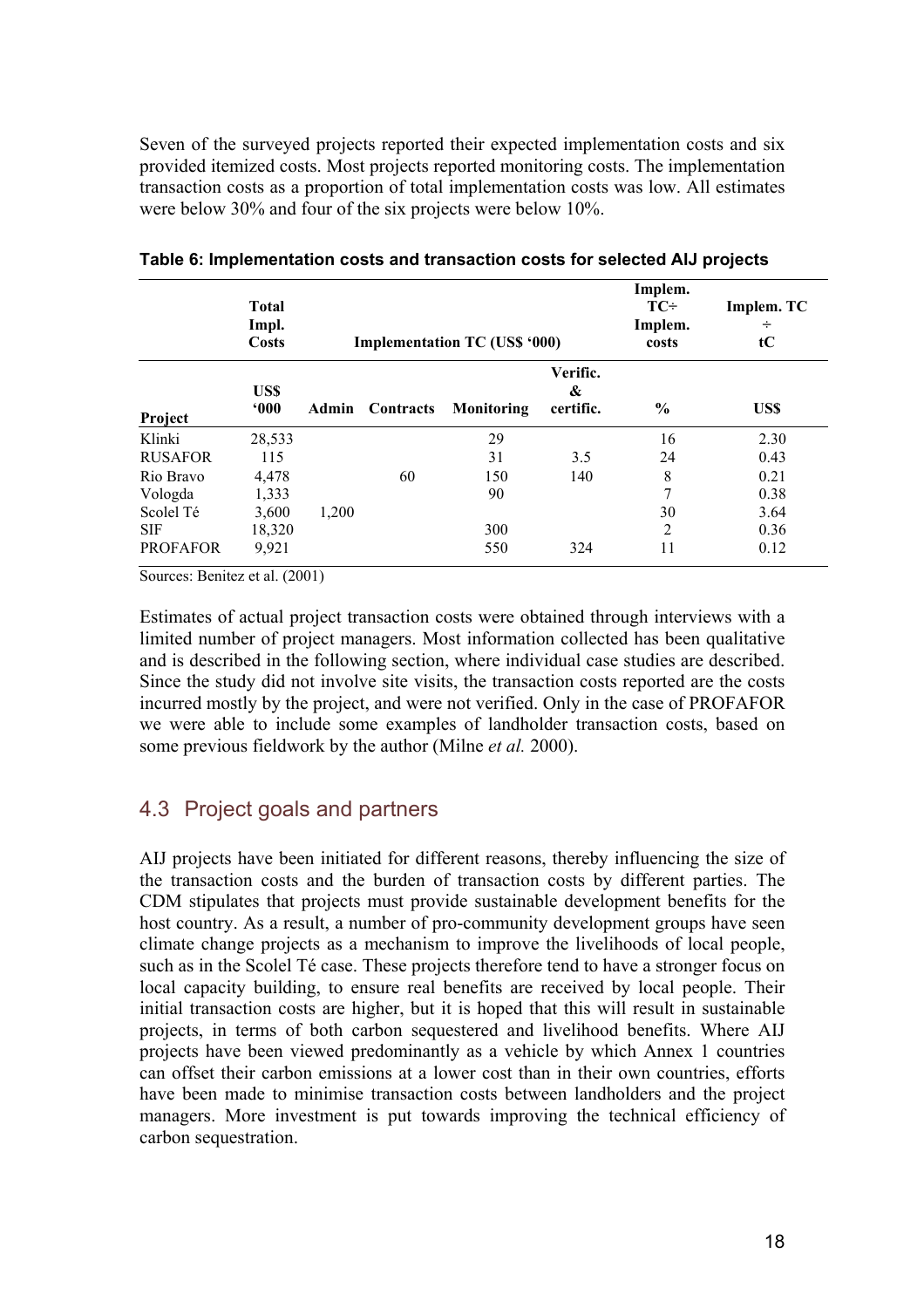The process of setting up a carbon project will vary according to the role of the Annex 1 and host countries. Although this will be discussed in more detail in the individual case studies, it is interesting to note the functions of the host and Annex 1 country partners in each of the selected projects. As is evident from Table 7, no standard model has developed for AIJ forest carbon projects. At one end of the spectrum is PROFAFOR, an example of an Annex 1 partner acting as the project financer, developer, implementer, investor and seller of carbon credits. The Annex 1 partner has also established its own office in the host country leaving only the coimplementation and production of carbon to the host country. Scolel Té initially involved Annex 1 countries for the funding, design, development and implementation of the project, but the local host-country organisations are now primarily responsible for the implementation of the project and the sale of credits. The Klinki project has also been designed, developed and financed by Annex 1 country partners, and collaborated with host country partners for the implementation. But unlike the Scolel Té project, the project financing is still the responsibility of the Annex 1 partner. In contrast, the other Costa Rican project in the Virilla Basin has been established within the existing host country's Forestry Environmental Services Programme (FESP). The host country is therefore responsible for implementing and selling the credits to the Norwegian investors. The SIF project is basically a unilateral arrangement, since the project is funded by host-country partners, developed and implemented by a hostcountry organisation and will seek future project funds in the national capital markets.

|                 | <b>PROFAFOR</b> | Scolel Té | Klinki | <b>RUSAFOR</b> | Virilla | <b>SIF</b> |
|-----------------|-----------------|-----------|--------|----------------|---------|------------|
| Funding         | A1              | ΑI        | Αl     | A1/H           | A l     |            |
| Development     | A1              | A1/H      | Αl     | A1/H           | A1      | Н          |
| Implementation  | A1/H            | A1/H      | A1/H   | A1/H           |         | Н          |
| Trading credits | A1              | н         |        |                |         |            |

**Table 7: Institutional arrangements** 

 $A1$  = Annex 1 partners; H = Host country partners

Where AIJ projects have been financed, designed and developed by Annex 1 country partners, the pre-implementation costs have been borne predominantly by the Annex 1 country. As the project develops and the capacity of host-country partners increases, such as in Costa Rica, and they take on more of the project implementation functions, the proportion of transaction costs incurred by the host country is likely to increase. In addition, as national climate-change offices develop in host countries and the CDM market and rules become more certain, we may see more projects developed by host countries. In the future, pre-implementation transaction costs may therefore be shared more amongst Annex 1 and host countries.

In the following section, six AIJ project case studies are discussed in terms of the types of transaction costs that occur throughout the AIJ project cycle and the stakeholders who incur these costs from financing, developing and implementing the projects. Where possible, the transaction costs are quantified, either in terms of time required to carry out the activity or in actual costs.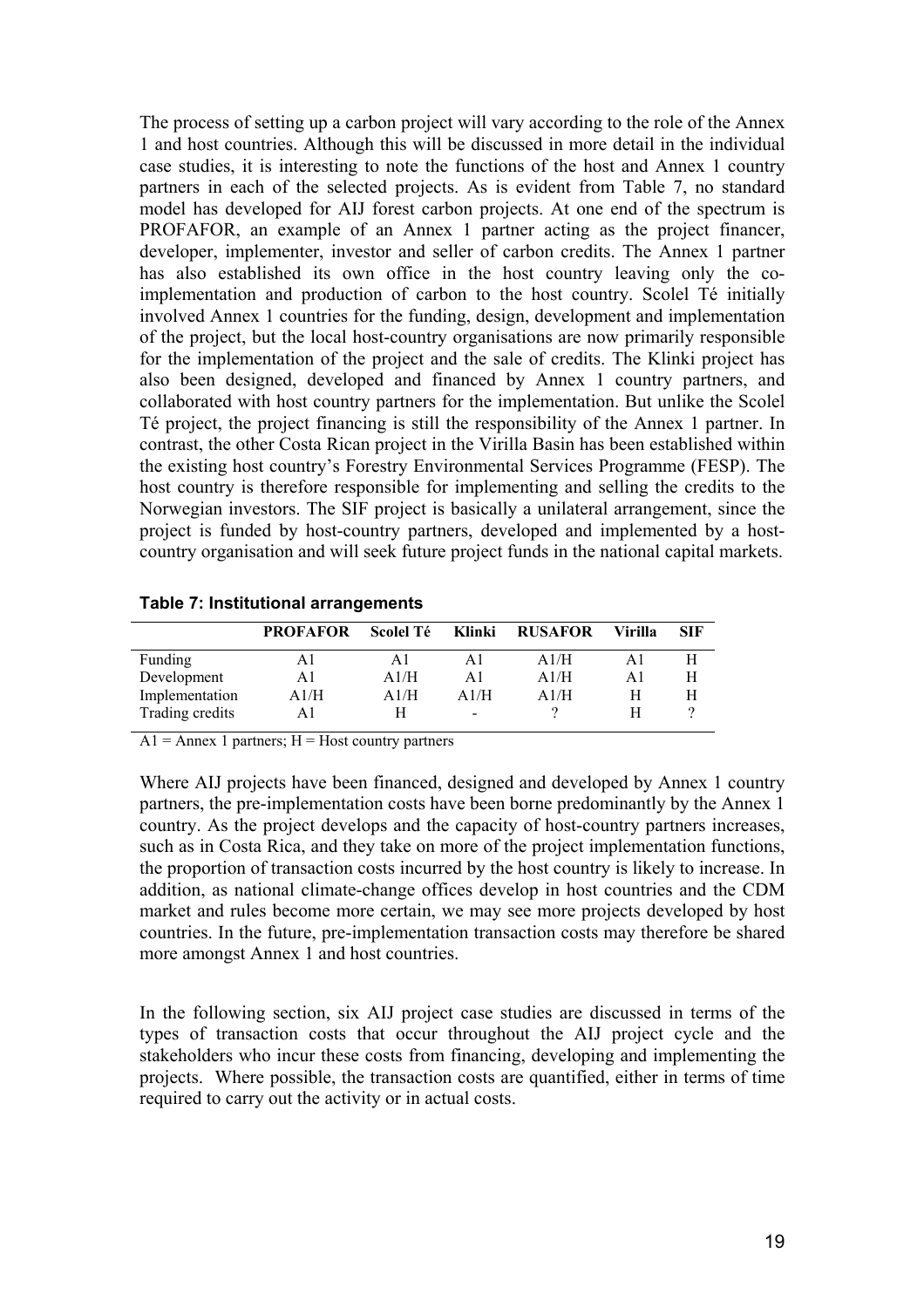#### 4.4 FACE-PROFAFOR

The Dutch non-profit organisation, Forests Absorbing Carbon Dioxide Emission (FACE) Foundation, was established by the Dutch Electricity Generating Board (Sep) in 1990 to promote the sequestration of atmospheric carbon dioxide  $(CO<sub>2</sub>)$  through afforestation and reforestation activities. The "climate-neutral" Foundation works independently and through third parties including timber companies, small farmers, and national parks (Arquiza 2000). FACE receives 100% of the credits from their projects (listed in Table 8), of which *Programa Face de Forestación de Ecuador S.A.* (PROFAFOR), in Ecuador, is currently the largest.

PROFAFOR began in Ecuador in June 1993, supported and funded by the FACE Foundation and the Ecuadorian Ministry of Environment.<sup>5</sup> FACE, through the resident engineer at PROFAFOR, directly acquires the exclusive right to sequester and offset  $CO<sub>2</sub>$  by means of afforestation and/or reforestation carried out by the local landholders. The project supports the Ministry of Environment's Forest Plan in the Andean region (Milne *et al.* 2001).

At the start of the project, PROFAFOR aimed to reforest 75,000 ha in the Andean region (*páramo*)<sup>6</sup> with exotics and native species, at a rate of 5,000 ha per year. The project drew up 15 to 20-year contracts with rural indigenous and *mestizo* (mixed Indian and Spanish) communities as well as private landowners to lease at least 50 ha of their land for plantations. PROFAFOR's new management has become more focused on growing indigenous species and promoting the environmental and intergenerational benefits of plantations. As a result, an increasing number of participants are growing a combination of exotic and native species. In 2000, the project decided to make new contracts for 99 years, an attempt to increase the duration of the carbon sequestered. To date, PROFAFOR has implemented around 162 contracts (Milne *et al.* 2001).

| Country      | Target area | <b>Start</b>             |        | Area planted Rotation period CO, fixing |        | Final amount     | $\bf{USD}^a/t$  |
|--------------|-------------|--------------------------|--------|-----------------------------------------|--------|------------------|-----------------|
|              | (ha)        | date                     | (ha)   | (vears)                                 | (t/ha) | $CO2$ fixed (mt) | CO <sub>2</sub> |
| Ecuador      | 75,000      | 6/93                     | 22,500 | 25,100                                  | 473    | 35               | 4.56            |
| Uganda       | 27,000      | 7/94                     | 1,855  | 70                                      | 759    | 20               | 2.08            |
| East         | 14,000      | 6/92                     | 2,420  | 70                                      | 918    | 13               | 0.42            |
| Malaysia     |             |                          |        |                                         |        |                  |                 |
| Central      | 14.000      | 10/92                    | 2,446  | 120                                     | 708    | 10               | 0.42            |
| Europe       |             |                          |        |                                         |        |                  |                 |
| Netherlands  | 5,000       | 3/92                     | 324    | 100                                     | 650    |                  | 0.20            |
| In           | 35,000      | $\overline{\phantom{a}}$ |        | $\blacksquare$                          | 963    | 34               |                 |
| preparation  |             |                          |        |                                         |        |                  |                 |
| <b>TOTAL</b> | 170,000     |                          | 29,545 |                                         |        | 115              |                 |

Table 8: Estimated CO<sub>2</sub> sequestration from FACE projects

Sources: FACE (1997) cited in http://www.ieagreen.org.uk/aij13.htm; Verweij and Emmer (1998). (a) exchange rate of 1NLG=US\$0.42

 $\overline{a}$ 

 $^5$  Formerly the Ecuadorian Institute for Forestry and Natural Areas (INEFAN).<br> $^6$  The high elittude lands of the nárome are found at elevations of 2,800 t

<sup>&</sup>lt;sup>6</sup> The high altitude lands of the *páramo* are found at elevations of 2,800 to 4,800 metres, composed principally of native grasses and a few low shrubs and trees.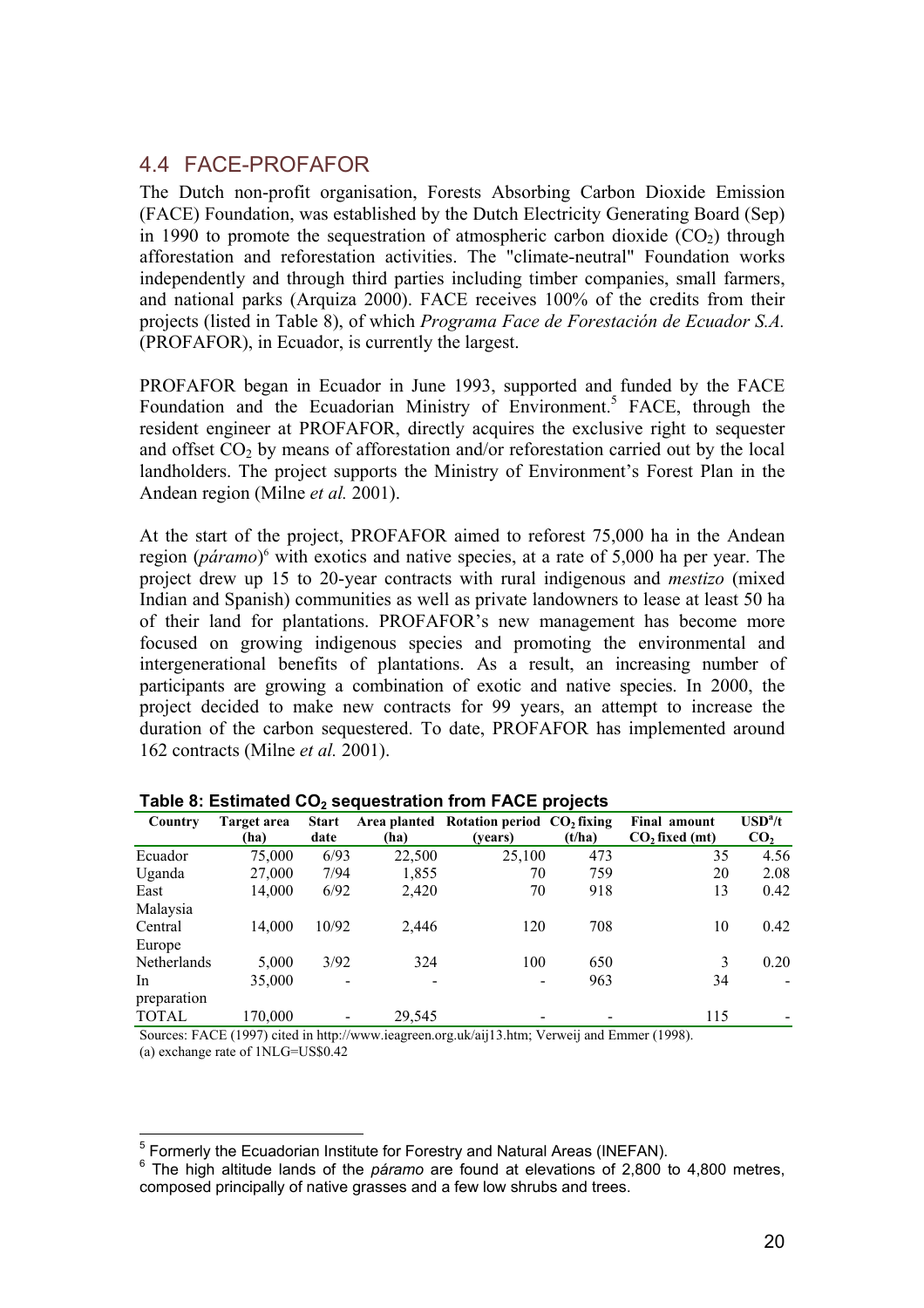In discussing the transaction costs of the PROFAFOR project, we distinguished between FACE and PROFAFOR, since they incur different transaction costs. FACE has borne most of the establishment transaction costs in establishing the PROFAFOR project. However, by implementing projects in a number of countries, FACE has been able to reduce the transaction costs per project in setting up monitoring systems and setting baselines.

Out of all the case studies, PROFAFOR is currently working with the greatest number of OEs. For most activities, the Project has contracted or worked with another party. The Project stakeholders are summarised in Table 9.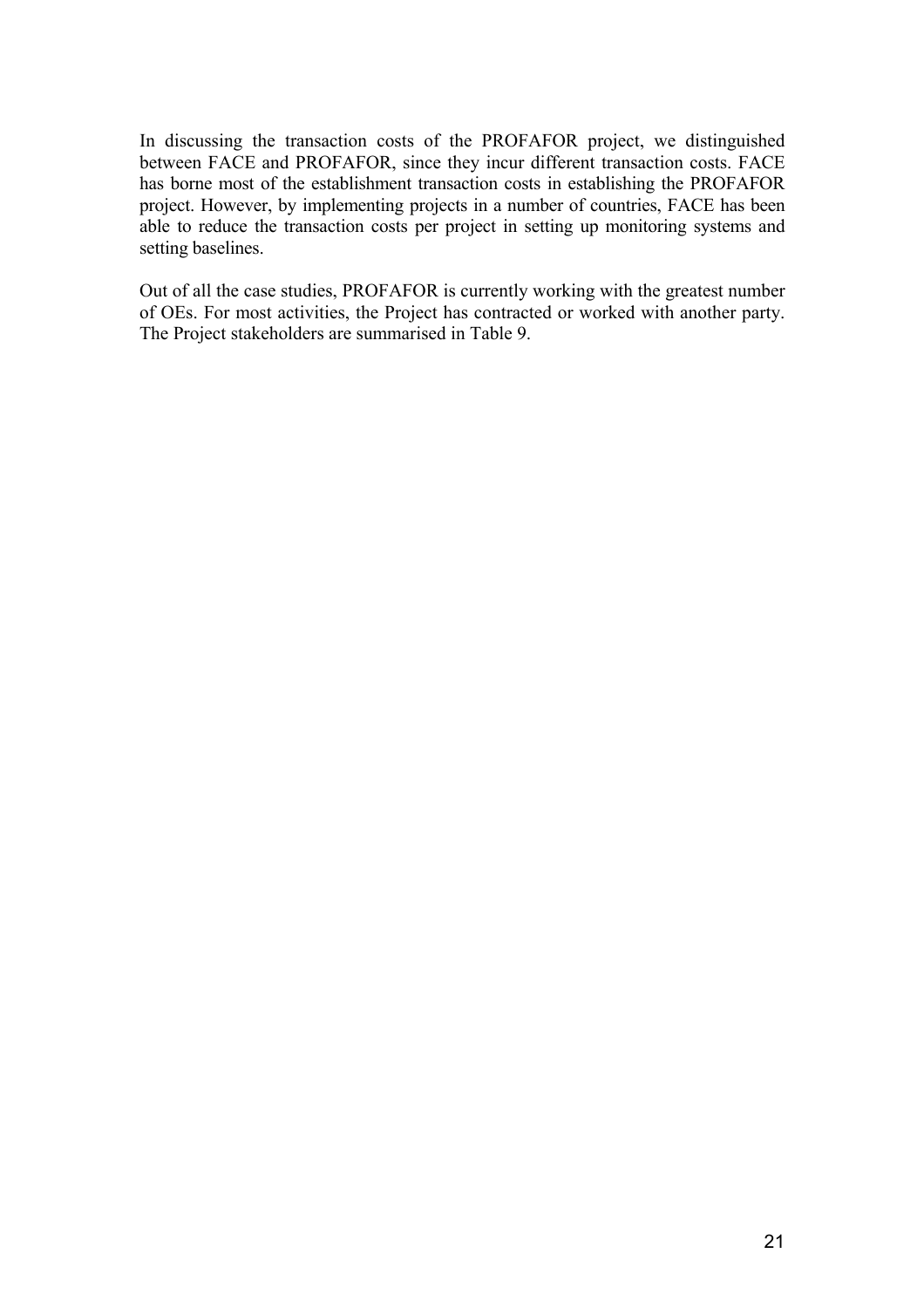| <b>Stakeholders</b>                             | Country        | <b>Function</b>                                                                                                    |
|-------------------------------------------------|----------------|--------------------------------------------------------------------------------------------------------------------|
| <b>FACE Foundation</b>                          | Netherlands    | Project investing entity                                                                                           |
|                                                 |                | Programme coordinator-technical and financial                                                                      |
|                                                 |                | inspections to assess project implementation and cost-                                                             |
|                                                 |                | effectiveness in order to determine whether FACE's                                                                 |
| $BV NEA^7$                                      |                | financial contribution meets the condition of additionality.                                                       |
|                                                 | Netherlands    | Project financial backer/client until at least the end of<br>December 2003.                                        |
| Consultants                                     | Netherlands    | Site inspections of FACE projects with FACE personnel                                                              |
| <b>NEO</b>                                      | Netherlands    | Working on improving remote sensing techniques with<br>FACE                                                        |
| Forestry and Nature<br>Research (IBN-DLO)       | Netherlands    | Establishing baseline and project scenarios using a<br>CO2FIX model                                                |
| <b>IFER</b>                                     | Czech Republic | Modification of the monitoring system MONIS                                                                        |
|                                                 |                | and FieldMap, a ground-based system for plantation                                                                 |
| <b>SGS</b> International                        | Netherlands    | monitoring<br>Verification and certification of $CO2$ credits for all of                                           |
|                                                 |                | FACE's projects                                                                                                    |
| Business for Climate <sup>8</sup>               | Netherlands    | Buying and selling $CO2$ credits from FACE's sustainable                                                           |
|                                                 |                | forestry projects.                                                                                                 |
| <b>Triodos Climate</b>                          | Netherlands    | Buying and selling certified $CO2$ credits from FACE.                                                              |
| Clearing House                                  |                |                                                                                                                    |
| <b>Utrecht Provincial</b>                       | Netherlands    | Investors in carbon credits from FACE projects                                                                     |
| Government and                                  |                |                                                                                                                    |
| Private companies                               | Multilateral   |                                                                                                                    |
| <b>UNFCCC</b><br>Ministry of                    | Ecuador        | Registration of FACE projects for AIJ status<br>Signing of PROFAFOR Project memorandum of                          |
| Environment                                     |                | understanding (MOU) and registration of Project                                                                    |
|                                                 |                | plantations                                                                                                        |
| <b>PROFAFOR</b>                                 | Ecuador        | Project implementation and management of FACE's                                                                    |
|                                                 |                | project in Ecuador. This includes technical assistance and                                                         |
|                                                 |                | forest monitoring, modifications of management plans,                                                              |
|                                                 |                | Environmental Impact Assessments (EIAs), Social impact                                                             |
| Consultants-                                    | Ecuador        | assessments (SIAs), promotion, and project reporting.<br>Working in PROFAFOR's interdisciplinary team to carry     |
| Economists and                                  |                | out EIAs and SIAs                                                                                                  |
| geographers                                     |                |                                                                                                                    |
| Proyecto de                                     | Ecuador        | Ecological studies                                                                                                 |
| Investigaciones en                              |                |                                                                                                                    |
| Ecosistemas                                     |                |                                                                                                                    |
| Tropicales (Ecopar)                             |                |                                                                                                                    |
| Community and                                   | Ecuador        | Production and distribution of seedlings to PROFAFOR<br>beneficiaries                                              |
| private tree nurseries<br>Perez, Bustamante and | Ecuador        | Legal representation and advice to PROFAFOR.                                                                       |
| Ponce (PBP)                                     |                | Approval of contracts and drafting of the respective                                                               |
|                                                 |                | forestation plans.                                                                                                 |
|                                                 |                | Evaluation of land titles and property registration.                                                               |
|                                                 |                | Settling contract disputes                                                                                         |
| PriceWaterhouse                                 | Ecuador        | Financial advice- budgetary, administrative and                                                                    |
| (PWC)                                           |                | accounting management for activities carried out by                                                                |
|                                                 |                | PROFAFOR.                                                                                                          |
| Communities and<br>individual landholders       | Ecuador        | Producers/beneficiaries- ensure sustainable forest and<br>forestry practices of PROFAFOR plantations over 25 to 99 |
|                                                 |                | years                                                                                                              |
|                                                 |                |                                                                                                                    |

## **Table 9: Stakeholders in the FACE-PROFAFOR project**

<sup>7&</sup>lt;br><sup>7</sup> BV NEA is FACE's biggest client and legal successor to Sep, the Foundation's instigator.<br><sup>8</sup> The company was set up by FACE, Triodos Bank and Kegado.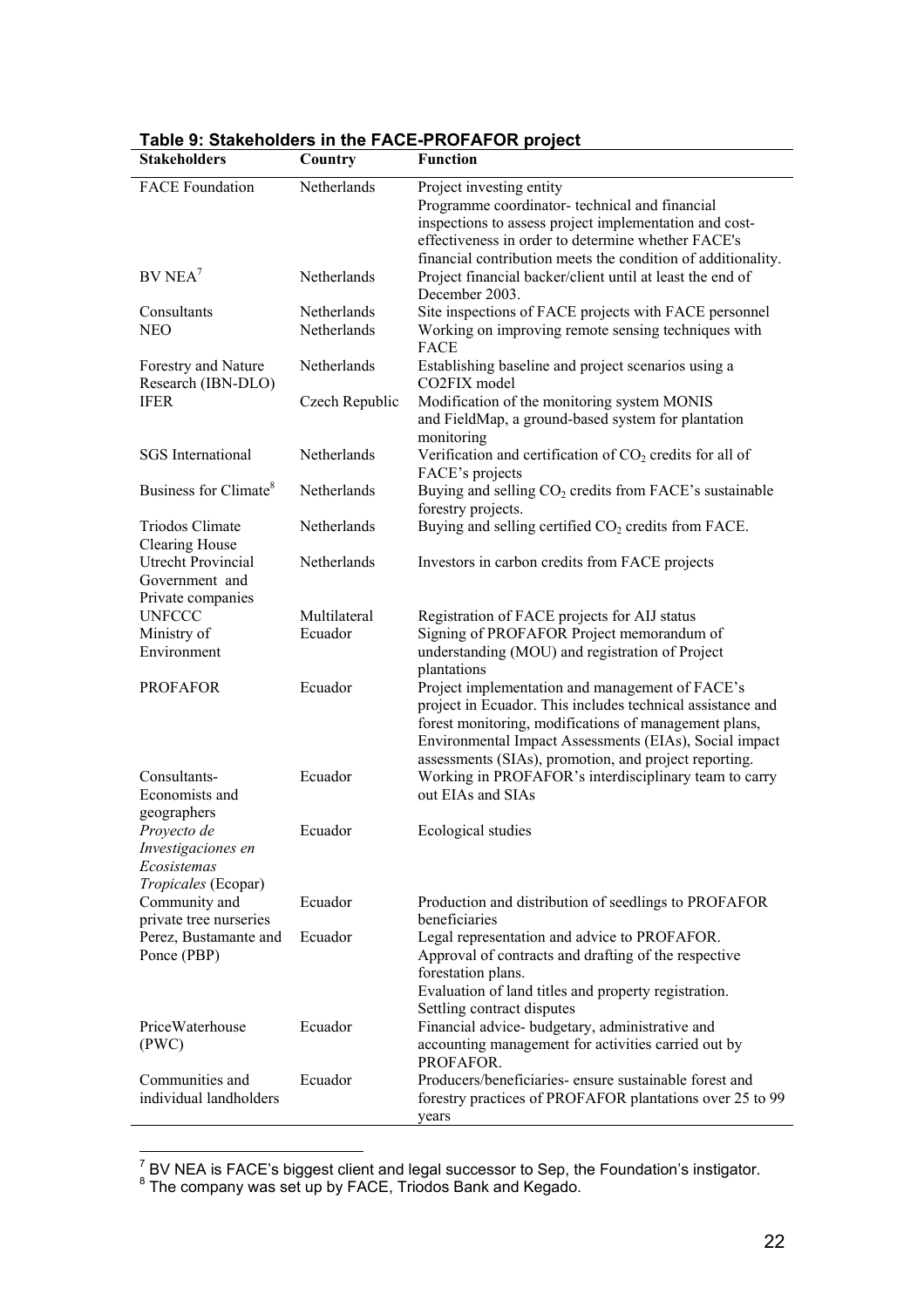#### 4.4.1 Design

FACE and PROFAFOR have contracted a number of organisations to help in the project design. In all FACE projects, a monitoring and information system called MONIS has been installed to determine the amount of carbon sequestered. The system links alphanumeric and graphic information of the forestation contract sites, and allows for the entering of administrative, financial and technical information for each forestation plans, production of seedlings and technical assistance. MONIS was updated in 2000 by the Investigation of Ecosystem Forest Institute in the Czech Republic. For establishing baseline and project scenarios, FACE has chosen the CO2FIX calculation model for its projects. The project partners have collaborated with national and international research institutes to acquire the necessary measurements (FACE 2001). For designing the terms of the plantation and mortgage contracts FACE hired a team of legal advisors in Ecuador.

#### 4.4.2 Approval

Host country authorisation was received by Ministry of Environment (formerly INEFAN) and registered as an AIJ project with UNFCCC.

#### 4.4.3 Information and search (local participants)

In terms of information costs, the project has funded research on the possibilities for usage and methods of cultivation of native species and the best options for increasing the number of native species planted under the project.<sup>9</sup>

Contacting community organisations in regard to their interest in joining the project has been the responsibility of PROFAFOR's promotional staff. Information campaigns have been organised to:

- $\bullet$  explain what PROFAFOR is; its goals, objectives and scope,
- $\bullet$  outline economic, social and environmental benefits of joining PROFAFOR,
- $\bullet$  explain contract conditions, duties, timeframes, and

 provide assessment regarding the documents to be presented in order to be considered as beneficiaries.

Overtime, more communities and private landholders have approached PROFAFOR to join the project, reducing the promotional costs to PROFAFOR.

#### 4.4.4 Pre-validation

 $\overline{a}$ 

PROFAFOR has hired and trained forest engineers to prepare visits and evaluate potential beneficiary sites for PROFAFOR forestation contracts, qualify and measure the designated forestation area by Global Position System (GPS), identify suitable species depending on site conditions, and assess and develop Forestation and Management Plans for beneficiaries supported by PROFAFOR.

<sup>9</sup> Ecopar, a project based in Quito, was contracted by PROFAFOR to undertake the ecological studies. A Dutch graduate researcher, Irene van Winkel, also conducted her research in conjunction with PROFAFOR on the potential of native tree species for implementation in forest plantations.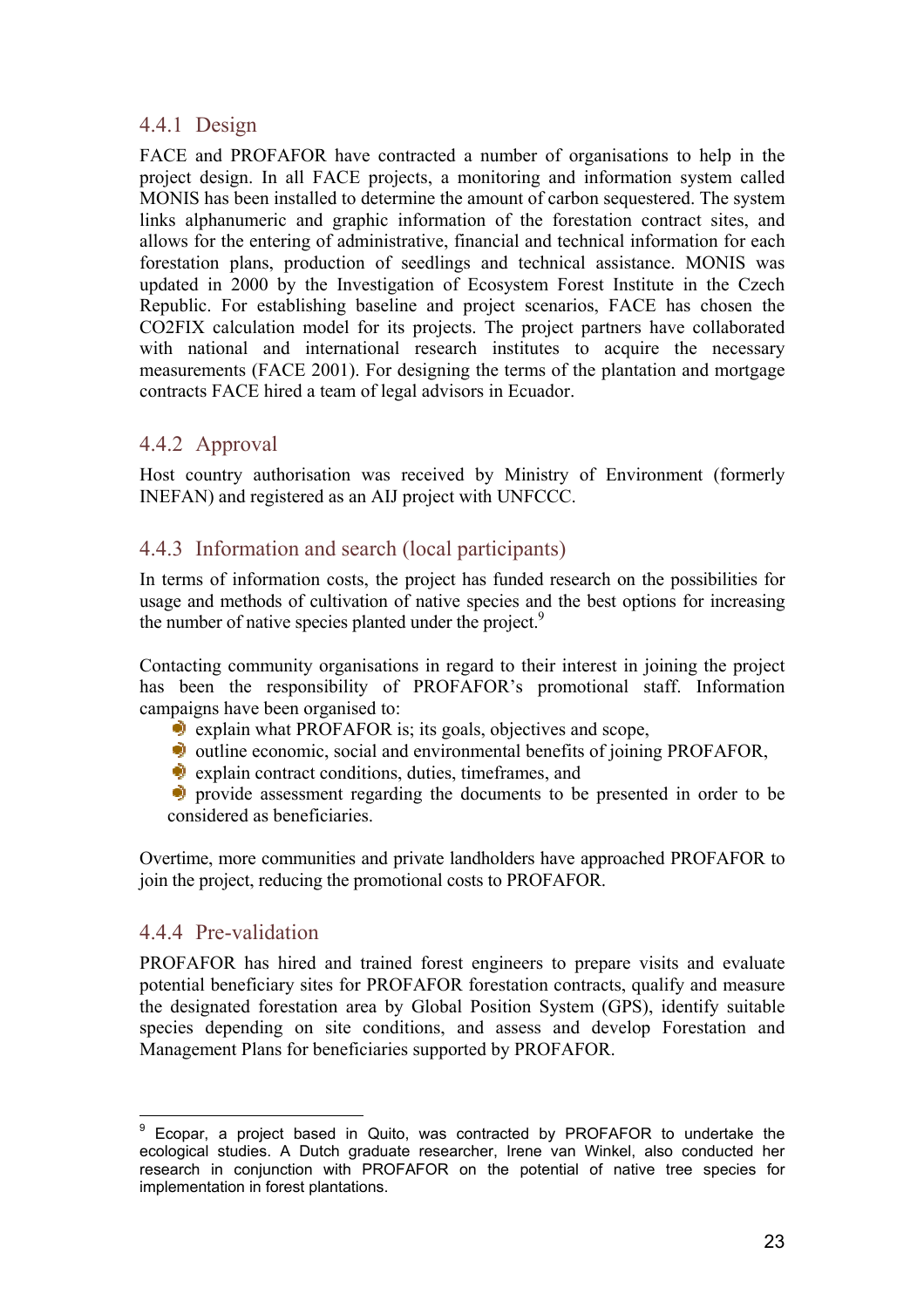PROFAFOR uses its local consultants to implement social and environmental impact assessments to ensure the project will have positive or neutral social and environmental outcomes. With the completion of the management plans SIA and EIA of the 156 contracts in the sierra, the transaction costs for PROFAFOR are expected to fall considerably (Jara pers. com.).

#### 4.4.5 Contract negotiation and approval

In the case of community contracts, PROFAFOR approaches and negotiates directly with Community Boards to lease communal land for establishing plantations. No contracts have been established with individuals within a community. Many communities have selected areas with low opportunity cost; steep slopes and degraded sites. Others have planted on former grazing land. Beneficiaries are expected to register their plantations with the Land Registrar and prepare progress reports, aided by the project forest engineers, in order to receive establishment payments from the project.

To legalise the project contracts a number of steps are required. These steps are outlined below along with the parties who bear the transaction costs.

| <b>Transaction costs</b>                                                | Parties bearing the cost                |
|-------------------------------------------------------------------------|-----------------------------------------|
| Obtaining the deed accrediting ownership of land and land               | Potential beneficiaries (private        |
| registration certificate from the property registry showing ownership   | landholders and community groups)       |
| of 15 years                                                             |                                         |
| Submission of PROFAFOR application form signed by the                   | Potential beneficiaries                 |
| necessary authorities including a map or drawing of the proposed        |                                         |
| plantation site                                                         |                                         |
| Review of legal status of potential beneficiaries documentation         | Legal advisers                          |
| Technical inspection of proposed plantation site. If it meets technical | PROFAFOR coordinators and engineers     |
| requirements, qualification and measurement of the proposed             |                                         |
| plantation takes place                                                  |                                         |
| Drawing up Management and Forestation Plans                             | <b>PROFAFOR</b> staff and beneficiaries |
| Modification and revision of mortgage document                          | Legal advisers and PROFAFOR             |
| Negotiating financial arrangements and signing of contracts with        | Legal advisers, PROFAFOR and            |
| beneficiaries                                                           | beneficiaries                           |
| Sending Memo to the Municipality Property Registrar to formalize        | Municipality Property Registrar and the |
| the contract                                                            | Beneficiary present                     |
| Recording the mortgage memo to the name of PROFAFOR                     | Municipality Property Registrar         |
| Source: PROFAFOR (2002).                                                |                                         |

#### **Table 10: Costs of negotiation**

#### 4.4.6 Contract implementation

In April 2002 PROFAFOR had 162 contracts with private landholders and communities. The project provides establishment and maintenance subsidies and technical assistance for the first three years of the project, and in return the beneficiaries are obligated to maintain the plantations under a selective cutting regime (Table 11). The project beneficiaries are entitled to all the revenues from firewood, pulpwood and timber and non-timber products from the plantation but they will not earn revenues from the trading of carbon offsets. FACE will receive 100% of the CERs.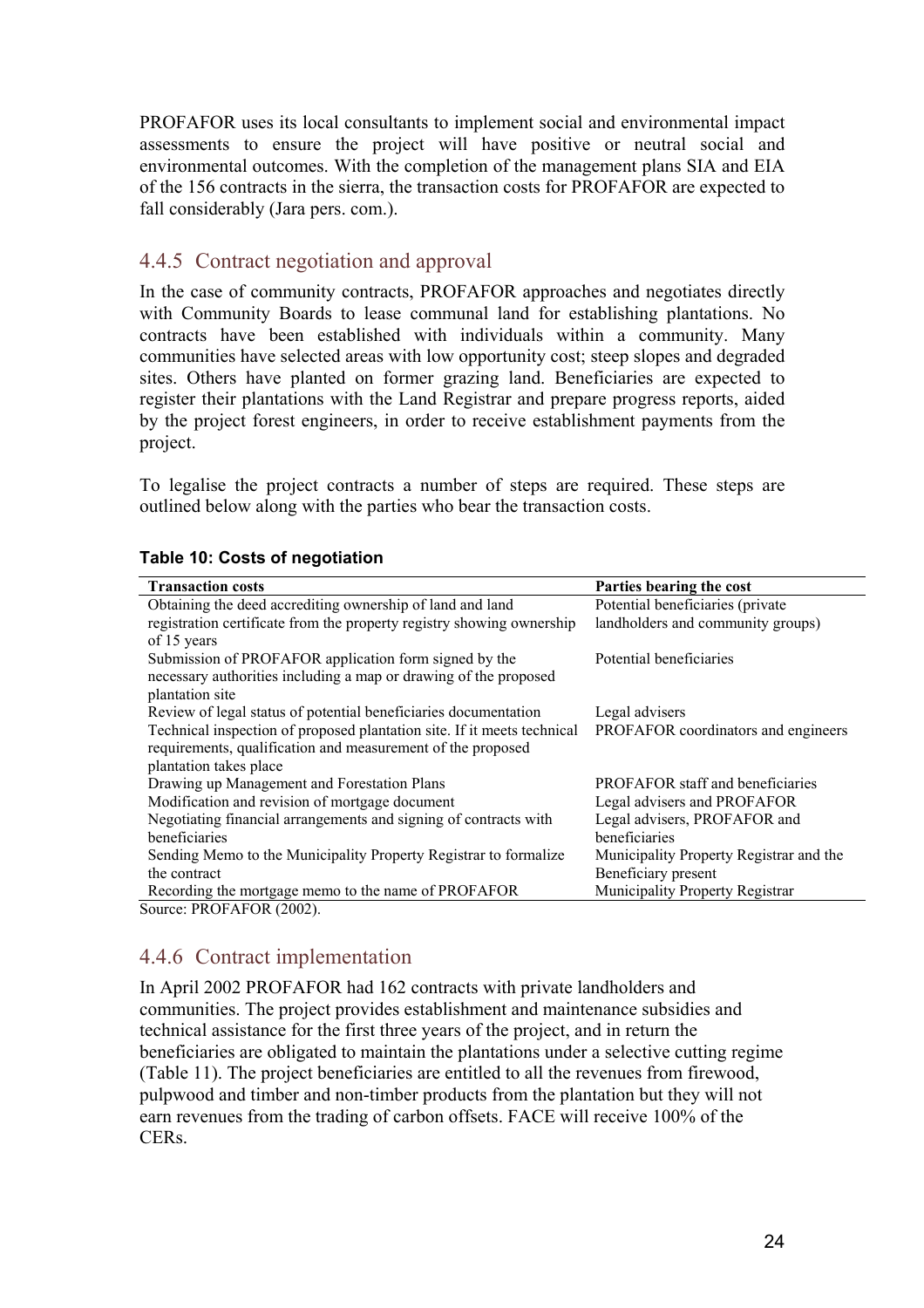| <b>Species</b> | <b>Reforestation subsidy</b> | <b>Nursery management</b> | <b>Technical assistance</b> |
|----------------|------------------------------|---------------------------|-----------------------------|
|                |                              | and seedlings             |                             |
|                | US\$/ha                      | US\$/ha                   | US\$/ha                     |
| Exotics        | 97                           | 92                        | 15                          |
| <b>Natives</b> | 107                          | $(seed)$ 150              | 15                          |
|                |                              | (asexual) $222$           |                             |

#### **Table 11: PROFAFOR incentives**

Source: PROFAFOR (2000)

PROFAFOR has hired and trained 26 forest engineers and four Technical Coordinators to manage and supervise the plantation contracts and nurseries in the Sierra and coastal regions. Their primary responsibilities are to organize the distribution of funds to beneficiaries through local banks, provide technical assistance for each contract regarding plantation establishment and maintenance, and supervise activities carried out by beneficiaries. Some community groups have requested more meetings with the Project and information on forest management, production of mushrooms and marketing of timber.

PROFAFOR engineers contract and train tree nursery workers and monitor plant production in PROFAFOR established and/or contracted nurseries. Three courses were provided between 2000 and 2001. So far, 24 private nurseries have been contracted to establish and transport seedlings and other inputs to PROFAFOR contract sites.

To save on PROFAFOR engineers' time and the project's financial resources, visits to each contract area will involve both monitoring activities and technical assistance. Recently, the project also decentralized their activities, hiring a coordinator for the southern sierra region, thereby reducing the amount of staff travel time and allowing for an increase in contracts in the southern-most provinces, constrained previously by distance (Jara pers. com.).

#### 4.4.7 Monitoring

Field monitoring has been implemented by PROFAFOR engineers. The on site monitoring costs are likely to fall as the MONIS system becomes operational.

#### 4.4.8 Enforcement

If landholders violate the contractual conditions, legal advisors are initially responsible for settling the dispute. PROFAFOR's contracts also include a number of financial disincentives to encourage landowners to meet their contract obligations, without the need to call on a third party. Some of these conditions are listed below:

- 1. Under 15 to 20-year contracts, if trees are felled before the end of the contracts, the beneficiary is obligated to meet the cost of replanting.
- 2. If beneficiaries decide to convert the plantation back to cattle farming or any other land use during the contract period, the project retains 30% of the timber revenues.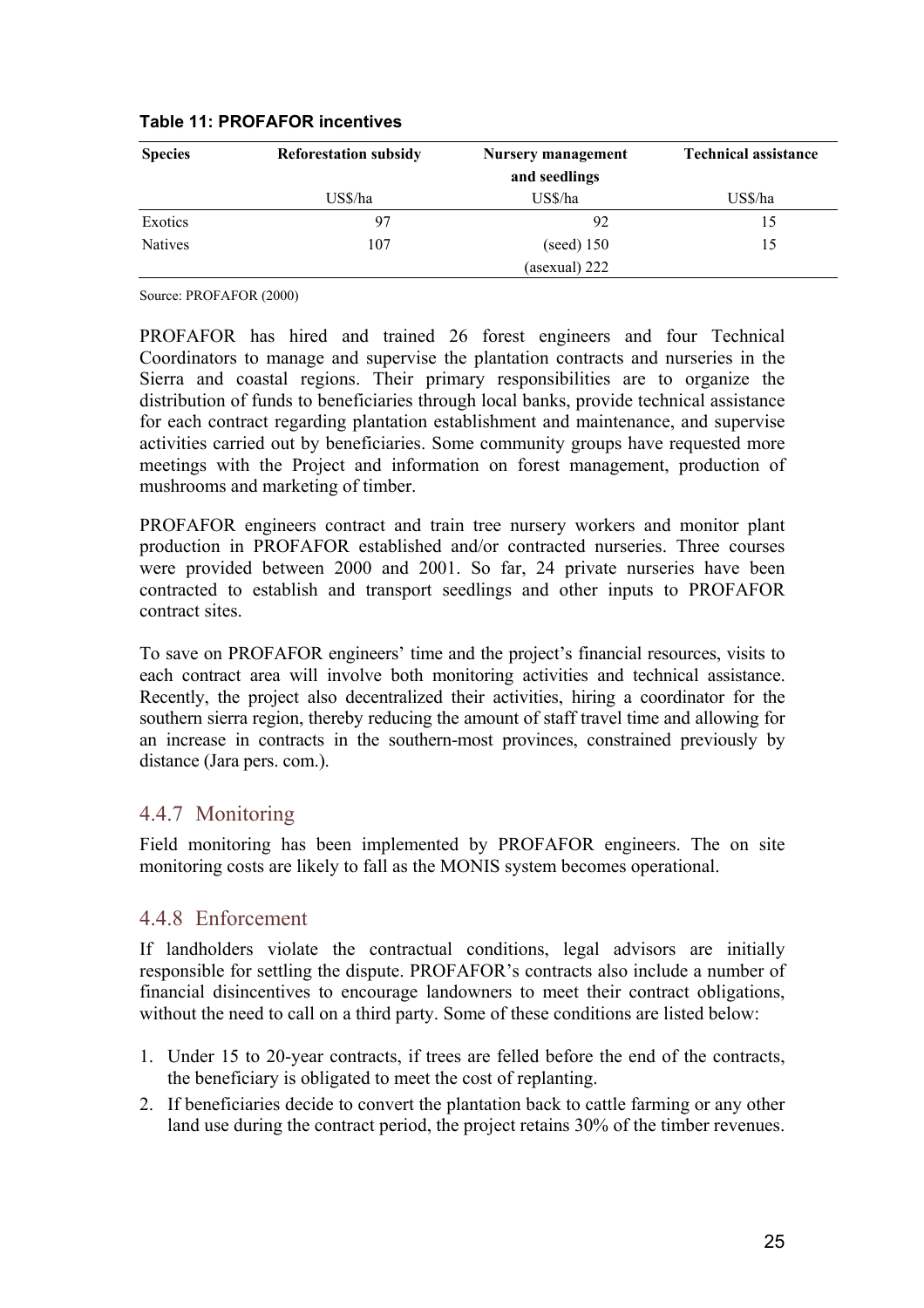- 3. Beneficiaries may clear-cut after 20 years, but PROFAFOR retains 30% of the timber revenues. If the beneficiary decides to renew the contract, the 30% is reinvested into replanting.
- 4. Under a 99-year contract, it is assumed that after 20 years some trees will be cut and replanting will occur. Beneficiaries are obliged to invest part of the income from timber in new plantings and in this way retain the capacity to absorb  $CO<sub>2</sub>$  for 99 years.

#### 4.4.9 Insurance

According to the contract agreement, in the event of fire in the plantation or other *force majeure* (hurricanes, frost, drought, volcanic eruptions etc.) the beneficiary must submit a written report to the project to demonstrate that the fire was not their fault. The report must be accompanied by reports from the Ministry of Environment and the Municipality, a Civil Defence report and, if applicable, a legal document that provides evidence that a process of prosecution has started against known offenders. If beneficiaries can demonstrate that they were not guilty, an addendum is made to the contract, reducing the contact area to the plantation area remaining. Otherwise, the beneficiary must meet the costs. If the fire burns down the whole plantation, the contract is terminated and the lease removed. There is no compensation or insurance provided to the beneficiaries (Jara pers. com.). Under these circumstances, the transaction costs are greater for the landowners than for the project and investors.

#### 4.4.10 Internal verification

FACE requires its project partners to report on the planting and maintenance of the forests, as evidence to financial backers that the intended amount of  $CO<sub>2</sub>$  has been sequestered. In turn, the contract stipulates that the project partner is obliged to provide regular and accurate reports of planned and executed activities. During the planting phase, the party implementing the project must provide half-yearly reports on activities carried out, in terms of quantity, quality and financial aspects. FACE officials, external forestry consultants and financial experts, visit each project at least twice a year, to inspect and discuss its progress. Further inspections take place upon the conclusion of each three-year planting and establishment phase.

#### 4.4.11 Certification and sale of credits

In 1999, FACE commissioned *Société Générale de Surveillance* (SGS) International to verify and certify the CERs and sustainable forest management of all its projects. According to SGS, the cost of validating and verifying projects depends greatly on the size and complexity of the project (Lubrecht pers. com.). In their experience, most emission-reduction projects do not need a site visit for validation. However, carbon sequestration projects usually do require a site visit because of the environmental and social requirements, and the difficulties in defining baselines. This increases the travel costs, although local affiliates are hired where possible (Lubrecht pers. com.). A validation assessment and risk and uncertainty assessment provide the project with a Certificate of Project Design and Schedule of Projected Emission Reduction Unit. The verification of emission reductions or sequestration entitles the project to GHG credits or a verification statement (SGS and ECCM 2001).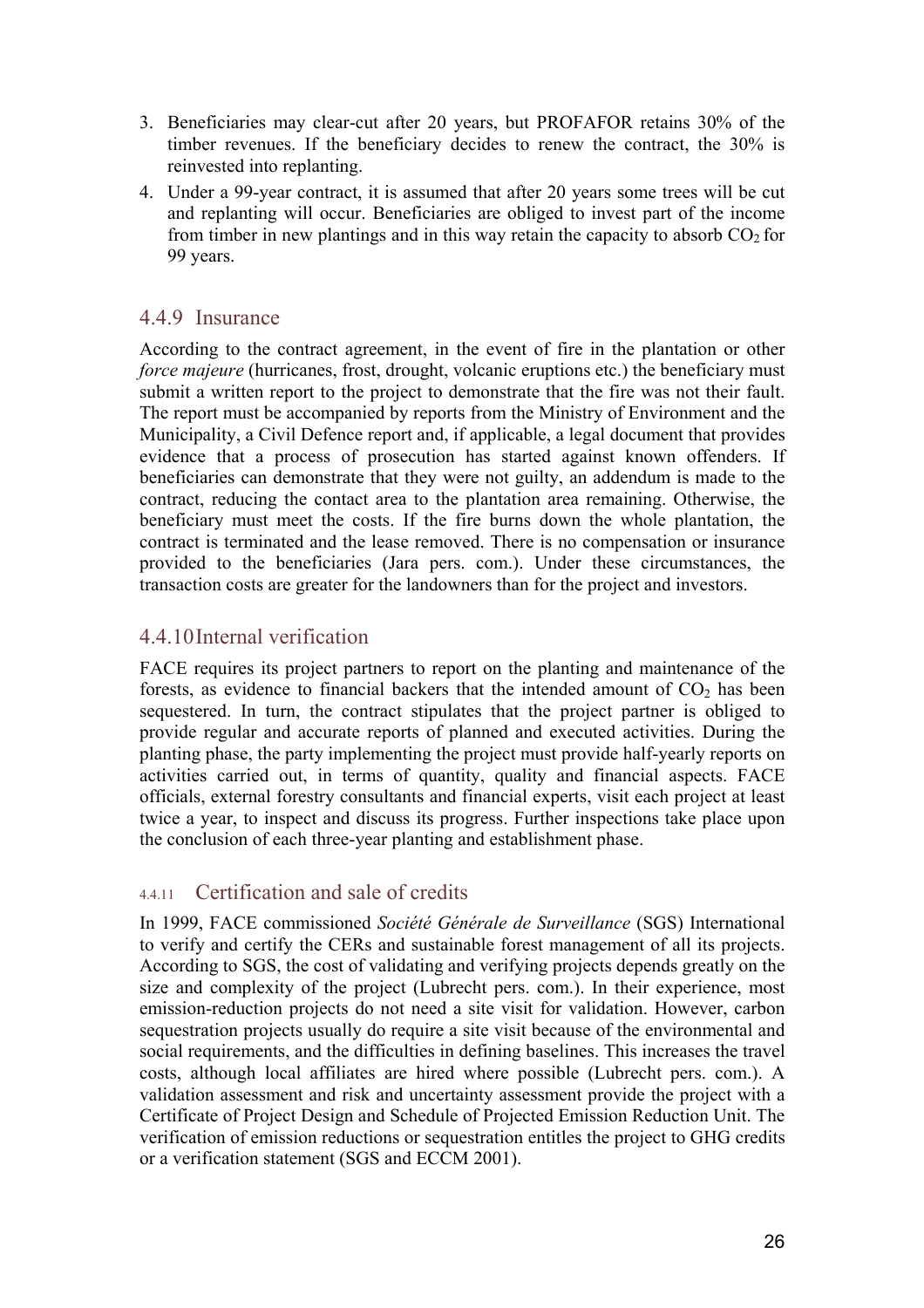To reduce verification costs, FACE has applied to the Forest Steward Council for a group certificate. Under the scheme, the certifying authority assesses the circumstances, background and criteria of the plantations, testing them in a number of the contracted sites. The subsequent checks and assessments can then be conducted on a random basis.

Certified stored  $CO<sub>2</sub>$  is purchased from FACE by the Tridos Bank,<sup>10</sup> the founder of the Tridos Climate Clearing House. The Bank sells a percentage of the credits to interested companies.

#### 4.4.12 Estimation of project transaction costs

The data on transaction costs for the PROFAFOR project are only available for the implementation phase. According to Table 12, the contract obligations for planting are greater than the expenditure because initially the project was trying to meet planting targets, which are no longer being enforced. However, since the investors have provided money for these activities, the money will be invested in future projects. PROFAFOR's monitoring certification and supervision costs for 2000 are likely to continue for the first few years of the project. SGS charges between US\$15,000 and US\$30,000, plus travel costs, for project validation and US\$7,500 for verification plus travel costs in the second year onwards (Lubrecht pers. com.).

| Table IZ. I INDI AT UN IMPIGNIGHAMUM COSIS |                             |                    |                    |  |
|--------------------------------------------|-----------------------------|--------------------|--------------------|--|
|                                            | <b>Contract obligations</b> | <b>Expenditure</b> | Total              |  |
|                                            |                             | 2000               | <b>Expenditure</b> |  |
|                                            | US\$ ('000)                 | US\$ ('000)        | US\$ ('000)        |  |
| Contract obligations- planting phase       | 6.439                       | 730.4              | 3,732              |  |
| Contract obligations- management           | 2,371                       |                    | 2,694              |  |
| phase                                      |                             |                    |                    |  |
| Monitoring, certification and              |                             | 22                 | 22                 |  |

#### **Table 12: PROFAFOR implementation costs**

supervision

 $\overline{a}$ 

Total 6,448 **8,810** 752.4 6,448 Source: FACE (2001); costs were converted to US\$ at an exchange rate of 1 Euro = US\$0.88

#### 4.4.13 Factors influencing the size of transaction costs

Implementation transaction costs were found to be less where landholders or communities had received former assistance in plantation establishment or development projects. In general, the Sierra region, where most of PROFAFOR'S beneficiaries are situated, is poorly serviced by government extension officers.

Although it was not possible to quantify all the transaction costs, this case study highlights the many types of transactions required for implementing a small-scale forest-carbon project. PROFAFOR has been able to establish a large number of community contracts, predominantly due to the financial support from FACE to maintain a national office of full-time local project staff.

 $10$  Tridos Bank has offices in the Netherlands, Belgium and the UK and finances projects demonstrating a green or social nature, describing itself as one of Europe's 'leading ethical banks'. It claims to have a proactive policy with regard to development, not only of sources of sustainable energy, but also of organic farming, culture, wildlife and nature conservation (IEA 2001).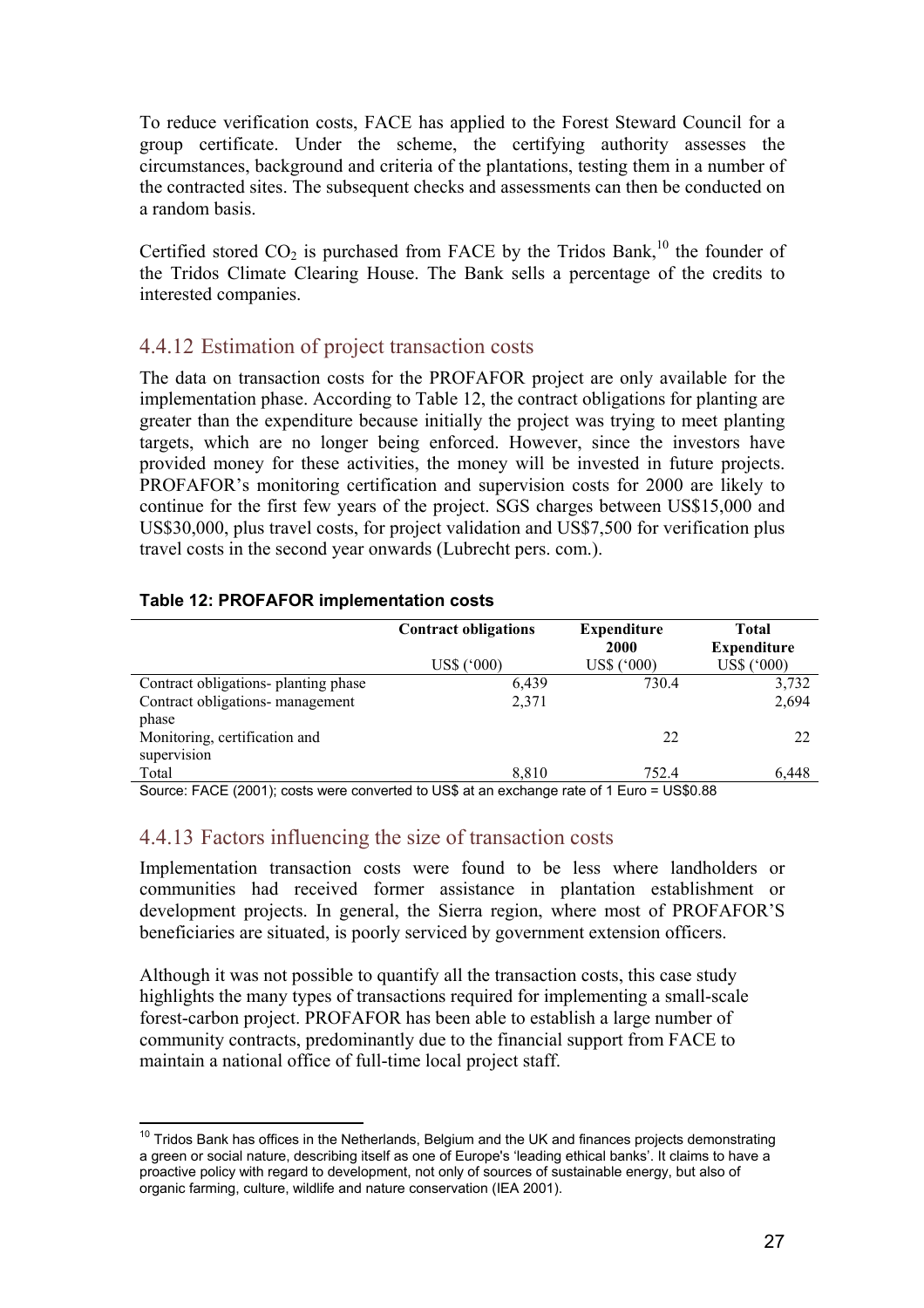## 4.5 Scolel Té carbon sequestration project

The Scolel Té forestry and land-use pilot project was initially established to assess the workability of carbon trading at the farmer/community level (ie bottom-up approach as opposed to a top-down approach). The main objective of the first phase of the project (1995-1998) was to develop a prototype scheme for managing the supply of carbon services from sustainable forest and agricultural systems in a way that would promote sustainable rural livelihoods. The project originally aimed to forest 2,000 ha over 27 years with *Pinus oocarpa*, *Pinus michoacan, Cupressus sp*., *Cedrela ororat, Caloophylum brasiliense,* and *Cordio alliodora* (UNFCCC 1997). In its second phase (1998-2001), the model was scaled up to a regional level.

The project stakeholders who incur the transaction costs, through financing, developing and implementing the project, are summarised in the table below. The number of local partners has increased over time and hence there has been a shift of transaction costs from Annex 1 country partners to host-country partners.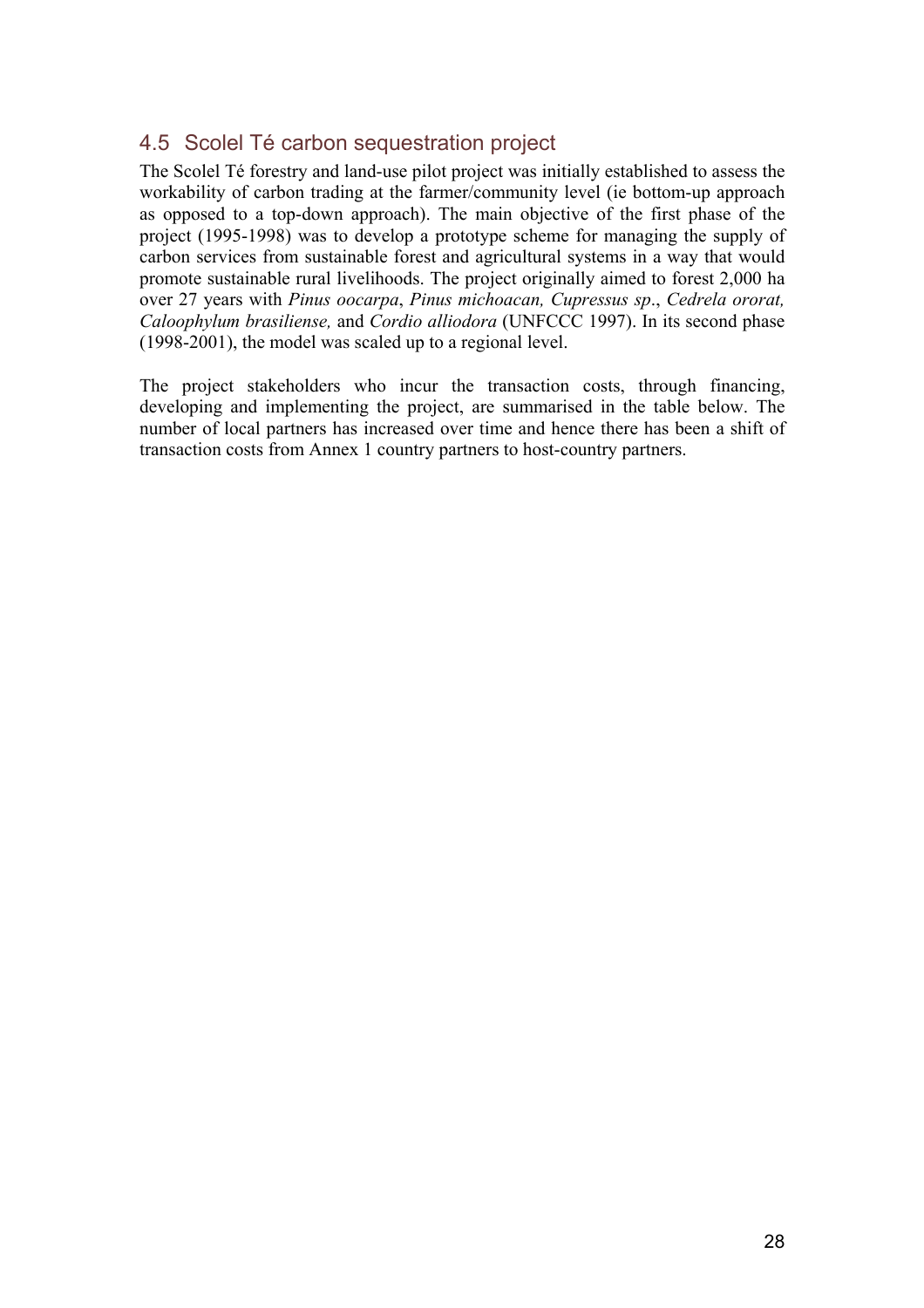| Stakeholders                     | Country         | Function                                                                                                           |
|----------------------------------|-----------------|--------------------------------------------------------------------------------------------------------------------|
| Funding agencies                 |                 |                                                                                                                    |
| UK DFID Forestry                 | <b>UK</b>       | Major funding institution for development of project                                                               |
| Research Program                 |                 | methods                                                                                                            |
| <b>International Energy</b>      | England         | Research funding for large-scale sequestration potential                                                           |
| Agency                           |                 |                                                                                                                    |
| UK Darwin Initiative             | UK              | Funding for research into biodiversity benefits of project                                                         |
| Commission for                   | Multilateral    | Funding to assist with USIJI application                                                                           |
| Environmental                    |                 |                                                                                                                    |
| Cooperation                      |                 |                                                                                                                    |
| FIA and FIPIC                    | Belgium/France  | Purchasers of Voluntary Emission Reductions (VERs)                                                                 |
| <b>Future Forests</b>            | <b>UK</b>       | Broker of VERs                                                                                                     |
| <b>INE</b>                       | Mexico          | Signing of Project MOU                                                                                             |
| National Institute of            |                 | Research funding                                                                                                   |
| Ecology                          |                 |                                                                                                                    |
| <b>UNFCCC</b>                    | Multilateral    | Registration of project for AIJ status                                                                             |
| Project implementation           |                 |                                                                                                                    |
| <b>ECOSUR</b>                    | Mexico          | Research on $CO2$ sequestration potential and baseline<br>calculations.                                            |
| El Colegio de la<br>Frontera Sur |                 |                                                                                                                    |
|                                  |                 | Provision of technical support to project technicians working<br>for the farmers' organisations and the Trust Fund |
|                                  |                 | Monitoring and verification                                                                                        |
| <b>IERM</b>                      | Scotland        | Project design and development                                                                                     |
| University of                    |                 | Seeking investment funds                                                                                           |
| Edinburgh's Institute of         |                 | Development of community forestry planning and                                                                     |
| Ecology and Resource             |                 | monitoring systems                                                                                                 |
| Management                       |                 | Establishment of provisional guidelines and standards for                                                          |
|                                  |                 | assessing project                                                                                                  |
| <b>ECCM</b>                      | Scotland        | Administration and technical assistance                                                                            |
| The Edinburgh Centre             |                 | Training of technical team to assess project viability and                                                         |
| for Carbon Management            |                 | impact                                                                                                             |
|                                  |                 | Promotions                                                                                                         |
| Ambio                            | Mexico          | Administration                                                                                                     |
| (environmental                   |                 | Project implementation; technical support to farmers in                                                            |
| consultants)                     |                 | implementing plan vivo system, monitoring and evaluation                                                           |
|                                  |                 | Farmer training                                                                                                    |
|                                  |                 | Advisers and co-managers of the FBC and to communities                                                             |
|                                  |                 | interested in participation                                                                                        |
| <b>FBC</b>                       | Mexico          | Project promotion                                                                                                  |
| Fondo BioClimatico               |                 | Training of community technicians                                                                                  |
|                                  |                 | Registering viable management plans                                                                                |
|                                  |                 | Financial and technical assistance to farmers                                                                      |
|                                  |                 | Buyer and seller of Voluntary Emission Reductions                                                                  |
| Community technicians            | Mexico          | Technical support to individual farmers                                                                            |
|                                  |                 | Monitoring activities (site inspections, data collection for<br>biomass).                                          |
| Farmer representatives           | Mexico          | Intermediaries between the FBC, Ambio and farmers'                                                                 |
|                                  |                 | groups                                                                                                             |
|                                  |                 | Social assessments/screening of participants                                                                       |
| Farmers' Associations            | Mexico          | Network contact points with farmers and communities                                                                |
| and Organisations                |                 |                                                                                                                    |
| Local                            | Mexico          | Providers of the environmental service                                                                             |
| farmers/communities              |                 | Development and registering of management plans                                                                    |
|                                  |                 | Monitoring and reporting                                                                                           |
| SGS                              | The Netherlands | Review of project management systems                                                                               |

## **Table 13: Stakeholders and their functions in the Scolel Té project**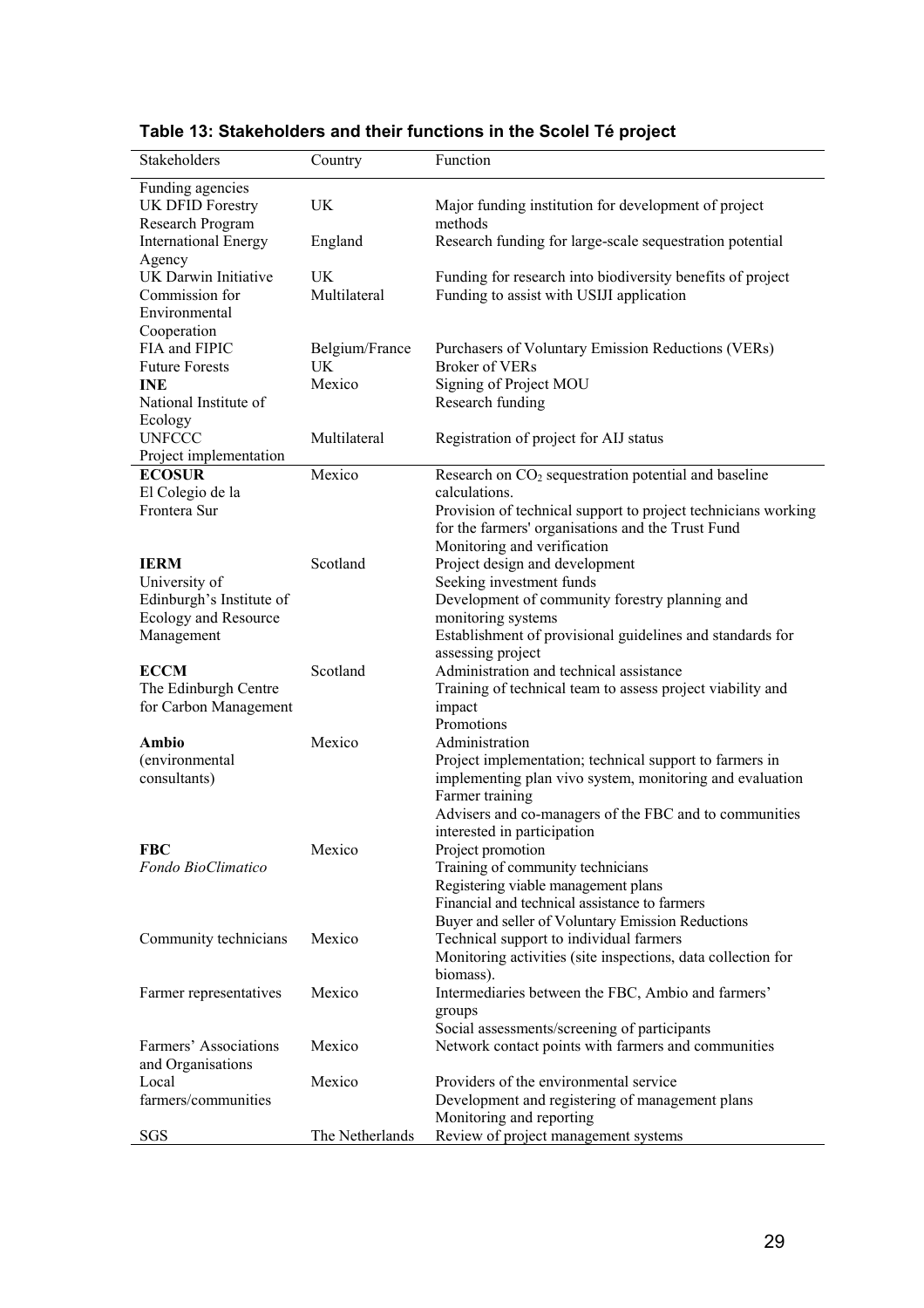### 4.5.1 Design

The IERM and ECCM in the United Kingdom, together with ECOSUR and Ambio in Mexico, were the principal researchers and project designers of the Scolel Té project. DFID's Forestry Research Programme provided three years of funding to establish the pilot project, provide evidence of positive impact on rural livelihoods, and provide local training to increase the likelihood of sustainability (DTZ 2000).

The first phase essentially involved designing the monitoring systems and socioeconomic impacts of the project. In the second phase, complementary research activities were carried out alongside the pilot project, related to the feasibility of large-scale carbon sequestration programmes. These include studies on:

- carbon fluxes associated with land use change, involving direct measurement of biomass in different types of vegetation (funded by the US EPA and the Mexican Government);
- research and development of appropriate protocols for community forestry planning and administration of carbon sequestration schemes (funded by DFID's Forestry Research Programme);
- cost and potential for large-scale carbon sequestration in southern Mexico, using economic models and geographic information such as satellite images (funded by the International Energy Agency - Greenhouse Gas Research and Development Programme) (http://www.eccm.uk.com/scolelte/).
- Regional carbon baselines for land use change through a GIS based analysis of predisposing and driving factors affecting deforestation (funded by DFID's Forestry Research Programme);
- Development of transparent carbon accounting protocols for use in projects involving many small-scale participants (Hellier pers. com.).

#### 4.5.2 Search

The idea for the Scolel Té forestry and land-use pilot project was borne by Richard Tipper, University of Edinburgh, during his PhD fieldwork in Chiapas, southern Mexico. In terms of selecting farmers for the scheme, it began with small groups, covering two distinct bio-climatic and cultural regions: highland Mayan Tojolobal communities and lowland Mayan Tzeltal communities (www.eccm.uk.com/scolelte). As information about the project spread through the farmer organisations, farmers approached FBC to join the Project.

Initially the project began working with individual farmers within selected communities but the Project is beginning to operate on whole community projects. FBC began with one community group and neighbouring communities have become interested in joining the project. FBC and social assessors initially screened the communities, assessing their degree of commitment, technical and organisational capacity, experience in land-use management and social stability.

The UK DFID Forest Research Programme has provided approximately US\$760,000 for research both at the project and regional scale, development of technical and administrative systems used by FBC, training of FBC staff, project running costs in the early years and a verification report carried out by SGS (www.eccm.uk.com/climafor; Hellier pers. com.).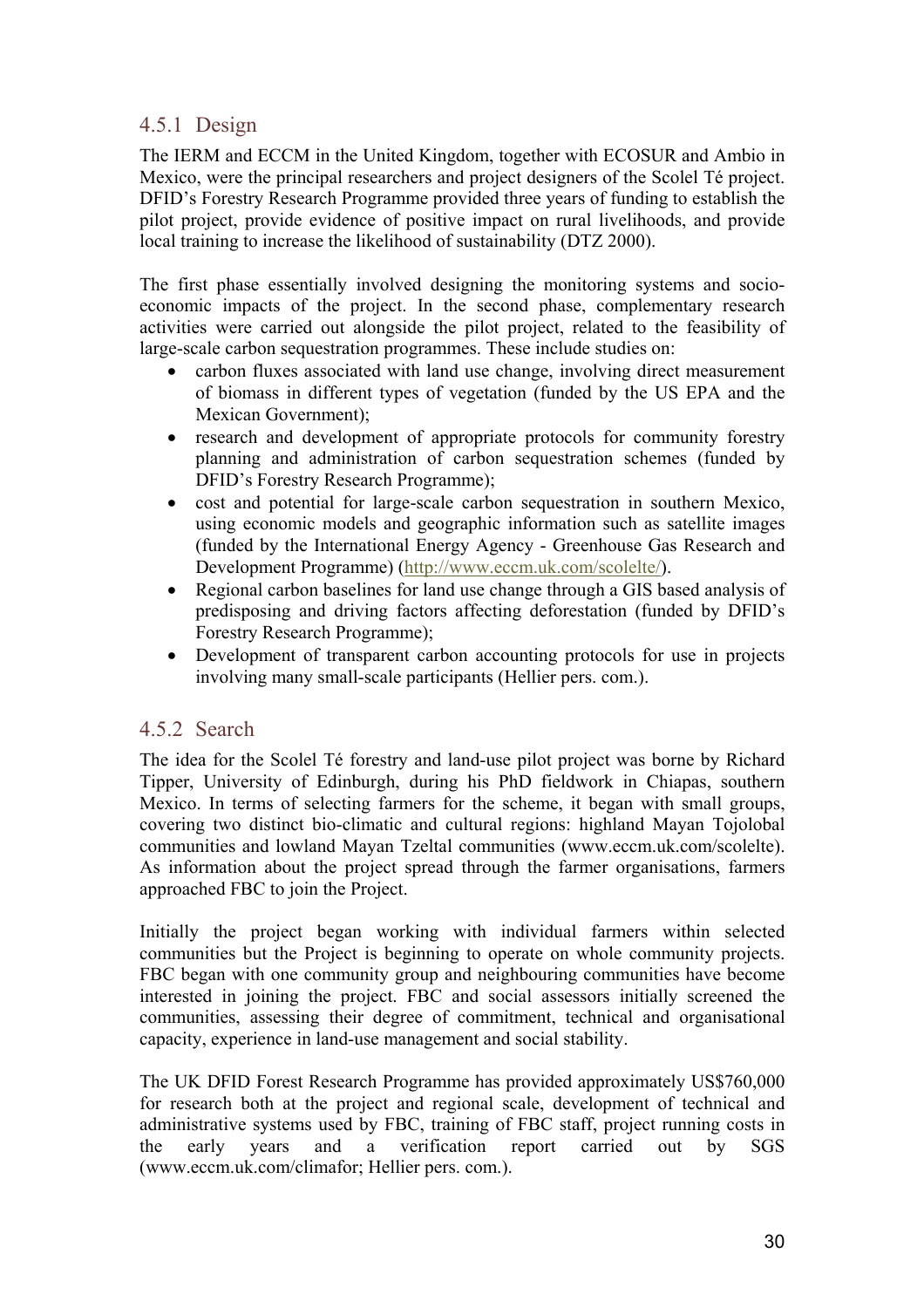In terms of searching for buyers of VERs, Tipper successfully sort out funding from FIA early on in the project, minimising the initial investor search costs. IERM has actively marketed the project to leverage funds from public and private sources within the UK and from multinationals. The FBC has also begun selling emission reductions (Hellier pers. com.).

#### 4.5.3 Negotiation

In negotiating agreements with farmers, at least three meetings are held with each community to explain the concept of carbon trading, the *Plan Vivo* system (explained in more details in the project implementation section) the terms of the agreement, responsibilities and rights, process of payments and identifying suitable land use systems (SGS and ECCM 2001). Given the history of development projects in the area, the Scolel Té project team has had to continually reinforce the environmentalservice concept. The length of time required to negotiate and implement a contract has differed between highland Mayan Tojolobal communities and lowland Mayan Tzeltal communities. It has taken longer to establish agreements with Tzeltal farmers due to different culture, policies, and historical factors (Hellier pers. com.).

The FBC is now working with four communities on afforestation and forest management activities on about 500 ha of communal lands (Hellier pers. com.). The pre-implementation phase has taken about one year with the first community, involving about six site visits (Hellier pers. com.). Although the community level plans are more complex than the individual farmer plans, the larger areas under the community management plans has resulted in costs per tonne of carbon being similar to individual contracts.

#### 4.5.4 Validation

INE, the host country signatory, were involved in the project development. The waiting period for project approval was therefore minimal.

In terms of signing agreements with the farmers, community members have been required to sign a collaborative agreement, stating the participants involved and the nominated community representatives (SGS and ECCM 2001). The time required for collecting all signatories varies between communities.

#### 4.5.5 Project implementation

The Project has adopted a *Plan Vivo* System involving Ambio, FBC*,* farmers' groups, and communities of small farmers, in managing and monitoring the carbon sequestration activities. The system is designed to be technically and administratively flexible, transparent, simple, cost effective and verifiable (SGS and ECCM 2001). The host organisation and the farmers together establish management plans (*Planes Vivos)* to identify and map reforestation, agroforestry and forest-restoration activities that are both financially beneficial, hold potential to sequester or conserve carbon and reflect the farmers' needs, priorities and capabilities. The FBC technical team then assesses the plans for technical feasibility, social and environmental impact and carbon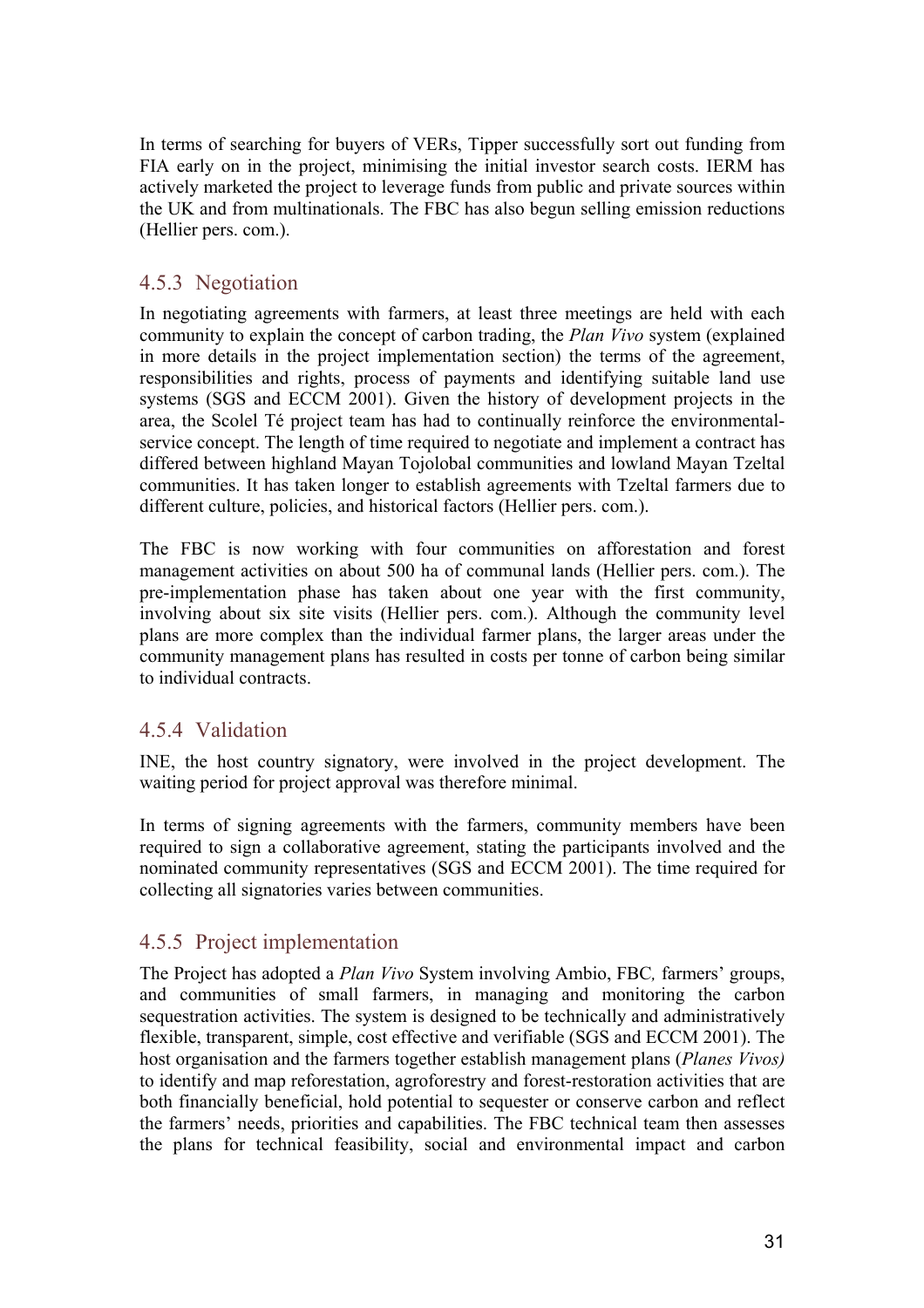sequestration potential. Viable plans have been registered with FBC and are eligible for financial and technical assistance (http://www.eccm.uk.com/scolelte/).

A farmers' holding averages about five hectares, of which one to two hectares can be signed up for the project. The project agreements are drawn up for 100 years (about four to five rotations). FBC and Ambio seek initial interest from the farmers before purchase orders are made, and have created a reserve of carbon suppliers with unsold carbon and a waiting list of potential FBC participants (SGS and ECCM 2001). In 2002, the project was working with 400 farmers in 20 villages, over an area of about 400 to 500 hectares (Hellier pers. com.).

To set up *Plan Vivo* system, transaction costs were incurred by ECCM and IERM in training staff and farmers. The project hired and trained one full-time and two parttime technical assistants, an accountant, two social assessors, and two community technicians. Capacity building of local counterparts was also required (social assessors, farmer representatives and individual farmers).

The ongoing transaction costs are now incurred by Ambio, FBC, local farmer organisations (e.g. *Union de Credito Pajal*, CODESMAC and UREAFA), community technicians, farmer representatives and farmers affiliated to the local farmer organisations. The use of community technicians for training and monitoring activities has helped to increase community involvement and reduce operational cost for FBC (SGS and ECCM 2001). FBC holds two meetings per year with farmer representatives to discuss general planning, reporting, use of account books, administration and other project topics they want to raise.

#### 4.5.6 Monitoring

Monitoring represents the largest implementation transaction cost, involving community technicians, FBC and Ambio staff (Hellier pers. com.). Research on measuring the offsets is ongoing, with continual modifications to the original conservative estimates. If new forestry systems are established new data will need to be collected and analysed.

#### 4.5.7 Enforcement of contracts

FBC works through the farmer organisations and community technicians to ensure that people remain in their agreements. A couple of farmers have chosen to break their agreements and have returned the project payments to FBC.

#### 4.5.8 Insurance

There is no insurance for individual plantations. About 10% of the calculated VERs are put in a contingency fund in case of loss of carbon stores. As an extra insurance for the project, farmers are required to lodge 5% of the revenues from the sale of the trees with FBC, which is then repaid to the farmer after replanting of the next rotation (SGS and ECCM 2001).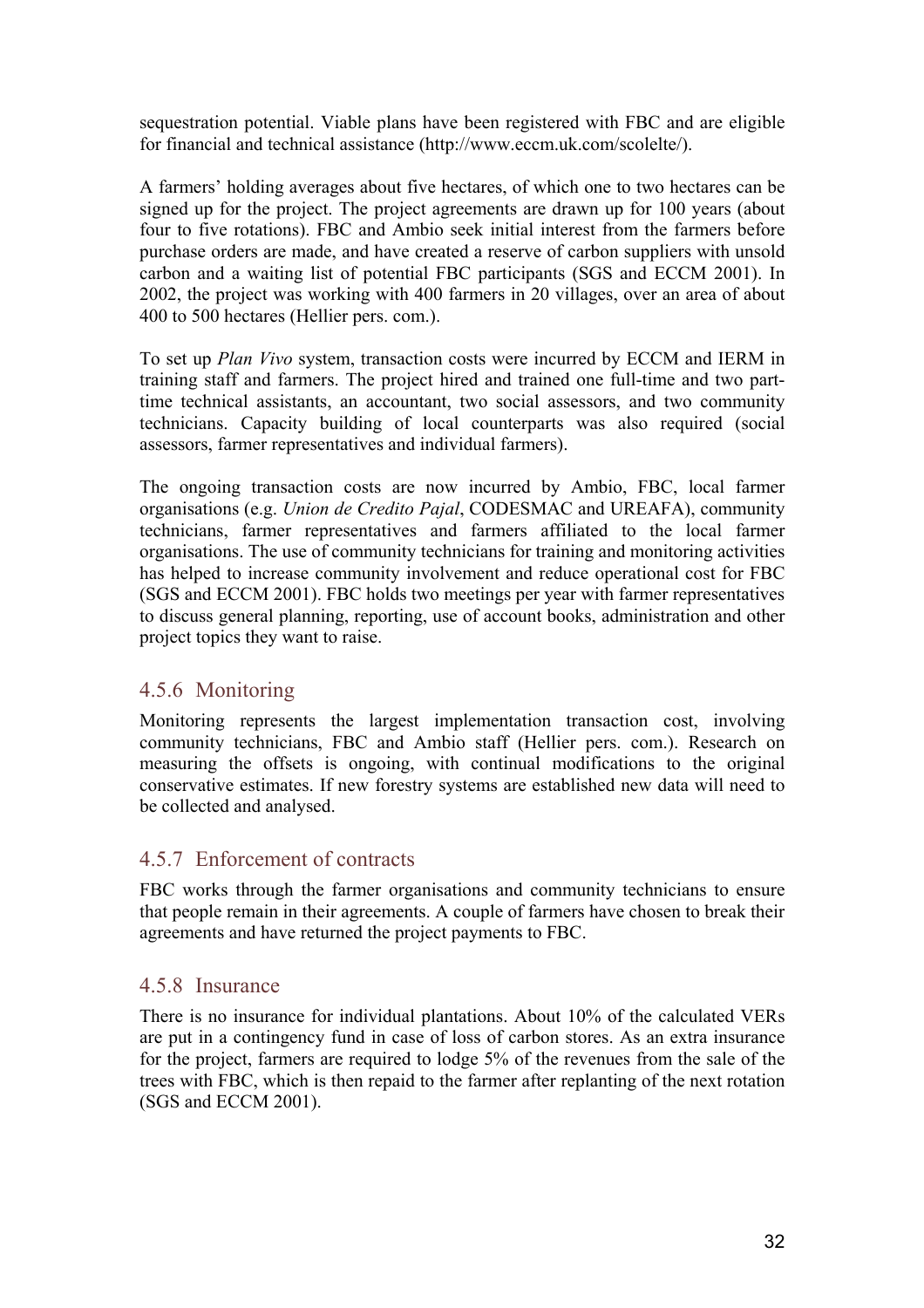#### 4.5.9 Verification

 $\overline{a}$ 

At this stage, the offsets are internally verified but not externally verified (or certified). The transaction costs are therefore wholly borne by the farmers, farmer organisations, FBC and Ambio staff.

The *Plan Vivo* system, developed and tested through the Project, was subjected to a trial verification by SGS in December 2001

(www.eccm.uk.com/climafor/verification.html).

According to the SGS report the FBC has successfully established a number of forestry and agroforestry systems with farmers and rural communities. The FBC systems and procedures were found to meet most of the requirements of the *Plan Vivo* System, but further work was required to make them cost-effective and transparent for independent verification. It was recommended that more written documentation be made on decisions taken and meetings with farmers to allow for a clearer audit trail thereby increasing the transaction costs for local stakeholders

(www.eccm.uk.com/climafor/verification.html).

#### 4.5.10 Registration and administration of carbon credit sales

In 1997, the Project began trading in VERs through the FBC. FBC currently buys about 12,000 tC per year from the farmers at US\$8/tC and sells at US\$13/tC (equivalent to the average cost of carbon sequestration by the project) (Hellier pers. com.). The FBC's running costs are about US\$5/tC and covered by the sales of VERs. FBC costs include administration, technical support to communities for planning and implementing forestry activities, evaluating management plans and monitoring activities (Hellier pers. com.). FBC has introduced carbon account books for each farmer to record carbon transactions. A sales agreement has been drawn up in each account book that specifies the amount and price of carbon that can be sold. The payments are made to the farmers on a carbon sales basis, and received in five equal instalments in years 1,2,3,5 and 10 (Hellier pers. com.).

FIA made an initial commitment to provide US\$55,000/year, increasing to US\$66,000/year for  $CO<sub>2</sub>$  credits. Future forests in the UK and Econergy International Corporation<sup>11</sup> in the US are brokering the VERs (Montoya 1995).

Econergy is referred to as 'a technical, financial and policy consulting firm serving clients in the energy and environment industries worldwide (http://www.eic-co.com). They offer their consulting services to support governments, corporations, and institutions in managing their energy consumption and carbon emissions and to identify ways to capitalize on new energy related business opportunities (http://www.eic-co.com). Econergy also designed the PCF.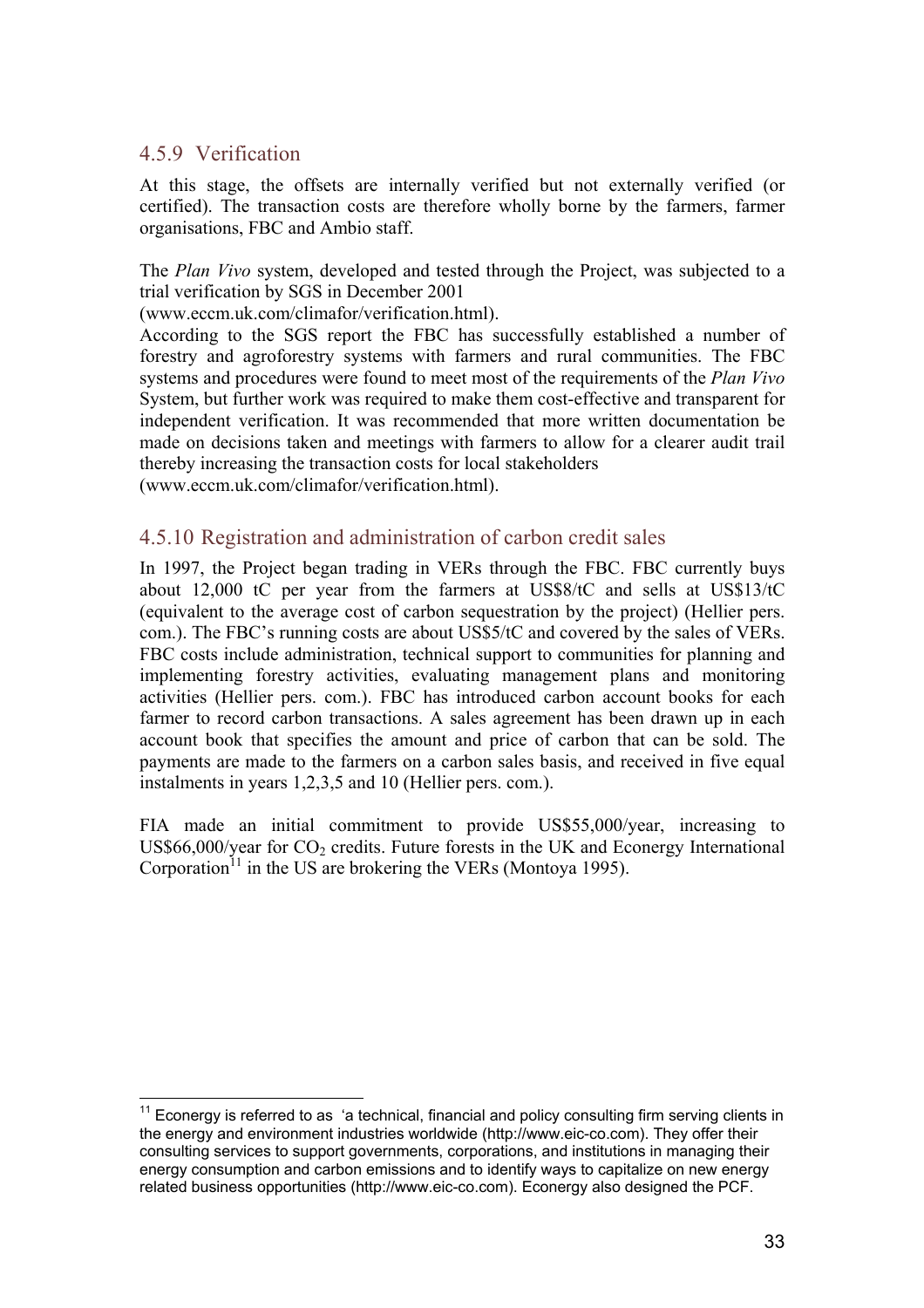### 4.5.11 Estimation of project transaction costs

The development costs of the Scolel Té project are predominantly research costs to establish a prototype carbon project that can be scaled up to a regional level. Most of the funding for the development phase has been provided by the DFID.

| <b>Project development costs</b>                                                                                                                      | US\$    |
|-------------------------------------------------------------------------------------------------------------------------------------------------------|---------|
| Feasibility study (including networking with farmers, ID partners, information disseminated to<br>other projects)                                     | 82,000  |
| Phase one: community forestry planning and monitoring systems for $CO2$ project                                                                       | 213,200 |
| Phase 2: research into scaling up of model; regional baselines, dissemination of findings,<br>setting standards<br>Training in plantation maintenance | 348,108 |
| Establishment of permanent sample plots and baselines                                                                                                 | 65,600  |
| <b>TOTAL</b>                                                                                                                                          | 20,000  |
|                                                                                                                                                       | 728,908 |

#### 4.5.12 Reduction of transaction costs

The Scolel Té project has benefited from the initial research funding from DFID and the assured future funding of a relatively large investor from the start of the project. The combination of host and Annex 1 country partners has also allowed for the project to be run by host country partners in the implementation phase.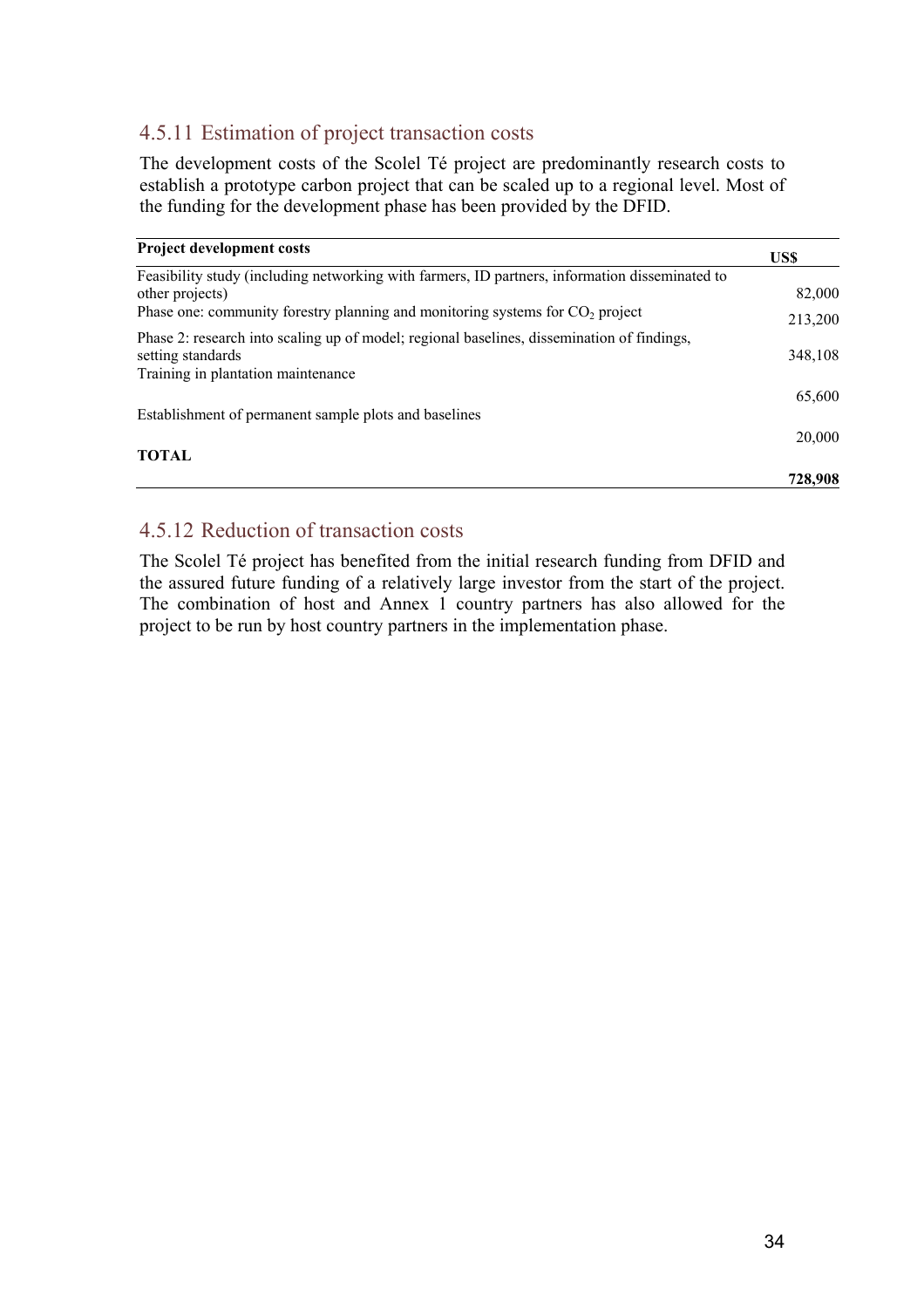### 4.6 Klinki Forestry Program

The Klinki Forestry Program was developed by Reforest the Tropics, Inc. (RTT), a US non-profit organisation, to offset carbon emissions through tropical farm forestry and provide a model for future carbon-offset projects. It initially aimed to convert 6,000 ha of pastures and marginal farmland to commercial plantations with fastgrowing Klinki pine trees (*Araucaria hunsteinii*) and other tree species such as *E. deglupta* hybrid, Gallinazo (*Jacaranda* sp.) Chancho (*Vochysia guatemalensis*), Almendro (*Dipteryx panamensis*) and Pilon (*Hyeronima* sp.) (Barres pers. com.; UNFCCC 1998; Dutschke and Michaelowa 2000).

The Program is made up of a number of projects, designed to be financially profitable long-term investments for the farmer while sequestering and storing carbon for at least the duration of the project. RTT is the major US partner and CACTU is the only active local partner in Costa Rica (Table 14). No project activities are likely to be contracted out to NGOs or directly involve government in the near future. The Program has been approached by a fundraiser but at this stage the funds are too limited to hire additional staff.

| <b>Stakeholder</b>                  | Country    | <b>Function</b>                               |
|-------------------------------------|------------|-----------------------------------------------|
| <b>CACTU/ASOFORES</b>               | Costa Rica | Project development                           |
| Cantonal Agricultural Center of     |            | Administration                                |
| Turrialba                           |            | Technical assistance and site inspections     |
|                                     |            | Measurements                                  |
|                                     |            | Thinning of plantations                       |
| <b>CATIE</b>                        | Costa Rica | Technical assistance                          |
| Tropical Agriculture Research and   |            |                                               |
| <b>Higher Education Centre</b>      |            |                                               |
| Ministry of Natural Resources,      | Costa Rica | Host country acceptance of the AIJ project    |
| <b>Energy and Mines</b>             |            |                                               |
| <b>RTT</b>                          | USA.       | Program finance, marketing                    |
| Reforest the Tropics, Inc.          |            | Program development                           |
|                                     |            | Project implementation (contracting farmers,  |
|                                     |            | administration)                               |
| CEDARENA (Lics. Castro &            | Costa Rica | Revision of legal project contracts           |
| Chacon)                             |            |                                               |
| Emitters (incl. businesses, schools | <b>USA</b> | Project finance                               |
| and churches)                       |            |                                               |
| Yale School of Forestry and         | <b>USA</b> | Project finance and research on soil carbon   |
| <b>Environmental Studies</b>        |            |                                               |
| <b>USDA</b>                         | <b>USA</b> | Initial review of Program (no longer actively |
| United States Department of         |            | involved)                                     |
| Agriculture                         |            |                                               |

#### **Table 14: Stakeholders in the Klinki Program**

#### 4.6.1 Design of the Program

The Program took two and a half years to design and receive USIJI approval (1993- 1995). Additional improvements have taken place during the Program's implementation.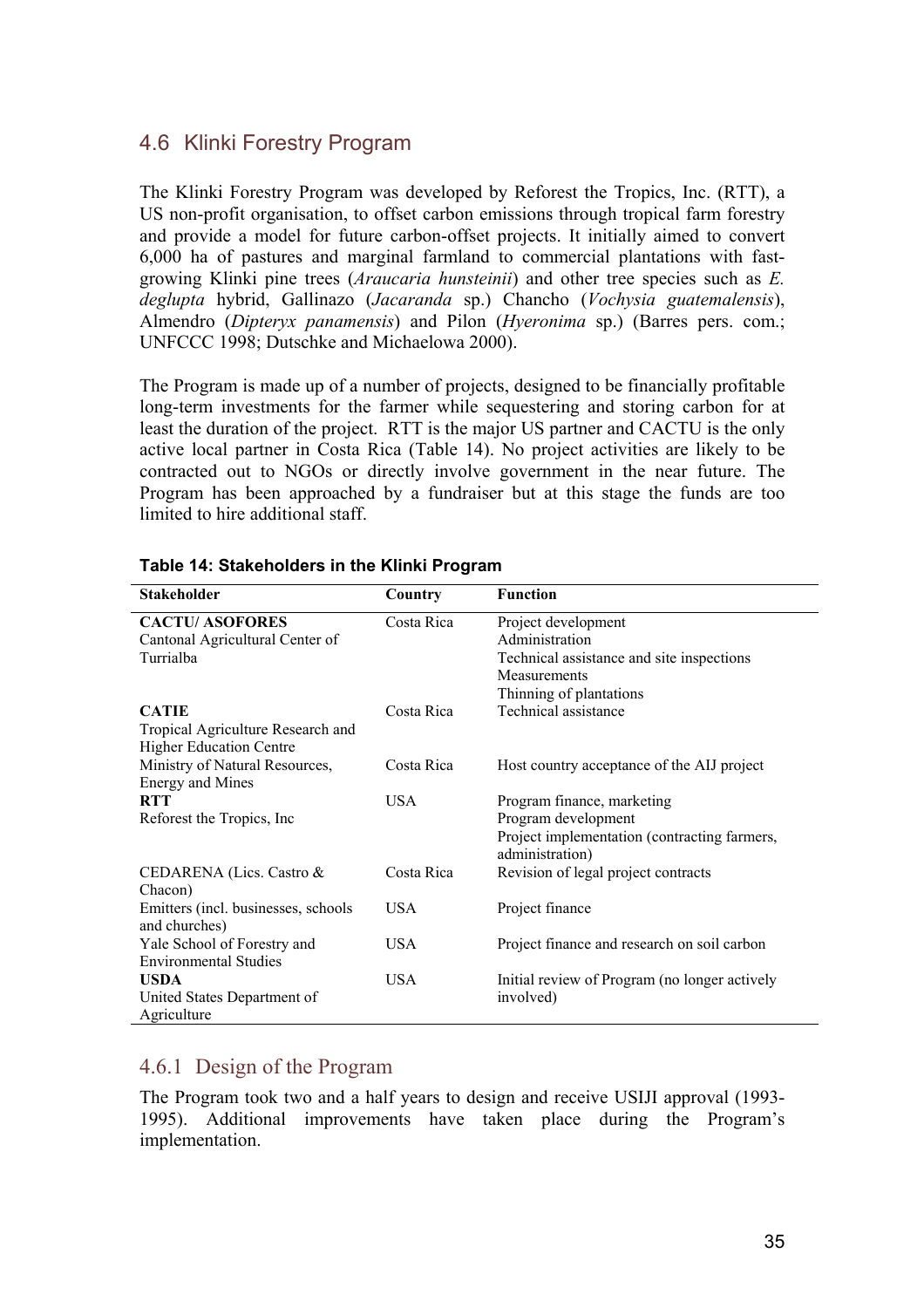The Klinki Matrix Forest Design has been adopted for each project. This refers to the establishment of a three-level forest, using trees of different growth rates, crown closure and shade tolerance. Certain trees are expected to be cut during the 25-year contract for farmer income while others, notably the Klinki, is left in place for the potential of century-long carbon sequestration and storage (Barres pers. com.).This design is the result of 40 years of experience by the Program manager with different tree species in farm forests in Costa Rica. The model is still in an experimental phase, with farmers, RTT and CACTU working together to establish forests that maximize carbon sequestration and storage while yielding salable products for the farmer.

In the USIJI approved Program design, a number of research projects were proposed. Partners such as the USDA Forest Products Laboratory were to carry out studies on the wood quality of different tree species, and chemical treatments to store carbon in wood products. These research activities are being done on an ad-hoc basis with the chemical treatment plant owned by CACTU. Yale and CATIE were to carry out research projects on changes of soil carbon content from a pasture to forest conversion. These research activities have been delayed due to lack of funding.

#### 4.6.2 Search costs for Program partners

The major host partner, CACTU, is an NGO established by the RTT manager in the 1960s to establish farm forestry in Costa Rica. Hence, no significant transaction costs were incurred in finding a host country partner. In the U.S., the Program manager sought out other partners, and all agreed to participate, given available funding.

In the Program development phase, a survey was carried out with farmers to gauge their interest in the Program. Those surveyed were taken from a list of farmers already working with CACTU and many had already planted Klinki trees (Barres pers. com.). A reported 40 farmers indicated their willingness to establish trees on their land (ELI 1997). The telephone survey involved minimal transaction costs.

#### 4.6.3 Negotiation

The Program was developed at the request of the EPA of the U.S. Government. The establishment of the program required no negotiations, other than the basic preparation and review of the USIJI document (Barres pers. com.).

Initially, RTT was able to experiment with the market price to see what people were willing to pay to offset their emissions. Now, U.S. emitters fund the projects based on a written proposal by RTT.

Negotiations with farmers initially focused on the length of the contracts, but now the 25-year agreements have been accepted as the norm. RTT agreed to pay CACTU for technical assistance and the farmers for planting and maintaining the trees on their land.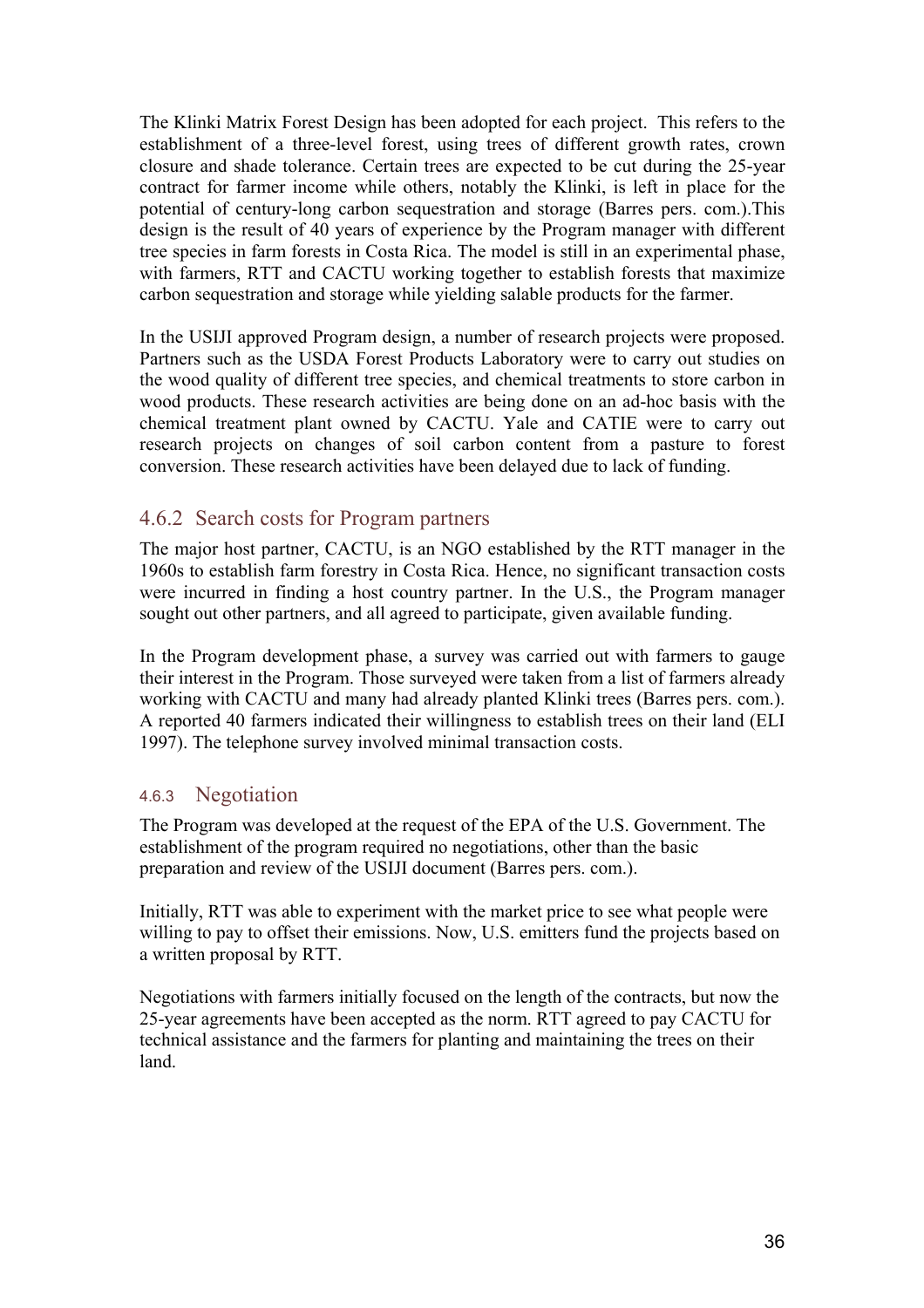## 4.6.4 Approval

The Program design was revised a number of times before it was approved by the USIJI. Once approved, USIJI sought host country approval. RTT obtained formal approval from the U.S. and Costa Rican governments in November of 1995. The approval and authorisation of the Klinki Forest Project involved no time delays or financial cost to the Program.

## 4.6.5 Information and search costs for donors

Under an approved budget of US\$10 million, a trust fund was to be set up and provide sufficient capital to manage the project for 25 years, the length of the contracts with farmers. However, the funding was not guaranteed and the Program had to be scaled down. An additional year and a half was then required to establish RTT, through which funds could be raised as donations from emitters. The Program manager personally provided an initial funding of US\$40,000 to start the Program. Because of the lack of funding, plantings were delayed by almost two years.

RTT initially approached the US business sector for funding. Around 180 companies were contacted by mail, requesting support or participation in the Program, but this was also unsuccessful. The Program finally sought donations directly from US emitters through lectures at schools, rotary clubs, church meetings, foundations, universities and small businesses. These types of institutions were only able to provide relatively small donations (between US\$100 and US\$900) to support small carbon offset projects. To date, 38 donors have offset their emission by giving nearly US\$100,000 to the planting of 48 ha of mixed species forests in Costa Rica (Barres pers. com.). A 40 ha project worth US\$120,000 is planned for May 2002 to offset fuel cell emissions of a US business (www.reforestthetropics.org).

Funding arrangements are based on two different plans. A married couple are charged US\$2,053/ha to offset their per capita emissions and larger projects are paying US\$3,000/ha (Barres pers. com.). The initial price was set at US\$988/ha but with no formal market for the offsets, RTT tested the market and was able to increase the rate to the current levels. At this stage, the donations cover farmer payments, soil carbon measurements, sample plot establishment and measurements, travel, technical assistance, nursery costs and reporting for the first four years (Barres pers. com.). It is hoped that the donors will provide for future monitoring activities.

Given the lack of initial Program funding, the Program manager is wholly responsible for the administration of existing offset projects, leaving only about 10% of his time to disseminate information about the Program and seek new donors. The search costs incurred by the Program manager will be ongoing until some substantial Program funding can be found. With greater funding, the need for additional funds will fall, thereby reducing these search costs.

### 4.6.6 Search (program to farmer)

The Program reportedly held meetings with the local community to discuss the program components and benefits (ELI 1997). Farmers were initially selected based on past experience with them. The Program is currently working on six large farms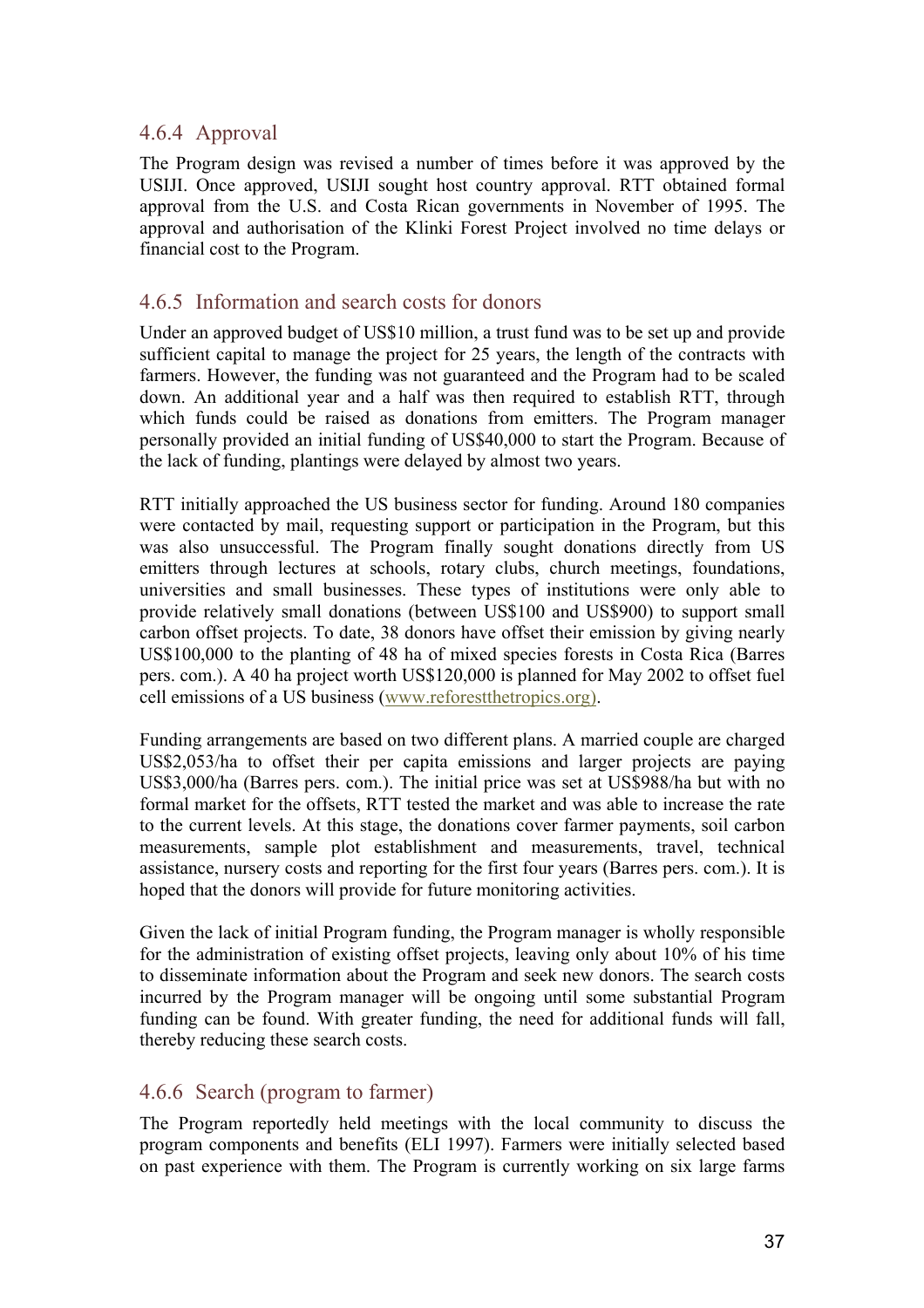and two smaller ones. RTT plans to work with no more than 10 farmers in the research and development phase in order to keep technical assistance costs to a minimum.

The Program is concerned about the risks of project failure, so they initially establish two to five ha trials on the farms to carefully select farmers with sound management skills. Some farms have had to replant because of unsuccessful initial management, especially due to damage caused by the leaf-cutting ants.

By setting a goal to reforest 500 to 2,000 ha per farm, the farmers should be able to generate a continual stream of income from the sale of regular thinnings and eventually the harvested wood. If the larger landholders find the projects profitable, it is expected that smallholders will follow (Barres pers. com.).

Farmer selection is an on-going process. When a US emitter agrees to fund a project, the manager and his associates in Costa Rica review the status of the existing farm participants and decide which one should be offered the new project. Given the restrictions in current funding, the Program is not actively seeking new farmers. Some interested farmers have approached the Program.

With increased funding, RTT plans to expand the Program to 30 farmers, whereby all potential project farmers will be subjected to a FIT (See-If-The-Farmer-Fits the program) trial, using the 2.5 ha trial areas. If the farmer is successful in managing this smaller area, they are invited to participate in larger projects. This system allows the Program staff to train the farmer and his/her workers, thereby reducing the risk on emitter funding.

## 4.6.7 Negotiations of projects

 $\overline{a}$ 

For the small projects, a written witnessed agreement is prepared without a lawyer, so transaction costs are kept low. In the case of larger projects, a 25-year legally contractual agreement with a conservation easement<sup>12</sup> is required (Chacon *et al.* 1998; Barres pers. com.).

The contractual agreement covers (a) the responsibilities of RTT (payments to farmers over a three to four-year period, and technical assistance) and (b) those of the farmer (providing their land for 25 years for carbon sequestration, ceding to RTT in the name of the donors the rights to register the carbon sequestered, establishing and managing the forest free of cattle and competing weeds while maintaining a fully and completely stocked plantation).

A lawyer is hired at about US\$200/contract to record the signing of the contracts into the legal registry. Donors do not sign the contracts and many prefer not to become involved in legal matters in Costa Rica. For both agreements and contracts, the rights to register the carbon sequestered belong to the emitters through the Program, but the forest and its products belong to the farmer. Management is to be decided jointly, according to a standard simple management plan contained in the contract.

 $12$  Conservation easements are inscribed in the public land registry, restricting land use of one property to the benefit of another, in the case in favour of RTT (Chacon *et al.* 1998).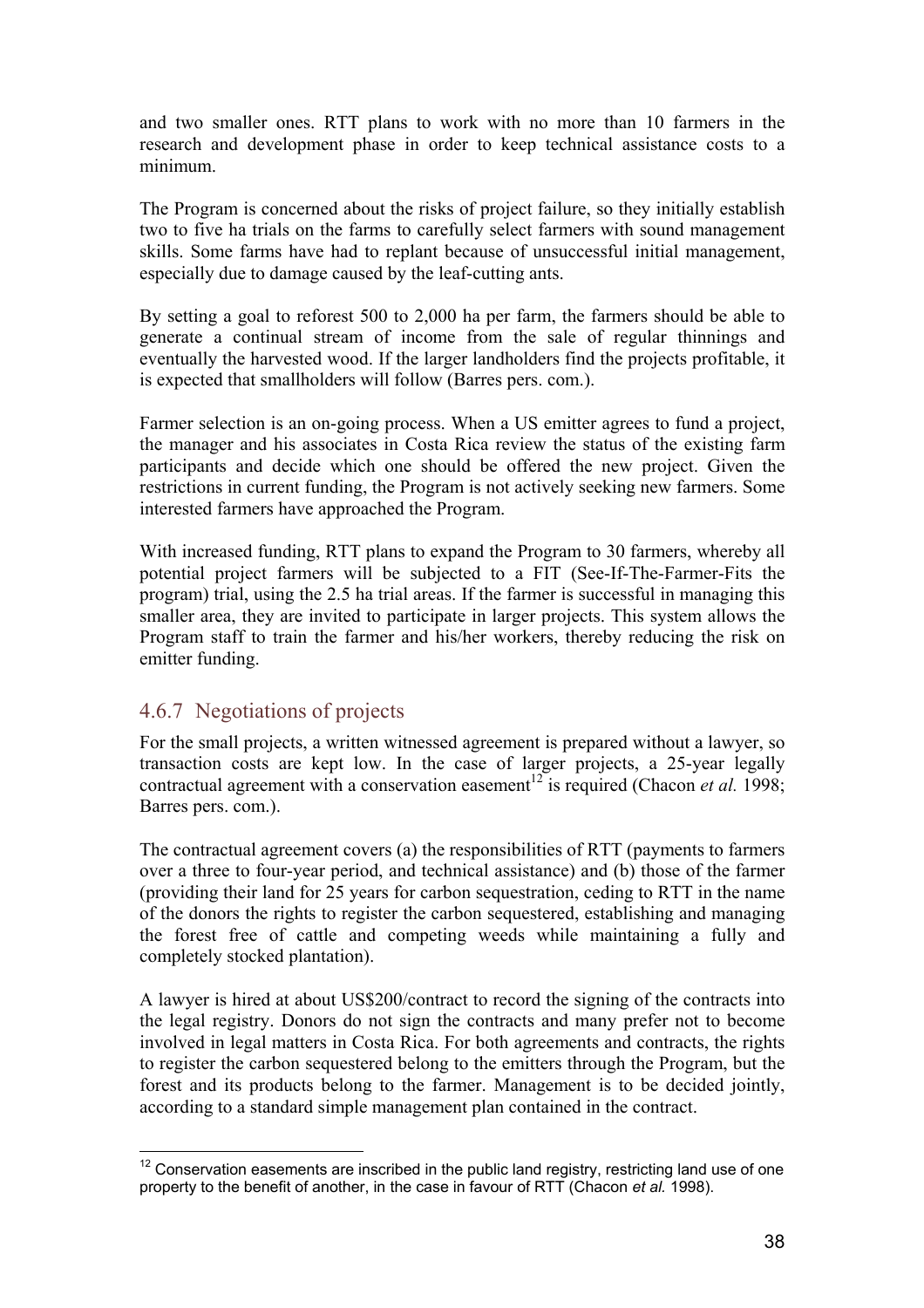## 4.6.8 Project administration

The Program is jointly managed and monitored by RTT and CACTU. The program manager is based in the USA and works part-time on the project on a voluntary basis. CACTU provides a forester who works about 40% of his time on the project. RTT pays CACTU US\$250 per month for his and other support services. RTT also provides the forester with travel expenses and pays for other project costs such as seed collections, signs, support staff and computer services.

Each donation for an offset project has a separate bank account from which withdrawals are made for direct costs such as farmer payments, technical assistance and travel. The remainder will be used over 21 years for monitoring activities. In some cases, about 40% of the original donation is left over for this purpose. Interest earnings in these accounts, although relatively small, are maintained in the same accounts for future project activities.

Under the current funding levels, most people are involved on a voluntary basis. RTT has a board of directors of five people, a manager, and a forester in Costa Rica. The forest establishment requires the involvement of the farmers and their farm managers, crew chiefs and workers. Altogether, about 30 people are actively involved in the Program. However, with increased funding, the Program would employ more administrative staff, thereby reducing the Program manager's time in administration and allowing him to develop more projects.

## 4.6.9 Establishment of projects

The first four years of the latest project has a cost of about US\$3,000/ha. This covers project preparation and approval, farmer contracts and payments, establishing nurseries, site preparation, planting, insect control, cleanings, replanting and office overheads.

As payment for the sequestration services and as a contribution to the investments in the establishment and maintenance of the plantation, RTT gives the farmer cash grants for a total of US\$1,000/ha planted over the initial three-four years of the contract. From this amount, the farmer pays all establishment costs, including seedlings (see Table 15). The payments are likely to rise by 25% due to the doubling of the recent cost of nursery stock (Barres pers. com.).

A typical payment schedule for a farmer is as follows: 20% upon signing for nursery production and site preparation; an additional 20% when planting has begun; 20% when planting is finished, losses are replanted and inspected; 20% one year after planting is finished; and 20% two years after planting has finished. This schedule of payments may be modified in conformance with the progress of the work in the field or for nursery production. All other costs of establishment and management will be assumed by the farmer.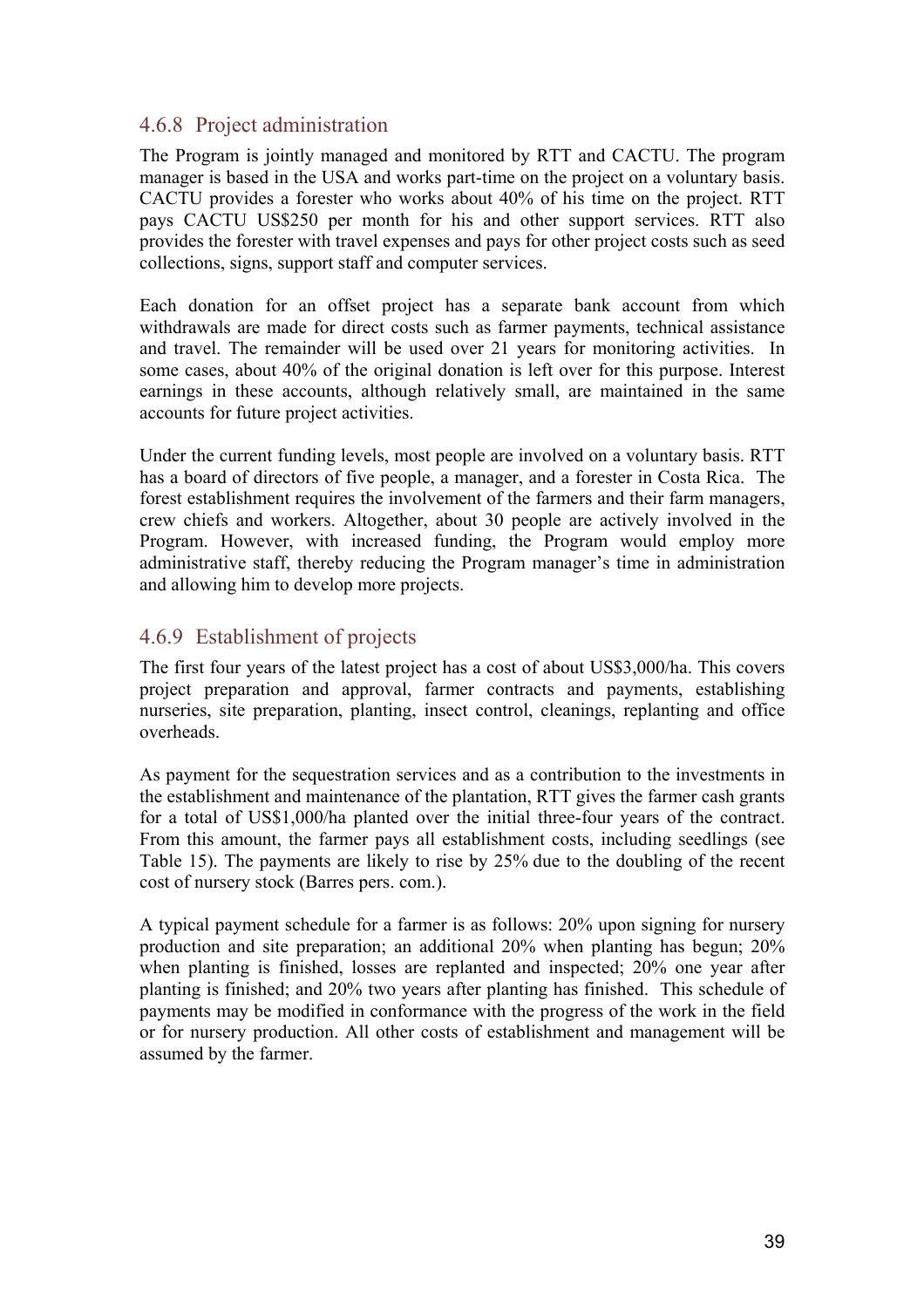| Year         | 4.6.9.1.1<br><b>Activity</b>       | US\$/ha |
|--------------|------------------------------------|---------|
| 0            | Payment at signing of contract     | 200     |
| 4 months     | Site ready for planting            | 200     |
| 6 months     | Site planted, replanted, inspected | 200     |
| 18 months    | Payment to farmer                  | 200     |
| 30 months    | Payment to farmer                  | 200     |
| <b>Total</b> |                                    | 1,000   |

**Table 15: Farmer payment schedule** 

The distribution of funds takes about 5% of the Program Manager's time in preparing the paperwork and delivering cheques to farmers. At each payment, the farmer personally receives a cheque from the Program Manager with an account of the past and future payments. RTT retains receipts of all payments for review by donors.

### 4.6.10 Technical assistance

The Program works closely with each landholder and CACTU is expected to make frequent visits to all project farmers to increase the likelihood of the project's success. The technical assistance provided by the Program emphasizes the importance and requirements for careful planting, intensive cleaning, insect control and replanting during the three to four year establishment phase. However, the lack of program vehicle in Costa Rica and full-time staff has reduced the level of technical assistance to farmers.

The Program manager travels between Costa Rica and USA every two months to spend one week with the farmers and CACTU (equivalent to 12% of his time). With greater funding, he would make the visits monthly.

### 4.6.11 Monitoring

12 measurement plots of  $20 \times 50$  meters will be established per project, requiring two weeks work by RTT and CACTU for each project.

The four-year establishment stage is to be followed by a 21-year measurement period. Every five years, CACTU plans to carry out carbon monitoring together with thinning activities. The methods for monitoring and measurement are not yet finalised but were due for completion in 2000. The determination of the total carbon may require further research activities to relate the stem volume and wood density to the total carbon content in the crown, stem and roots.

It is hoped that the Program will eventually develop enough offset projects to create financial reserves for monitoring activities, but at this stage additional funding will be needed. The amount required has been estimated at about US\$750/ha, whereby a oneoff payment is made into an interest-earning trust fund at the beginning of this second phase. Interest earnings would fund inspections, the determination of sequestered carbon, and reporting. CACTU will be contracted to carry out inspections and carbon measurements in the long-term.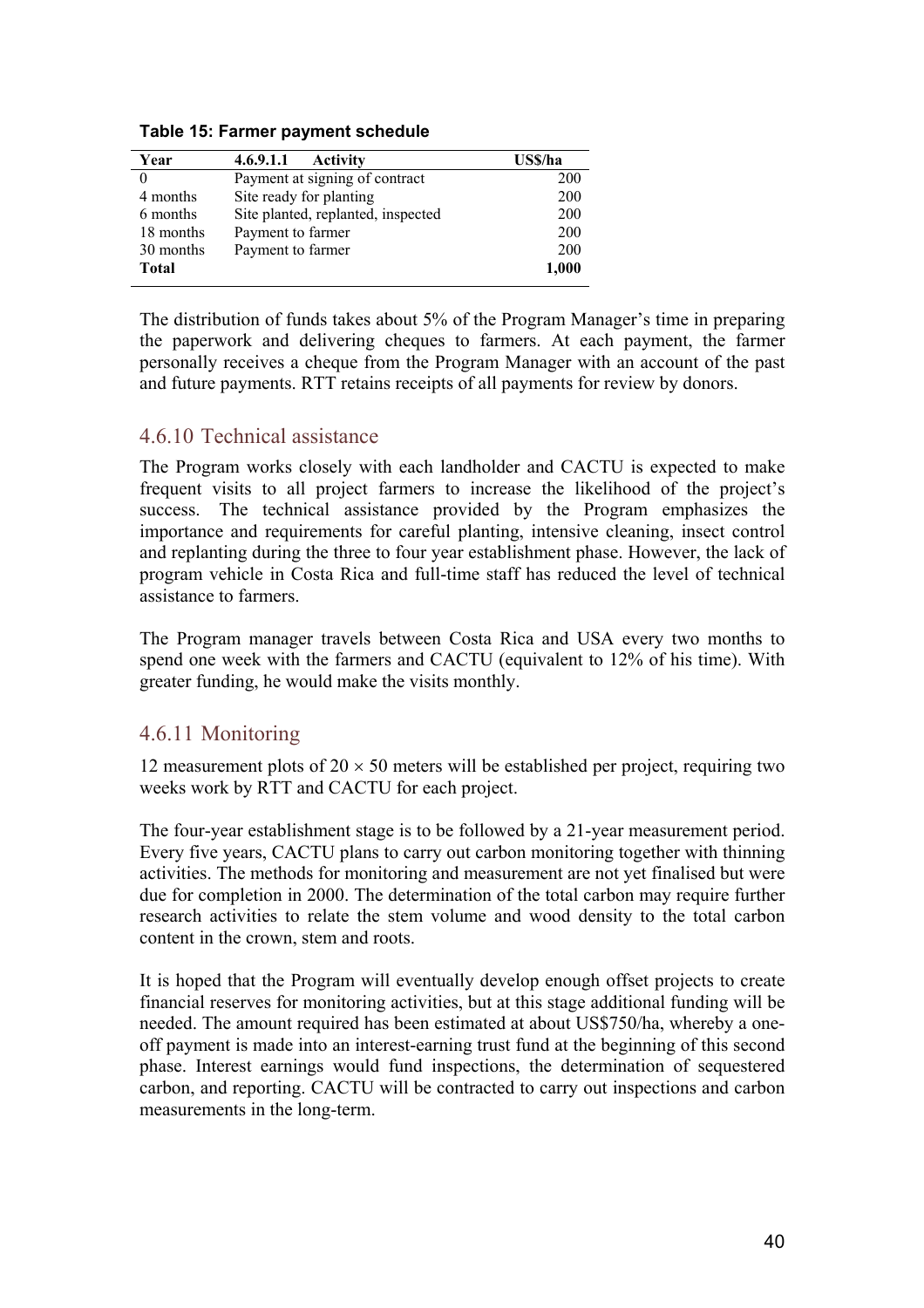## 4.6.12 Enforcement

The conservation easements allow RTT to secure an immediate injunction in case of a violation of the easement terms (Chomitz *et al.* 1998). According to the contract, if RTT considers that there has been a partial or total violation of the present easement, RTT will provide the contracted farmer with written evidence of the violation. If the complaint is justified, the farmer is expected to cease the activities that are in breach of the contract and respond in writing to RTT within 30 days. Where an agreement cannot be reached between the two parties, a third party can be hired to resolve the conflict or the complaint can be taken to court.

Where a farmer is found to be in breach of his/her contract, the farmer must pay the legal expenses and return to RTT the financial contribution they have made towards plantation and maintenance costs. Where the land is sold before the end of the contract, the landholder is legally contracted to return the project funds, unless the new landowner wishes to continue with the contract (Chacon *et al.* 1998).

Although the farmers and Program enter into legally binding contracts, the Program manager is doubtful he would seek legal aid if a farmer violates the contract conditions, due to the additional expense and ineffective outcome. Instead he tries to ensure the farmers' long term commitment to the project by working closely with them and providing timely incentives. Project signs have also been established on all farms, stating the objectives of the project, and further emphasizing the commitment of all partners.

## 4.6.13 Insurance

The Klinki forestry Program was an early AIJ project and as a result had no formal insurance policy. Since the Program does not want to bear the risk and responsibility of accepting investor money, it accepts funds only as donations.

### 4.6.14 Reporting to donors

About 50% of the Program manager's time is spent on regular reporting to donors on the status of their projects. After each trip, digital photos of the young forests are transferred to a CD for use in reports. Lack of secretarial staff have made it difficult to keep all 38 donors informed six times each year, but that is the goal.

## 4.6.15 Verification and certification

Since the Program is a carbon-offset project rather than a carbon-credit project, external verification or certification is not required at this stage. The Program has developed its own model on which they calculate the amount of emissions of the US investor and the required offset. This project places great emphasis on bringing emitters and farmers together to mitigate and learn about climate change. Donors can visit 'their' forests in Costa Rica and meet the farmers. In this sense, the Klinki Forestry Program is seen very much a *grassroots* carbon-offset program.

The amount of carbon sequestered in the initial years is small, and members of the Costa Rica Office of JI (OCIC) visit the plantings periodically and could therefore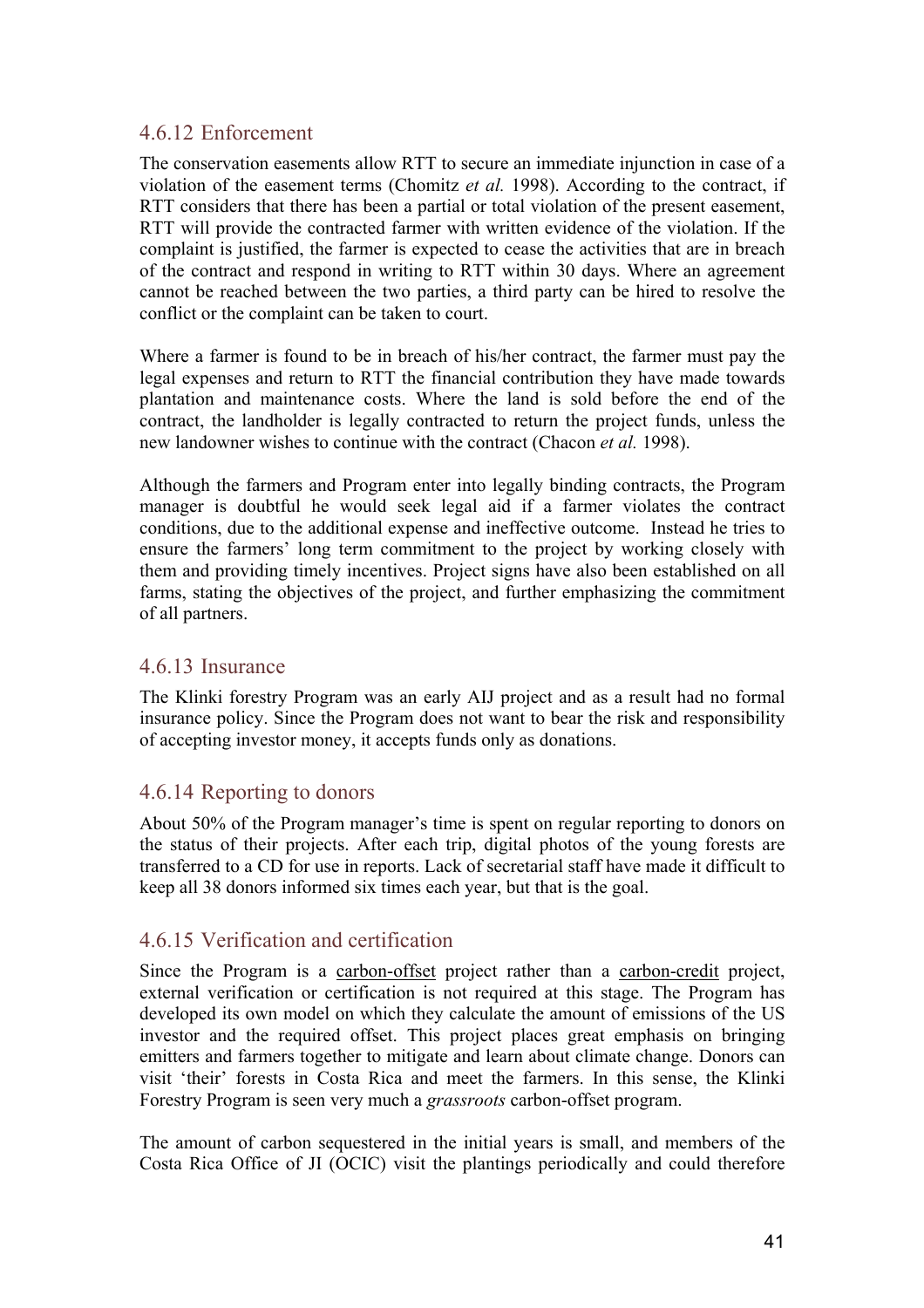verify their existence. If in the future, the offsets needed to be documented as credits, then verification and certification would be deemed necessary.

## 4.6.16 Estimates of transaction costs

Using the original budget approved by the USIJI and the Costa Rican Government (UNFCCC 1998), Dutschke (2000) estimated the transaction costs for the Klinki Forestry Program at 30% of the total project costs (US\$10,663,017). Inventory, monitoring and project management costs were classified as transaction costs (see Table 16). The Program costs were based on expected US funding which never eventuated (Barres pers. com.).

| <b>Type of transaction cost</b> | % of initial Program investment |
|---------------------------------|---------------------------------|
| Inventory                       | 91                              |
| Project management              | 11.8                            |
| Monitoring                      | 86                              |

#### **Table 16: Transaction costs of Klinki forestry Program**

The project costs of establishing and implementing the existing size of the project are outlined below. Although the project manager is volunteering his time to the project, his costs of labour are priced at his previous employment level.

| Development/ pre-implementation                                                                                | Unit                 | Quantity | Price |        | <b>Total</b> |
|----------------------------------------------------------------------------------------------------------------|----------------------|----------|-------|--------|--------------|
| Travel to Washington, Costa Rica, telephone, fax,<br>electricity, photos, setting up the office computer, etc. |                      |          |       |        | 40,000       |
| RTT-design of project                                                                                          | months               |          | 2.5   | 60,000 | 150,000      |
| RTT- drawing up contract                                                                                       | months               |          | 0.17  | 60,000 | 10,000       |
| <b>Total development costs</b>                                                                                 |                      |          |       |        | 200,000      |
| <b>Implementation of contracts</b>                                                                             |                      |          |       |        |              |
| cost of lawyer to legalise contracts                                                                           | contract             |          | 6     | 200    | 1,200        |
| CACTU-technical assistance                                                                                     | year                 |          | 25    | 3,000  | 75,000       |
| RTT-Visits to farmers (for 1st 5 years)                                                                        | $%$ time $*$ 4 years |          |       | 60,000 | 48,000       |
| RTT- administration                                                                                            | $%$ time $*$ 4 years |          | 0.40  | 60,000 | 24,000       |
| RTT-Airfares (6 flights /yr for 1st 5 years)                                                                   | flights              |          | 30    | 1,000  | 30,000       |
| Incentives to farmers                                                                                          | ha                   |          | 88    | 1,000  | 88,000       |
| Nursery production-contracted out                                                                              |                      |          |       |        |              |
| search and information                                                                                         | $%$ time             |          | 50    | 60,000 | 30,000       |
| monitoring                                                                                                     | ha                   |          | 88    | 750    | 66,000       |
| reporting to donors                                                                                            | $50\% * 25$ years    |          | 1250  | 60,000 | 750,000      |
| <b>Total implementation costs</b>                                                                              |                      |          |       |        | 1,111,000    |
| <b>TOTAL</b>                                                                                                   |                      |          |       |        | 1,311,000    |

#### **Table 17: Transaction costs of Klinki project**

Source: Dutschke (2000)

The project manager is currently allocating his time between donors and farmer activities. After the establishment phase is completed, the time required by the Program manager in visiting farmers will be less. After three to four years the forest is established and requires minimal site visits and payments to farmers will cease.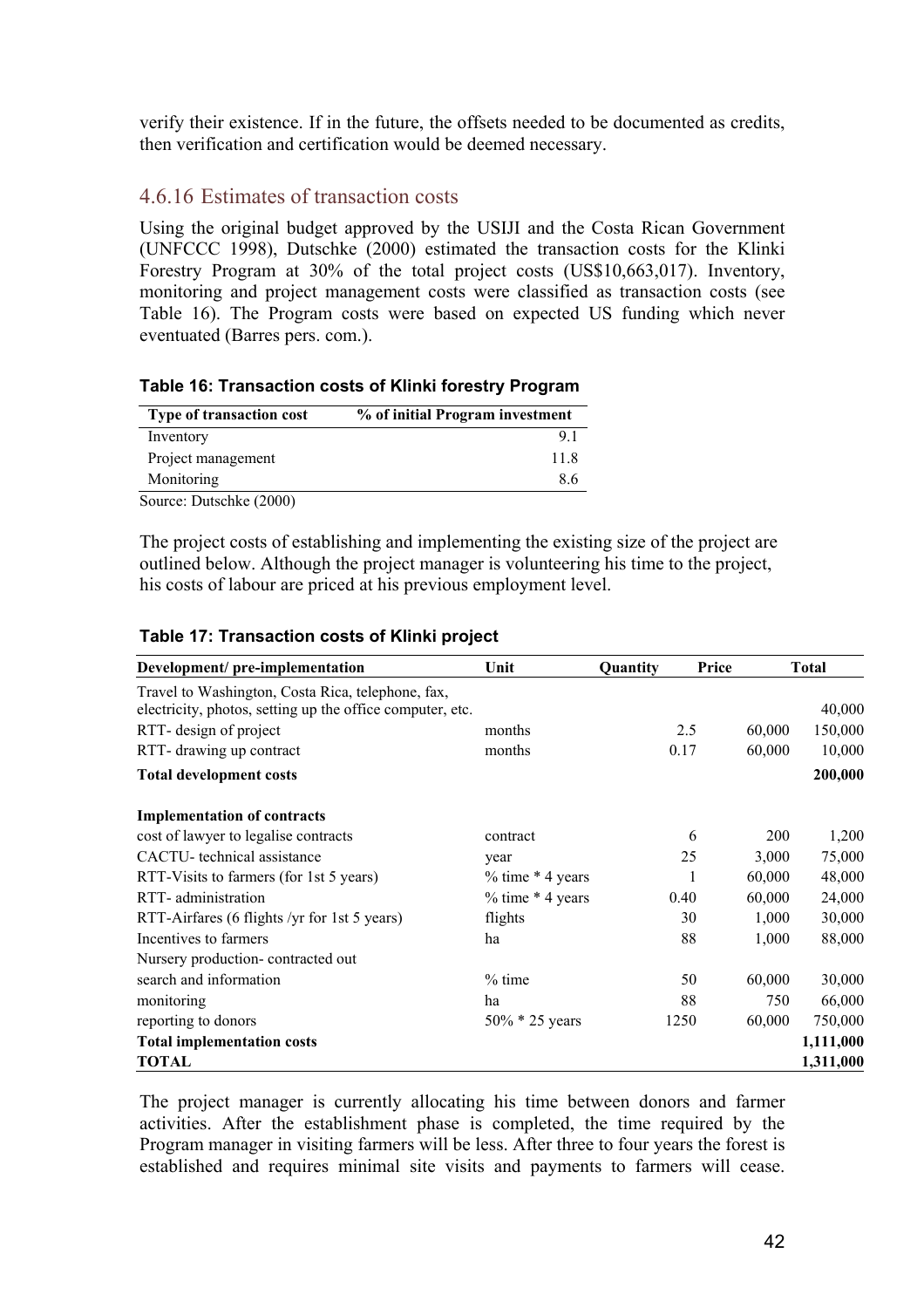Unless new projects are started, RTTs work in Costa Rica will require only the checking of the measurements.

The Klinki project highlights the problem of establishing projects without initial funding for research and development. The search for donors continues, but their contribution covers only the establishment of the plantations. The transaction costs, in terms of time, are high for the project manager. Much of this is the result of the objectives of the project. The project manager is attempting to link the emitter with the farmer, to increase the awareness of the American public and Costa Rican farmers of their personal contribution to climate change. It is also questionable whether linking donors directly to the plantation will be sustainable. If something happens to that particular plantation, such as a fire, or a farmer breaks his/her contract there is no insurance to protect the grower or the donor.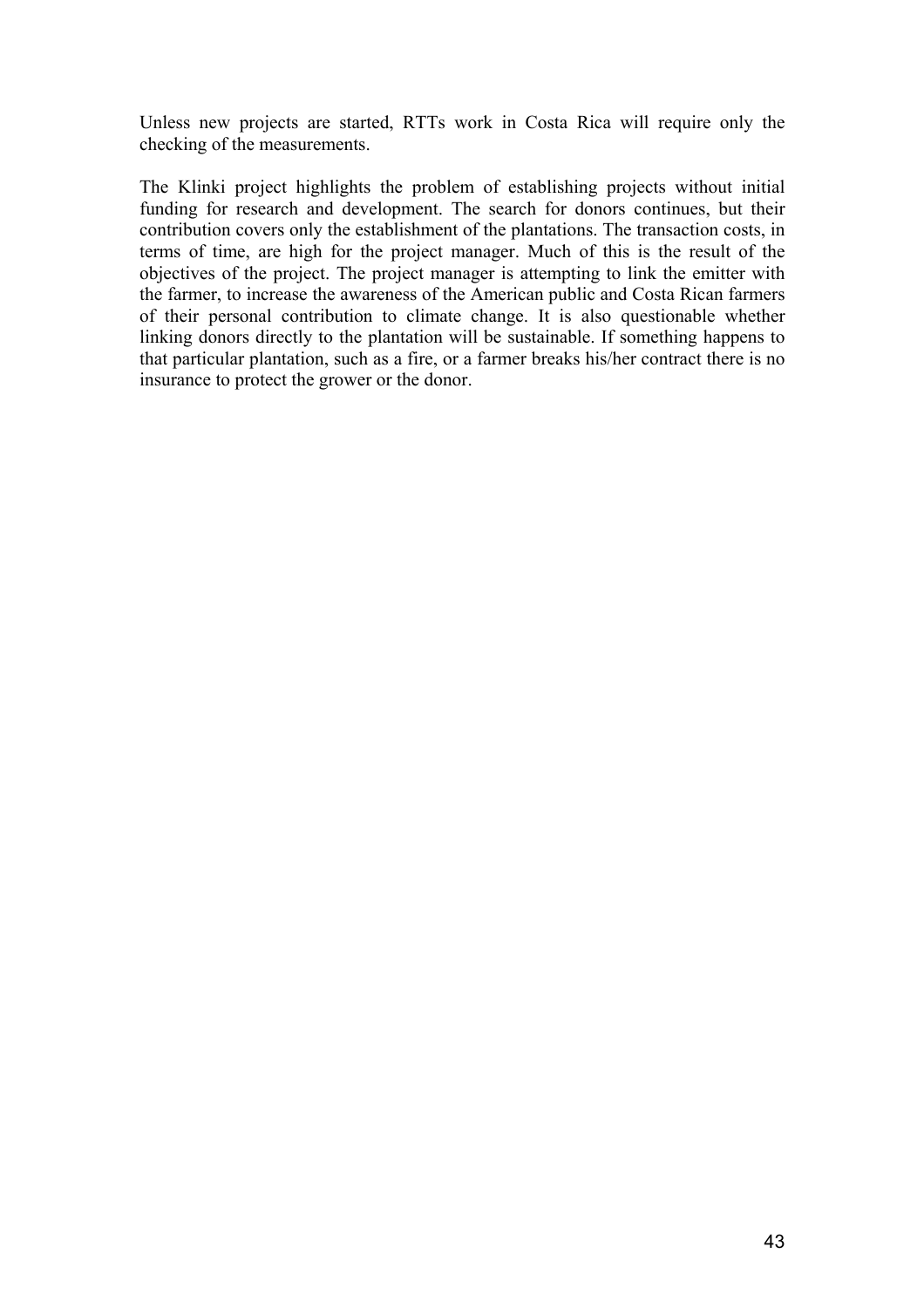## 4.7 Costa Rica/Norway Reforestation and Forest Conservation Project

The Costa Rican and Norwegian partners signed an MOU in 1996 to implement an AIJ reforestation and forest conservation pilot project in the upper Virilla River Basin of Costa Rica. Of the targeted 4,000 ha, 1,000 ha of pastures are to be reforested with native species and 3,000 ha of primary and secondary forest areas are to be conserved. Local benefits include the protection of aquifers, reduction in the rate of soil erosion, improvement in water quality and the stabilisation of the hydrological regime in the watershed. This is also expected to enhance the efficiency of four CNFL hydroelectric plants that are now seriously affected by erosion and sedimentation (DEFRA 2001).

The AIJ project is part of a US\$53.7 million integrated project that also includes an energy conservation project and the reconstruction and expansion of the Brasil Hydroelectric Plant (JIQ 1996). The US\$3.4 million AIJ project is initially funded by the Norwegian Ministry of Foreign Affairs and the Norwegian private sector consortium, *Consorcio Noruego*.The institutional actors responsible for financing, developing and implementing the project are summarised in the table below.

| <b>Stakeholders</b>            | Country | <b>Function</b>                                                   |
|--------------------------------|---------|-------------------------------------------------------------------|
| Norwegian Ministry of Foreign  | Norway  | AIJ Project funding                                               |
| Affairs and the Norwegian      |         | AIJ project review missions every two years                       |
| Consortium                     |         |                                                                   |
| <b>CNFL</b>                    | Costa   | AIJ Project funding                                               |
| Compania Nacional de Fuerza y  | Rica    | Development of monitoring protocol                                |
| Luz                            |         | Project administration                                            |
|                                |         | Recruitment of participant farmers                                |
|                                |         | Development of management plans                                   |
|                                |         | Supervision of planting activities                                |
| <b>OCIC</b>                    | Costa   | Executor of the National AIJ Program                              |
| Costa Rican Office on Joint    | Rica    | Administration of the GHG Fund                                    |
| Implementation                 |         | Issues, certifies and guarantees carbon offsets                   |
| <b>FONAFIFO</b>                | Costa   | Receives AIJ project funds from OCIC Financial                    |
| National Fund for Forestry     | Rica    | administration of the AIJ project                                 |
| Finance                        |         | Develops reforestation and conservation contracts<br>with farmers |
|                                |         | Monitoring of forestry activities                                 |
| <b>FUNDECOR<sup>13</sup></b>   | Costa   | Development of monitoring model                                   |
| Foundation for the Development | Rica    | Recruitment of participant farmers                                |
| of the Central Volcanic Range  |         | Development of management plans                                   |
|                                |         | Supervision of planting activities                                |
| <b>CATIE, ITCR and UNA</b>     | Costa   | Development of model to estimate project $CO2$                    |
|                                | Rica    | benefits from reforestation                                       |
| Small and medium landowners    | Costa   | Producers of environmental services                               |
|                                | Rica    |                                                                   |

| Table 18: Stakeholders and their functions in the Virilla River Basin project |  |  |  |  |
|-------------------------------------------------------------------------------|--|--|--|--|
|                                                                               |  |  |  |  |

 $\overline{a}$ 

 $13$  FUNDECOR negotiates with the Ministry of the Environment and Energy (MINAE) and with FONAFIFO so that they can be included in the system of Payment for Environmental Services (PSO), and grants the green seal of the Forest Stewardship Council which certifies that the forests in question have been managed according to the highest world standards of sustainability (http://www.fundecor.or.cr/EN/tecnologias/financieras/proyectos.shtml).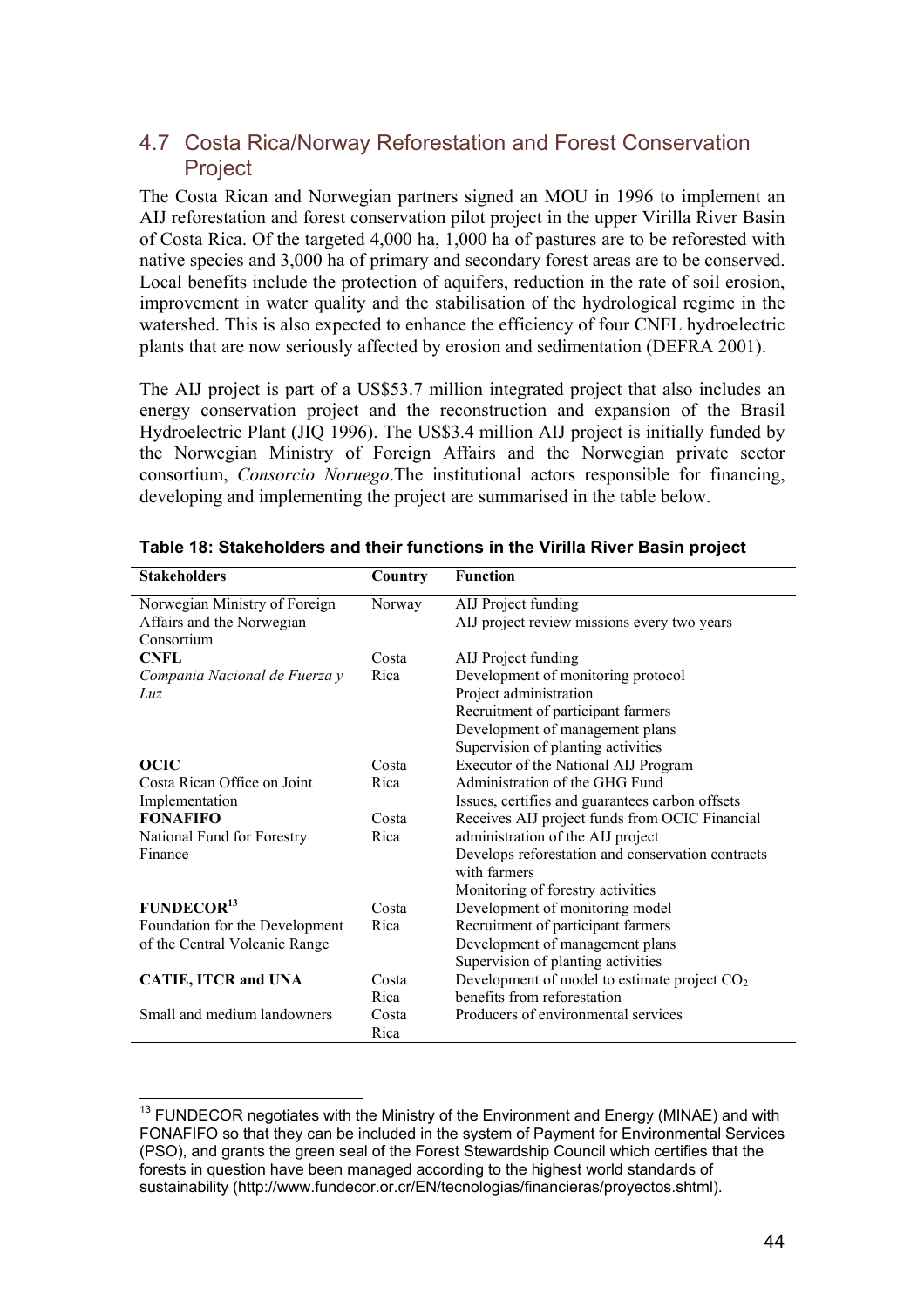## 4.7.1 Pre-implementation transaction costs

Limited information was available on the pre-implementation transaction costs of the Virilla Basin project. Given that the AIJ project was incorporated into the legal, financial and institutional framework of Costa Rica's FESP program, the negotiation, validation and approval process would have involved minimal transaction costs between host and Annex 1 parties.

## 4.7.2 Design

Under FESP, the AIJ project is classified as a 'Private Forestry Project' (PFP), which compensates farmers for their conservation and reforestation efforts on private lands**.**  The Costa Rican GHG Fund, administered by OCIC, receives the funds for AIJ investments from foreign investors and transfers them to FONAFIFO, the financial administrator of the projects. FONAFIFO is responsible for distributing the payments to the farmers for the provision of environmental services. OCIC can also legally issue Certifiable Tradable Offsets (CTOs) to the project's foreign investors. The model for establishment of baselines and project scenarios has been developed by FUNDECOR, using satellite images. The monitoring protocol for the entire project is developed by CNFL (JIQ 1996).

## 4.7.3 Implementation of contracts

Under the FESP program, FONAFIFO enters into the legally binding contracts with landowners for 20 years. Although the contracts are stipulated for 20 years, the AIJ Project has been set up for 25 years for purposes of quantification of benefits, costs and monitoring (UNFCCC 2000). Subak (2000) observed that in the Virilla Basin, the plantation contracts have only been made for five years and 10 years in the case of forest management contracts.

Landholders receive annual payments over five years, with rates differing between forest activities as shown in Table 19. The plantation rates are higher as landowners are expected to provide some of their own labour. In addition, the opportunity cost of the land converted to plantation is expected to be higher than the land under forest protection and forest management.

| Year     | <b>Plantation Establishment</b><br>(US\$) | <b>Forest Protection</b><br>(US\$) | <b>Forest Management</b><br>(US\$) |
|----------|-------------------------------------------|------------------------------------|------------------------------------|
|          | 300                                       | 60                                 | 45                                 |
|          | 120                                       | 60                                 | 45                                 |
|          | 90                                        | 60                                 | 45                                 |
|          | 60                                        | 60                                 | 45                                 |
|          | 30                                        | 60                                 | 45                                 |
| $6 - 20$ | *                                         | $\ast$                             | $\ast$                             |

#### **Table 19: PFP's Environmental Services Payment Schedule**

Source: Subak (2000); \*Not-determined

Initially, it was estimated that 900 landholders in the Virilla Basin area would participate in the Project. However, by 1998 less than 30 landowners had signed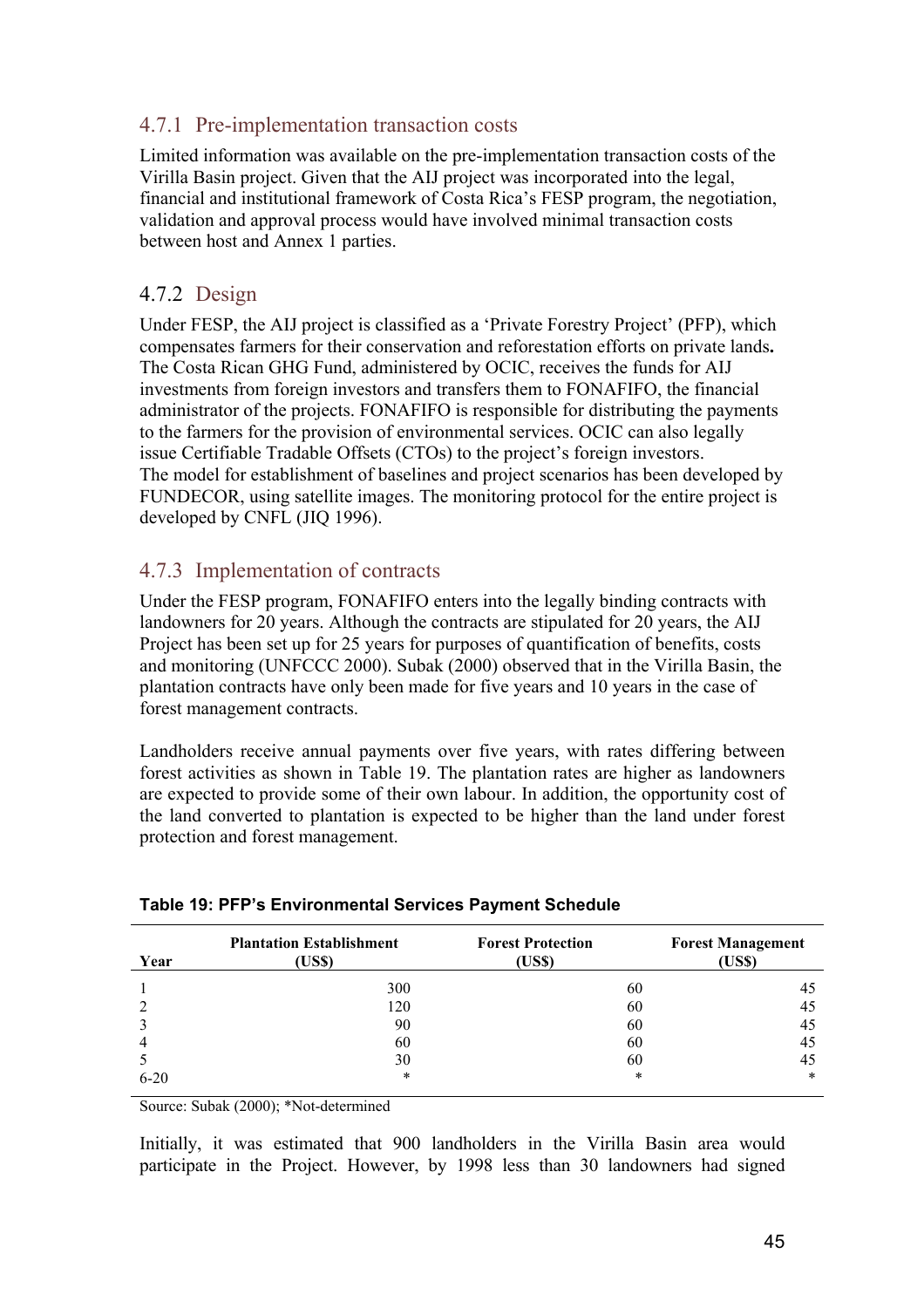agreements with FONAFIFO (see Table 20). By 1999, only 131 ha had been planted in the project area (UNFCCC 2001). The high opportunity cost of predominantly dairy farming land, together with the drought conditions caused by *El Nino*, may have deterred many landowners (Subak 2000).

|                         | AIJ Project target <sup>a</sup> | <b>Status of ALJ Project,</b><br>1998 <sup>b</sup> | <b>Status of ALJ Project,</b><br>1999 <sup>b</sup> |
|-------------------------|---------------------------------|----------------------------------------------------|----------------------------------------------------|
| AIJ project area        | $4,000$ ha                      | $1,170$ ha                                         | 2,390 ha                                           |
| % area under plantation | 25%                             | $5\%$                                              | $5\%$                                              |
| Number of landowners    | > 900                           | $12 - 30$                                          | na                                                 |
| Carbon offsets          | $231,000 \text{ tC}$            | $\sim$ 2,000 tC                                    | $\sim$ 4,800 tC                                    |
| Carbon offset value     | US\$2.00 million                | US\$0.02 million                                   | US\$0.05 million                                   |

#### **Table 20: Carbon offset goals and achievements**

a. UNFCCC 1997, b. UNFCCC 2000.

In the upper Virilla Basin, CNFL and FUNDECOR, is responsible for carrying out technical studies on the landowner's property, choosing the tree species, location, organising the planting schedule and carrying out the planting activities. The forestry component includes education and outreach activities and information on silviculture techniques to individual farmers and community organisations (UNFCCC 2000).

## 4.7.4 Monitoring and verification

FONAFIFO uses satellite imagery to implement monitoring every three years, along with ground verification.

### 4.7.5 Enforcement

If landowners breach their contracts, the funds must be repaid to the State (Subak 2000).

### 4.7.6 Verification of emission reductions

An external verifier will be contracted by CNFL as well as involving local NGOs in the verification of the execution status and GHG emissions mitigation levels of the AIJ Project (JIQ 1996).

### 4.7.7 Certification of CERS and of sale of credits

Each CTO is guaranteed by the Costa Rican Government for a period of 20 years at a rate of US\$10/tC or US\$2.72/ton CO<sub>2</sub>. The Costa Rica/Norway reforestation and forest conservation AIJ pilot project provided the first international financial contribution to the FESP program (UNFCCC 2000). According to the 1996 MOU agreement for the AIJ project, Norway's offsets were to fund carbon fixation activities in a 4,000 ha area over the 20-year life of the project. However, when the PFP took effect in 1997, the Government of Costa Rica, through OCIC, issued US\$2 million worth of CTOs to Norwegian AIJ investors (equivalent to 231,000 CTOs) from PFP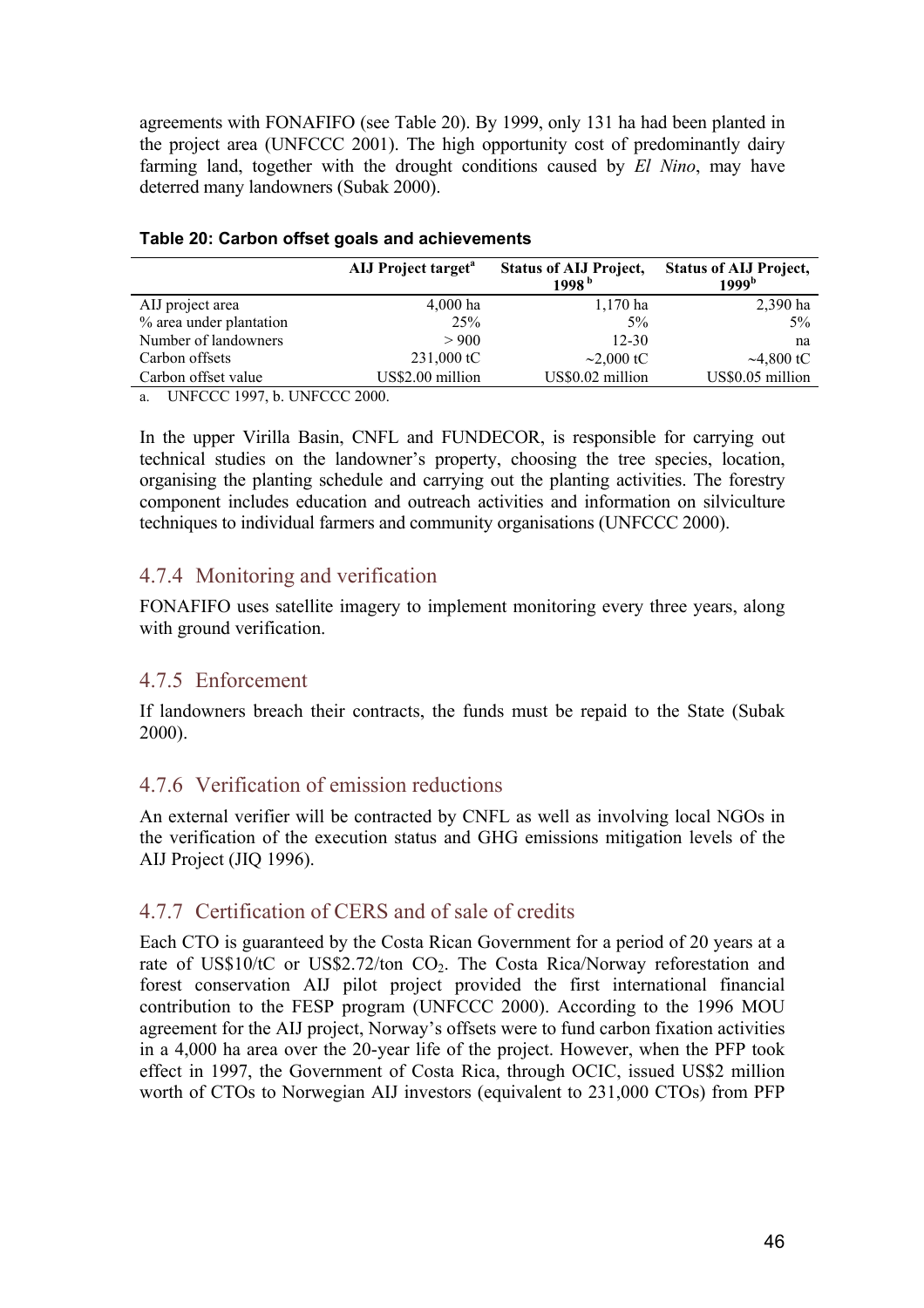forest sequestration activities estimated to have already occurred during 1996 and 1997 (Subak 2000; UNFCCC 2000).<sup>14</sup>

### 4.7.8 Estimates of transaction costs

The cost data submitted to the UNFCCC do not provide a break down of cost categories. Only total implementation costs are provided over a 10-year contract period.

This unilateral project structure reduces the transaction costs for the Annex 1 country and reduces the learning costs for project developers. Whether the Costa Rican model can be transferred to other countries is still questionable. Costa Rica was able to take advantage of their existing institutional framework for the payment for forest environmental services in the establishment of the carbon project, significantly reducing the learning and transaction costs incurred by most new carbon projects. Although the rate of planting in the project area has been slower than expected, OCIC has credits available to sell from other projects. This contrasts with the Klinki project whereby funding is provided for a designated stand of trees.

 $\overline{a}$ 

 $14$  This level of sequestration is based on 382 separate legally-binding contracts, applying to 72,000 ha of land throughout the country.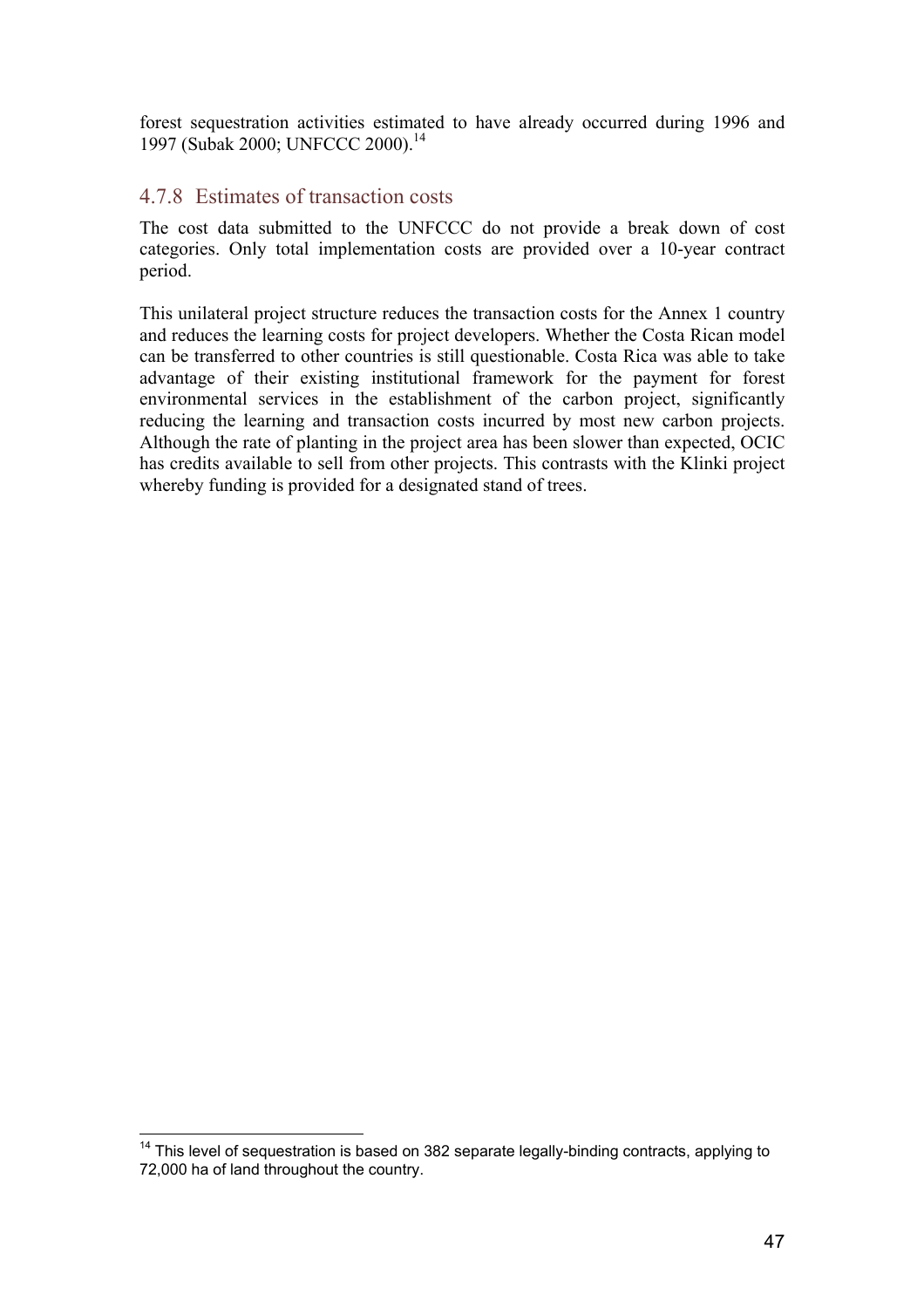## 4.8 SIF Carbon Sequestration Project

*Sociedad Inversora Forestal* S.A. (SIF) was created by Fundaciòn Chile to overcome the financial obstacles facing small and medium land owners (average plot size of 60 to 100 ha) in the establishment of new plantations

http://www.fundch.cl/viewfull.cfm?ObjectID=244). The project aims to plant between 3,000 and 7,000 ha of *Pinus radiata* and *Eucalyptus globulus* with about 30 land owners on marginal agricultural land, utilized primarily as pastureland for sheep and goats (UNFCCC 2001). The land conversion is also hoped to reduce the rate of soil erosion.

Project costs are estimated at US\$6 million; US\$1 million for Project design and implementation, US\$3 million for afforestation and silviculture activities of 7000 ha and US\$2 million for working capital costs (UNFCCC 2001). Planting is scheduled to begin in June 2003.

The transaction costs of the SIF project are discussed below in relation to the proposed CDM project cycle. The Project stakeholders who have incurred the transaction costs, through financing, developing and implementing the Project, are summarised in the table below.

| <b>Stakeholders</b>                            | Country         | <b>Function</b>                                                 |
|------------------------------------------------|-----------------|-----------------------------------------------------------------|
| <b>SIF</b>                                     | Chile           | Project development, administration,                            |
| Sociedad Inversora Forestal<br>S.A             |                 | government oversight, financing, monitoring<br>and verification |
| Ministry of Agriculture                        | Chile           | Financers of project development and                            |
|                                                |                 | implementation                                                  |
| Fundación Chile                                | Chile           | Financers of project development and<br>implementation          |
| <b>CORFO</b>                                   | Chile           | Financers of project pre-implementation                         |
| Corporation for the Promotion<br>of Production |                 |                                                                 |
| Ministerio de Relaciones                       | Chile           | Designated National Authority to approve AIJ                    |
| Exteriores                                     |                 | projects                                                        |
| Forestal Mininco S.A.                          | Chile           | Management of forests                                           |
|                                                |                 | Buyers of timber                                                |
| Forestal Millalemu                             | Chile           | Management of forests                                           |
|                                                |                 | Buyers of timber                                                |
| CFix LLC                                       | USA             | Project development                                             |
| <b>SGS</b> International                       | The Netherlands | Verification and certification                                  |

#### **Table 21: SIF project stakeholders and their functions**

## 4.8.1 Search for funding

The project has received initial funding of US\$4.3 million; US\$1.3 million from the Ministry of Agriculture and Chile Fundaciòn, and a long term loan from CORFO of US\$3 million (http://www.fundch.cl/viewfull.cfm?ObjectID=244). The funds were used to set up the entire project and acquire land-use rights to forests valued at US\$12 million and contracts to establish forests of 3,000 to 5,000 hectares. The shortfall of required funds is expected to come from the local capital markets (Golodetz pers. com.).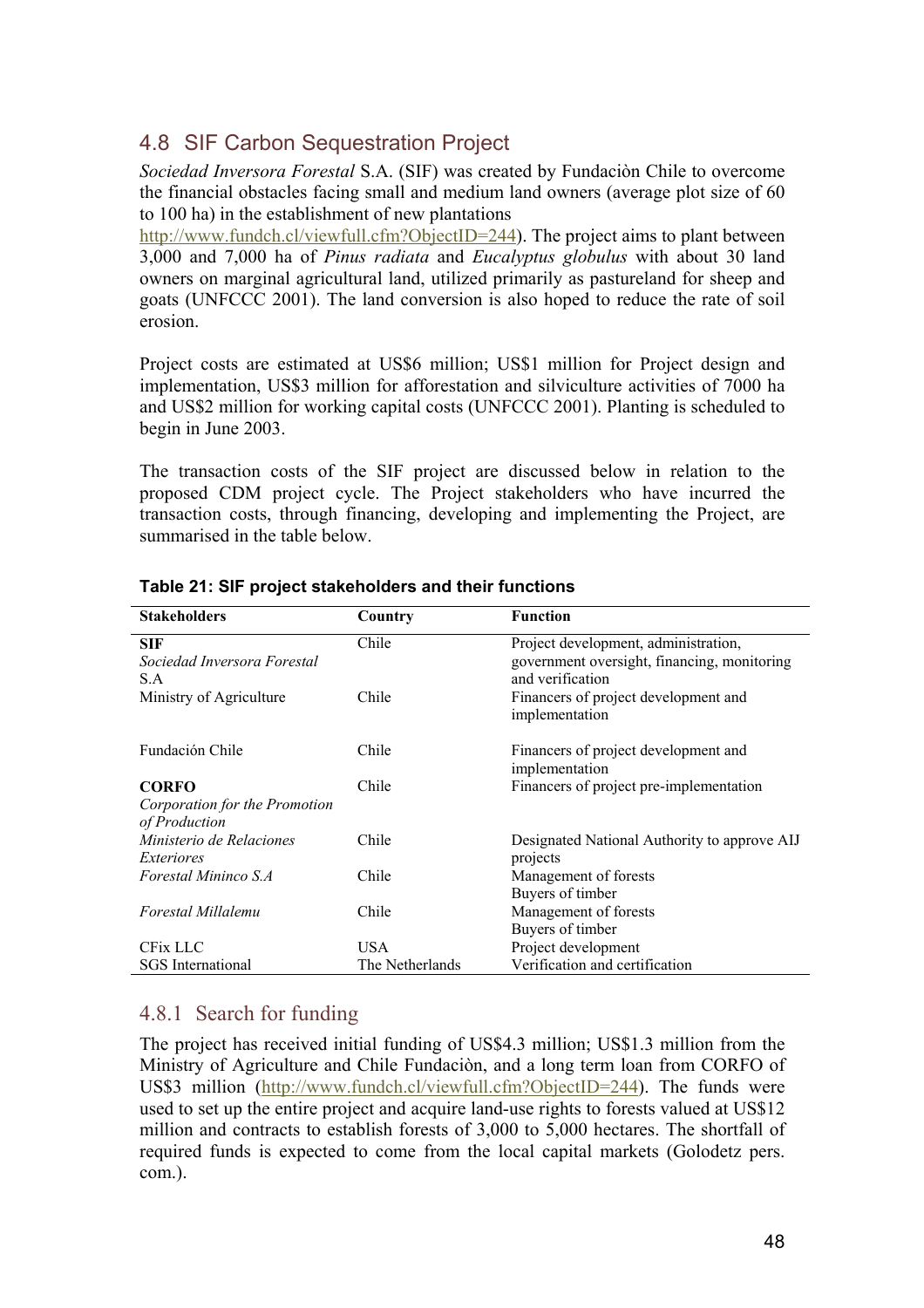## 4.8.2 Design

It took approximately a year to design the project (Golodetz pers. com.). Unlike other AIJ case-study projects, the SIF project was designed by the host country partner. SIF, in conjunction with its board of directors was responsible for the project design. By accessing the local capital markets, SIF is attempting to overcome the funding limitations faced by both project developers and landholders in establishing plantations. The financial structure, management system, contractual arrangements and financial incentives are adaptable and transferable to other Annex 2 countries and it is hoped that this model can be replicated in Chile and other countries in Latin America to increase afforestation activities (UNFCCC 2001). The project design and proposal was planned to take about two years at a cost of US\$440,000 (UNFCCC 20001).

## 4.8.3 Negotiation with project partners

SIF spent six weeks negotiating with CFIX regarding the carbon aspect of the project and one year to negotiate the administrative contracts with the forestry companies. It has taken over two years to sign contracts with owners of standing forests and 1.5 years with owners of lands to be planted (Golodetz pers. com.).

## 4.8.4 Validation and approval

USIJI required a technical revision of the project, which created a six-month delay for approval of carbon credits (Golodetz pers. com.).

## 4.8.5 Contracting

The project has entered into contracts with small and medium farmers. Three to five meetings are required with each farmer to negotiate and sign a contract. The contracts give SIF the use rights of the land for a defined period of time, allowing farmers to retain land ownership. There are two schemes under the project:

- (1) leasing 3,000 ha from small landholders to grow forest for carbon sequestration benefits, and
- (2) leasing about 5,000 to 6,000 ha of standing forest to act as a forestry asset and future revenue source for ongoing project expenses (Golodetz pers. com.).

For both schemes, two forestry companies, *Forestal Millalemu* and *Forestal Mininco S.A*, are responsible for managing the forests and buying the timber at harvest time. Generally, the landowners do not have forestry experience so the forestry companies are in charge of all the management in the first cycle.

The Project has nearly completed the contracting process, and will seek to raise funds of about US\$12 million from a 10-year securitised bond issue in the Chilean capital markets, backed by the acquisition of forest assets (ie mortgage backed securities). A major part of these funds will go towards completing the purchase of standing forests that can be economically harvested in the next 10 years to repay the bond holders and finance the costs of the forestry management on newly planted lands. (Golodetz pers. com.). The bond is also expected to cover the reforestation activities of the lands owned by small and medium farmers prior to returning the land-use rights to the original owners (UNFCCC 2001).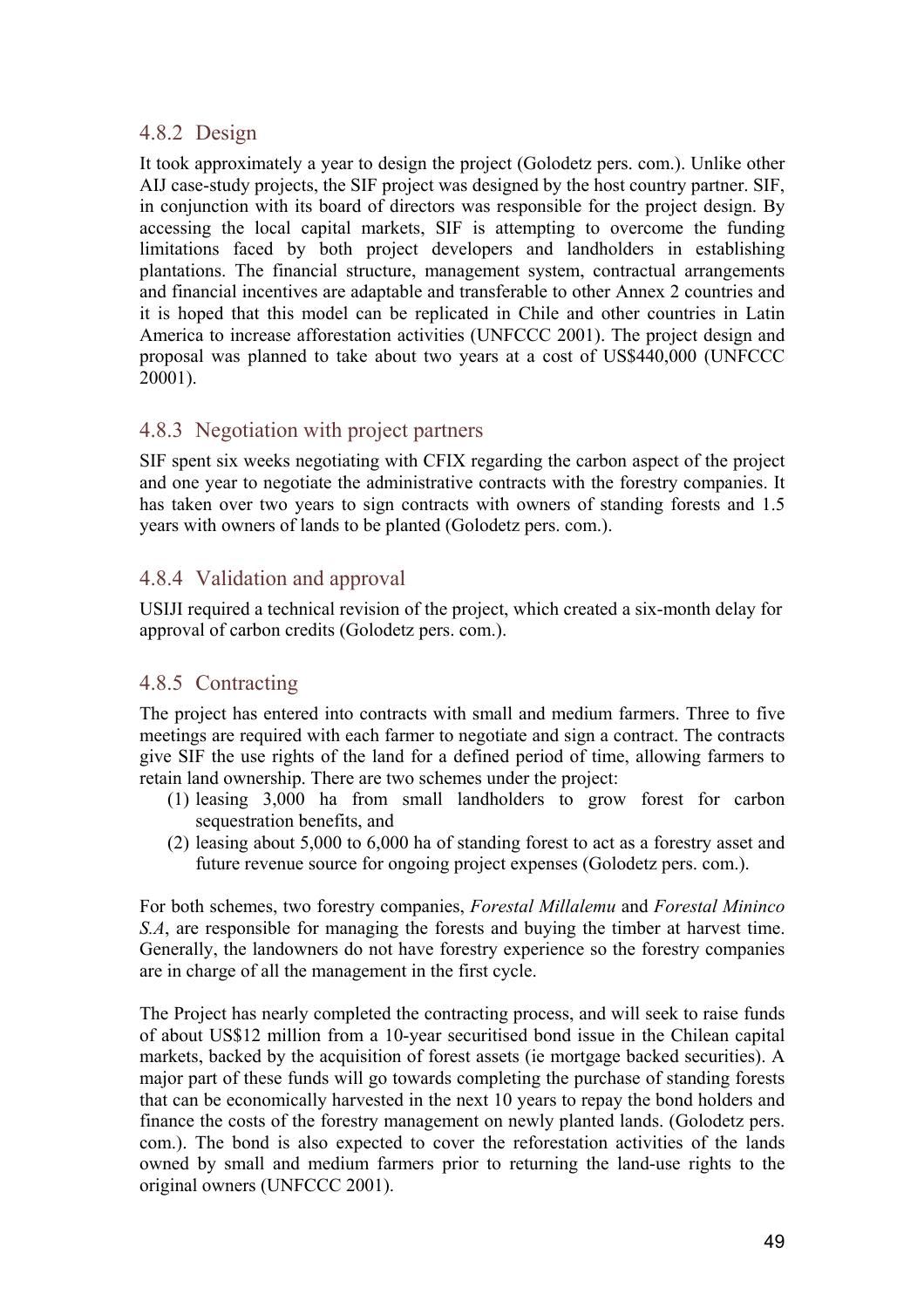The operational model of SIF strives to balance cash flow produced from harvesting mature forest assets, with the cash flow required for bond payments and managing newly planted and existing forests. The standing forests leased under the Project will not qualify for carbon credits, as they do not meet the additionality criteria set by Kyoto Protocol (UNFCCC 2001).

#### 4.8.5.1 Contracts with small landowners for carbon sequestration benefits

For the contracts with small landowners, farmers will receive an annual payment of US\$40/ha for the lease of their land during the initial growing cycle and a 10% of the revenues from the first harvest (http://www.fundch.cl/viewfull.cfm?ObjectID=244). SIF is contractually obliged to return the property to the owner at the end of the contract in a reforested or regenerated state. The farmer retains 100% of the revenues from future harvests (UNFCCC 2001).

#### 4.8.5.2 Contracts for standing forest

The contracts for standing forest will be of six to 12 years duration. Landowners receive 20% of the lease payments up-front and the remaining 80% within 18 months of the start of the contract. These forests will be harvested between 2006 to 2012 to repay the bond holders (http://www.tramitefacil.gov.cl/ficha1.php?Id=218).

### 4.8.6 Monitoring

SIF will be primarily responsible for measuring the inventory of the Project plantations every three to four years, as part of its ongoing silviculture activities*. Forestal Mininco* S.A. and *Forestal Millalemu* S.A. will also be involved in monitoring project activities and technical assistance. Monitoring activities are due to start in 2003 (UNFCCC 2001).

### 4.8.7 Enforcement

In Chile, afforestation activities are subjected to Decree Law 701 that states that felling or exploitation of forest by the landowner should be followed by reforestation of an area of equivalent size. If these obligations are not met within a period of three years after felling, the landholder will be subjected to heavy fines, more than double the cost of reforestation. In December 1999, inflation-adjusted fines ranged from US\$487 to US\$1,461 per ha. Although SIF does not own the afforested lands in this project, the legal obligations for reforestation remain with the landowners (UNFCCC 2001).

SIF's contractual arrangements with landholders are likely to further reduce the risk of future loss of forest. For all land afforested, SIF will make a land-use contract that will exceed the harvest cycle by two to three years. During that period, SIF is contractually obligated to reforest or regenerate the land according to the legal requirements of DL701 before it is returned to the original owner. Once the reforested property is returned to the landowner they will have complete ownership of future potential profits from the reforested land. At subsequent harvests, the landowner retains 100% of the timber revenues. While legal procedures and the management procedures of SIF cannot guarantee reforestation in perpetuity, it is hoped that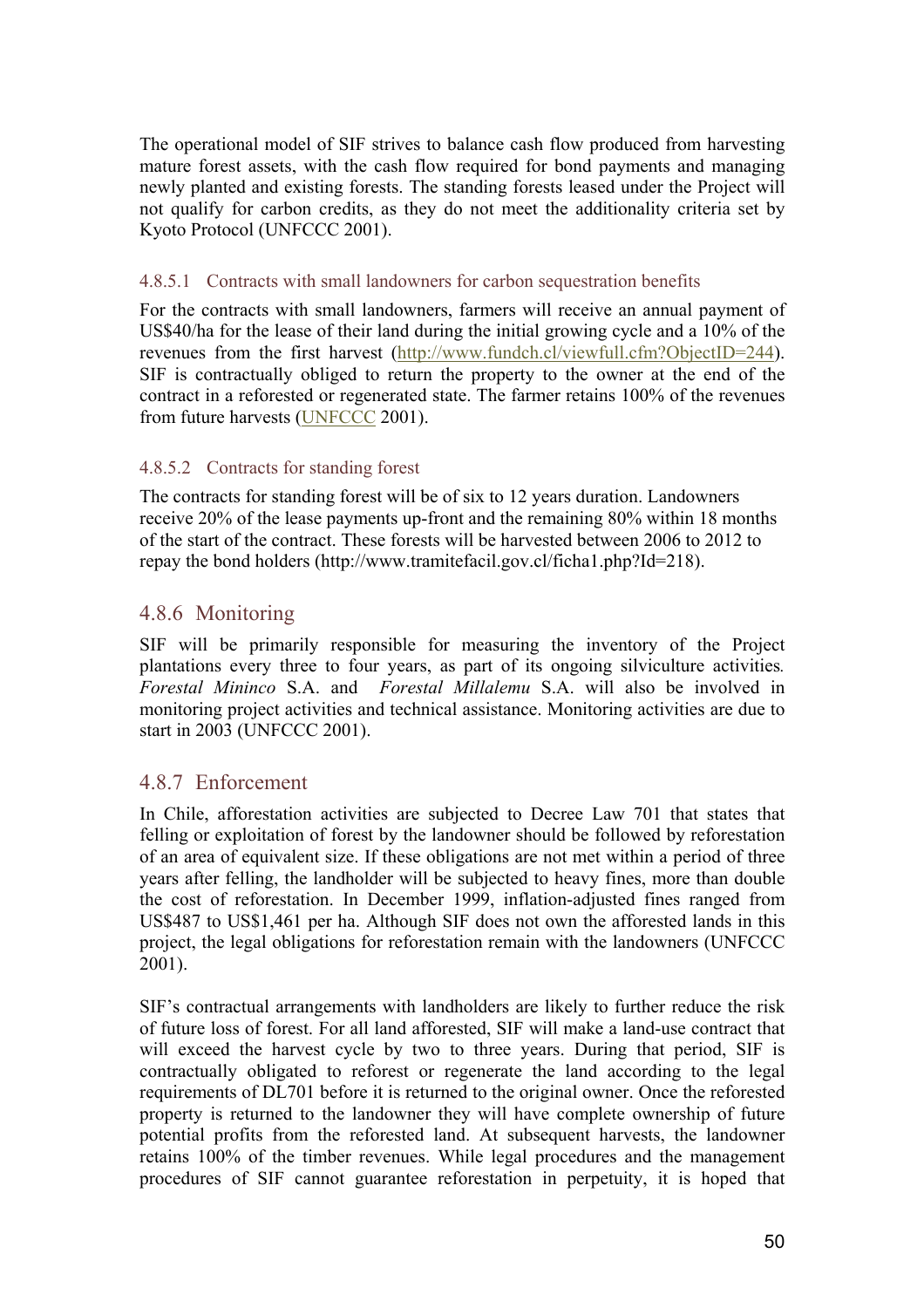potential plantation profits will be a sufficient incentive to farmers to continue reforestation or regeneration activities (UNFCCC 2001).

### 4.8.8 Insurance

The Project has an insurance policy that covers them for the costs and risks associated with forest management. The use of forestry companies to establish and maintain the plantations in the first cycle is expected to increase the likelihood of capturing the estimated tons of carbon.

### 4.8.9 External verification

SGS International Certification Services will be responsible for the external verification.

## 4.8.10 Certification of CERS and of sale of credits

Certification will be undertaken once a qualified buyer expresses serious interest in buying carbon credits from the project (Golodetz pers. com.).

### 4.8.11 Estimates of transaction costs

Based on data submitted to the UNFCCC, we classified the pre-implementation, project preparation and monitoring costs as transaction costs (shaded grey in Table 22). Transaction costs were only 6.1% of total project costs (or US\$3/tC). This is likely to be an underestimate of the transaction costs since it does not include a number of activities such as contracting farmers, verification and certification.

| Years                     | <b>Project Costs</b>                      | <b>Projected Amount</b><br>(US\$) | $\frac{0}{0}$ |
|---------------------------|-------------------------------------------|-----------------------------------|---------------|
| <b>Pre-implementation</b> |                                           |                                   |               |
| 1999-2001                 | Technical Assistance with Project design  | 400,000                           |               |
|                           |                                           |                                   | 2.1           |
| 1999-2000                 | Preparation of Project Proposal for USIJI | 40,000                            | 0.2           |
| Total                     |                                           | 440,000                           | 2.3           |
| <i>Implementation</i>     |                                           |                                   |               |
| 2001-2002                 | <b>Project Preparation</b>                | 400,000                           | 2.1           |
| 2002-2026                 | Afforestation                             | 2,900,000                         | 15.5          |
| 2002-2026                 | Annual Payments to Land owners            | 6,720,000                         |               |
|                           |                                           |                                   | 35.8          |
| 2002-2026                 | Overhead                                  | 5,000,000                         | 26.7          |
| 2002-2026                 | Silviculture Expenses                     | 3,000,000                         |               |
|                           |                                           |                                   | 16            |
| 2002-2026                 | Monitoring                                | 300,000                           | 1.6           |
| Total                     |                                           | 18,320,000                        | 97.7          |
| <b>Grand</b> total        |                                           | 18,760,000                        | 100           |
| Transaction costs $(\% )$ |                                           |                                   | 6.1           |
| Source: UNFCCC 2001       |                                           |                                   |               |

#### **Table 22: Costs of SIF project**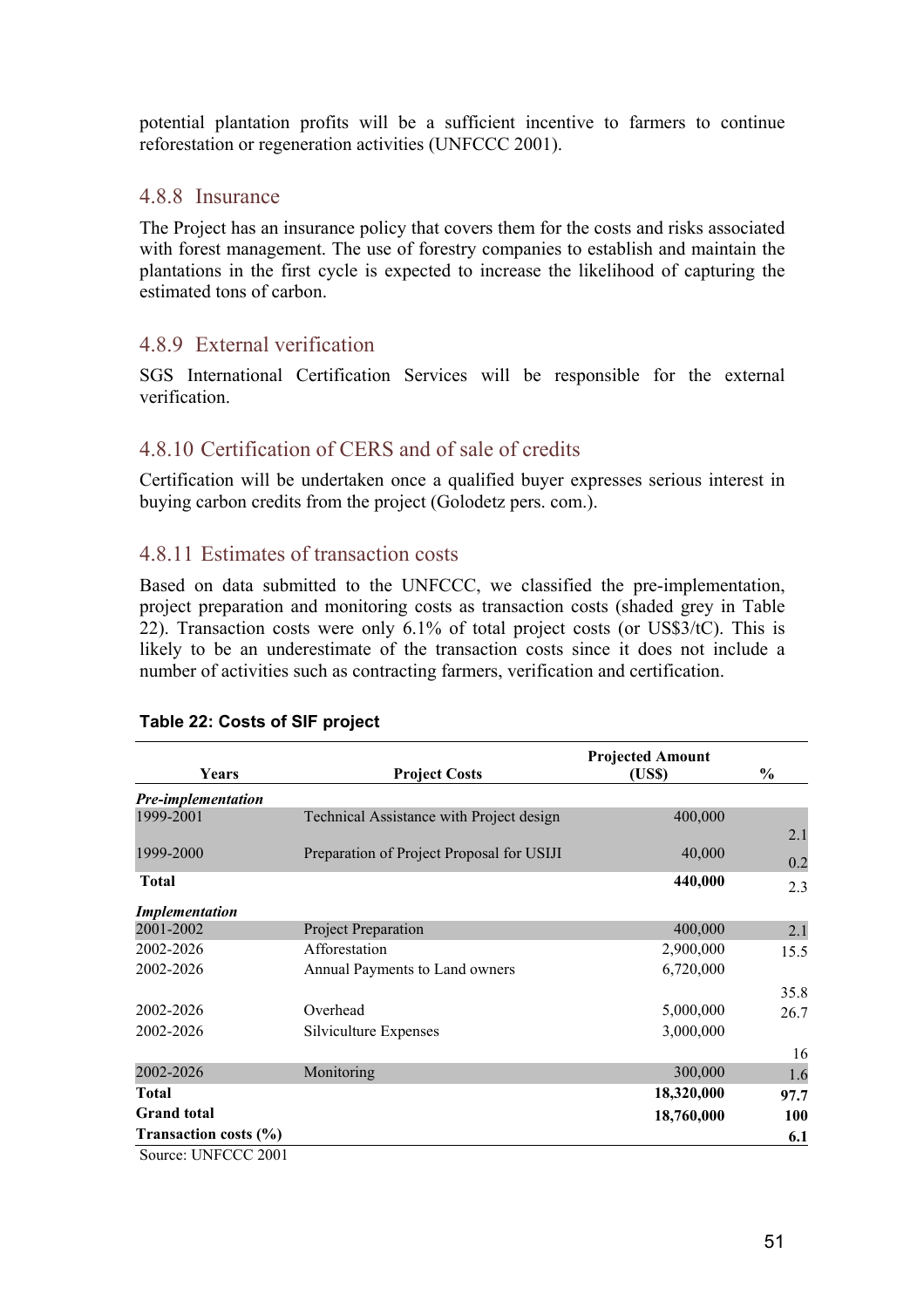Although the success of this project still depends on a number of factors, not least the approval of US\$12 million in bonds from the Chilean capital markets, the institutional arrangement of the SIF project may provide host countries with a model for initiating their own forest carbon projects and improving the well being of farmers and the local and global environment.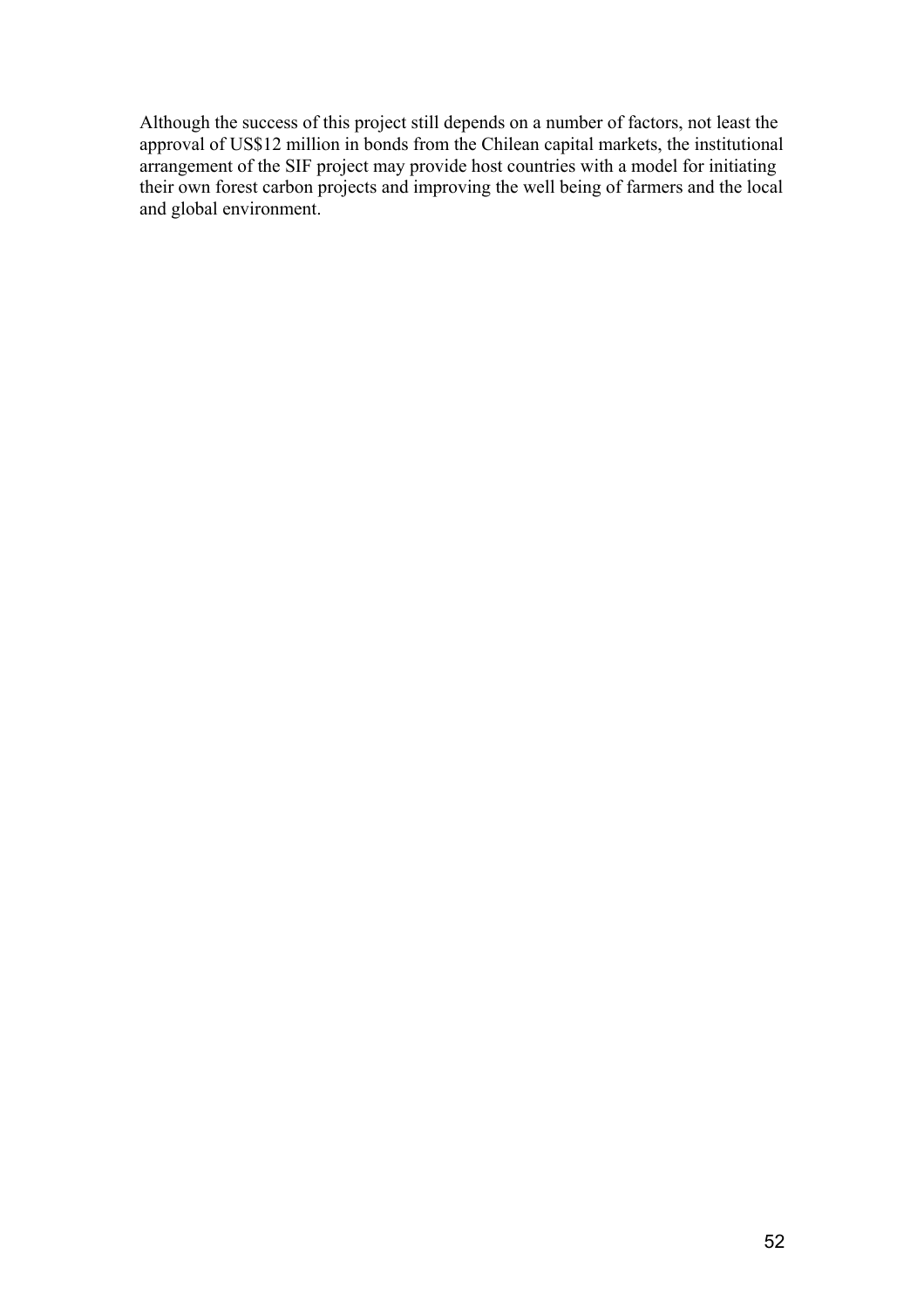## 4.9 RUSAFOR: Saratov Afforestation Project

The Rusafor project was designed before the Conference of the Parties (COP 1) as a pilot project to evaluate the opportunities (biological, operational, and institutional) of managing Russian forest plantations as carbon sinks. Between 1993 and 1994, around 450 ha of marginal agricultural land and 450 ha of burned pine plantations in Saratov oblast have been reforested with broadleaf and pine seedlings respectively (UNFCCC 1996 and IEA 1998). Other benefits include prevention of soil erosion, establishment of a new recreational area and enhancement of biological diversity (Golub *et al.* 1999).

The project has six project partners four of which are providing project funding (Table 23). In the development phase, 53% of the funding is coming from the host country and 47% from the Annex 1 country. In the implementation phase, 55% is financed by the Russian Federation and 45% by the USA (UNFCCC 1996). Funding is available for all activities except the future monitoring, verification and attendance at USIJI meetings (UNFCCC 1996).

| <b>Stakeholder</b>                        | Country                   | <b>Function</b>                          |
|-------------------------------------------|---------------------------|------------------------------------------|
| <b>SFMD-RFFS</b>                          | <b>Russian Federation</b> | Project development,                     |
| <b>Russian Federal Forest Service</b>     |                           | management, administration,              |
|                                           |                           | financing and monitoring                 |
| International Forestry Research Institute | Russian Federation        | Project development, technical           |
|                                           |                           | assistance financing and<br>verification |
| State Committee of Russian Federation     | <b>Russian Federation</b> | Host country acceptance of AIJ           |
| for Environmental Protection              |                           | project                                  |
| Ministry of Natural Resources of          | <b>Russian Federation</b> | MOU                                      |
| <b>Russian Federation</b>                 |                           |                                          |
| Ministry of Fuel And Energy of Russian    | <b>Russian Federation</b> | <b>MOU</b>                               |
| Federation                                |                           |                                          |
| Oregon State University                   | USA                       | Project development, financing           |
|                                           |                           | and monitoring                           |
| Sustainable Development Technology        | USA.                      | Project development, liaison,            |
| Corporation                               |                           | monitoring and marketing                 |
| U.S. Environmental Protection Agency      | USA                       | Project development and                  |
|                                           |                           | financing                                |

#### **Table 23: Stakeholders and their role in the Rusafor project**

### 4.9.1 Information and search

Information dissemination and exchange has occurred on a regional national and international level, including articles in national and international newspapers (ELI 1997). Project participants also promoted the project through attendance at environmental conferences throughout the country (ELI 1997).

### 4.9.2 Design

Russian forestry associations were involved in the project design (ELI 1997). No detailed information was available on the actual design or length of time taken in the design phase.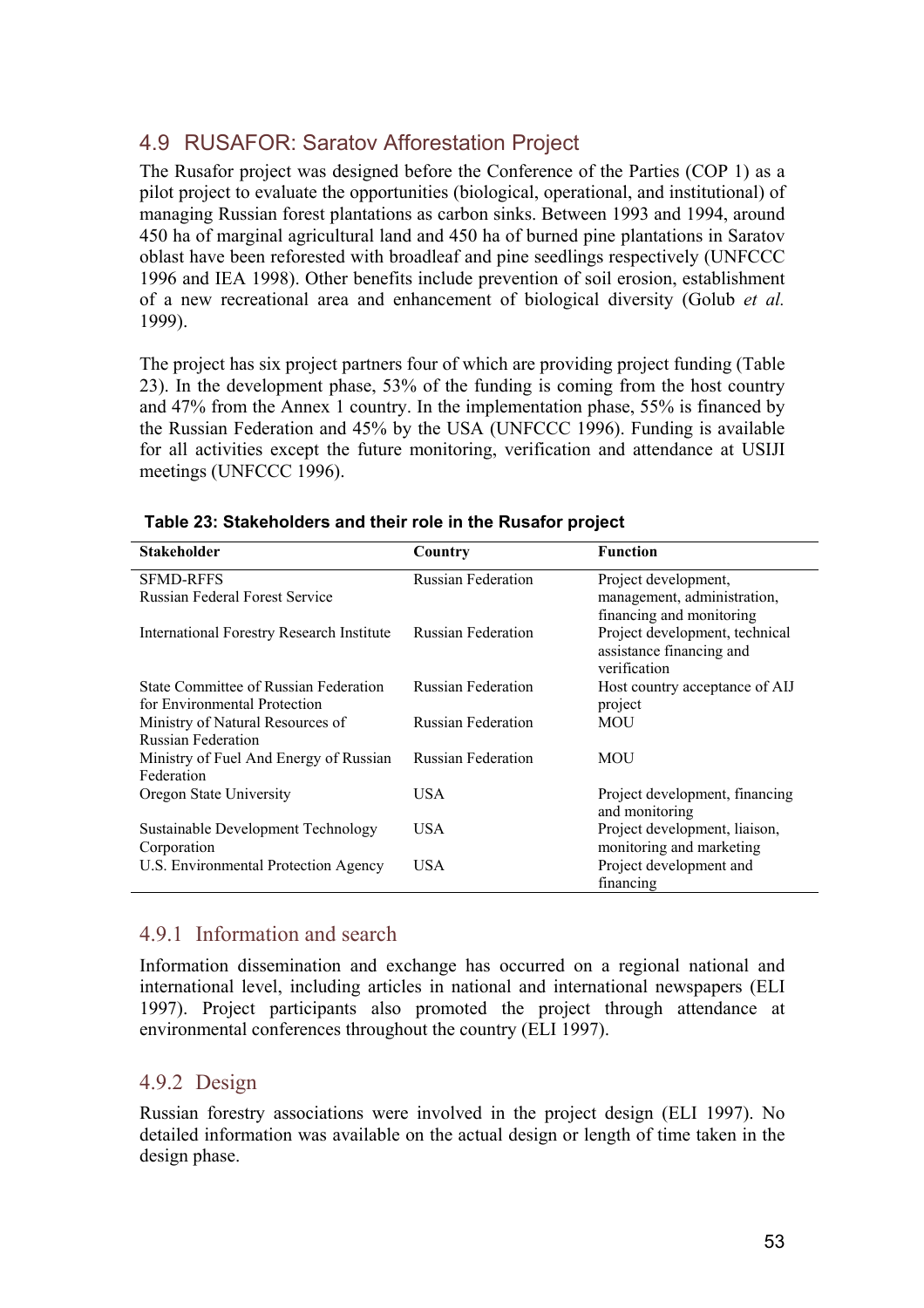## 4.9.3 Negotiation

Arranging and travelling to pre-project meetings in Moscow and Saratov, preparation of all project reports, negotiations and signing of the agreement were estimated to cost US\$31,500 over two years (UNFCCC 1996).

The project agreement reportedly outlines the responsibilities of project partners in terms of project activities. These activities include seedling protection, plantation maintenance, replanting, re-establishment in the event of loss from fire, pests and disease, and with and without project baselines.

## 4.9.4 Monitoring

SFMD-RFFS is responsible for the monitoring of 53 sampling plots at the project sites. Monitoring of tree survival, stocking density and growth rate was scheduled to begin in 1998 (UNFCCC 1996). Regular measurements of stocking densities, tree heights, stem diameters, ratios of aboveground to below ground biomass, and soil carbon contents will be used for updating projections of project greenhouse-gas benefits (UNFCCC 1996).

### 4.9.5 Enforcement

The project sites have been classified as regional parks and/or soil-erosion protection areas. The project participants therefore believe that the likelihood of timber harvesting in these areas is low. The establishment of project signs at the site has provided the local communities with a sense of ownership and pride in the project, thereby further reducing the immediate threat of timber harvesting (ELI 1997).

## 4.9.6 Verification and certification

All project partners have agreed to external verification of emissions reductions. The OE responsible for the verification will either be the USIJI Evaluation Panel, or a party to be named at a later date by the project participants (UNFCCC 1996). Travel and compensation for external verification, future monitoring, and participation in USIJI meetings and workshops were estimated to cost US\$31,000 (UNFCCC 1996). External auditors were costed at US\$3,500 each. The project developers have requested the USIJI Secretariat to provide additional funding for these expenses.

### 4.9.7 Estimation of transaction costs

The Rusafor project is not a smallholder forest carbon project. The plantations are on state land, managed by the Russian Federal Forest Service. It has been included in the sample because a very comprehensive set of transaction costs was submitted to the UNFCCC. As a result, the project has the highest transaction costs amongst the selected case studies, in terms of percentage of total costs. Other projects did not account for meetings, travel, monitoring, certification, preparation of meetings, which can all be classified as transaction costs.

Based on data from the initial project report submitted to the UNFCCC (1996), we estimated the transaction costs for the Rusafor Project at about 45% of the total costs (or US\$0.23/tC). We classified most of the reported costs as transaction costs except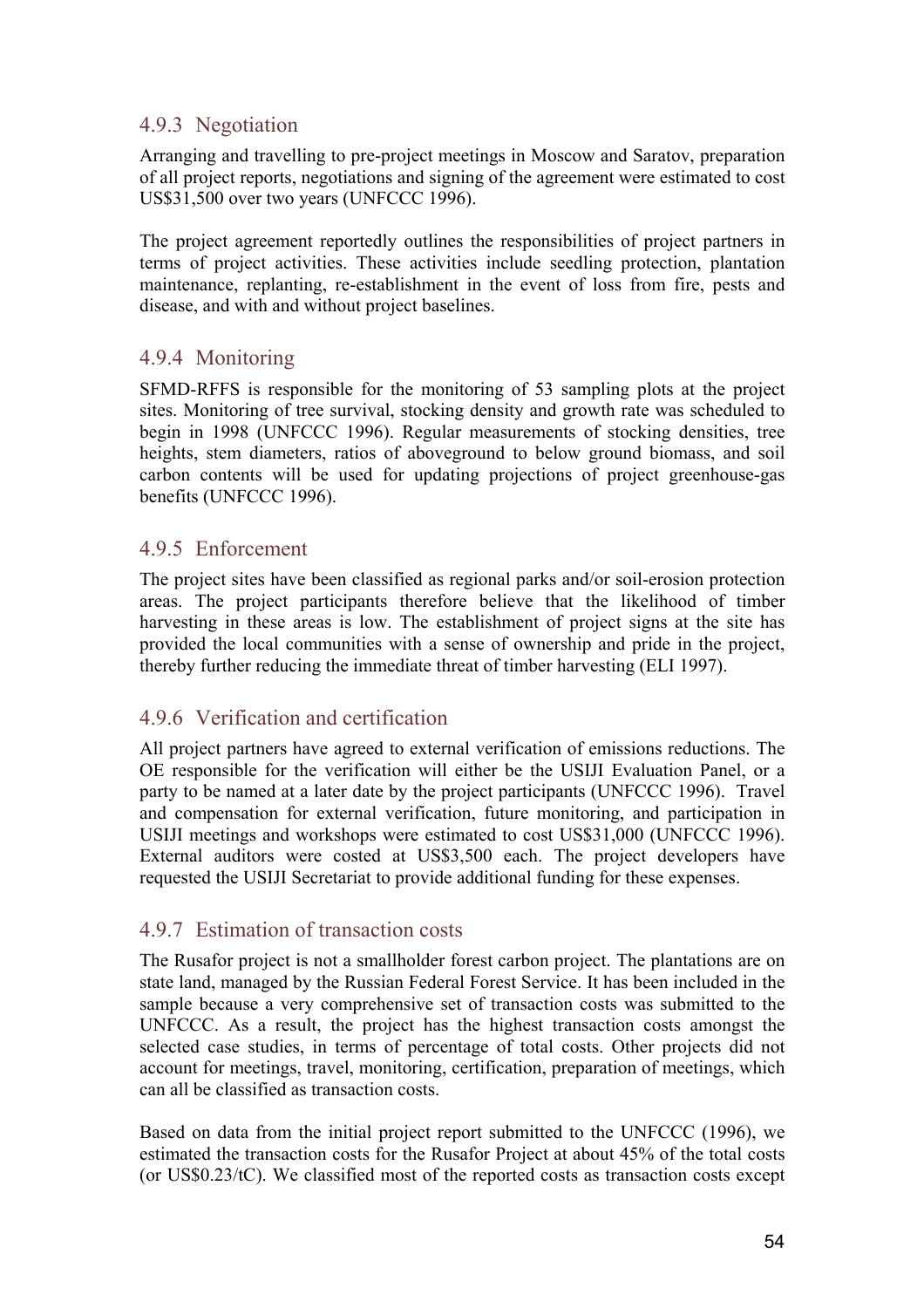for the site establishment and plantation maintenance costs (see shaded areas in Table 24). Transaction cost estimates of the Rusafor project were also provided by Golub *et al.* (1999). They calculated that from a cost budget of US\$120,000, US\$25,000 would be spent on transaction costs (20% of the total project costs). As Golub *et al.* (1999) did not itemise the transaction costs, we were not able to analyse whether the initial UNFCCC estimates were overstated.

| <b>Table 24: Costs of Rusafor project</b> |  |  |
|-------------------------------------------|--|--|
|-------------------------------------------|--|--|

| <b>Project development</b>                                                     | US\$   |
|--------------------------------------------------------------------------------|--------|
| Travel: pre-project meetings                                                   | 7000   |
| Travel: agreement negotiation and signing meeting                              | 4500   |
| Facilitating arrangements and meetings                                         | 10000  |
| Preparation of report and meetings with partners                               | 10000  |
| <b>Total pre-implementation costs</b>                                          | 31500  |
| <b>Project implementation</b>                                                  |        |
| Site preparation, seedling planting, plantation maintenance and preservation   | 80000  |
| External verification, monitoring, participation and travel to USIJI workshops | 31000  |
| External audit                                                                 | 3500   |
| <b>Total implementation</b>                                                    | 114500 |
| <b>Total project costs</b>                                                     | 146000 |
| <b>Total transaction costs</b>                                                 | 66000  |
| <b>Transaction costs <math>\div</math> Total costs</b>                         | 45%    |
| <b>Transaction costs/ton Carbon (US\$)</b>                                     | 0.84   |

## 4.10 Summary

Given that AIJ forest carbon projects are relatively young, experimental by nature, and few in number, it is difficult to reach definite conclusions on the likely impact of transaction costs on the role of forest carbon projects in the carbon market. The above case studies show that there are a large number of transaction costs involved in establishing the projects and implementing the projects. As the carbon market becomes operational there will be added transaction costs in trading credits. However, on the positive side, there is likely to be a reduction in existing transaction and learning costs facing pilot projects once the rules and regulations of the CDM are standardised.

In the establishment and implementation phase, a number of the AIJ projects have suffered from lack of funding. Since the CDM is not yet operational and there is still great uncertainty over issues such as permanence, leakage and baselines regarding land use, land use change and forestry (LULUCF) projects, few investors have been willing to make long-term investments in forest-carbon projects.

On the other hand, the costs incurred by projects in searching for landholders to participate in the project have reduced over time. In the case of PROFAFOR and Scolel Té, word of mouth and the successful establishment of project plantations on nearby lands, has led to interested farmers approaching the project managers.

In terms of negotiation and enforcement costs, most project managers have made legally-binding contracts with the farmers, stipulating the amount of project payments and conditions of payments. Most of the projects are still in a plantation-establishment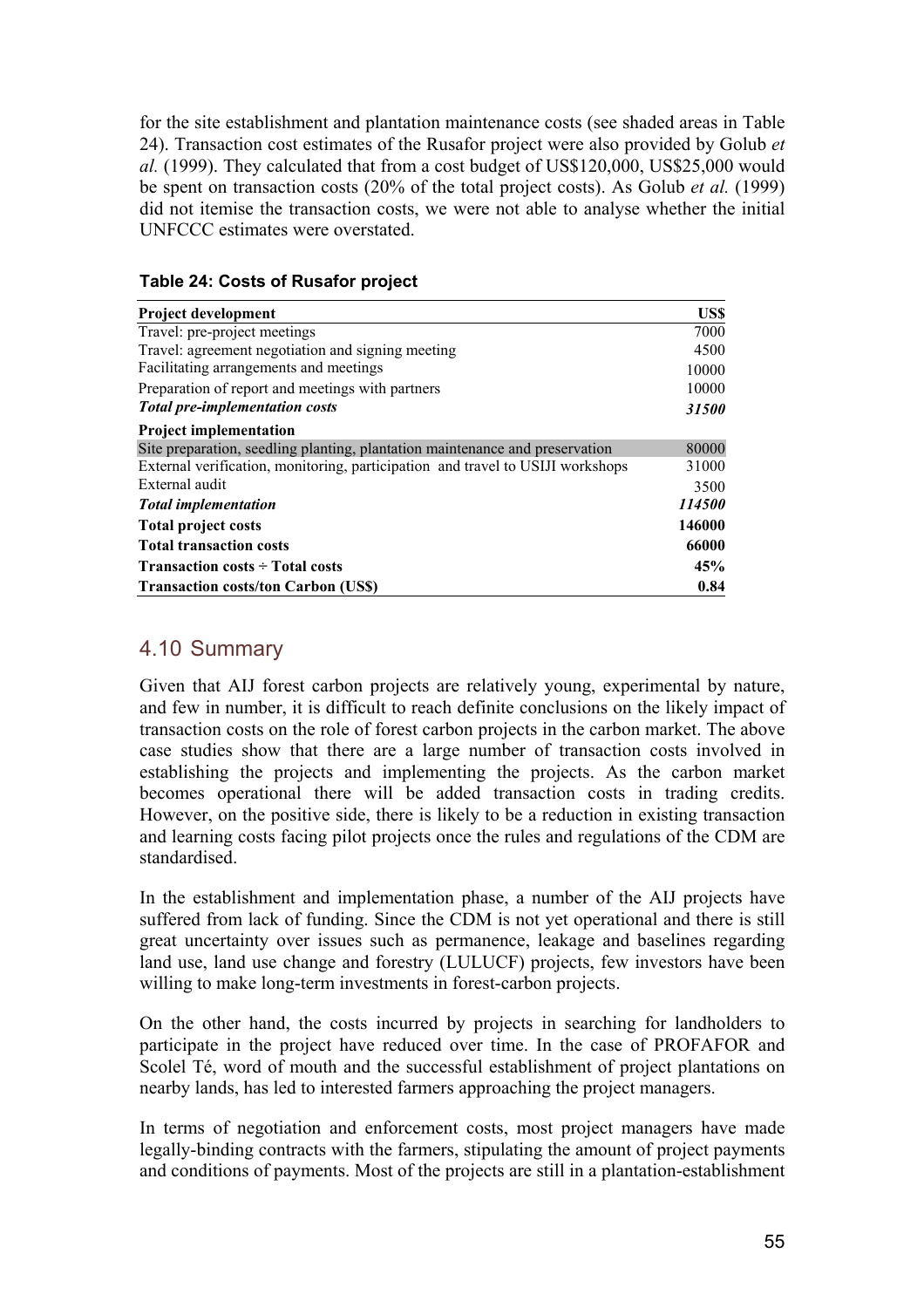phase where farmers continue to receive project payments and technical assistance, so enforcement of contract conditions has not been necessary. It is yet to be tested whether contract conditions can be legally enforced, and at what cost to the project managers.

Monitoring costs are expected to be high in the initial establishment of measurement plots and then fall overtime. In the case of PROFAFOR, they have made an initially high investment in a remote sensing monitoring system that is expected to reduce future monitoring costs, especially in terms of the number of site visits to isolated communities. Scolel Té has also invested heavily in setting up its monitoring systems, but in terms of local capacity building rather than technology. Its emphasis on building the project from the 'bottom-up' is hoped to reduce the risk of project failure and enforcement costs later on. The Klinki Forestry Program is also working closely with farmers and hopes that this high initial investment of their time in establishing the plantations will maximise the carbon sequestered.

Although the CDM market is still not operational, both Scolel Té and PROFAFOR are selling carbon offsets. Scolel Té is buying and selling VERs and PROFAFOR has had their carbon offsets certified by a third party for sale to he FACE foundation. The project implementation costs of the Scolel Té project are now funded by the sale of the VERs.

In the following section we consider institutional mechanisms that would minimize the transaction costs discussed in reference to the AIJ projects. Whether these reductions will be sufficient to make small-scale forest projects a more viable and attractive option to investors, is yet to be seen.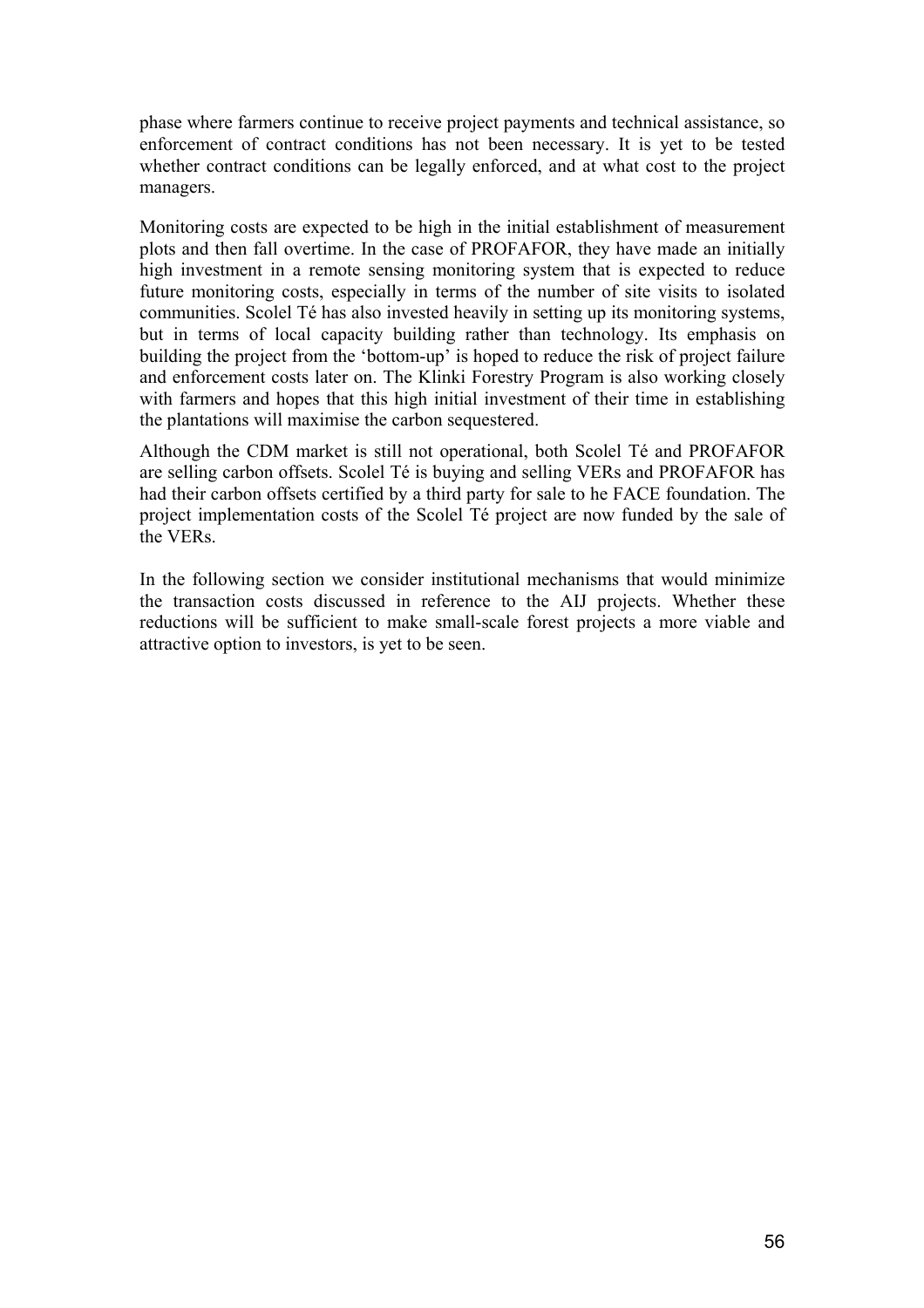# 5 Institutional arrangements

The size of transaction costs for carbon projects will be influenced greatly by the institutional framework and administrative processes established at the international, national and local levels. In terms of defining strategies to minimise transaction costs, it may be useful to look at who incurs them as well as considering whom they deter from entering the market. In this section we discuss how existing institutional arrangements can increase transaction costs and reduce investment in CDM-type projects as well as how institutional arrangements can be designed to minimise transaction costs for players in the carbon market. As strategies for the reduction of transaction costs are implemented, the overall carbon market is expected to expand. However, in some cases, operational entities created to reduce costs to the project may only lead to a redistribution of the transaction costs within the carbon market.

## 5.1 Institutional capacity and policy environment

Although carbon projects, particularly carbon forest projects, were initially viewed as a low-cost potential to investors, the limited informational, institutional and infrastructural capacity in some host countries may create barriers to international investment (Karani 1997). Cumbersome regulatory approval processes for foreign investment in host countries have the potential to cause delays that will almost inevitably reduce the realized return on investment. Complex, nontransparent processes for approval and implementation of investments can invite opportunistic rent-seeking by participants (Woerdman 2001). A number of National Strategy studies have recommended the development of domestic and international capacity of validation, certification, monitoring and verification systems. If the institutional arrangements in host countries are not conducive to establishing carbon projects and encouraging foreign investment, attempts to reduce transaction costs at the project level will be fruitless.

Based on Indonesia's experience in afforestation and reforestation projects, Boer (2001) outlined a number of barriers to the implementation of forest carbon projects in the country. Major factors included lack of law enforcement, political instability, insecure land tenure, fires, illegal logging and lack of investors, labour and infrastructure. These institutional, technical and socio-economic constraints impose significant transaction costs on project developers, managers and investors.

The World Bank has created the PCF*plus* program to supplement the PCF. The objectives of the program are to build capacity of host countries and the PCF participants through outreach, research, and training activities as well as enhance the operations and activities of the PCF and its partners, and reducing risks and transaction costs

(http://www.prototypecarbonfund.org/router.cfm?show=/html/pcfplus.htm&Item=15).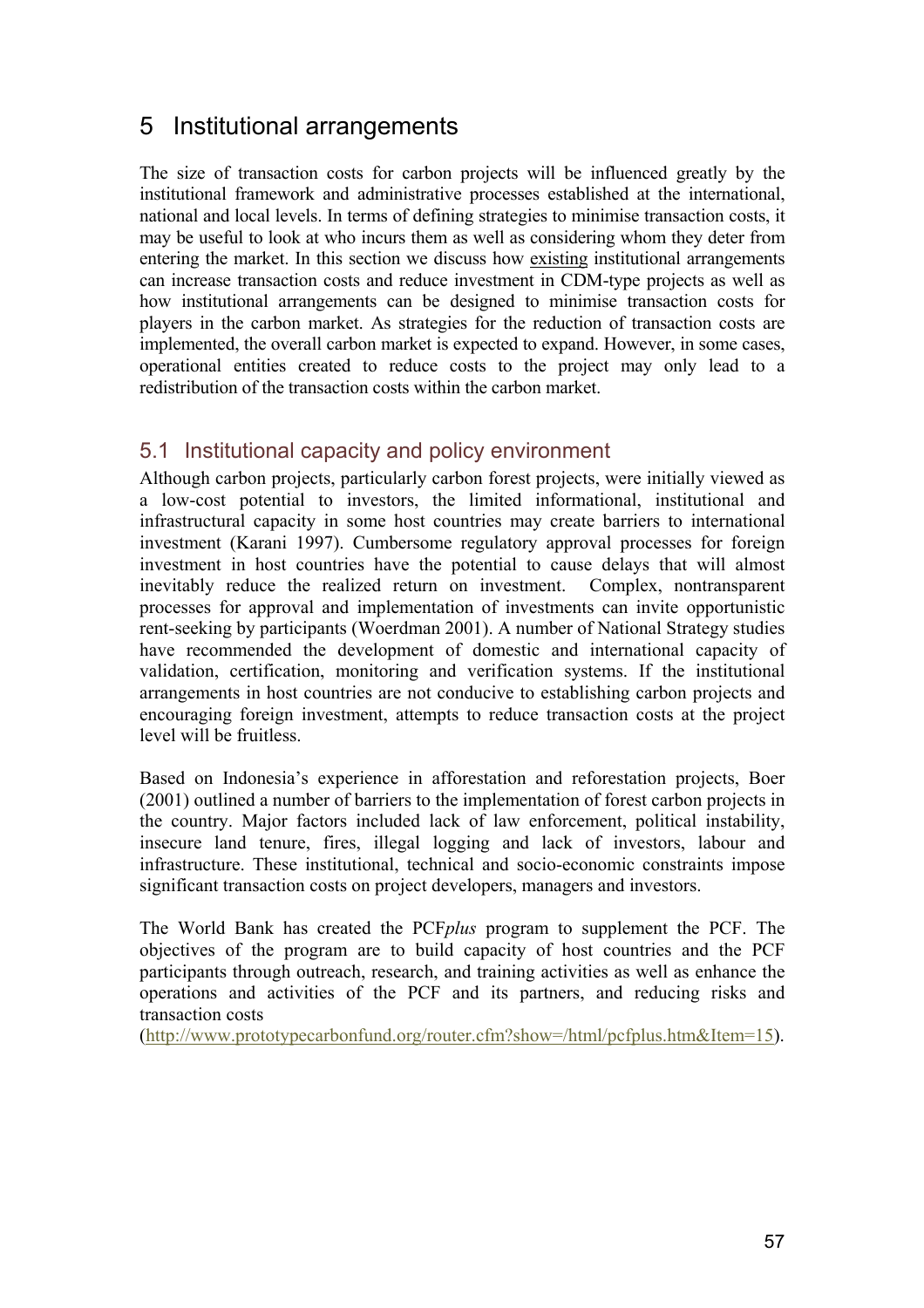## 5.2 Minimising transaction costs

This section looks at the role of operational entities and institutions in minimising transaction costs in the carbon market. The case of reducing transaction costs for smallholder forest carbon projects is also discussed.<sup>15</sup> Although the discussion focuses on the proposed structure of the CDM, it is recognized that other institutional arrangements could be developed to operate a project-based carbon market. In Table 25, institutions and their functions are identified in terms of the type of transaction cost that would be minimized through their establishment in the carbon market. They will not directly reduce the transaction costs for all parties, but will essentially reduce the transaction costs in the carbon market.

 $\overline{a}$  $15$  It should be kept in mind that reducing transaction costs to the investor and host organisation through the establishment of operational entities (OEs) is likely to increase the administrative costs to the overall system. The size of this trade off is not calculated.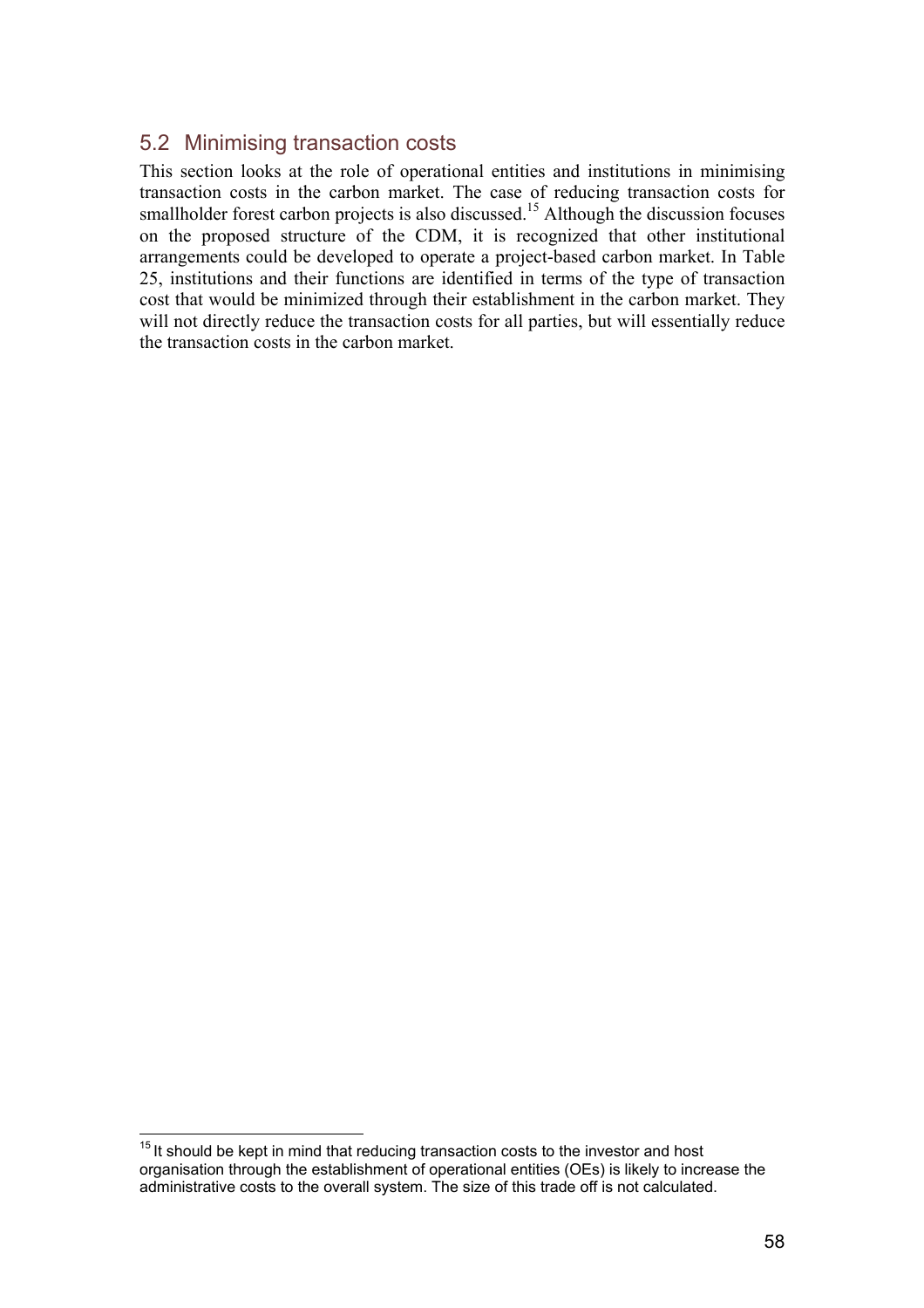| Transaction<br>cost  | <b>Institution</b>                                                                          | <b>Function</b>                                                                                                                                                                      |
|----------------------|---------------------------------------------------------------------------------------------|--------------------------------------------------------------------------------------------------------------------------------------------------------------------------------------|
| Information          | Information brokers<br>Project exchange-Bulletin Board<br><b>Investors</b>                  | Provide information on potential investors and<br>project developers/hosts in annex 1 and annex 2<br>countries.                                                                      |
|                      | NGOs, multilateral and national<br>institutions                                             | Dissemination of knowledge on carbon markets,<br>climate change etc.                                                                                                                 |
|                      | Development projects                                                                        | Provide information on the needs and priorities<br>of large numbers of smallholders                                                                                                  |
| Search               | Information brokers                                                                         | Bring project financers and project managers<br>together                                                                                                                             |
|                      | Host government bodies, NGOs,<br>development agencies and banks                             | Bring producers, project managers and carbon<br>buyers together                                                                                                                      |
|                      | <b>Brokers</b><br>Aid organisations, NGOs                                                   | Bring buyers and sellers of carbon credits<br>together                                                                                                                               |
| Project design       | International-CDM Executive<br>Board                                                        | Standardize and simplify procedures on GHG<br>abatement performance<br>Provide clear guidelines for project                                                                          |
|                      | Public and private intermediaries,<br>consultants, universities, NGOs,<br>aid organisations | Provide technical, legal, financial, social,<br>environmental and management expertise in<br>project design and development                                                          |
|                      | International research institutions                                                         | Disseminate scientific knowledge on, for<br>example, forest dynamics and carbon storage<br>capacity and develop low-cost monitoring<br>methods                                       |
| Validation           | Approval authorities- national and<br>international                                         | Determines whether project meets stipulated<br>criteria and guidelines                                                                                                               |
| Negotiation          | Financial intermediaries-<br>NGOs, Host government                                          | Negotiation of compensation<br>Offer projects as investment instruments or<br>bundle projects into portfolios, setting the price<br>investors pay for participation                  |
| Capacity<br>building | Development projects,<br><b>NGOs</b>                                                        | Identify and develop host country capacity<br>needed to attract project investment<br>Coordinating carbon projects with development<br>projects to reduce costs that do not directly |
| Enforcement          | Dispute settlement authority,                                                               | relate to carbon sales such as supporting local<br>capacity building<br>Use of NGOs to carry out needs assessment<br>Mediation, conciliation and sanctions                           |
|                      | NGOs, local organisations                                                                   |                                                                                                                                                                                      |
| Monitoring           | Community, NGOs and centralized<br>monitors                                                 | Monitor and report ongoing project performance                                                                                                                                       |
| <i>Insurance</i>     | 3rd party insurer                                                                           | Safeguard the reduction and assume<br>responsibility for failed projects                                                                                                             |
| Verification<br>and  | 3rd party verifier and certifier-<br>NGO, private company                                   | Verify and certify the carbon offsets                                                                                                                                                |
| Certification        |                                                                                             |                                                                                                                                                                                      |
| Sale of carbon       | Local trust funds                                                                           | Buying and selling of carbon credits and/or                                                                                                                                          |
| credits              | Private sector<br><b>NGOs</b><br><b>Brokers</b>                                             | project portfolios                                                                                                                                                                   |
|                      |                                                                                             | v. World et al. (1004) Michaelown (2000) and http://www.aifar.org/powe/Carbon2.htmlfC.h                                                                                              |

## **Table 25: Minimising transaction costs through institutions**

Sources: Wexler *et al.* (1994), Michaelowa (2000) and http://www.cifor.org/news/Carbon3.htm#C-b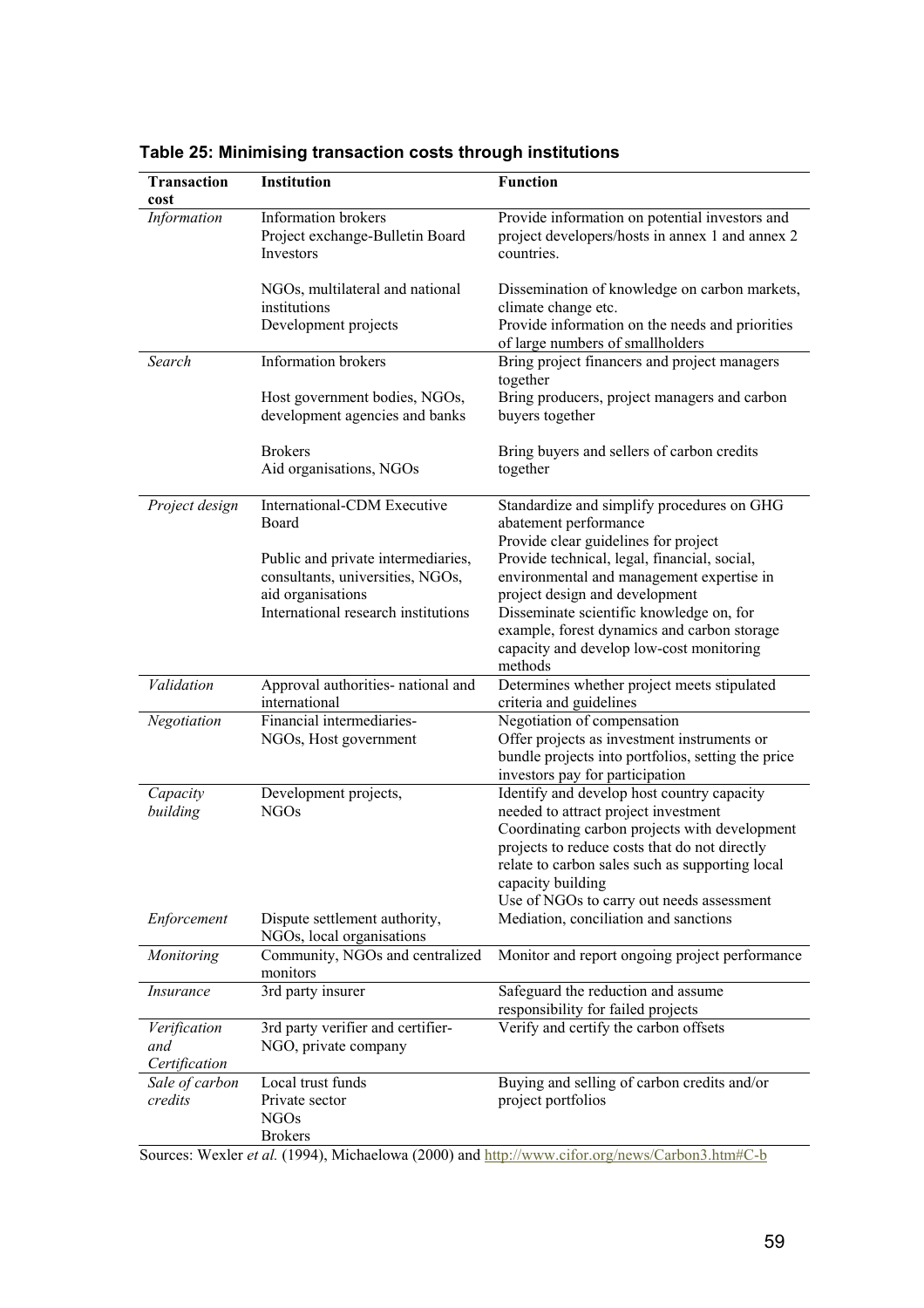## 5.2.1 Search and information costs

Since stakeholders in the carbon market are not necessarily known to each other, a mechanism to link potential project developers, financers and project hosts was suggested early during the climate treaty negotiations. For example, a 'bulletin board' or an information clearing house could act as a point of access to information about CDM/JI projects and financing opportunities where potential stakeholders could post and/or elaborate their project interests. This would help to reduce search and information costs for individuals and thereby reduce barriers to entry. Consequently, a greater number of both hosts and investors may enter the market, particularly those interested in small projects where search and information would constitute a larger percentage of their total costs (Wexler *et al.* 1994).

Institutions could also be established to seek out and facilitate matches between potential investors and project hosts. This would reduce search costs to individuals and open the market to a wider class of entities for which participation would not have been cost-effective if these costs were borne individually (Wexler *et al.* 1994).

Under AIJ, some national governments have covered the transaction costs of information dissemination. In Costa Rica, considerable information exists about carbon projects, available on a national website and through public meetings (ELI 1997). In the case of the Rusafor project, in Russia, information on projects was publicized in national and international newspapers. Project participants also promoted the project through attendance at environmental conferences throughout the country (ELI 1997)

Already emerging are a number of on-line CDM information boards which provide efficient ways to obtain listings of proposed projects, hosts and interested investors (http://www.northsea.nl/jiq/3-1996.doc).

*CDM Marketplace.com*16 allows emitters, project sponsors and developers, host country partners, investors and the CDM-services industry to access information on project management, financial due diligence, verification, certification, corporate finance, insurance trading, tax and legal issues. In addition, stakeholders can begin forming CDM projects together online.

*CDM Online* promotes the involvement of the private sector in the CDM and provides up-to-date information on CDM project development, key players, emission markets, potential investors and potential projects by country. CDM Online also has set up discussion groups, training activities and specific information for climate change negotiators.

International development banks may be good locations to list potential project partners because countries already meet there to discuss projects. Private brokers or agents are a likely mechanism to reduce project-investor search costs, though the brokers' fees would need to be included as a component of search costs (http://www.northsea.nl/jiq/3-1996.doc).

 $\overline{a}$ 

 $16$  The on-line service is currently operated by Arthur Andersen, JLT Risk Solutions, DNV, Credit Lyonnais and SGS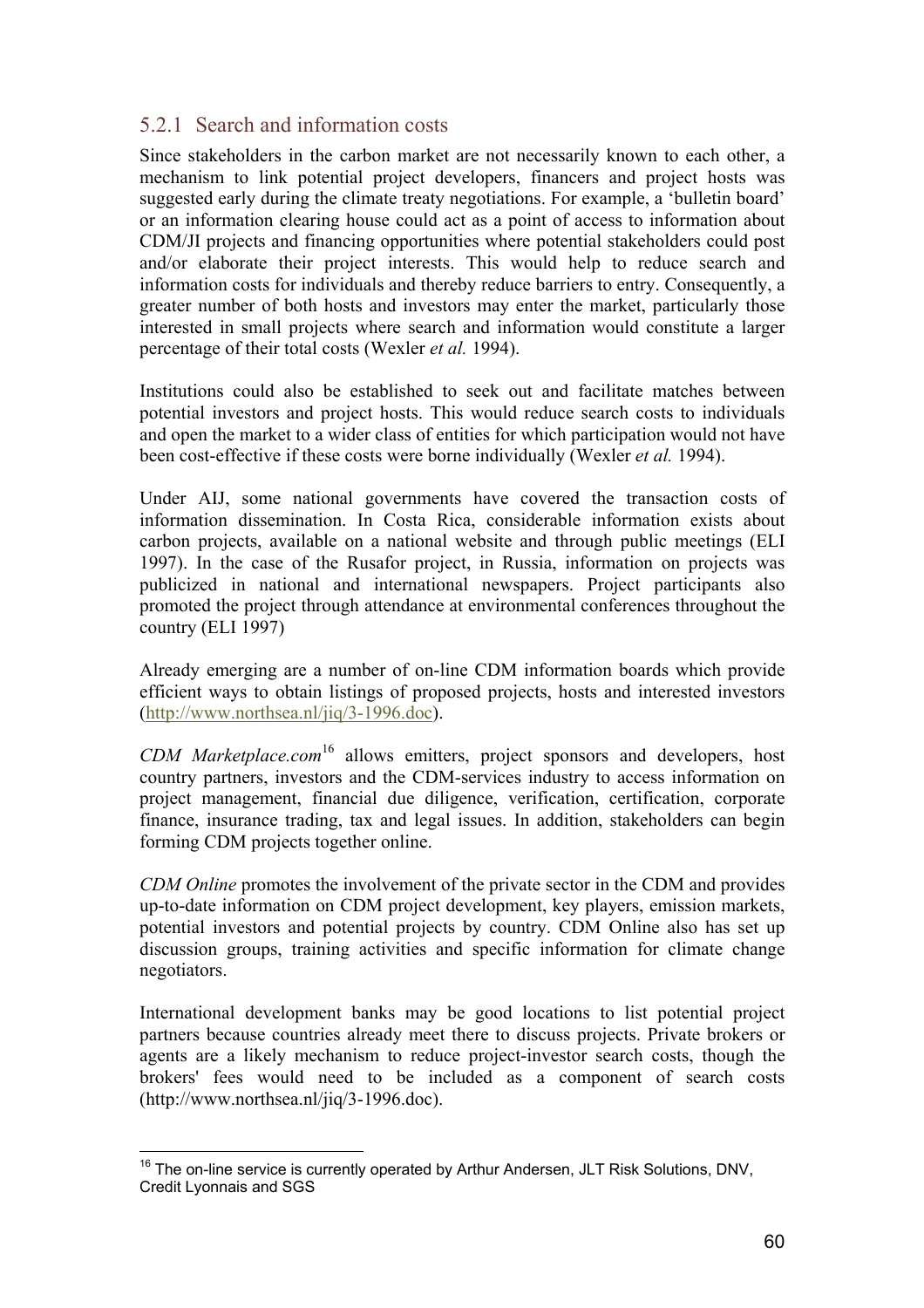Search and information costs are also incurred in identifying producers of the environmental services (i.e. smallholders). Local NGOs and other local organisations could play a key role in providing local knowledge about communities.

## 5.2.2 Design

### 5.2.2.1 Standardisation and simplification of CDM procedures

Many parties have called for a simpler design and a standardization of procedures and rules of the CDM to reduce transaction costs. One of the roles of the newly elected CDM Executive Board (EB) is to provide recommendations on simplified modalities and procedures for small-scale CDM project activities to COP 8 (http://www.ief.co.za/downloads/). In their third meeting in April 2002, it was decided that the EB would develop recommendations on the modalities and procedures for energy efficiency, renewable energy and agriculture projects. Forest carbon projects were not included (unfccc.int/cdm/ebmeet03.htm).

Inherent within the proposed CDM rules are predominantly higher transaction costs (see Table 26). However, increased transaction costs do not necessarily mean negative outcomes for project participants. According to Michaelowa (2000), increased transaction costs through CDM rules may also increase project positive externalities and the duration of projects. What needs to be calculated, is whether the benefits outweigh the transaction costs. Although there are still many uncertainties regarding the design, governance and implementation of the CDM, it has the advantage of being able to build on the infrastructure established during the AIJ phase (Michaelowa 2000).

| <b>CDM Rules</b>                             | <b>Transaction costs</b> | Size of positive project<br>externalities | <b>Attractiveness of</b><br>long-term projects |
|----------------------------------------------|--------------------------|-------------------------------------------|------------------------------------------------|
| Early CDM credit                             | Decreased                | No impact                                 | Increased                                      |
| Stricter CDM supplementarity<br>rules        | Increased                | Increased                                 | Decreased                                      |
| Restricted trade in CDM credits              | Increased                | Increased                                 | Decreased                                      |
| CDM adaptation tax and<br>administration fee | Increased                | No impact                                 | No impact                                      |
| Compulsory CDM structure                     | Increased                | Increased                                 | Increased                                      |
| CDM credit certification                     | Increased                | Increased                                 | Increased                                      |
| $\gamma_{\text{ouroa}}$ Michaelows (2000)    |                          |                                           |                                                |

#### **Table 26: Analysis of CDM rules**

Source: Michaelowa (2000)

#### 5.2.2.2 Baselines

Standardization of baselines has been advocated as a means to both decrease transaction costs for project managers and increase predictability. A multi-project approach has been proposed to create consistent benchmarks or algorithms that can be applied to broad categories of projects, thereby greatly reducing the scope and need for project-specific analysis (Lazarus *et al.* 2001).

A major challenge with multi-project baselines is in defining methods to aggregate across geographical areas and project types. The grouping will need to be broad enough to encompass a significant number of CDM projects to reduce individual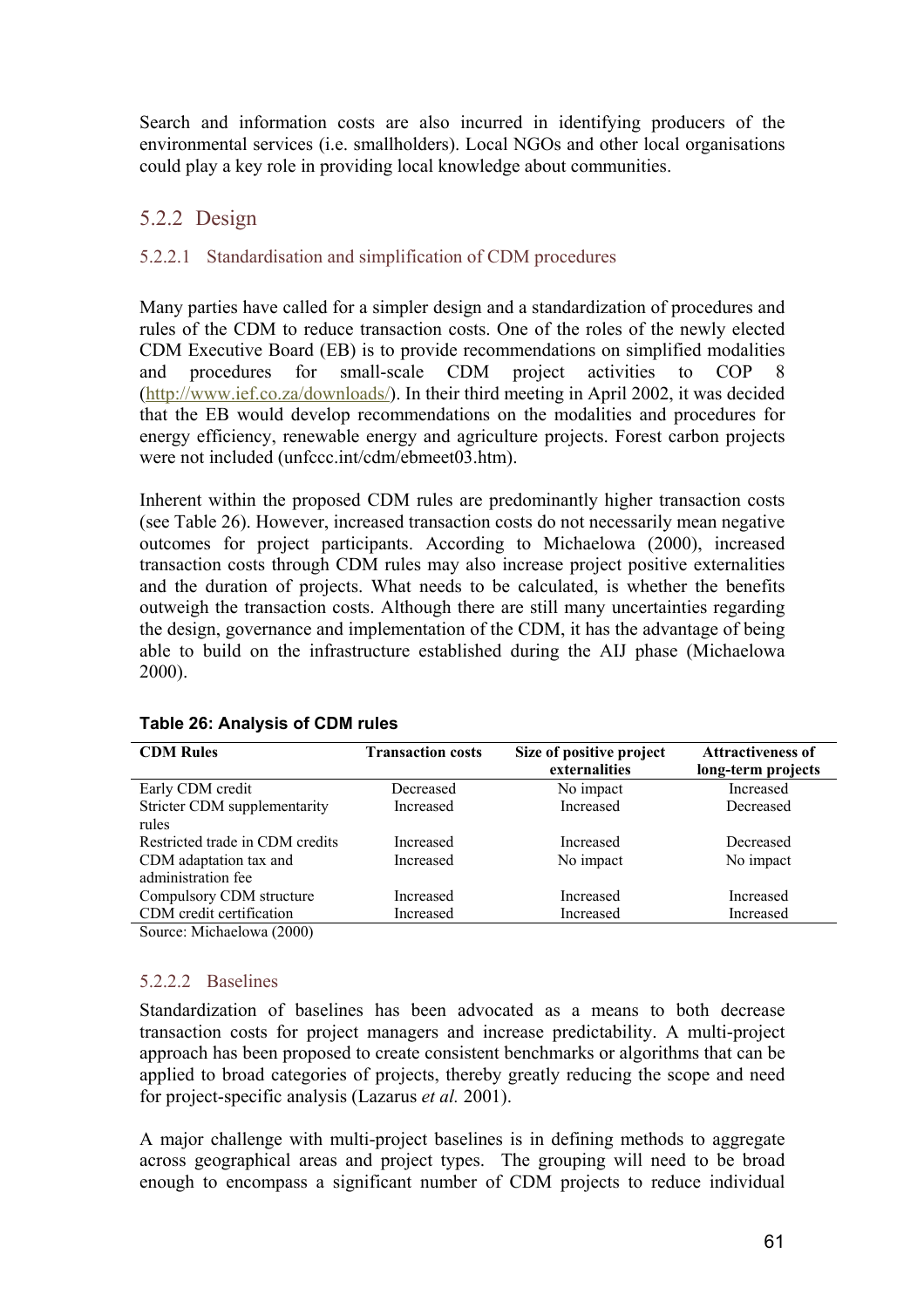project transaction costs, but narrow enough that baseline accuracy is not compromised, excessive credits are not awarded, or significant investment opportunities are lost (Lazarus *et al.* 2001).

| <b>Unstandardized Approach</b>                       | <b>Highly Standardized Approach</b>                  |
|------------------------------------------------------|------------------------------------------------------|
| Different baseline for each project                  | Same baseline for each project                       |
| Tailored, ad hoc                                     | Uniform, rigid, consistent                           |
| Based on site-specific information                   | Based on category-wide information                   |
| Aims to be credible for individual projects          | Aims to be credible for a bundle of projects         |
| Limited transparency                                 | Increased transparency                               |
| Review process for each project                      | Single, upfront review process for class of projects |
| Rewards any activity that reduces emissions compared | Rewards any activity that is low-emitting            |
| to the counterfactual situation                      | compared to the benchmark                            |

**Table 27: Comparison of baseline methodologies** 

Source: Lazurus et al. (2001).

Monitoring and verification protocols also need to be standardized to reduce the variability in data collection and reporting methodologies. Uncertainty over monitoring procedures at the international level has added to the monitoring transaction costs. There is a need for the development of guidelines on standardized reporting. This would enable more reliable information to be collected for international reviews as well as enhancing the value of the information for learning purposes (Wexler *et al.* 1994).

#### 5.2.2.3 Centralisation of technical expertise

To date, project managers have designed carbon projects to meet the necessary AIJ/JI/CDM requirements. Evaluations of technical, economic, legal and political aspects of the project have been carried out 'in house' or through the hiring of consultants.

Costs could be reduced by centralizing technical, legal and economic expertise in one or more institutions in order to assist potential project developers in formulating JI/CDM projects. Several existing institutions could execute some or all of the project development functions. Examples include private companies, national research and development labs, universities and private brokerage houses and international organsiations (Wexler *et al.* 1994).

The World Bank's PCF is receiving finance from both the public and private sectors to ensure projects meet the requirements of the UNFCCC for the purposes of the Kyoto Protocol. The portfolio includes about 11 JI and CDM-type projects from both Economies-in-Transition and developing countries. To date, most of the projects are renewable-energy and energy-efficiency projects.

The pre-implementation phase of the PCF consists of 20 steps and requires about 70 weeks to implement. (see Appendix 2) Independent experts are hired to provide baseline validation and verification/certification procedures for emissions reductions in accordance to the developing UNFCCC rules. The PCF reduces the transaction costs for the host organisations and investor by carrying out most of the required assessments 'in house' but it is unclear whether the PCF procedures would actually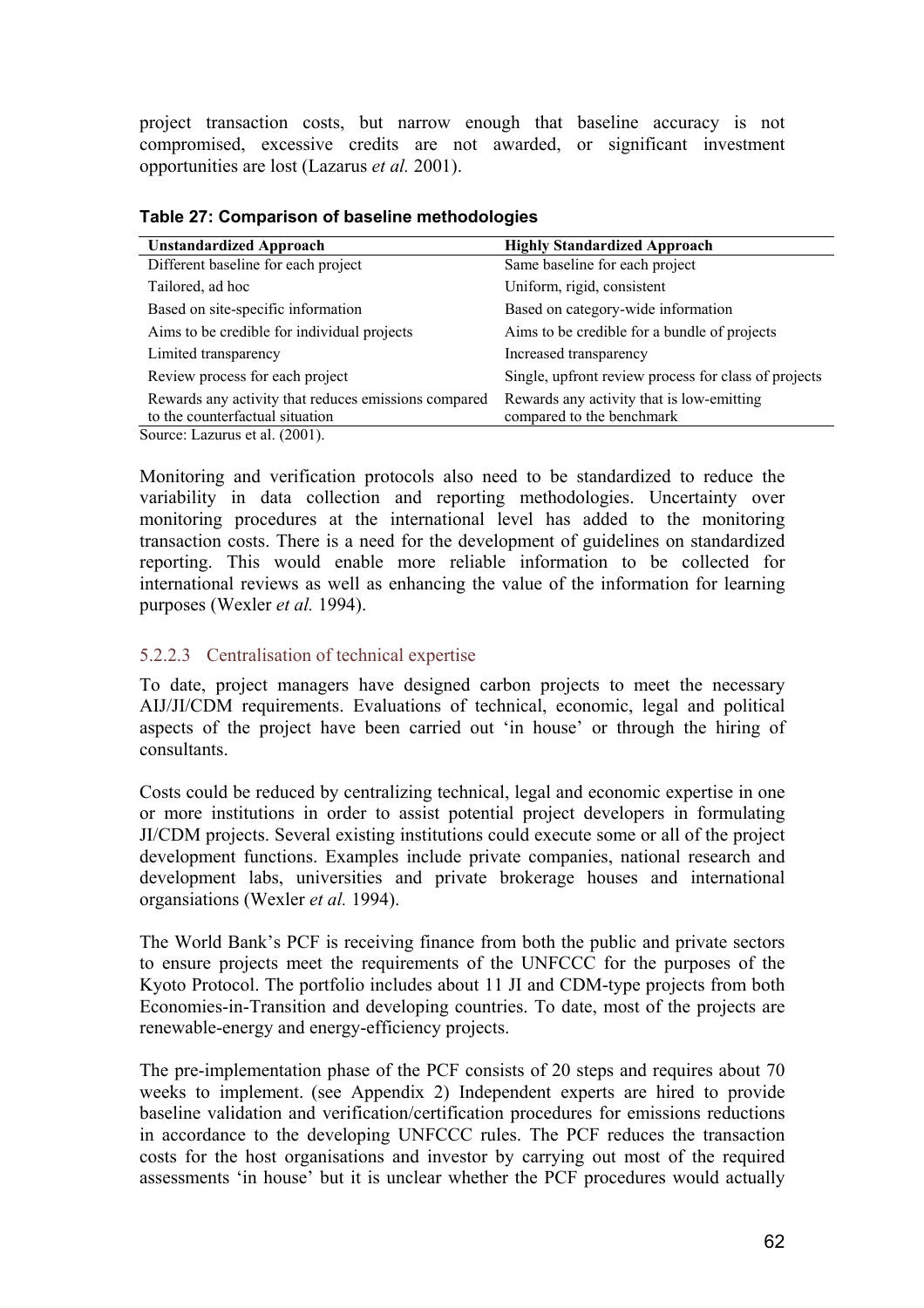reduce the overall transaction costs, especially based on the World Bank rates estimated at US\$10,000 per week. Pre-implementation costs for each project are estimated at between US\$100,000-\$200,000 (PCF 2000).

The PCF is also purchasing emission reductions directly from projects and through established intermediaries, such as local or regional energy investment funds, energyservice companies and commercial banks. It is attempting to aggregate smaller projects and build capacity for smaller economies to supply competitively-priced emission reductions.

## 5.2.3 Negotiation

In negotiating projects between Annex 1 and Annex 2 country partners, sound infrastructure in terms of transport, telecommunications, energy and institutions in Annex 2 countries will help to minimise transaction costs. It has often been noted that Africa's weak infrastructure significantly increases the transaction costs of projectnegotiation and development and is partly the reason for the limited number of projects established on the continent (Humphreys *et al*. 1998). In the negotiation of individual contracts with landholders, local NGOs could help to minimise transaction costs for project managers not known locally. \

## 5.2.4 Validation

Advance approval of project designs by host, investor country governments and by international organisations can involve large delays, thereby increasing approval transaction costs. (http://www.northsea.nl/jiq/3-1996.doc). The establishment of a national institution to identify and administer the AIJ/CDM projects and ensure projects follow the guidelines and meet the required standards has been proposed and carried out in a number of host countries. One of the more successful institutions has been the Costa Rica AIJ office. It has been able to attract and support a large number of project-development activities as well as be an effective contact point for potential investors (http://www.ieagreen.org.uk/aij9.htm).

## 5.2.5 Implementation of contracts

Although local capacity building may increase transaction costs for project developers in the establishment phase, it is likely to significantly reduce enforcement and monitoring costs in the implementation phase thereby reducing the risk of forfeiting carbon payments because of project failure. Public participation and transparency in the project cycle have been recommended by ELI (1997) to increases the likelihood that all the objectives of the CDM (sustainable development, biodiversity, and carbon sequestration) are met.

Working with existing development projects and/or development workers is likely to lower production and transaction costs as well as the risk of leakage. The Scolel Té project, for example, was implemented by researchers and farmers who had a long history of partnership in jointly implementing development projects (Smith and Scherr 2002). To date, there are few examples of small-scale forest carbon projects managed by communities. In Mexico, the Scolel Té carbon sequestration project is now being organized by a community group. In India, Community Forestry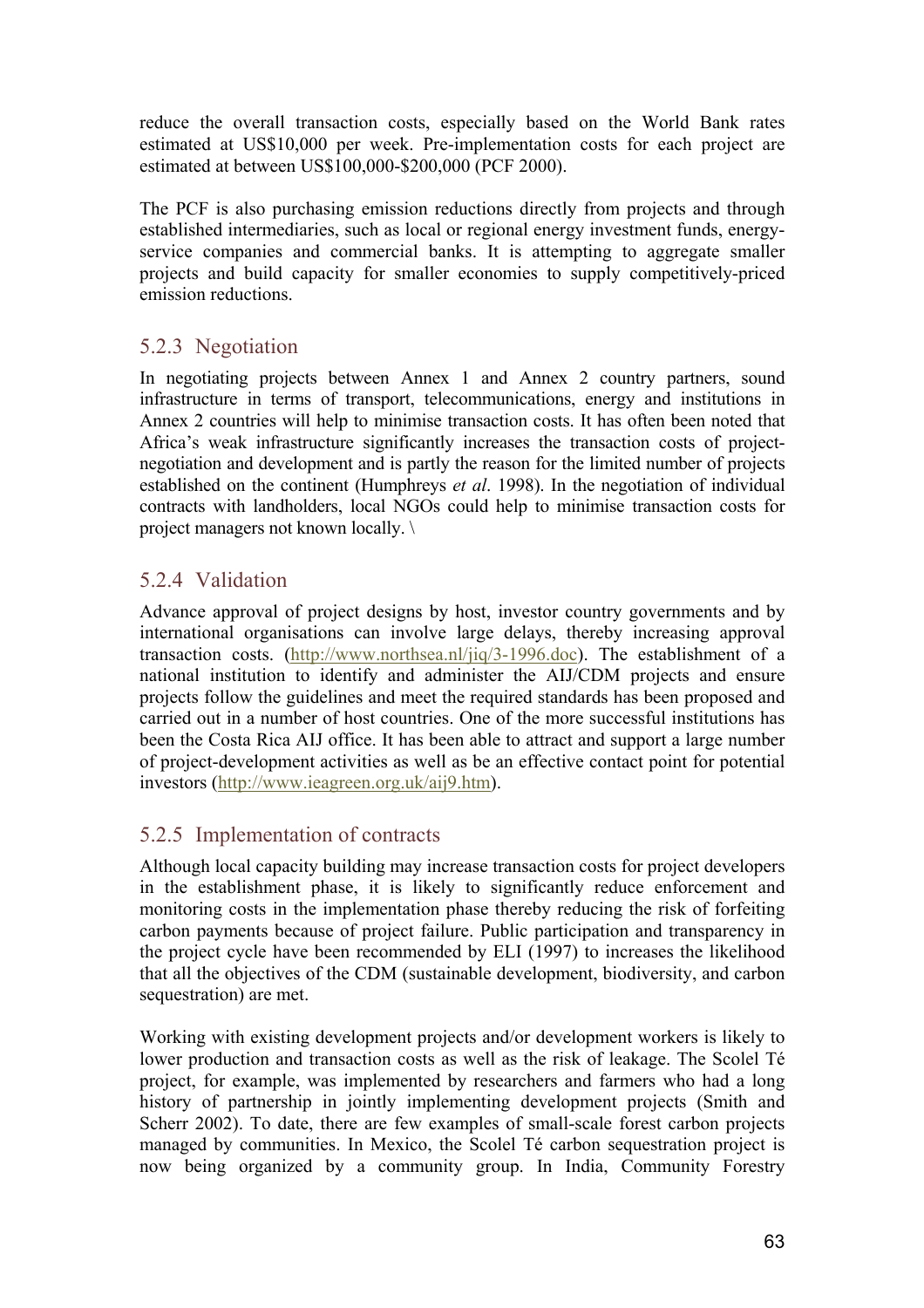International is attempting to design a CDM project with the community so that the majority of the credits go to the community.

The use of NGOs who are already involved in community projects may also be a worthwhile partnership in order to meet carbon sequestration and sustainability benefits. Drawing on experience of NGOs in outgrower schemes in South Africa, it seems the NGOs can be more committed to community needs, beyond financial benefits. NGO staff are more likely to live in close proximity to the communities and therefore receive feedback from communities more regularly (Mack pers. com.).

## 5.2.6 Monitoring

For small-scale projects, community monitoring systems together with institutions to centralize monitoring information and/or place it on the internet, has been proposed as an option to provide timely information on project development, retain credibility of the system, and develop community and institutional expertise.

The *Plan Vivo* system, adopted by Scolel Té, is considered a cost effective system for managing the supply of carbon services from small-scale farmers and rural communities and promoting sustainable rural livelihoods. The technical and administrative framework for monitoring and registering carbon offsets is built around the principles of flexibility, simplicity, verifiability and transparency. To reduce the risk of carbon offsets losses, processes have been incorporated to ensure accurate recordings of carbon offsets and increase the likelihood of activities being maintained in the long term. According to an SGS report  $(2001)^{17}$ , 'the *Plan Vivo* System has great potential for use in developing CDM compliant projects'. The system has been implemented by the BCF in the Scolel Té project in Mexico and by the Women for Sustainable Development in India.

The internal verifier (or host organisation) in this system performs functions additional to monitoring of carbon offsets. The host also acts as an intermediary between the producer and the investor/purchaser of carbon. Their responsibilities include registering the carbon-offset activities, providing technical support to producers and administering the sale of the carbon offsets.

To prepare for independent verification of projects, host organisations are required to provide evidence to support their carbon offset calculations of registered producers. Technical specifications of carbon-offset activities should describe management requirements necessary to achieve a stated carbon offset. The activities must also be shown to be socially and economically viable in the long term to ensure a flow of carbon and livelihood benefits. In addition, documentation is required for monitoring and evaluation of carbon offset activities.

(http://www.eccm.uk.com/climafor/verification.html).

## 5.2.7 Enforcement

Ensuring trees remain on the land for the duration of projects is one of the greatest challenges facing managers of forest-carbon projects. The uncertainty this holds for

 $\overline{a}$ <sup>17</sup> The report is available at (http://www.eccm.uk.com/climafor/verification.html).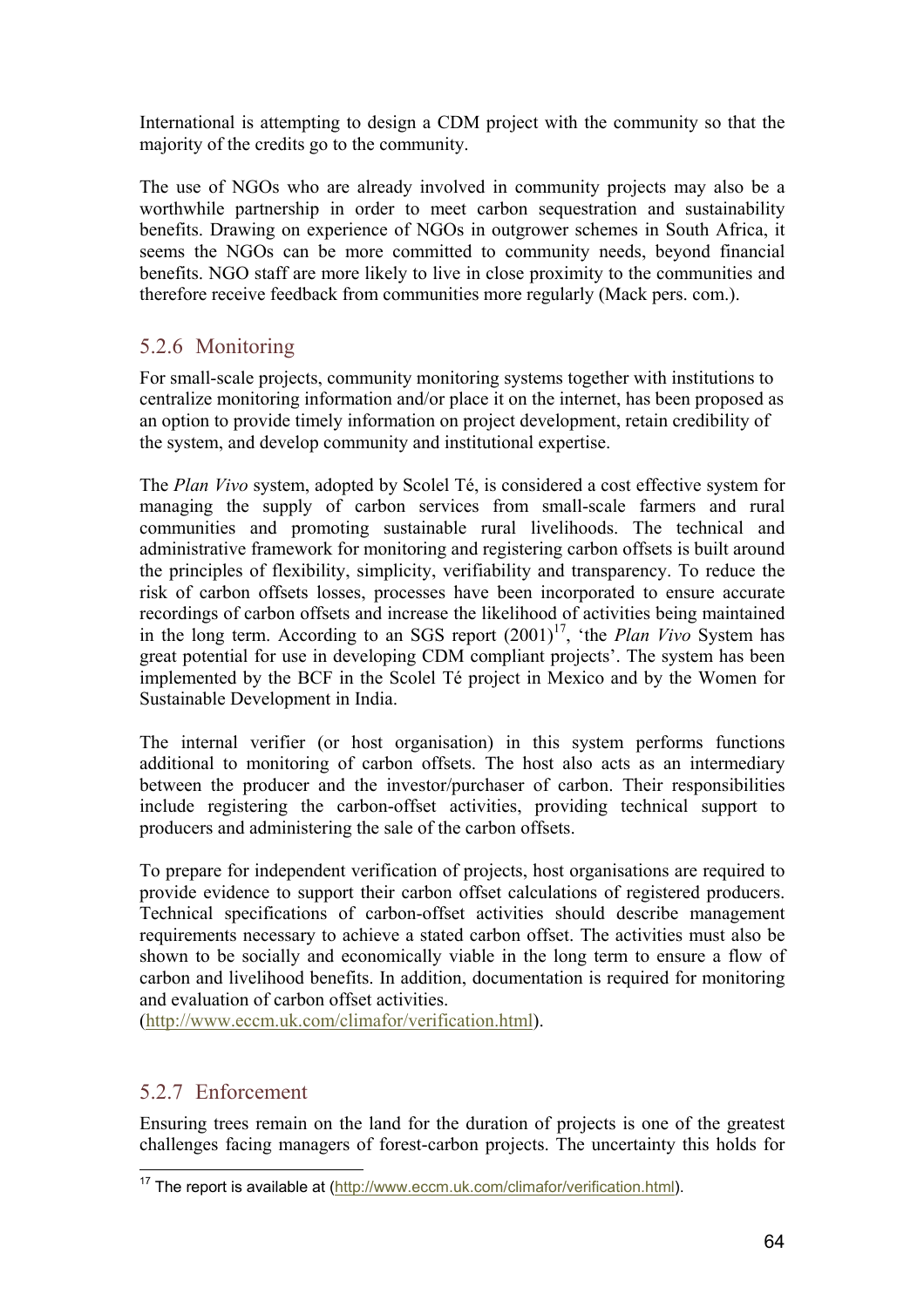an investor is probably one of the major reasons for low investment in forest carbon projects. Existing projects have dealt with this problem in a number of ways. Scolel Té and the Klinki forestry program are working closely with project participants to instill a forestry culture and long term commitment whilst PROFAFOR has enforced legally-binding contracts with heavy fines for land conversion and early cutting. From these case studies it is evident that project enforcement costs maybe high in the future unless communities and smallholders understand the long-term benefits of remaining in the project and are provided with adequate incentives. Project developers could reduce enforcement costs in a number of ways:

- 1. invest in community participation and capacity building at the beginning of the project,
- 2. involve community groups in decisions on project design,
- 3. share the payments for carbon services, and
- 4. use funds derived from the project to finance activities that enable local people to increase their well being as well as support the sequestration of carbon.

### 5.2.8 Insurance

All partners in forest-carbon projects face the risk of re-emissions during the lifetime of the project due to natural hazards. Investors face the additional threat of producers converting their land to other uses.

Financial insurance policies, purchases on spot markets, and diversification of projects are possible insurance options http://www.northsea.nl/jiq/3-1996.doc. A more centralized insurance institution may reduce the risk and costs to individual projects, although overall, it would entail higher administrative costs. Individual projects would not need to set aside funds to cover their full risk, assuming a third-party insurer retains adequate reserves and provides a sound evaluation of risks (Wexler *et al.* 1994).

Despite the significant risks facing these projects, most existing AIJ projects have not insured all partners against project failure. In the case of PROFAFOR, contractual conditions partly protect the investor against land-use change and allow for contracts to be terminated in the case of natural disasters. However, for the producers, no compensation or insurance is provided. In the event of fire, the producer must submit a report to the project manager, to demonstrate that the fire was not their fault. The transaction costs for the producer is therefore potentially high. No insurance policy exists for the Klinki Forestry program or Scolel Té at this stage, partly due to the absence of a carbon market.

Under the UNFCCC, Annex 1 countries have specific commitments and are therefore "liable" to the COP if they fail to meet them. In the case of AIJ, the liability for achieving GHG abatement is placed on the investors. A number of options for the investor were outlined by JIQ (1996):

- Purchase of a private or public insurance policy against a fine or for the cost of procuring alternative GHG abatement services
- Include a risk-sharing clause in the contract terms.
- Arrange to procure in advance extra GHG abatement credits.
- Purchase credits on a spot market created by short-term abatement activities offered by hosts.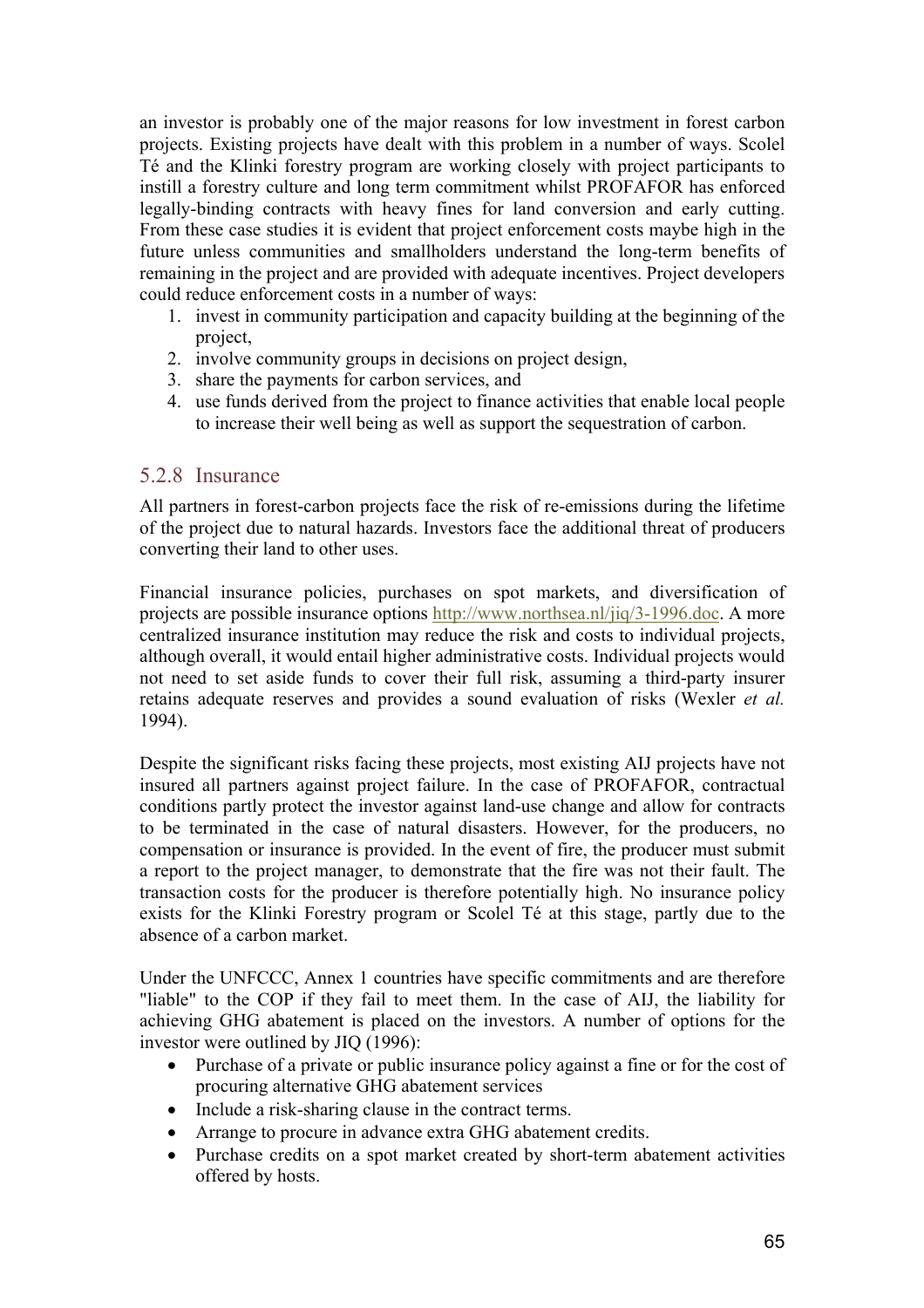Diversify risk by investing in several abatement projects or partial shares of several projects along with funds pooled from other investors in a kind of AIJ mutual fund (JIQ 1996).

## 5.2.9 Verification and certification

To ensure credibility and confidence in the system, it has become widely accepted that verifiers and certifiers of projects should be third parties. Although the criteria for 'CDM compliant' project has not been finalized and the CDM is not yet operational, a number of verification agencies have begun to verify against likely eligibility requirements. Suggestions for OEs who could fill this role have also included national governments, universities, NGOs, consultants or multilateral institutions familiar with conditions in the host countries (Wexler *et al.* 1994).

At COP 6, methodologies for multi-project verification and certification were presented. Nordic delegates called for smaller projects to be streamlined to achieve greater efficiency and lower transaction costs through simultaneously verifying projects using similar technology or in similar locations (ENB 2000).

Since the CDM is not yet operational, there has been limited external project verification and certification. PROFAFOR has hired SGS to certify its carbon offsets and SIF plans to obtain project verification with SGS. Klinki and Scolel Té have only internally verified their offsets. In the case of Klinki, external verification and certification are unlikely to occur because the emitters are donors rather than investors and, therefore do not require verification and certification of the future carbon stores.

### 5.2.10 Sales of carbon credits

Early carbon sequestration projects were primarily bilateral agreements between Annex 1 financers and project developers and/or implementing agencies. In anticipation of the establishment of a carbon market, more players have entered the market, including financial intermediaries and brokers; shifting the sale of carbon credits from bilateral to multilateral arrangements. Investor pools and project portfolios have become more common in an attempt to reduce the risks and transaction costs for Annex 1 investors. Unilateral projects are also being developed, particularly in Latin America.

### 5.2.10.1 Project Bundling

Given the relatively high transaction costs associated with small-scale projects, there is wide support for the creation of institutions and financial intermediaries to bundle projects in a portfolio, such that investors would not be tied to a particular project (Ghosh, 1999; Michaelowa and Dutschke, 2000; and

http://www.ecouncil.ac.cr/devalt/nl1099e.htm). An intermediary has several advantages over the current bilateral arrangements. Firstly, they are likely to increase the attractiveness of investing in small-scale carbon projects to a wider set of investors who are either risk averse or financially constrained by the high pre-implementation transaction costs and disproportionately large implementation costs of smaller projects (Wexler *et al.* 1994). Secondly, they are likely to provide potential project hosts with access to a broader capital base and thus access to more diverse projects than available under a bilateral system (Wexler *et al.* 1994). A number of institutions could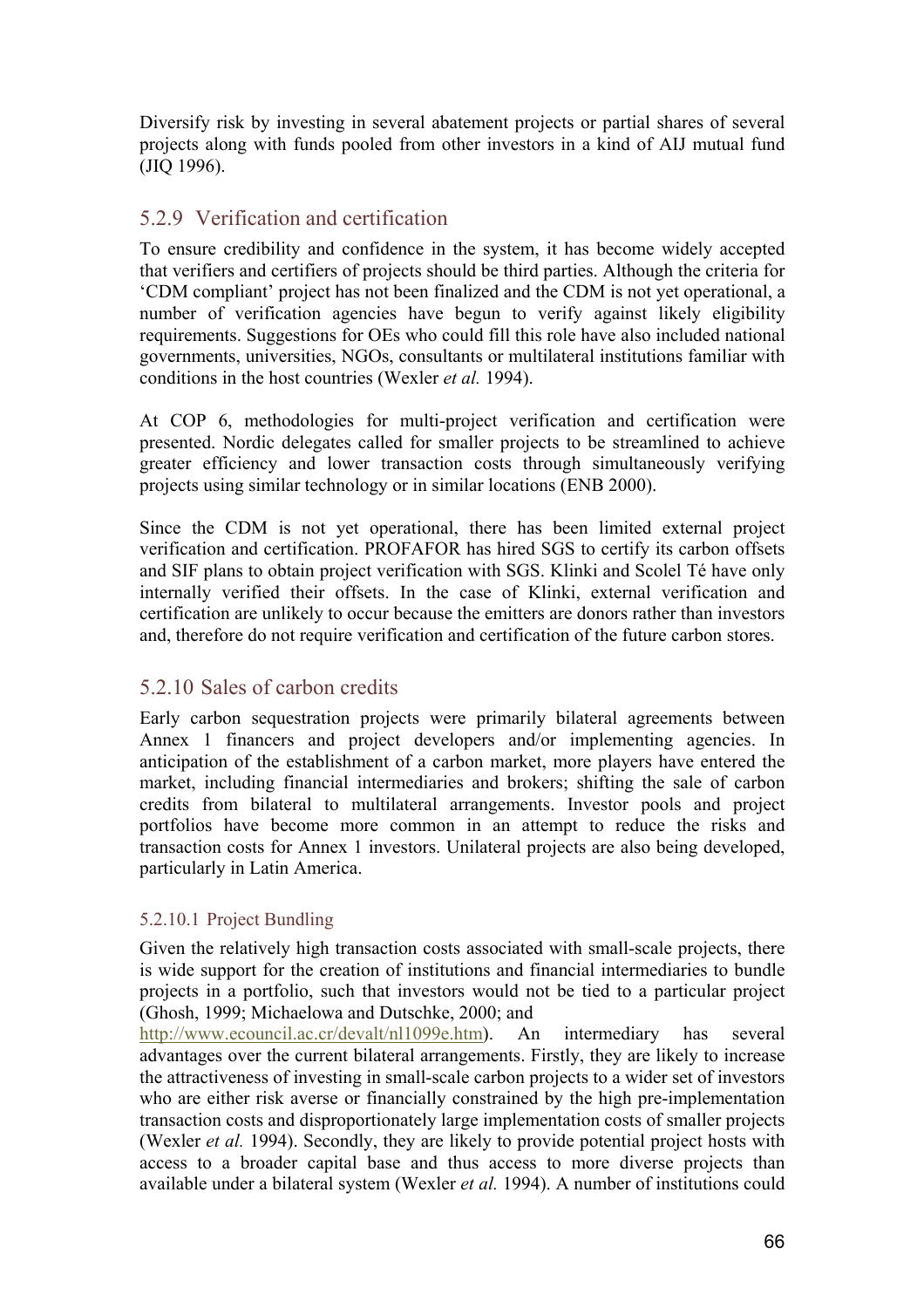act as the financial intermediary, including multilateral development banks, governments, NGOs, commodity exchanges, private sector entities and local community organisations.

The International Utility Efficiency Partnerships (IUEP) assists project developers with the quantification, creation, certification and the sale of  $CO<sub>2</sub>$  emission credits in international markets. IUEP has created a large emission reduction portfolio of more than 40 million metric tons of  $CO<sub>2</sub>$  emission-credit equivalents in projects in operation and more than 23 million metric tons of  $CO<sub>2</sub>$  emission-credit equivalents in projects under development. Two of the projects in their portfolio are carbon sequestration projects; Pozo del Tume Carbon Sequestration Project in Argentina and The Carlos Casado S.A. Carbon Sequestration Project in Paraguay (http://www.ji.org/project\_01.htm).

Trexler and Associates are developing standardized portfolios of both energy and forestry carbon projects. They offer companies the opportunity to fund pre-screened mitigation activities

(http://www.climateservices.com/index.htm?proj\_preapproved.htm).

#### 5.2.10.2 National or international credit banks

National or international credit banks could also be used in buying and selling credits. The Costa Rican JI Credit Fund is an example of a national credit bank. Centralising this function, however, again highlights the trade-off between reducing transaction costs and potentially reducing competitiveness in the carbon market. This could have a downward effect on the compensation offered to hosts for AIJ credits, and weaken the incentive to select projects for cost-effectiveness (through lack of competition for investment deposits) http://www.northsea.nl/jiq/3-1996.doc.

#### 5.2.10.3 Unilateral arrangements

Costa Rica has set up its own environmental services program which now includes carbon offset projects (Norway-Costa Rica project). This unilateral arrangement is unlikely to meet the requirements of the CDM in terms of verification and certification. It is likely that operational entities, external to the government, will need to be set up..

Institutional arrangements of carbon projects in the carbon market are likely to consist of all three arrangements; multi-, bi- and unilateral. Projects are being developed by different types of stakeholders for different reasons, and this will in turn determine the choice of operational entities and partnerships.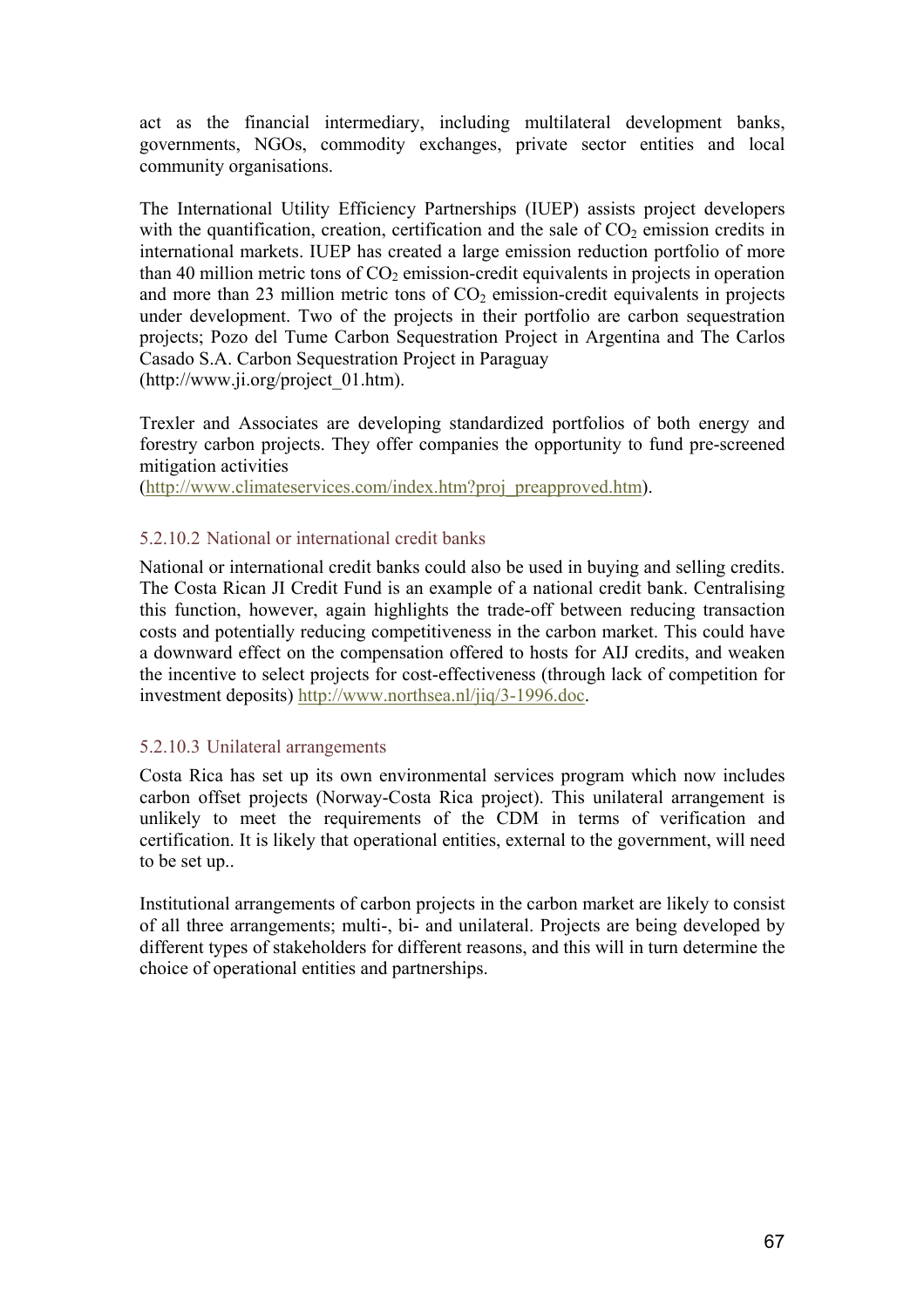# 6 Summary

This report provides some preliminary estimates of transaction costs, especially to project developers and investors and outlines the steps involved in establishing and implementing a number of forest-carbon projects. In order to provide more comprehensive policy recommendations on how to minimise transaction costs, more analysis is required on the distribution of transaction costs between the stakeholders. Currently, this type of study is constrained by the lack of an international carbon market, the early stages at which most projects are, and the limited number of forestcarbon projects in operation. As the carbon market develops, more operational entities are likely to enter, resulting in reduced transaction costs for individual projects. In terms of the size of transaction costs in the carbon market, this will depend on the institutional capacity and policy environment of both Annex 1 and host countries, and the establishment of new institutions to provide services currently implemented by individual projects and their partners.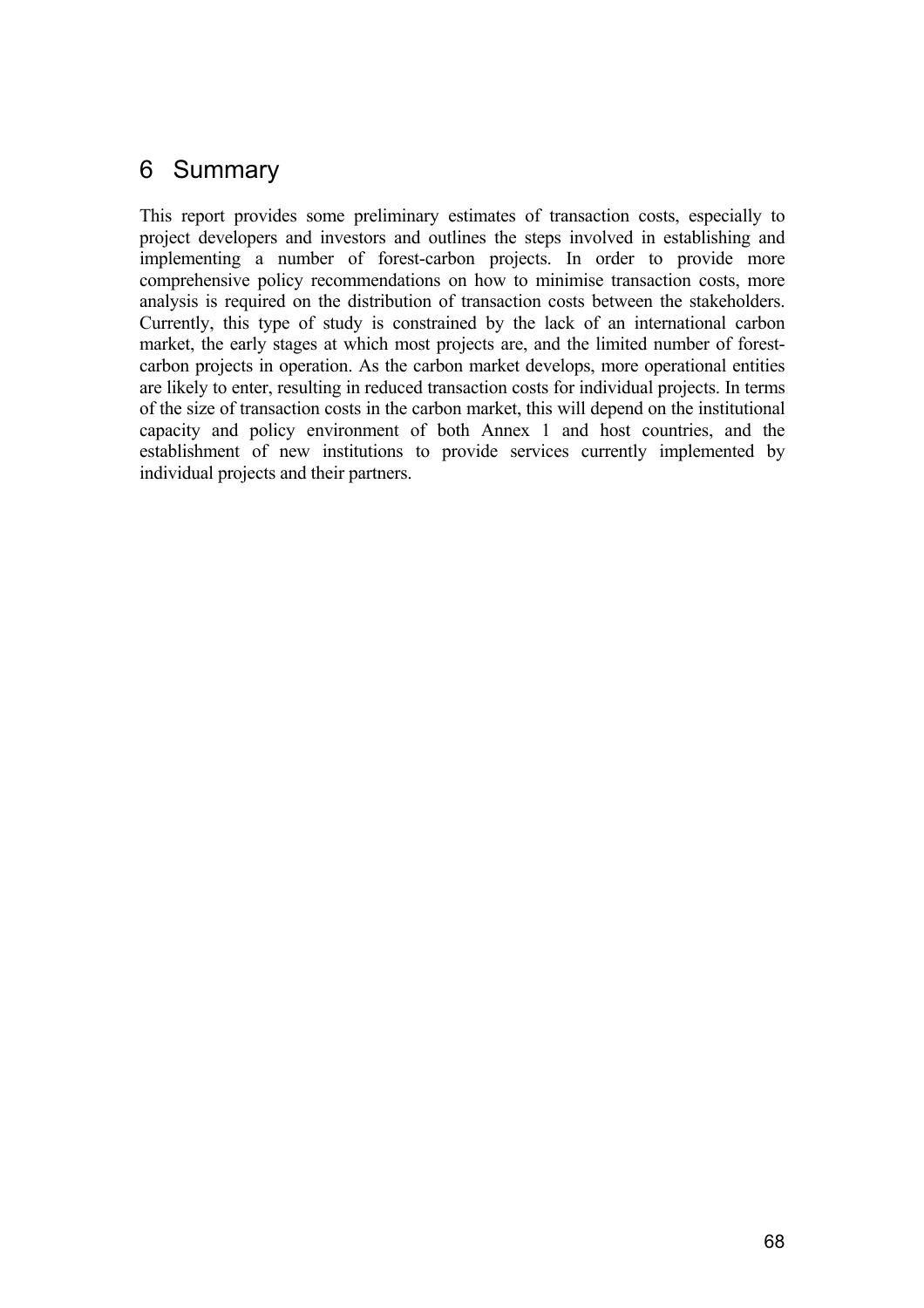# 7 References

- Arquiza, Y.D. (2000), 'For European groups, money can grow on trees', in Reports on the World Climate Summit, The Hague*, Deutsche Stiftung fur Internationale Entwicklung*. http://www.dse.de/aktuell/cop6news.htm. Accessed 17/5/02.
- Atkeson, E. (1997), Joint Implementation: Lessons from Title IV's Voluntary Compliance Programs, MIT Joint Program on the Science and Policy of Global Change, Report No. 19.
- Benitez, P., Olschewski, R., de Koning, F. and Lopez, M. (2001), *Analisis costobeneficio de usos del suelo y fijacion de carbono en sistemas forestales de Ecuador noroccidental,* Eschborn.
- Boer, R., Masripatin, N., June, T., and Dahlan, E. (2001), Greenhouse gas mitigation technologies in forestry sector: status, prospects and barriers of their implementation in Indonesia, Final report submitted to the State Ministry for Environment under UNDP climate change enabling activity project, Indonesia.
- Brandon, K., Redford, K.H., and Sanderson, S.E. (1998), Parks in Peril. People, Politics, and Protected Areas, Island Press, Washington DC.
- Bürgenmeier, B. (1999), Policy mix for environmental protection. a transaction cost approach, Working paper 42-99, *Fondazione Eni Enrico Mattei*, Milan.
- Carrington, M. (2000), A Business view on key issues relating to Kyoto mechanisms, study funded by UK Department of Environment, Transport and the Regions, Price WaterhouseCoopers, London.
- Chomitz, K.M., Brenes, E. and Constantino, L. (1999), 'Financing environmental services: The Costa Rican experience and its implications', *The Science of the Total Environment,* 240, 157–169.
- Climate Change Projects Office, Department for Environment, Food and Rural Affairs, (2001), Case studies. http://www.defra.gov.uk/environment/climateoffice/08.htm. Accessed 23/4/02.
- CFI (2002), Participatory approaches to carbon projects: phase II- project identification and development, Andhra Pradesh, India.
- CII Climate Change Center, Industry potential: project requirements. http://www.ciionline.org/busserv/climatechange/industry4.htm. Accessed 24/1/02.
- Cutright, N.J. (1996), Joint implementation: biodiversity and greenhouse gas offsets', *Environmental Management*, 20(6), 913-918.
- DTZ Pieda Consulting (2000), An evaluation study of FRP's carbon sequestration project in Southern Mexico, Report prepared for the Department of International Development, London.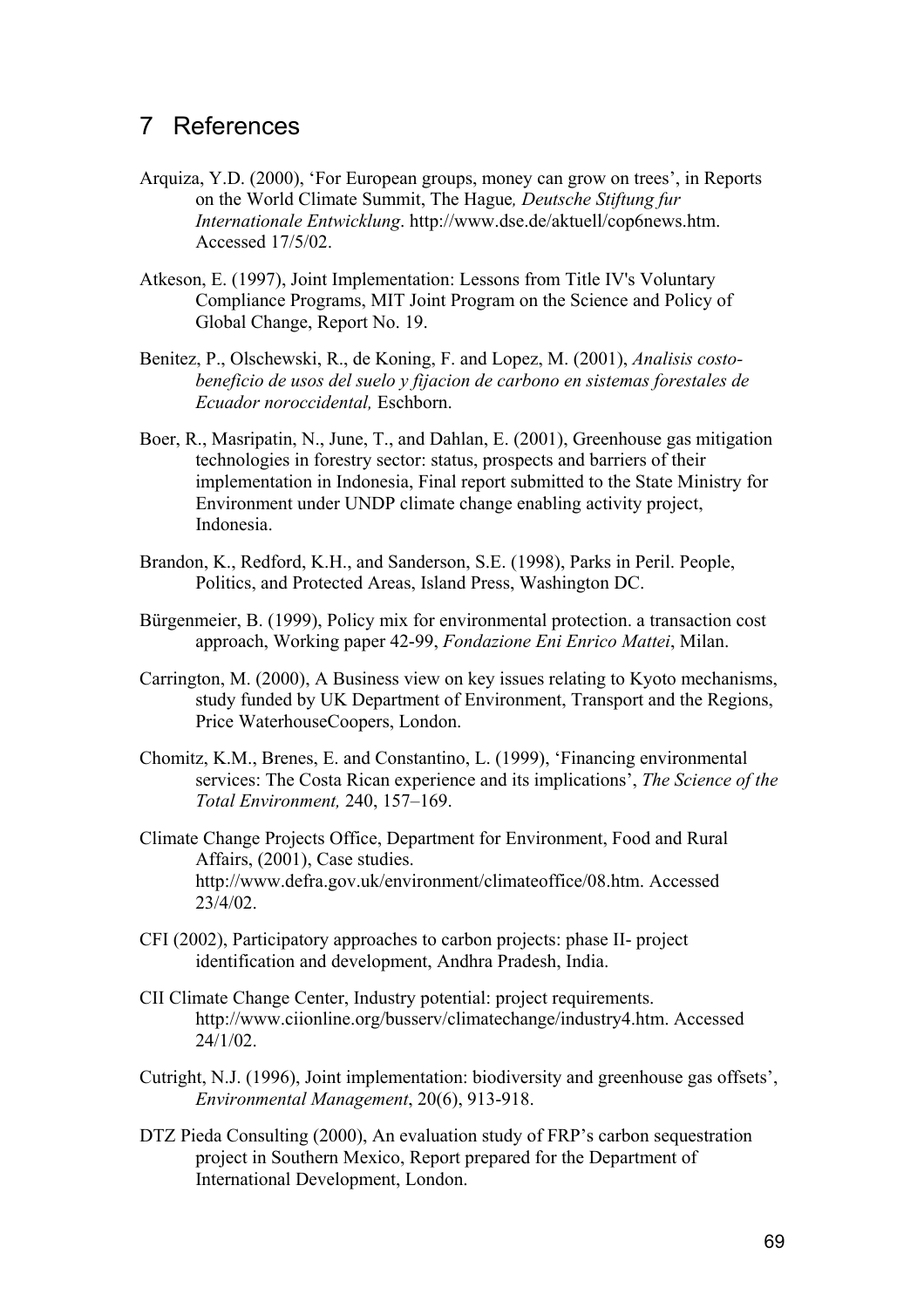- Dudek, D. J. and Wiener, J.B. (1996), 'Joint Implementation, Transaction costs, and climate change', Organization for Economic Cooperation and Development, OECD/GD (96)173, Paris.
- Dutschke, M. (2000), 'Host Country-driven implementation: the case of Costa Rica', in (eds), A. Michaelowa and M. Dutschke, *Climate Policy and Development*, Edward Elgar, Cheltenham.
- Dutschke, M. and Michaelowa, A. (2000), 'Climate cooperation as development policy-the case of Costa Rica', *International Journal of Sustainable Development*, 3(1), 63-94.
- Earth Negotiation Bulletin (2000), Multi-project verification of JI/CDM projects (SNEA), Special report on selected side events at UNFCCC COP-6 International Institute for Sustainable Development http://www.iisd.ca/climate/cop6/side/15\_wednesday.html. Accessed 22/5/02
- Edinburgh Centre for Carbon Management, Scolel Té: International pilot project for carbon sequestration and community forestry in Chiapas, Mexico. http://www.eccm.uk.com/scolelte/. Accessed 16/4/02.
- Environmental Law Institute (1997), Transparency and responsiveness: building a participatory process for the AIJ under the CCC. http://www.eli.org/pdf/jntimpl.pdf. Accessed 30/1/02.
- Food and Agriculture Organisation (2001), The State of the world's forests 2001. http://www.fao.org/docrep/003/y0900e/y0900e06.htm. Accessed 11/3/02.
- Forests Absorbing Carbon Emissions (2001), Annual Report 2000, FACE, Arnhem, Netherlands.
- FUNDECOR (2001), Financial Technologies Environmental Services in the Private-Sector Projects of Hydroelectric Development. http://www.fundecor.or.cr/EN/tecnologias/financieras/proyectos.shtml. Accessed 23/4/02.
- Frumhoff, P.C., Goetze, D.C. and Hardner, J.J. (1998), Linking solutions to climate change and biodiversity loss through the Kyoto Protocol's Clean Development Mechanism, Union of Concerned Scientists, Cambridge.

Fundacion Chile, http://www.fundch.cl/viewfull.cfm?ObjectID=244), Accessed 18/5/02.

- Ghosh (1999), The Asian Development Bank and capacity building for the CDM, *Joint Iimplementation Quarterly*, 5(1), 3-4.
- Golub *et al*. (1999), Projects and Programs Directed to Greenhouse Gases Emission Reduce: Study On Russian National Strategy of Greenhouse Gas Emission Reduction, World Bank, Washington DC http://ceeri.ecoinfo.ru/climate/english/reports/report1/climate.htm
- Grubb, M., Michaelowa, A., Swift, B., Tietenberg, and T. Zhang, Z.X. (1998), Greenhouse gas emissions trading, draft.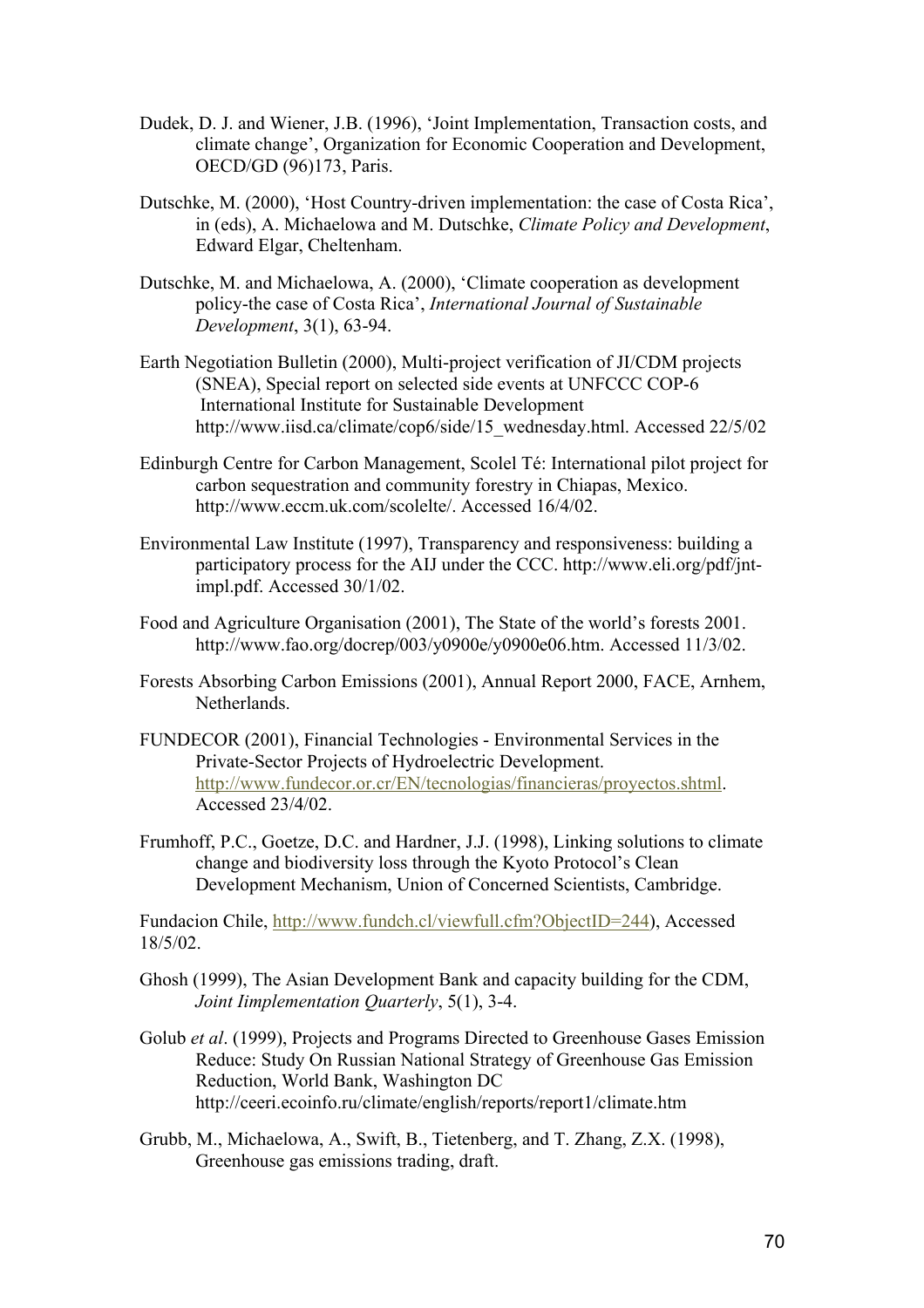- International Energy Agency's Greenhouse Gas Research and Development Programme (1997), Technologies for AIJ, technologies for Activities Implemented Jointly - highlights of the Vancouver conference, http://www.ieagreen.org.uk/aij9.htm. Accessed 25/1/02.
- International Energy Agency's Greenhouse Gas Research and Development Programme (1998), International energy agency workshop report, opportunities for international co-operation http://www.iea.org/clim/cop4/jireport.htm. Accessed 18/2/02
- International Energy Agency's Greenhouse Gas Research and Development Programme (2001), Activities of the FACE Foundation, in *Greenhouse Issues*, 52. http://www.ieagreen.org.uk/face. Accessed 15/4/02
- Jepma, C. J. (1995), The feasibility of joint implementation, Kluwer Academic Publishers, Dordrecht.
- Joint Implementation Quarterly (1996), AIJ Integrated Pilot Project Costa Rica-Norway, JIQ, 2(4). http://www.northsea.nl/jiq/. Accessed 23/4/02.
- Joint Implementation Quarterly (1997), http://www.northsea.nl/jiq/. Accessed 23/4/02.
- Karani, P. (1997), Constraints for Activities Implemented Jointly Technology Transfer in Africa, World Bank, Washington.
- Lazarus, M., Kartha, S. and Bernow, S. (2001), 'Project baselines and boundaries for project-based GHG emission reduction trading', A Report to the Greenhouse Gas Emission Trading Pilot Program, Tellus Institute.
- Lile, R., Powell, M. and Toman, M. (1998), 'Implementing the Clean Development Mechanism: lessons form the U.S. private sector participation in Activities Implemented Jointly', Discussion Paper 99-08, Resources for the Future, Washington DC.
- Michaelowa, A. (1995), Incentive aspects of Activities Implemented Jointly', Paper presented at UNEP Workshops on Activities Implemented Jointly in the European Region.
- Michaelowa A. (2000), 'Flexible instruments of climate policy', in: Michaelowa, A. and Dutschke, M., *Climate Policy and Development- Flexible Instruments and Developing Countries*, Edward Elgar.
- Milne, M., Arroyo, P. and Peacock, H. (2001), Assessing the livelihood benefits to local communities from forest carbon projects: case study analysis, in Forest Carbon, Livelihoods and Biodiversity, Report submitted to the European Union.
- Montoya (1995), Scolel Té: international pilot project for carbon sequestration and community forestry in Chiapas, Mexico. http://www.eccm.uk.com/scolelte/
- Nawir A. and Calderon, M. (2001), Towards mutually beneficial partnerships in outgrower schemes: learning from experiences in Indonesia and the Philippines, draft.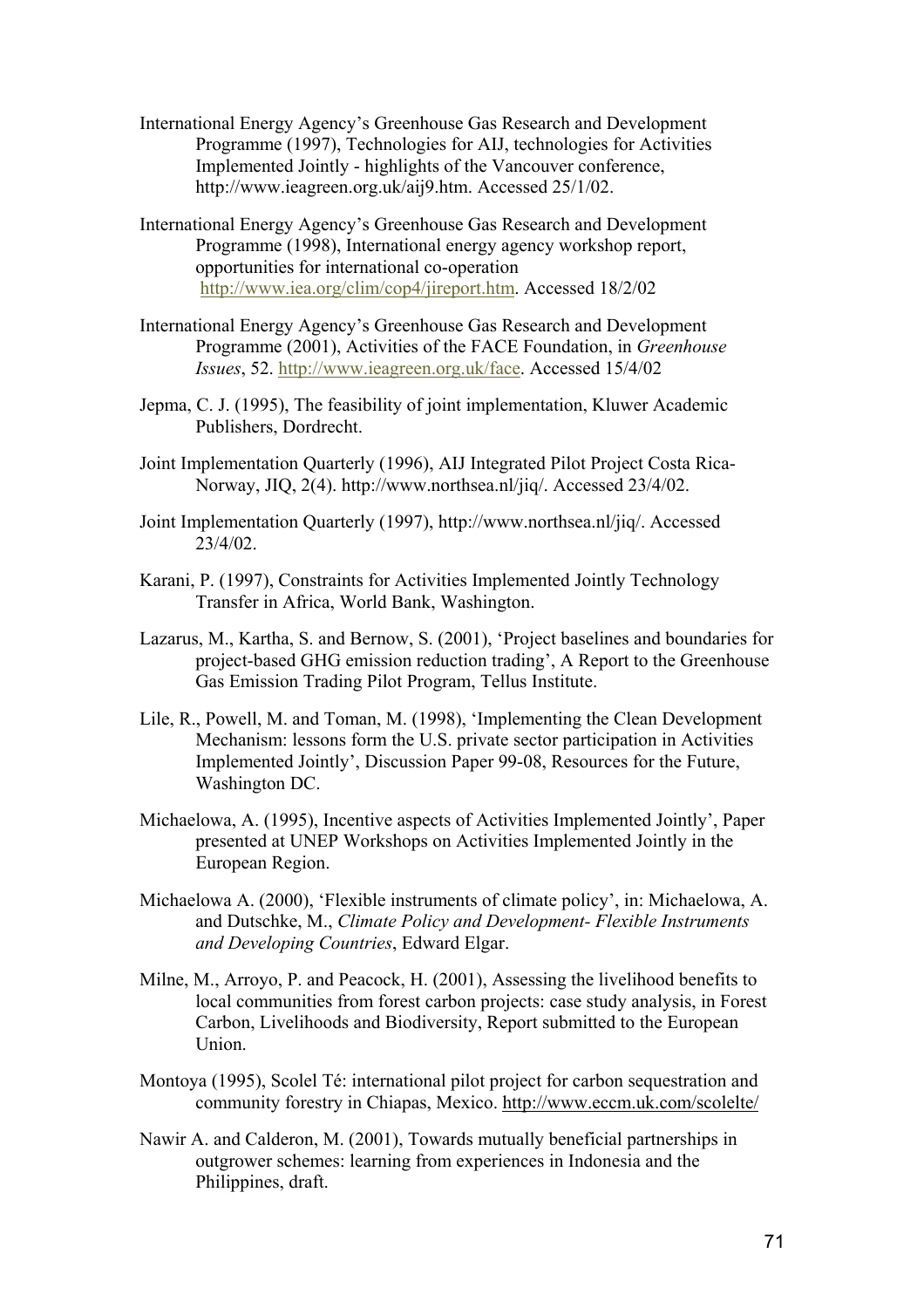PROFAFOR (2000), Management plans, Appended to Project contracts.

- PROFAFOR (2002), Procedure for joining PROFAFOR. (http://www.profaforface.com/index\_eng.htm). Accessed 15/5/02.
- Prototype Carbon Fund (2000), 'Learning from the implementation of the Prototype Carbon Fund: some key findings', Occasional Papers series, No. 1, World Bank, Washington DC.
- SGS and ECCM (2001), The Plan Vivo System verification status review. http://www.eccm.uk.com/climafor/verification.html. Accessed 28/1/02.
- Smith, J. and Scherr, S.J. (2002), Capturing the Value of Forest Carbon for Local Livelihoods, Indonesia, draft.
- Soffe, P. (2000), Financing and financing arrangements for Joint Implementation projects in the electricity sector, Ecosecurities Ltd, Oxford.
- Stavins, J. (1995), 'Transaction costs and tradeable permits'*, Journal of Environmental Economics and Management*, 29, 133-148.
- Stronzik, M. (2001), Transaction costs of the project-based Kyoto mechanisms, Additional Report of Working Group 4, Deliverable No. 145, EC Energy Project Number ENG2-CT19999-00004, Mannheim.
- Subak, S. (2000), 'Forest protection and reforestation in Costa Rica: evaluation of a Clean Development Mechanism prototype', *Environmental Management*, 26 (3), 283-297.
- Sutter, C. (2001), 'Small-scale CDM projects: opportunities and obstacles, can small-scale projects attract funding from private CDM investors?', Study financed by the Swiss Agency fro Development and Co-operation, Zurich, draft.
- Tomich, P.T., de Foresta, H., Dennis, R., Ketterings, Q., Murdiyarso, D., Palm, C., Stolle, F. and van Noordwijk, M. (2002), 'Carbon offsets for conservation and development in Indonesia?', *American Journal of Alternative Agriculture*, 17(1).
- UNFCCC (1996), RUSAFOR-Saratov Afforestation Project, USIJI uniform reporting document for Activities Implemented Jointly under the pilot phase. http://unfccc.int/program/aij/aijact/rususa01.html. Accessed 18/2/02
- UNFCCC (1997), Scolel Té: Carbon Sequestration and Sustainable Forest Management in Chiapas, USIJI uniform reporting document for Activities Implemented Jointly under the pilot phase. http://unfccc.int/program/aij/aijact/mexusa02.html. Accessed 11/2/02.
- UNFCCC (1998), Klinki Forestry Project, USIJI uniform reporting document for Activities Implemented Jointly under the pilot phase. http://unfccc.int/program/aij/aijact/criusa07.html. Accessed 11/2/02.
- UNFCCC (2000), Costa Rica / Norway Reforestation and Forest Conservation AIJ Pilot Project, USIJI uniform reporting document for Activities Implemented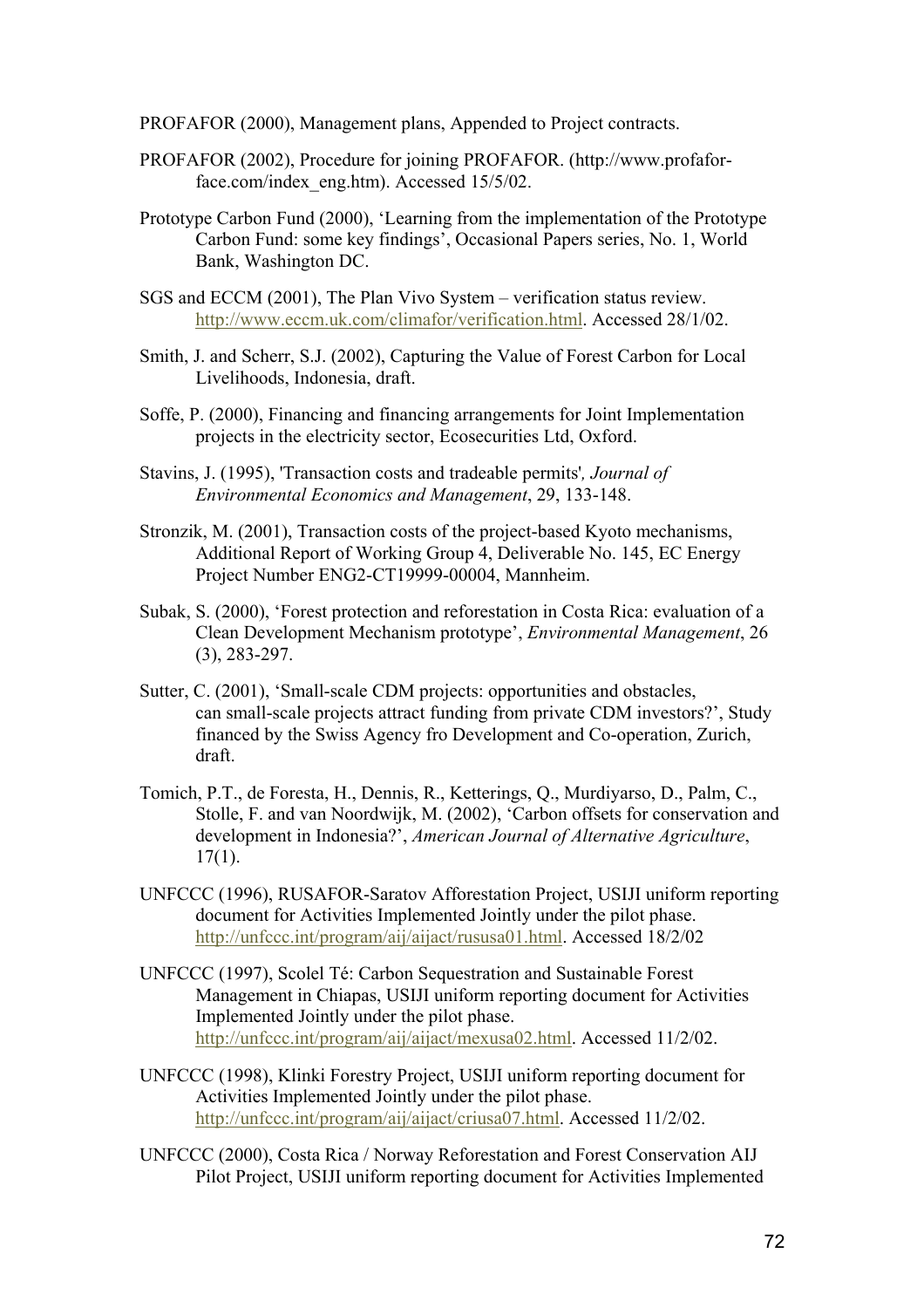Jointly under the pilot phase. http://unfccc.int/program/aij/aijact01/crinor01- 00.html. Accessed 11/2/02.

- UNFCCC (2001), SIF Carbon Sequestration Project, USIJI uniform reporting document for Activities Implemented Jointly under the pilot phase. http://unfccc.int/program/aij/aijact01/chlusa-01-01.html. Accessed 11/2/02.
- Verweij, H. and Emmer, I.M. (1998), 'Implementing carbon sequestration projects in two contrasting areas: the Czech Republic and Uganda', *The Commonwealth Forestry Review,* 77(3), 203–208.
- Vine, E., Sathaye, J. and Makundi, W. (1999), Guidelines for the monitoring, evaluation, reporting, verification and certification of forestry projects for climate change mitigation, prepared for the US EPA Environment by Lawrence Berkeley National Laboratory.
- Weiskel, T.C. (1998), *Joint Implementation: Practical and Ethical Considerations*, Amazon.
- Wells, M. and Brandon, K. (1992), *People and Parks: Linking Protected Area Management with Local Communities*, World Bank, Washington DC.
- Wexler, P., Mintzer, I., Miller, A. and Eoff, D. (1994), 'Joint Implementation: institutional options and implications.' Prepared for U.S. Environmental Protection Agency, Office of Policy, Planning and Evaluation. http://solstice.crest.org/environment/global\_change/ctrforgc/cgcdoc4.htm
- Woerdman (2001), 'Emissions trading and transaction costs: analyzing the flaws in the discussion', *Ecological Economics,* 38, 293-304.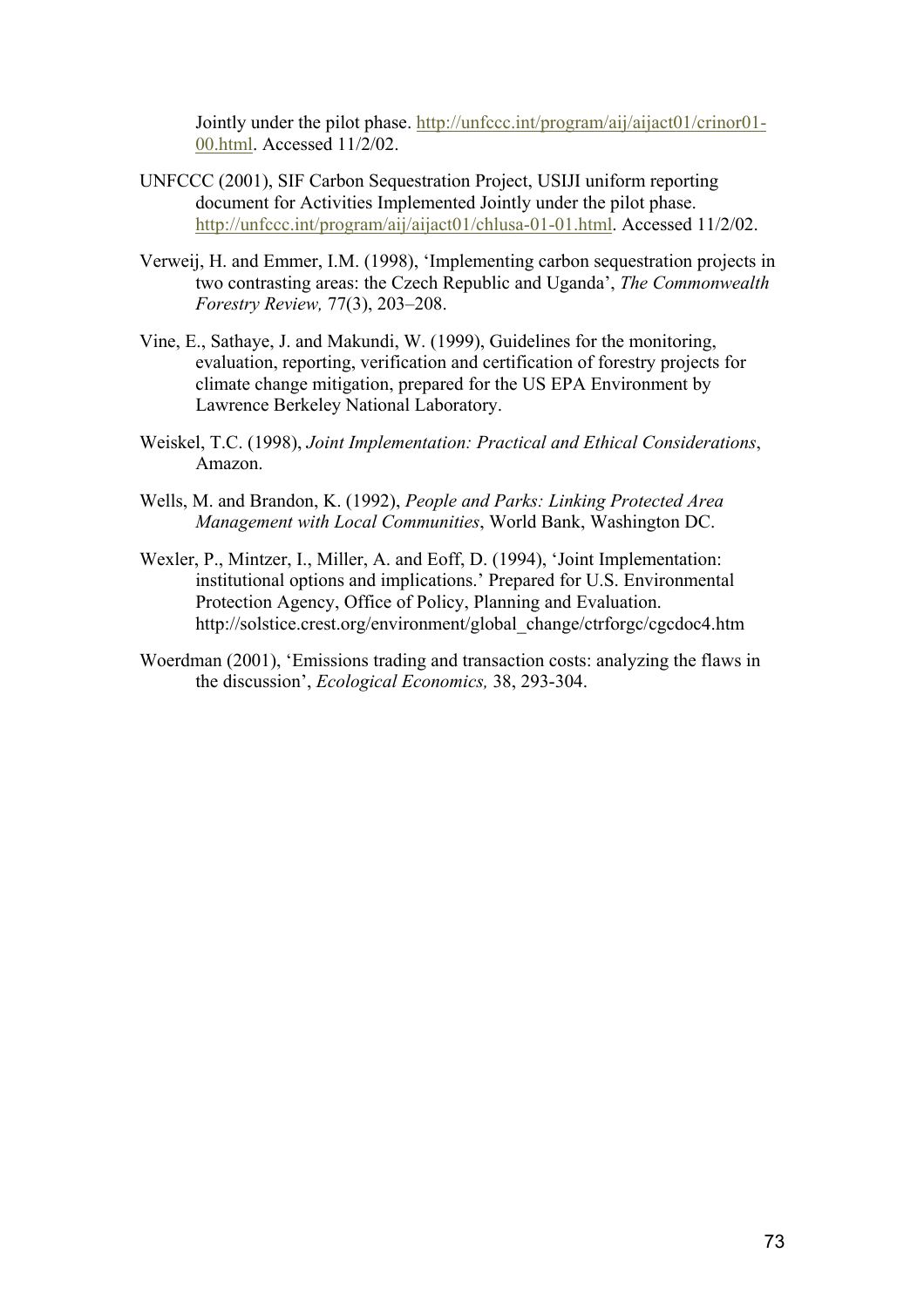## 8 Appendix 1: Studies on the estimation of project transaction costs

| Author                     | Project type                       | No. case       | Location               | Units                    | Est. TCs           |
|----------------------------|------------------------------------|----------------|------------------------|--------------------------|--------------------|
|                            |                                    | studies        |                        |                          | $(US$^{\circ}000)$ |
| $\therefore$ Sutter (2001) | Small scale energy                 | 16             | India                  | Absolute                 | 225                |
| 2. Stronzik (2001)         | AIJ energy                         | 26             | Central and Eastern    | Absolute and TC/t C      | 50-204             |
|                            |                                    |                | Europe                 |                          |                    |
| 2. Stronzik (2001)         | PCF JI and CDM                     | 13             | Global                 | Absolute, TC/tC          | $340 - 670$        |
| 3. PCF (2000)              | PCF JI and CDM small scale         | 11             | Global                 | Absolute and % of total  | $200 - 400^{18}$   |
|                            | renewable energy                   |                |                        | project financing        |                    |
| 4. Carrington/PwC          | small, medium and large            | 5              | Simulated              | Absolute and % of total  | 392-1057           |
| (2000)                     | generic energy project types       |                |                        | capital                  |                    |
| 5. Soffe/EcoSecurities     | Small scale and large scale JI     | $\overline{2}$ | Simulated              | Absolute and % of NPV of | $60 - 105$         |
| (2000)                     | electricity generation             |                |                        | revenue of project       |                    |
| 6. Lile, Powell and        | USIJI Energy end use and energy    | 10             | Central Europe Russia, | Absolute                 | 30-600             |
| Toman (1998)               | production                         |                | Asia, Latin America    |                          |                    |
| 7. Dudek and               | JI projects-energy, reduced impact | 7              | Global                 | Absolute                 | 300-1100           |
| Wiener/OECD (1996)         | logging, conservation and forest   |                |                        |                          |                    |
| 8. Nordic Council of       | Bilateral energy projects          | 5              | Eastern Europe         | Proportion of the total  | $12 - 19%$         |
| Ministers, NEFCO and       |                                    |                |                        | initial investment.      |                    |
| COWI (1996)                |                                    |                |                        |                          |                    |
| 9. NEFCO (1997)            | Industry projects                  | 5              | Eastern Europe         | Proportion of the total  | 15-30%             |
|                            |                                    |                |                        | initial investment.      |                    |

<sup>&</sup>lt;sup>18</sup> Equivalent to total procedural cost: PCF Front end procedures (Baseline, Monitoring & Verification, Validation, legal fee, etc.): \$100-200K + Procedures after project commissioning (lifetime (25 years) supervision, verification and certification): \$100-200K. Does not include CDM fees or additional CDM registration and review requirements.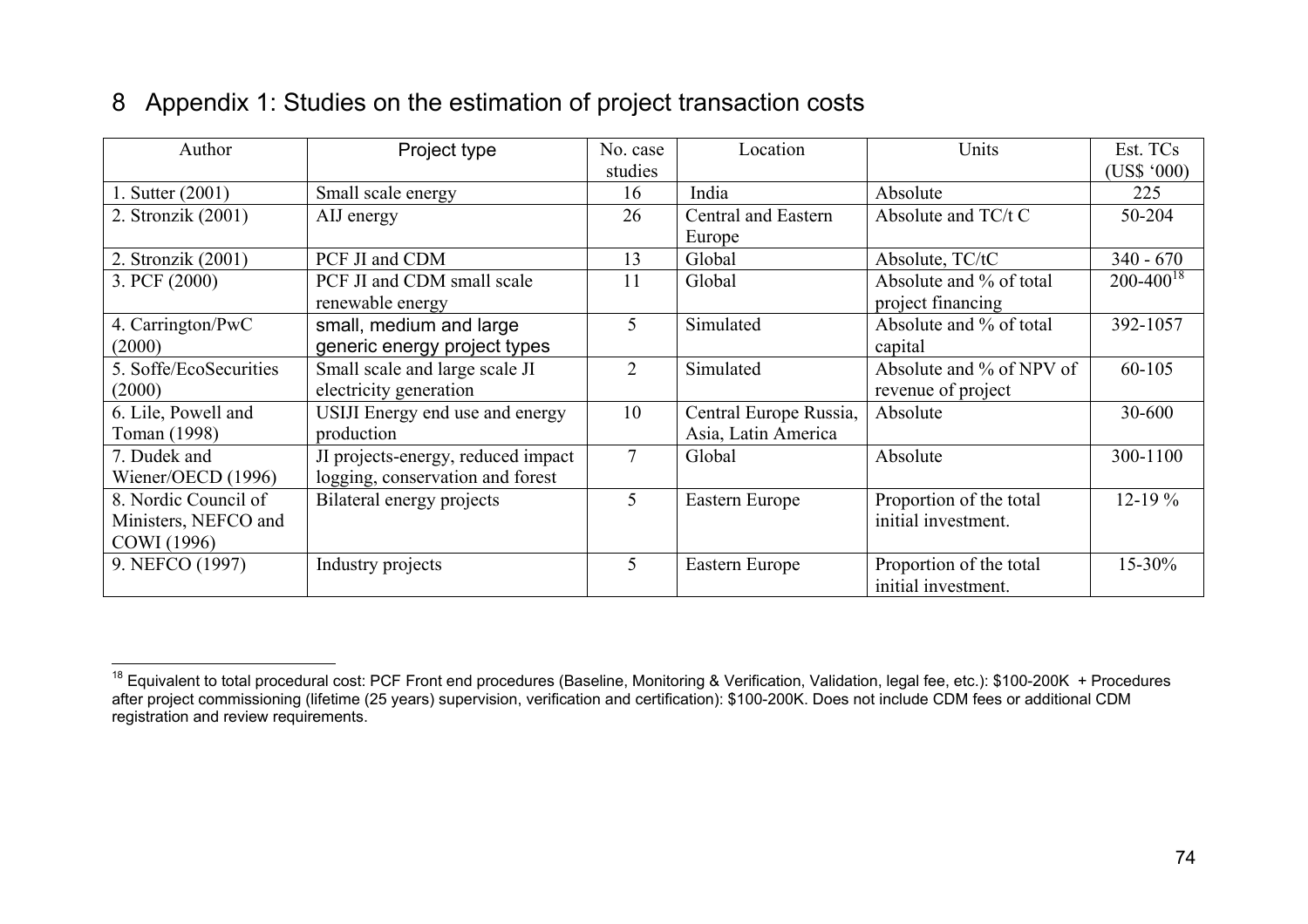## 9 Appendix 2: Pre-implementation steps for PCF projects

| <b>PCF Description of Steps</b>                                                                                                                                                                                                                                                                                                                                       | <b>Duration</b>                                                |
|-----------------------------------------------------------------------------------------------------------------------------------------------------------------------------------------------------------------------------------------------------------------------------------------------------------------------------------------------------------------------|----------------------------------------------------------------|
| 1. Receipt of Project Idea Note (PIN)                                                                                                                                                                                                                                                                                                                                 |                                                                |
| The PIN Template available on the PCF website, is completed by the                                                                                                                                                                                                                                                                                                    |                                                                |
| project proponent and submitted to the PCF Fund Management Unit (FMU)                                                                                                                                                                                                                                                                                                 |                                                                |
| via the website.                                                                                                                                                                                                                                                                                                                                                      |                                                                |
| 2. Pre-Screening of PIN                                                                                                                                                                                                                                                                                                                                               |                                                                |
| (a) Project idea is screened for basic eligibility criteria by the PCF                                                                                                                                                                                                                                                                                                |                                                                |
| Knowledge Manager, categorized and logged into the electronic                                                                                                                                                                                                                                                                                                         |                                                                |
| project proposal database with an initial response to proponent.                                                                                                                                                                                                                                                                                                      |                                                                |
| (b) Project idea is either dropped or if it meets the basic eligibility criteria,                                                                                                                                                                                                                                                                                     | Steps 2 & 3 occur                                              |
| assigned to a PCF technical specialist for follow-up. The PCF technical<br>specialists asks the project proponent for further information, if necessary.                                                                                                                                                                                                              | simultaneously. Their<br>completion can take<br>up to 4 weeks. |
| 3. Review of PIN by FMU                                                                                                                                                                                                                                                                                                                                               |                                                                |
| FMU reviews and clears the PIN for further development and finalization.                                                                                                                                                                                                                                                                                              |                                                                |
| 4. Early Notification of project proposal to Host Country Government                                                                                                                                                                                                                                                                                                  |                                                                |
| To gain assurance from the host country government of its intention to                                                                                                                                                                                                                                                                                                |                                                                |
| eventually sign the "Letter of Endorsement," the Fund Manager or the                                                                                                                                                                                                                                                                                                  |                                                                |
| responsible IFC staff asks project sponsor to inform the host country's focal                                                                                                                                                                                                                                                                                         |                                                                |
| point for UNFCCC, and other IFC/WB counterparts of the host country                                                                                                                                                                                                                                                                                                   |                                                                |
| government. The relevant IFC Regional Dept is notified to gain comment on<br>project's consistency with the CAS for that country.                                                                                                                                                                                                                                     |                                                                |
| At the discretion of the Fund Manager, a "Letter of No-Objection" may be<br>requested prior to further development of the project under CDM. A sample<br>Letter of Endorsement is provided as part of the communication.                                                                                                                                              | Steps 4 & 5 occur<br>simultaneously. The                       |
| 5. Review of PIN by GEF Secretariat                                                                                                                                                                                                                                                                                                                                   | entire process can                                             |
| (a) FMU requests GEF Coordination Unit at the World Bank                                                                                                                                                                                                                                                                                                              | take up to 6 weeks.                                            |
| to submit the PIN to the GEF Secretariat for clearance.                                                                                                                                                                                                                                                                                                               |                                                                |
| (b) The GEF Secretariat has 10 days to issue its "no objection", or to                                                                                                                                                                                                                                                                                                |                                                                |
| indicate GEF interest in the project proposal.                                                                                                                                                                                                                                                                                                                        |                                                                |
| (c) If "no objection", the FMU asks the project proponent to prepare                                                                                                                                                                                                                                                                                                  |                                                                |
| a Project Concept Note (PCN).                                                                                                                                                                                                                                                                                                                                         |                                                                |
| (d) If GEF expresses interest, project is dropped from the PCF pipeline.                                                                                                                                                                                                                                                                                              |                                                                |
| <b>6. Host Country Endorsement</b>                                                                                                                                                                                                                                                                                                                                    |                                                                |
| FMU asks Country Management Unit (CMU) to secure Letter of Endorsement<br>(LOE) of the project from the host country. The received LOE is forwarded to<br>the Legal Department. Host country endorsement of the project is sought in<br>parallel with the preparation of the PCN. The endorsement could also come<br>after the "no objection" by the GEF Secretariat. | 4 weeks                                                        |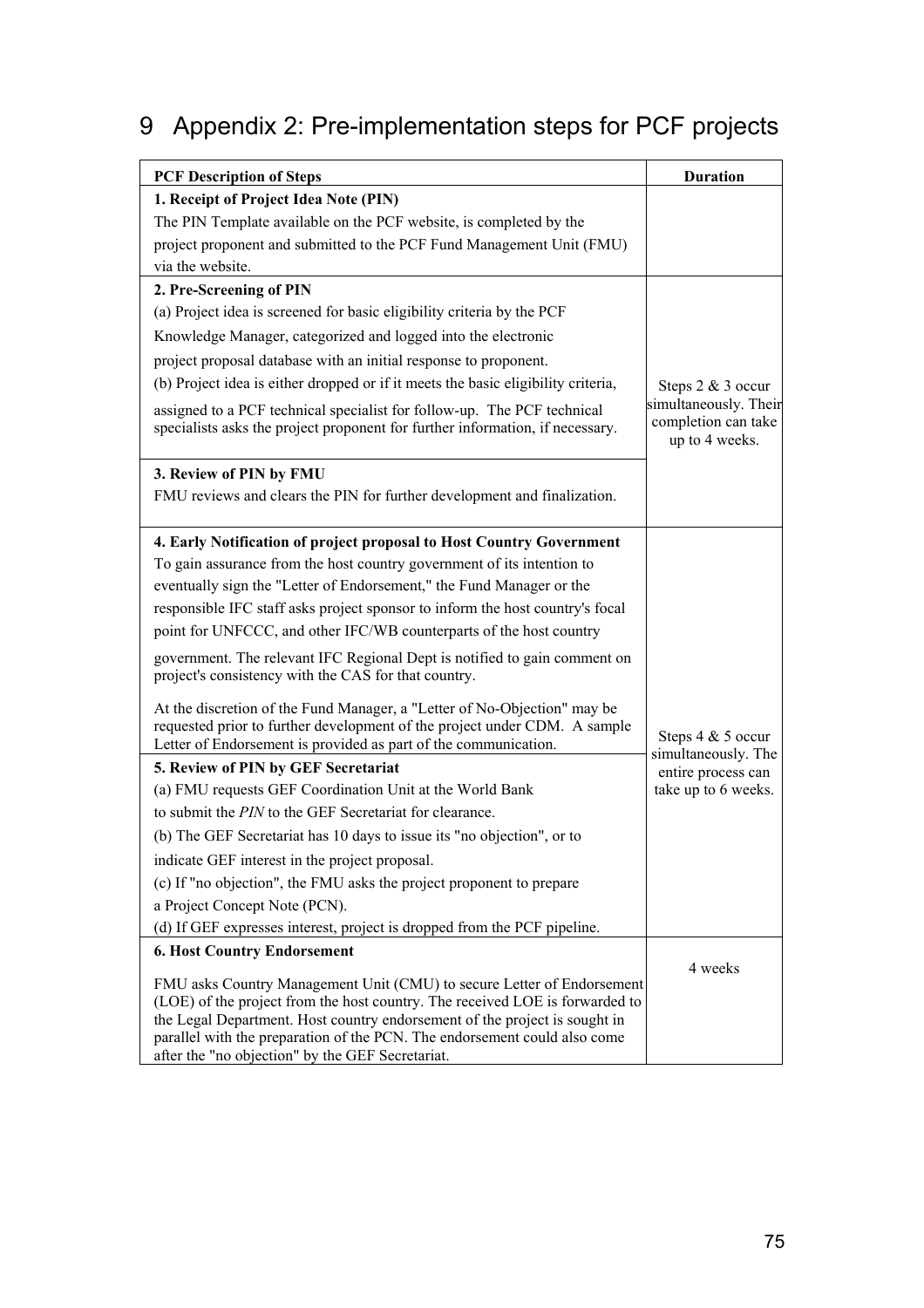Table continued

| <b>PCF Description of Steps</b>                                                                                                                                                                                                                                                                                                                                                                                                                                             | <b>Duration</b> |  |
|-----------------------------------------------------------------------------------------------------------------------------------------------------------------------------------------------------------------------------------------------------------------------------------------------------------------------------------------------------------------------------------------------------------------------------------------------------------------------------|-----------------|--|
| 7. PCF Project Organizational Workshop                                                                                                                                                                                                                                                                                                                                                                                                                                      |                 |  |
| FMU meets with the relevant IFC regional operations staff                                                                                                                                                                                                                                                                                                                                                                                                                   | $2-3$ days      |  |
| to confirm the project task team, including the Task Manager and the                                                                                                                                                                                                                                                                                                                                                                                                        |                 |  |
| FMU staff member on the task team. The FMU also briefs the project                                                                                                                                                                                                                                                                                                                                                                                                          |                 |  |
| team on the specific requirements of the PCF, including safeguard policies.                                                                                                                                                                                                                                                                                                                                                                                                 |                 |  |
| Work program for defining the baseline concept is also discussed.                                                                                                                                                                                                                                                                                                                                                                                                           |                 |  |
| 8. Preparation of Project Concept Note (PCN)<br>(a) FMU authorizes funds for the preparation of the PCN, which would<br>include preparation of the formal baseline study, expected emission<br>reductions, application of safeguard policies, and an initial review of project<br>risks. PCN is a PCF document that evolves into the PCF Project Document<br>(PD) as project preparations advance. (b) Process of environmental and social<br>assessment and review begins. | 8-12 weeks      |  |
| 9. Independent Risk Assessment                                                                                                                                                                                                                                                                                                                                                                                                                                              |                 |  |
| A risk assessment of the project is commissioned by the FMU and carried out<br>by an independent entity, based on the PCN. At this time, special risks to PCF<br>if any, may be addressed in this supplementary risk assessment.                                                                                                                                                                                                                                            | 4 weeks         |  |
| 10. Review of PCN by Fund Management Committee<br>Two weeks before FMC Meeting, FMU submits PCN to the Fund<br>Management Committee (FMC) for review to determine if project meets<br>selection and portfolio criteria. FMC reviews on a "no objection" basis. Upon<br>FMC clearance, the PCN is submitted to the Participants Committee (PC) for<br>review, along with the LOE. The PCN is also posted on the Participants<br>Discussion Area of the website.              | 2 weeks         |  |
| 11. Review of PCN by Participants Committee                                                                                                                                                                                                                                                                                                                                                                                                                                 | 4 weeks         |  |
| Participants Committee (PC) reviews PCN and approves project unless                                                                                                                                                                                                                                                                                                                                                                                                         |                 |  |
| objections in writing by at least two members of the PC are                                                                                                                                                                                                                                                                                                                                                                                                                 |                 |  |
| conveyed to the PC Chairman within 30 calendar days of distribution of PCN.<br>PC Chairman sends written notice to Fund Manager on the outcome of the PC<br>review.                                                                                                                                                                                                                                                                                                         |                 |  |
| 12. Preparation of PCF Project Document (PD): Baseline Determination<br>& MVP                                                                                                                                                                                                                                                                                                                                                                                               |                 |  |
| If necessary, additional project preparation funds are made available for the<br>preparation of the PCF PD, which is annexed to the IFC Investment<br>Document.                                                                                                                                                                                                                                                                                                             | 16 weeks        |  |
| Preparation of the PCF PD involves the following:                                                                                                                                                                                                                                                                                                                                                                                                                           |                 |  |
| (a) Feasibility study is carried out for the PCF component;                                                                                                                                                                                                                                                                                                                                                                                                                 |                 |  |
| (b) the Monitoring and Verification Protocol (MVP) is developed.                                                                                                                                                                                                                                                                                                                                                                                                            |                 |  |
| Process of environmental and social assessment and review continues.                                                                                                                                                                                                                                                                                                                                                                                                        |                 |  |
| The Baseline Study and the MVP are submitted as attachments to the PCF PD.                                                                                                                                                                                                                                                                                                                                                                                                  |                 |  |